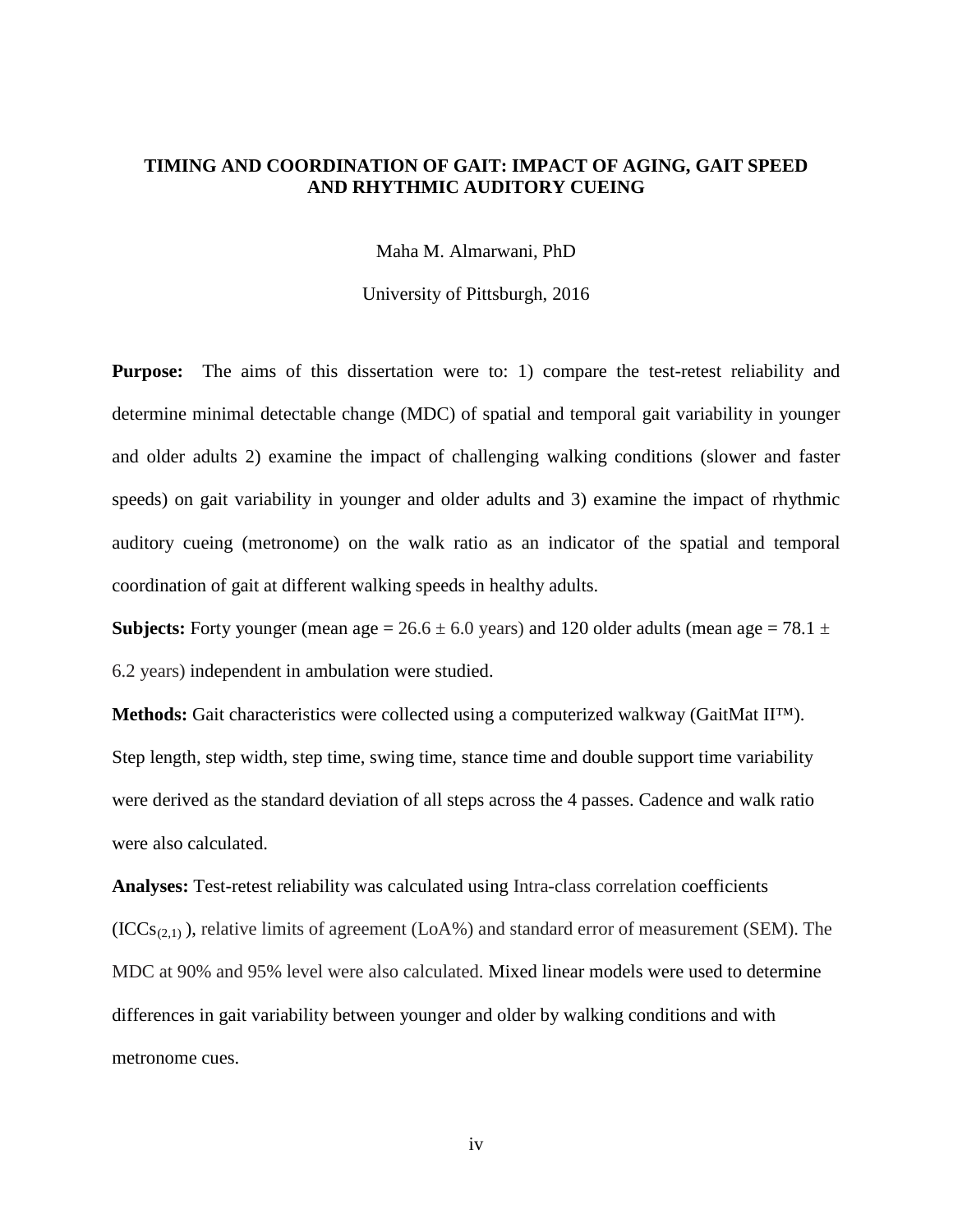**Results and Clinical Relevance:** Younger adults had greater test-retest reliability and smaller MDC of spatial and temporal gait variability compared to older adults. In older adults, walking slowly is more challenging to the motor control of gait and may be more sensitive to age-related declines in gait than usual and faster speed walks. Finally, a metronome-cue, commonly used in gait rehabilitation, may have been detrimental to the walking pattern. It is possible that the metronome-cue disrupts gait timing by increasing the attentional demand of walking at non-ideal speeds such as slower and faster speeds. Future research should further investigate inconsistency of gait variability as a potential early indicator of a decline in mobility. Also, future longitudinal studies are needed to determine if changes in gait variability on challenging gait conditions predict future mobility disability in older adults with near normal gait.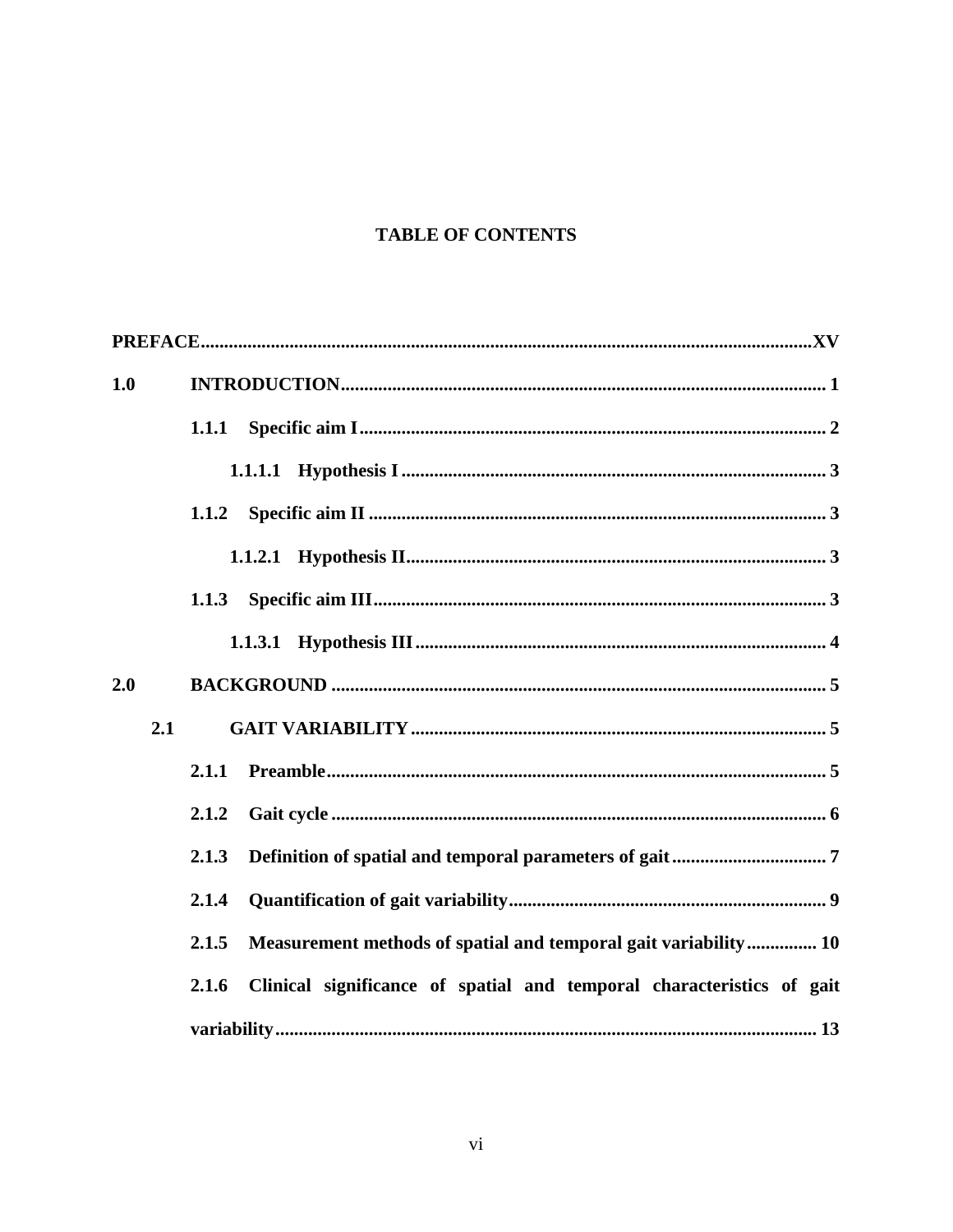|     |       | 2.1.7 Spatial and temporal characteristics of gait variability may represent |
|-----|-------|------------------------------------------------------------------------------|
|     |       |                                                                              |
|     | 2.1.8 |                                                                              |
| 2.2 |       |                                                                              |
|     | 2.2.1 |                                                                              |
|     | 2.2.2 |                                                                              |
|     | 2.2.3 |                                                                              |
| 2.3 |       |                                                                              |
|     | 2.3.1 |                                                                              |
|     | 2.3.2 | Reliability of spatial and temporal mean gait characteristic and gait speed  |
|     |       | 22                                                                           |
|     | 2.3.3 | Reliability of spatial and temporal characteristic of gait variability 23    |
| 2.4 |       | FACTORS MAY AFFECT THE ESTIMATE OF SPATIAL AND                               |
|     |       |                                                                              |
|     | 2.4.1 |                                                                              |
|     |       |                                                                              |
|     |       |                                                                              |
|     | 2.4.2 |                                                                              |
|     | 2.4.3 |                                                                              |
|     |       | 2.4.3.1                                                                      |
|     |       | Continuous versus intermittent over-ground walking  35<br>2.4.3.2            |
|     |       |                                                                              |
|     |       | 2.4.3.4                                                                      |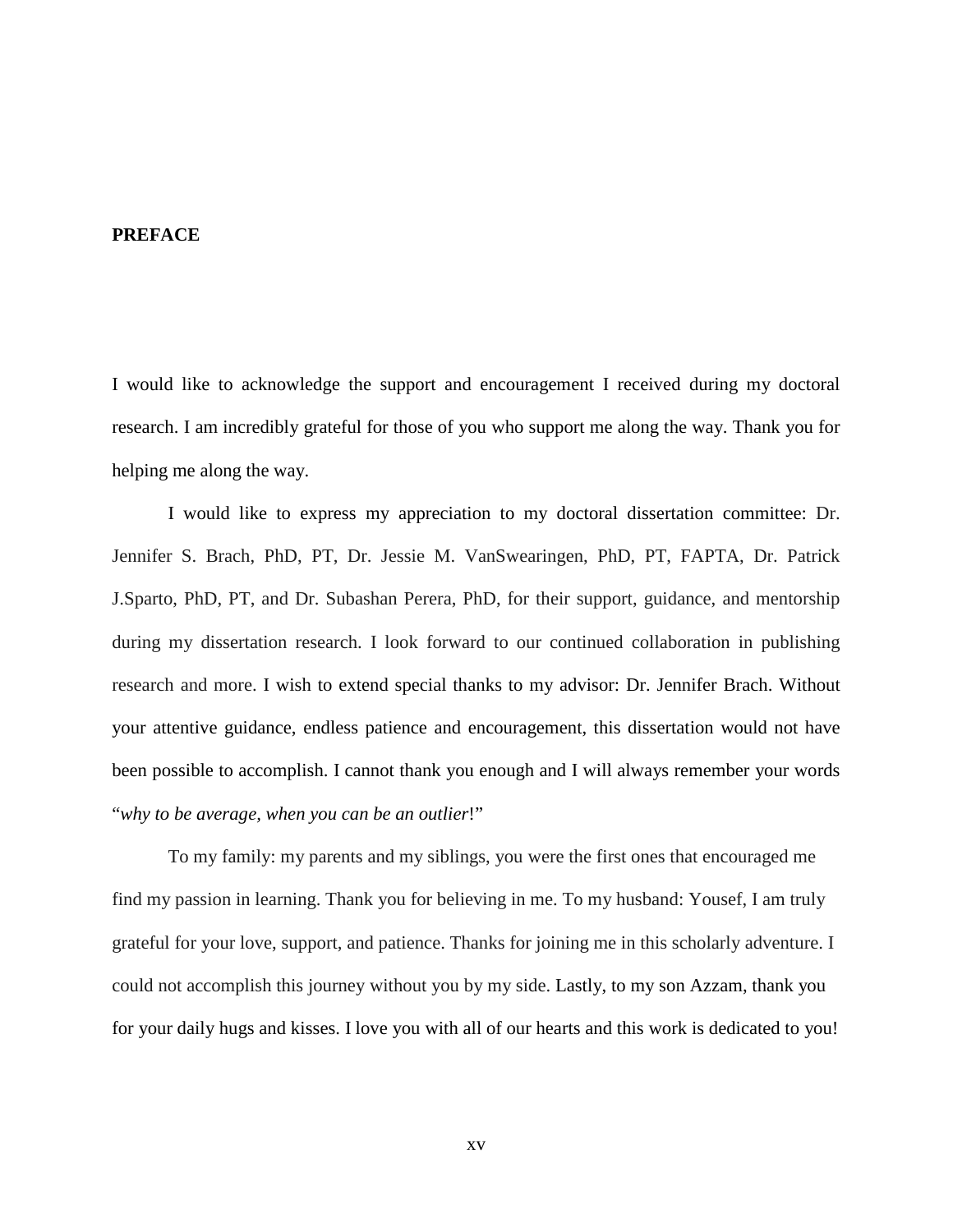Funding for the projects above was supported by a National Institutes on Aging and American Federation of Aging Research Paul Beeson Career Development Award (grant no.K23 AG026766); and the University of Pittsburgh Older American's Independence Center (P30 AG024827); and the University of Pittsburgh, School of Health & Rehabilitation Sciences Research Development Fund. Tuition and salary support were provided by King Saud University, Riyadh, Saudi Arabia.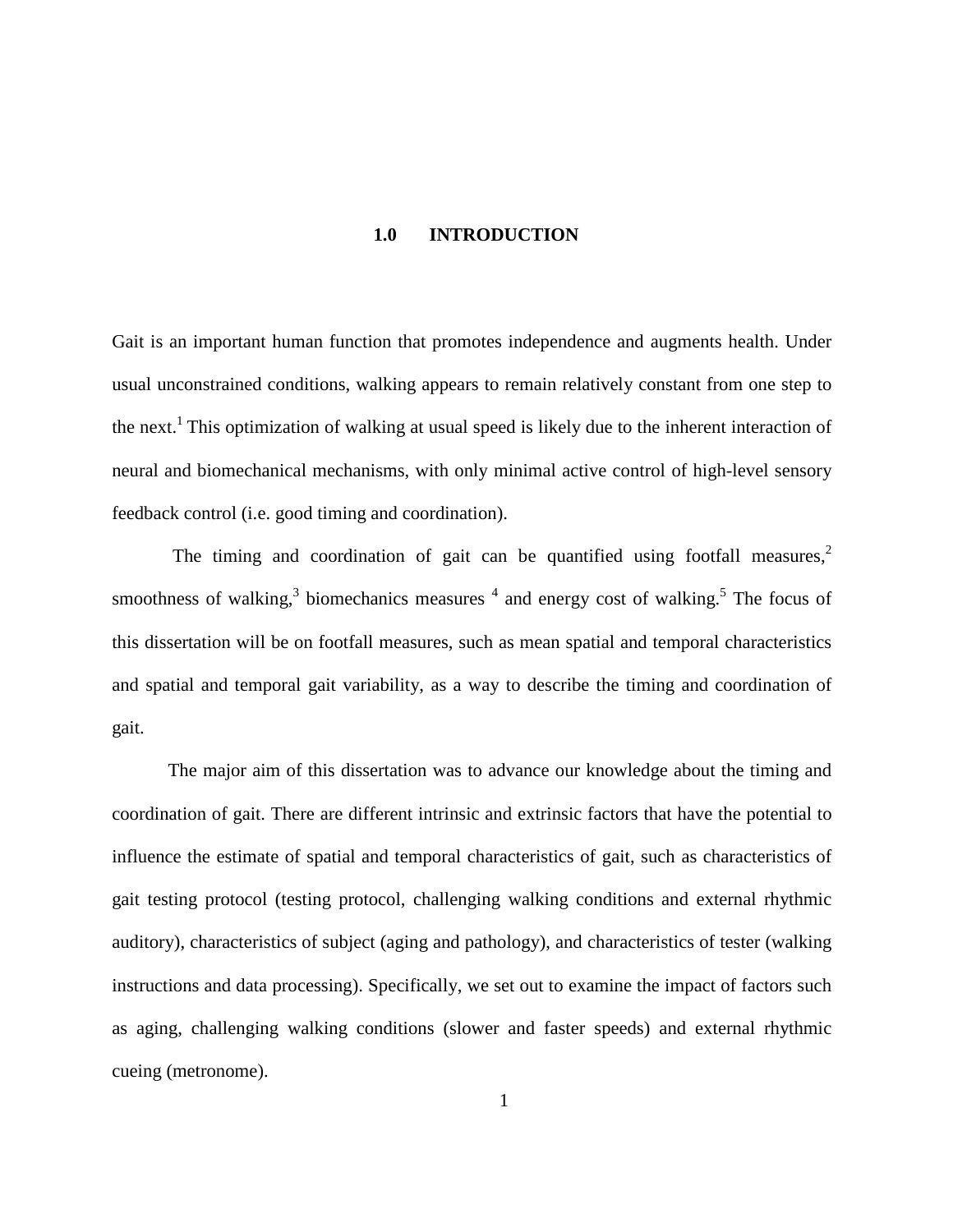Test-retest reliability is a fundamental psychometric requirement for any measure. However, in older adults the reliability of spatial and temporal gait is not well-established.<sup>6,[7](#page-117-1)</sup> Lack of knowledge of the reliability measure limits the interpretation of gait variability.<sup>[6](#page-117-0)</sup> In this regard, it is also important to know the minimal detectable change (MDC) to support the use of gait variability as an outcome measure in clinical or research settings.<sup>8</sup>

 In older adults, some age-related decline in the organization and stability of the gait cycle is expected, which may be indicative of the overall health and control of the locomotor system. Little is known about age-related changes in spatial and temporal gait variability during challenging walking conditions such as slower and faster pace walking. It is likely that these challenging walks place a greater demand on motor control of gait and hence may be more sensitive to age-related declines in gait compared to usual walking speed.<sup>9[,10](#page-117-4)</sup>

Rhythmic auditory cueing has had positive effects for improving spatio-temporal features of gait of patients with neurological disorders including Parkinson disease, stroke and hemiparesis.<sup>11-14</sup> For instance, in patients with Parkinson's disease synchronizing steps with rhythmic auditory cueing significantly improved walking speed, stride length and cadence.<sup>15</sup> However, it is difficult to completely interpret the influence of rhythmic auditory cueing on the timing and coordination of abnormal gait without first understanding the induced effects in healthy adults in the absence of aging and pathology.

## **1.1.1 Specific aim I**

To compare the test-retest reliability and determine minimal detectable change (MDC) of spatial and temporal gait variability in younger and older adults.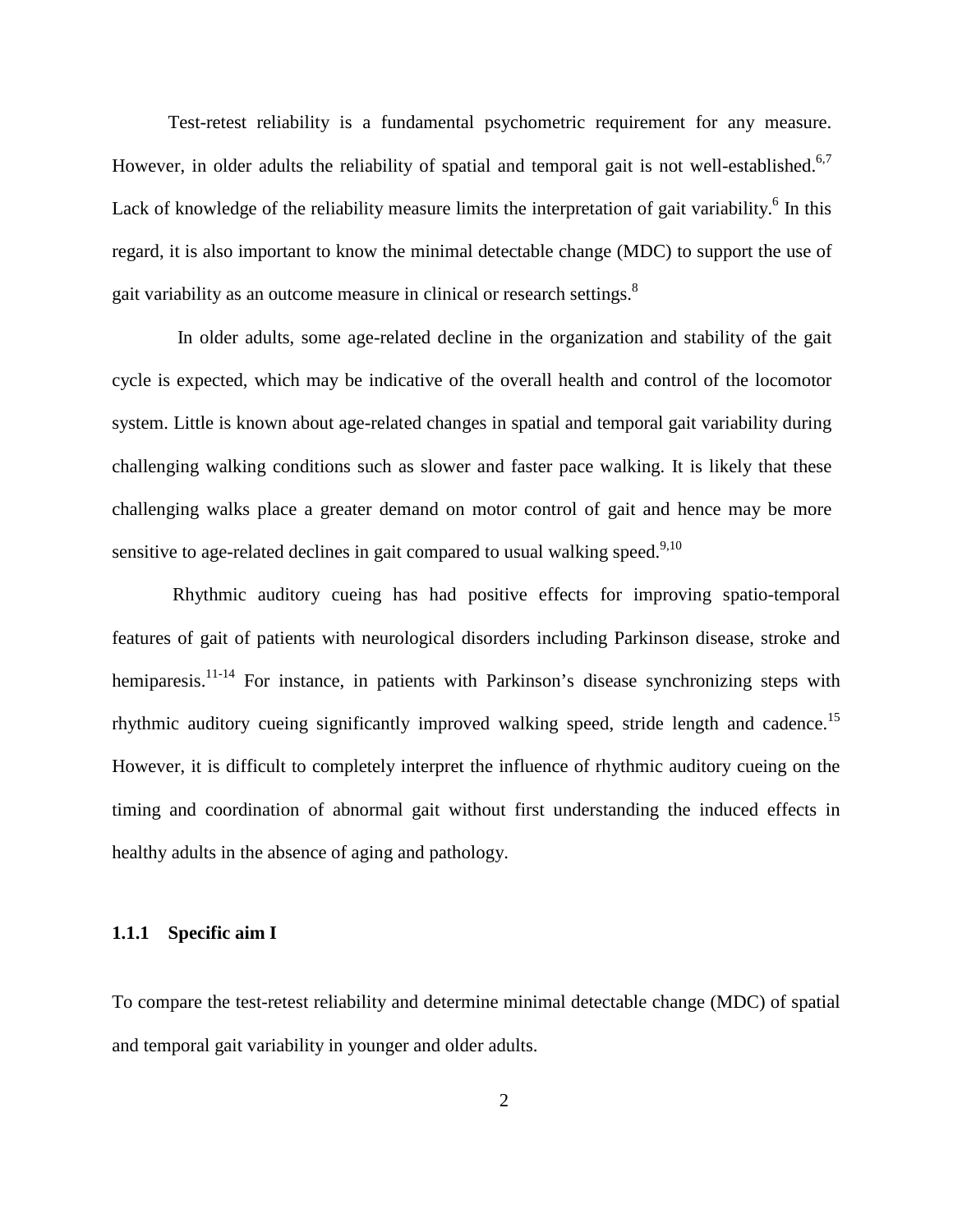### **1.1.1.1 Hypothesis I**

We hypothesized that younger adults will have greater test-retest reliability and smaller MDC of spatial and temporal gait variability compared to older adults.

# **1.1.2 Specific aim II**

To examine the impact of challenging over-ground walking conditions (slower and faster speeds) on spatial and temporal gait variability in younger and older adults.

### **1.1.2.1 Hypothesis II**

We expected gait variability would be greater under challenging walking conditions of slower and faster speeds compared to usual speed, and the impact would be greater in older adults compared to younger adults.

### **1.1.3 Specific aim III**

To examine the impact of rhythmic auditory cueing (metronome) on the walk ratio as an indicator of the spatial and temporal coordination of gait at different walking speeds in healthy adults.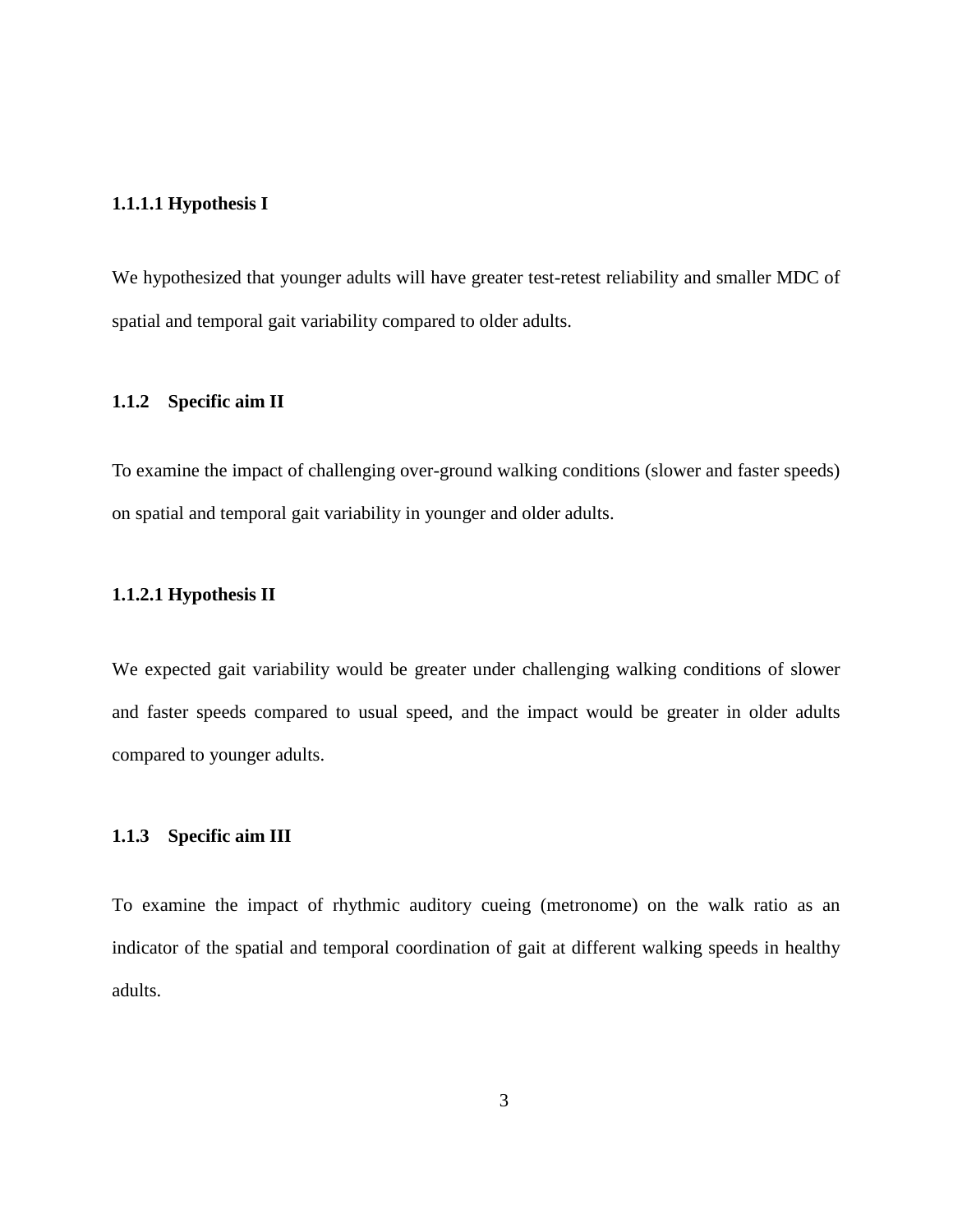# **1.1.3.1 Hypothesis III**

Our hypothesis was that the walk ratio will deviate from the optimal value at slower and faster speeds compared to usual preferred walking speed. With changing speed (i.e. walking slower or faster than usual preferred speed), the metronome cues would facilitate a consistent ratio between step length and cadence.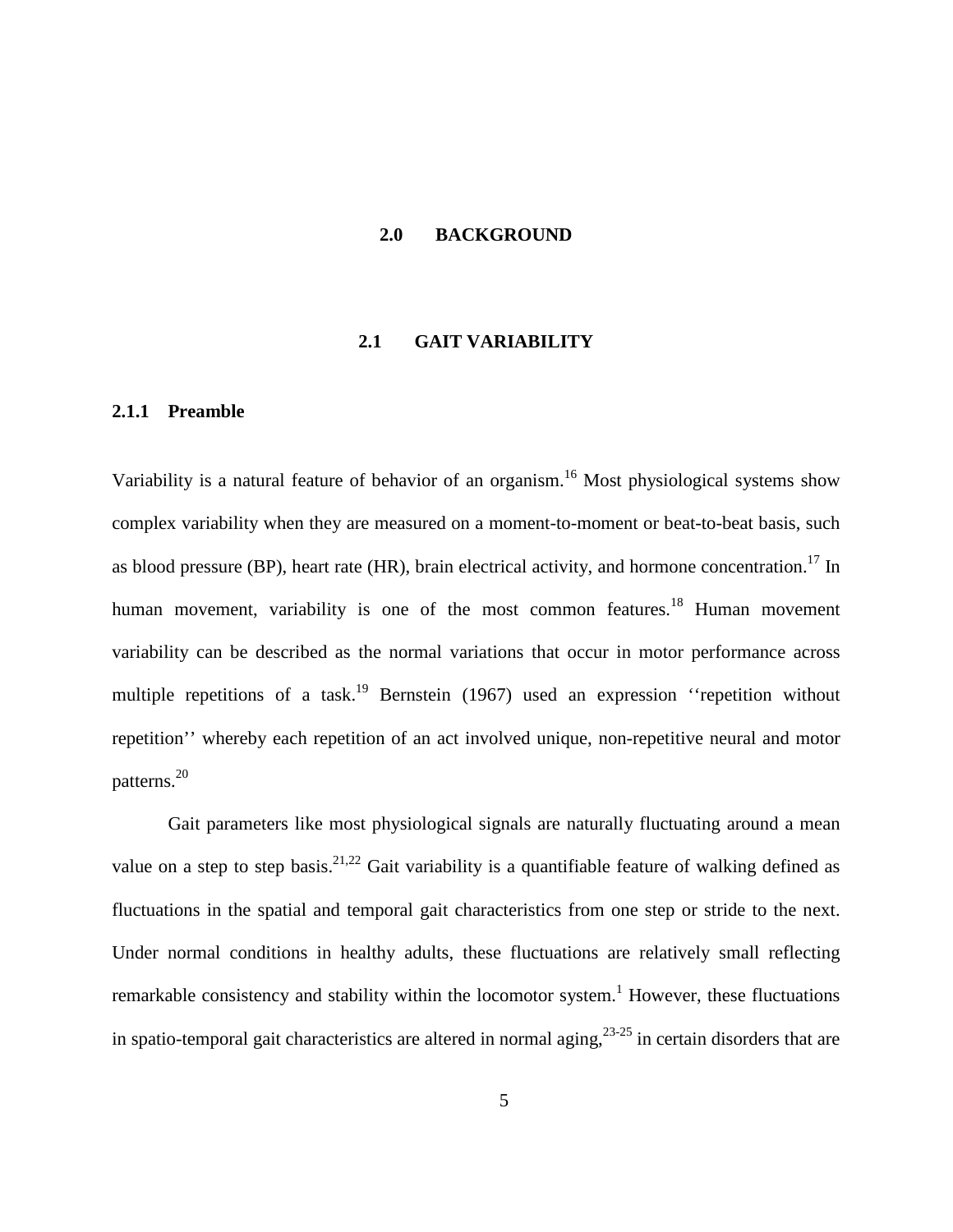largely considered having difficulties in the motor control of gait (i.e. Parkinson's and Alzheimer disease)<sup>26,[27](#page-119-1)</sup> as well as in subclinical conditions.<sup>[21,](#page-118-2)[28,](#page-119-2)[29](#page-119-3)</sup> Measures of gait variability may provide additional insights about mobility dysfunction and fall risk in older adults, above and beyond mean values of gait parameters such as average gait speed or step time.<sup>[6](#page-117-0)[,30](#page-119-4)[,31](#page-119-5)</sup> In this sense, measures of spatial and temporal gait variability are becoming important clinical tools in older adults. [32](#page-119-6)

This section reviews the literature on quantification and measurement methods of gait variability, age-related changes in gait variability, clinical significance of gait variability and neural origins of gait variability.

### **2.1.2 Gait cycle**

Gait is an important human function that plays an essential role in our daily physical activities. Normal human gait consists of consecutive gait cycles. Each gait cycle consists of a sequence of events containing both stance and swing phase. Stance phase is the time when the foot is in contact with the ground and represents approximately 60% of the gait cycle. The swing phase is when the foot is non-weight bearing and represents approximately 40% of the gait cycle. The stance phase is divided into load response phase, double support phase, mid stance phase, and terminal stance. The swing phase is divided into initial swing, mid-swing, and the terminal swing phase. [33](#page-119-7)

Gait may be quantified by using kinematic and kinetic variables. Kinematic variables are used to describe movement not taking into account the forces that cause the movement, and may be linear or angular. Kinetic variables are used to describe the forces and moments that cause a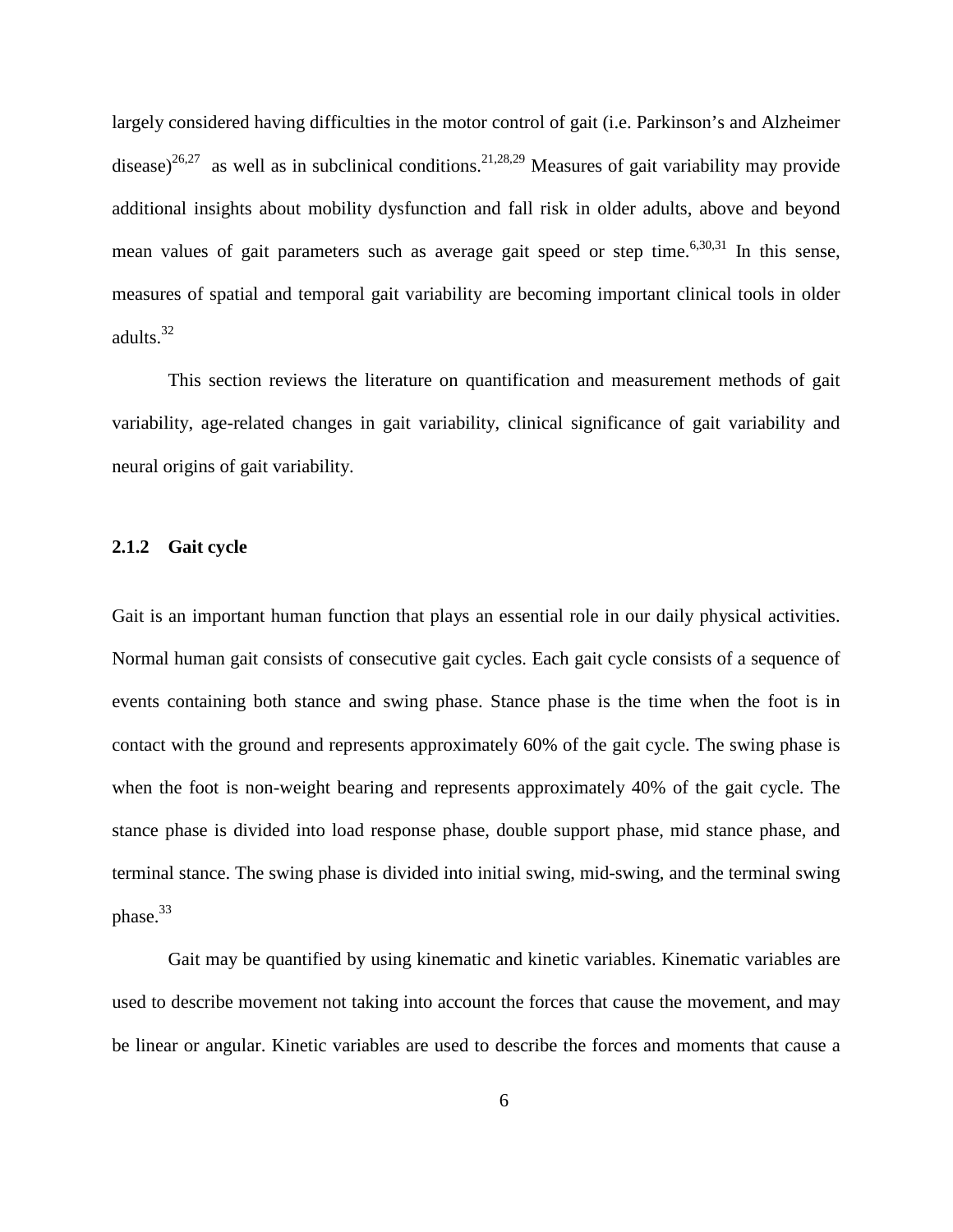movement such as gravitational, ground reaction, other external forces, or forces produced by muscle contractions.<sup>[34](#page-119-8)</sup> Our focus in this review will be on the linear kinematic parameter (spatiotemporal parameters).

### **2.1.3 Definition of spatial and temporal parameters of gait**

The spatial and temporal parameters of walking are commonly used to describe normal and pathological gait.<sup>[35](#page-119-9)</sup> Spatial and temporal parameters are useful for both clinicians and researchers to identify gait deviations, make physical therapy diagnoses, determine appropriate therapy and monitor patient progress. The temporal components are those periods of time during which events take place such as step time. The spatial components refer to the position and orientation of limbs and joints such as step length.<sup>[36](#page-119-10)</sup> There is a general agreement on the definitions of most gait parameters, including step length, step time, swing time and double support time, although less clarity about step width.<sup>[37](#page-119-11)</sup> Definitions of the spatial and temporal parameters are listed in Table 1.

Additionally, when performing gait analysis, it is important to consider spatial and temporal aspects, since a disease or trauma can affect the gait spatial and temporal components independently.<sup>[38](#page-119-12)</sup> Prior to exploring the different aspects of spatial and temporal characteristics of gait variability and their clinical significance, it is necessary to briefly discuss the common ways to quantify and measure gait variability.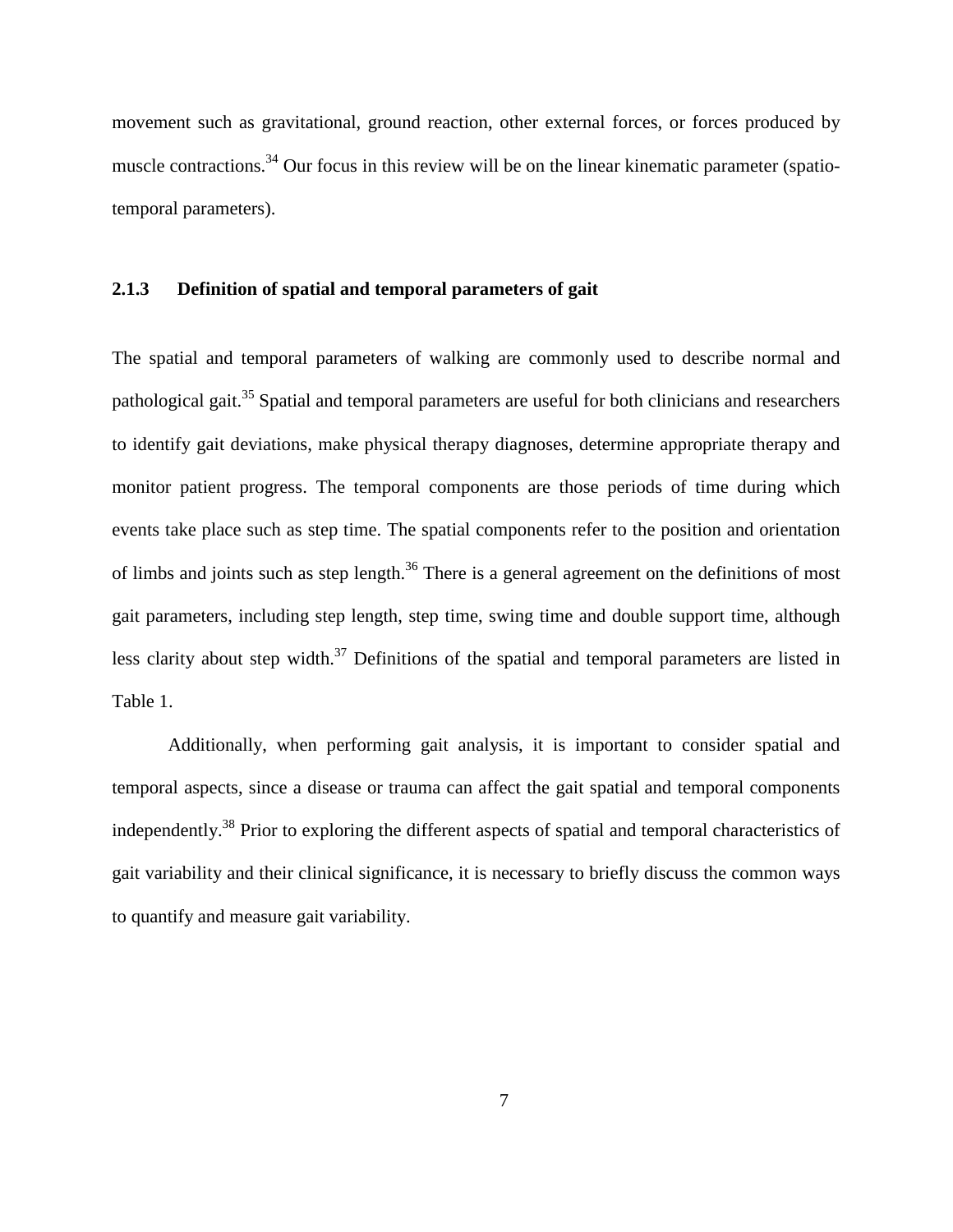| <b>Gait Characteristics</b>      | <b>Description</b>                                                                                                                                                                                                              |
|----------------------------------|---------------------------------------------------------------------------------------------------------------------------------------------------------------------------------------------------------------------------------|
| <b>Spatial parameters</b>        |                                                                                                                                                                                                                                 |
| <b>Step length</b>               | Distance between 2 consecutive footprints,<br>measured from the heel of 1 footprint to the<br>heel of the next footprint and was recorded in<br>meters.                                                                         |
| <b>Step width</b>                | Distance between the outermost borders of 2<br>consecutive footprints and was recorded in<br>meters.                                                                                                                            |
| <b>Temporal parameters</b>       |                                                                                                                                                                                                                                 |
| <b>Step time</b>                 | Time between initial foot-floor contact of one<br>foot to the initial foot-floor contact of the<br>contralateral side, recorded in seconds.                                                                                     |
| <b>Stance time</b>               | Amount of time 1 foot is in contact with the<br>floor (i.e. from initial foot-floor contact until<br>final foot-floor contact), recorded in seconds.                                                                            |
| <b>Swing time</b>                | Time elapsed between the last contacts of the<br>current footfall to the initial contact of the next<br>footfall of the same foot, recorded in seconds.                                                                         |
| Double support time              | Double support occurs when both feet are in<br>contact with the ground simultaneously; double<br>support time is the sum of the time elapsed<br>during two periods of double support in the<br>gait cycle, recorded in seconds. |
| Cadence (steps/min)              | The number of steps per minute.                                                                                                                                                                                                 |
| <b>Spatiotemporal parameters</b> |                                                                                                                                                                                                                                 |
| Gait speed (m/s)                 | Calculated by dividing the distance walked by<br>the ambulation time.                                                                                                                                                           |

# **Table 1. Descriptions of spatial and temporal gait characteristics.**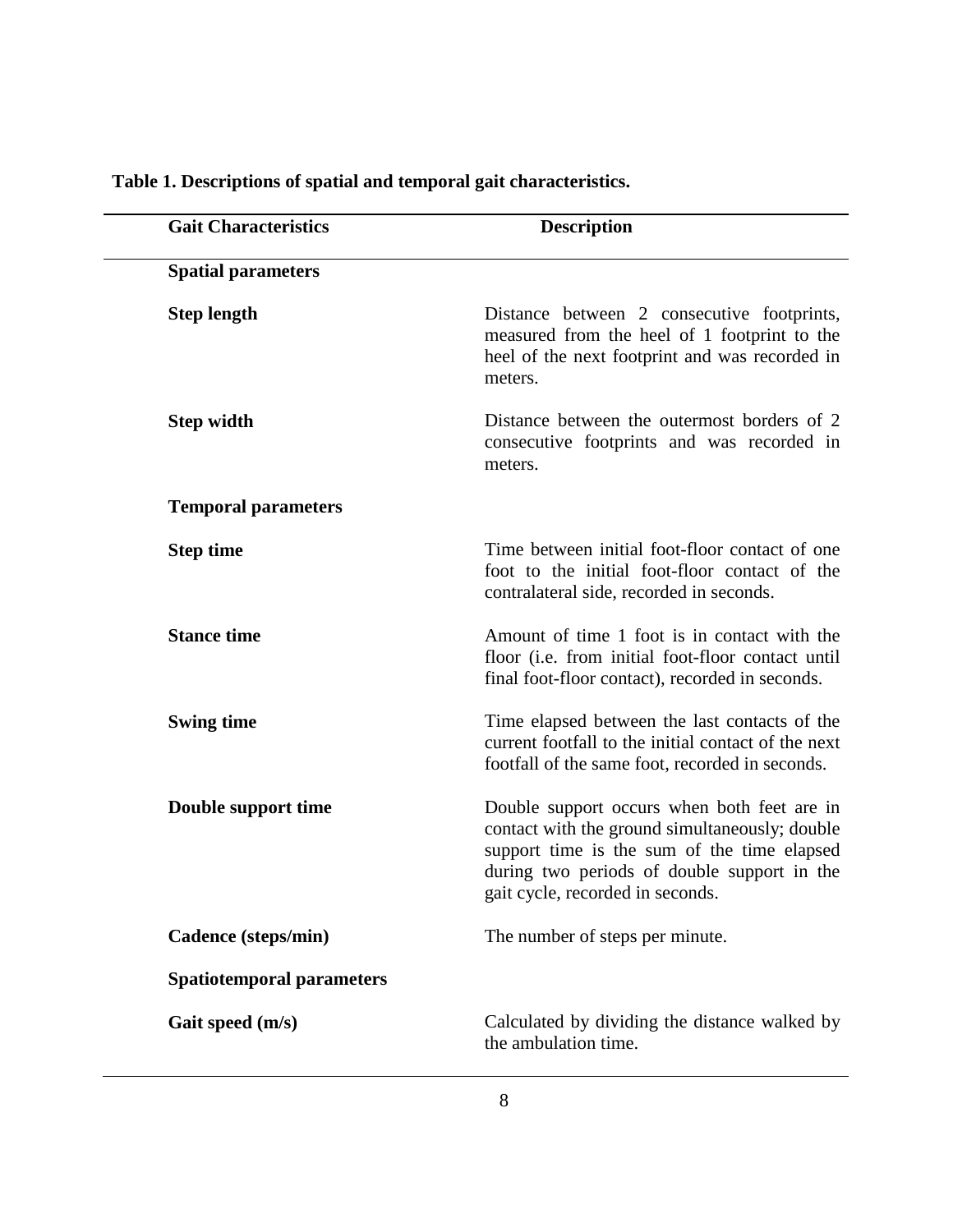### **2.1.4 Quantification of gait variability**

Currently, there is no gold standard to quantify gait variability, and a number of different statistical measures have been used.<sup>[1,](#page-117-5)[39](#page-120-0)</sup> The most common ways for estimating gait variability are within subject standard deviation,<sup>[7](#page-117-1)[,40](#page-120-1)[,41](#page-120-2)[,42-44](#page-120-3)</sup> and the coefficient of variation,<sup>[2,](#page-117-6)[21,](#page-118-2)[29,](#page-119-3)[30,](#page-119-4)[45-47](#page-120-4)</sup> and some studies include both. [48](#page-120-5)[,49](#page-120-6)

The standard deviation calculates the degree by which individual scores vary from the mean. It is expressed in the same units as the measured data therefore providing an estimate of gait parameter's relative variability.<sup>[50](#page-120-7)</sup> The SD is calculated using the following equation:

$$
SD = \sqrt{\frac{\Sigma (X - \overline{X})^2}{N-1}}
$$

The coefficient of variation calculated as the within-person standard deviation and is expressed as a percentage of the within-person mean therefore providing a measure of its absolute variability.<sup>[51](#page-120-8)</sup> It is a standardized measure, allowing comparison of several gait variables that are recorded in different units of measurement.<sup>[29](#page-119-3)</sup> The CV is calculated using the following equation:

$$
CV = \left(\frac{SD}{\overline{X}}\right)100\%
$$

Few studies have suggested using SD when variability is unrelated to the size of the measured mean value.<sup>[52](#page-120-9)</sup> If variability is proportional to the size of the measured mean value, then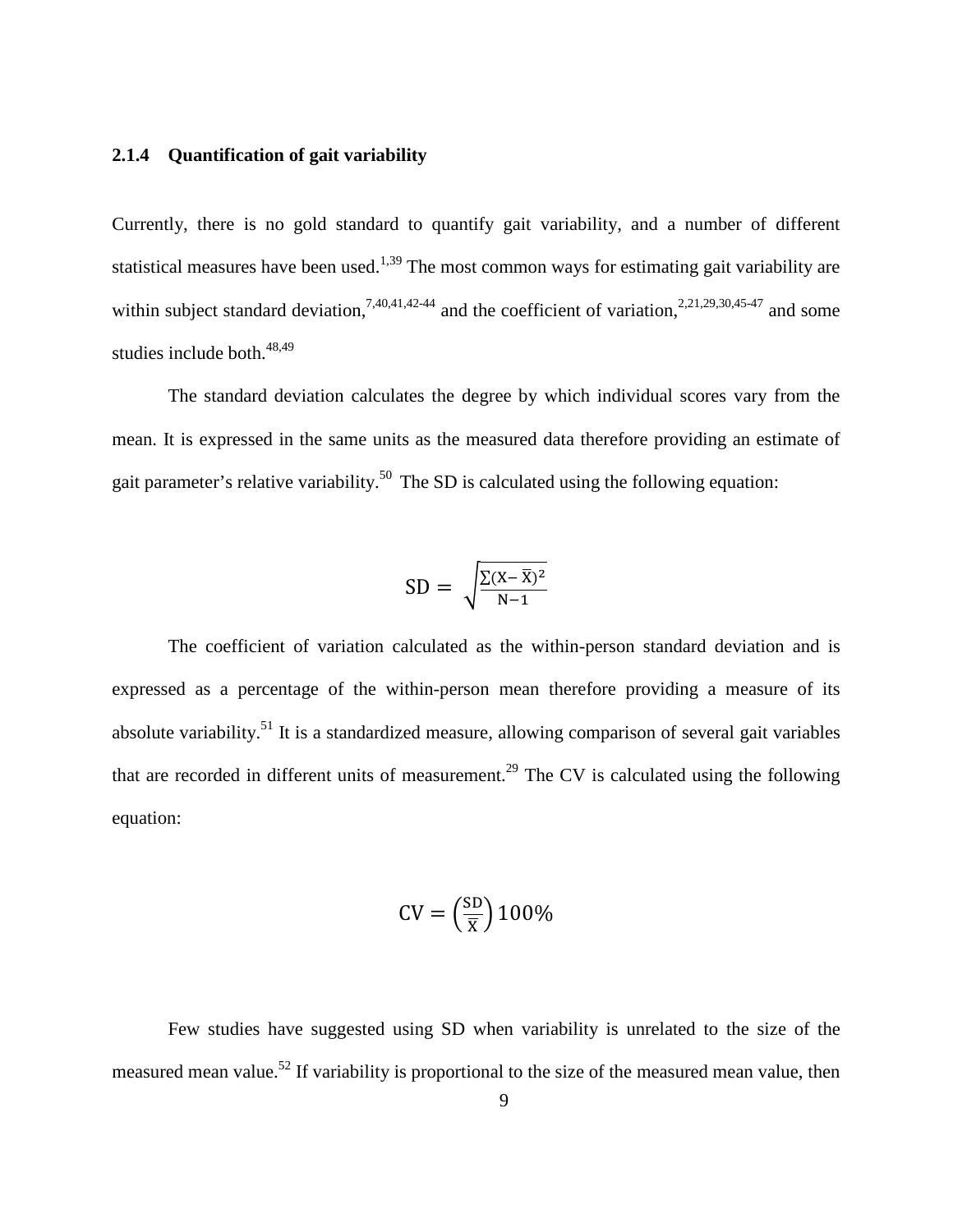the CV is an appropriate measure of variability.<sup>[53](#page-121-0)</sup> If CV is used when variability is unrelated to the size of the measured mean value; the CV ratio may tend towards being inversely proportional to the within-subject mean value and may overestimate gait variability.<sup>[47](#page-120-10)</sup> Consequently, in this dissertation we will calculate only SD to quantify gait variability.

Despite these reports, standards of quantifying gait variability were generally poor in the literature, with inadequate details to explain statistical aspects of gait variability measurement such as rationale for selection of CV or SD, and clarity regarding the use of individual or group mean/SD to calculate variability.<sup>[6](#page-117-0)</sup>

### **2.1.5 Measurement methods of spatial and temporal gait variability**

Spatial and temporal gait characteristics can measured by a variety of methods; instrumented computerized walkways,  $41,47,49$  $41,47,49$  $41,47,49$  footswitch systems,  $54,55$  $54,55$  triaxial accelerometer,  $56,57$  $56,57$  and gyroscopes with a Physilog datalogger [58](#page-121-5) have all been used to measure and assess mean gait characteristics and variability. In this dissertation spatial and temporal gait characteristics were collected using a computerized walkway (GaitMat II) (EQ Inc, Chalfont, PA).<sup>[37](#page-119-11)</sup>

The GaitMat II is an automated gait analysis system, based on the opening and closing of pressure sensitive switches on the walkway that are displayed on the computer screen as footprints when the participant walks (Figure 1  $\&$  2). The GaitMat II provides a temporal resolution of 5 ms and a spatial resolution of 15 mm in both the longitudinal and transverse directions. The reliability and validity of the computerized walkway has been established for quantification of the spatial and temporal mean gait characteristics for a variety of populations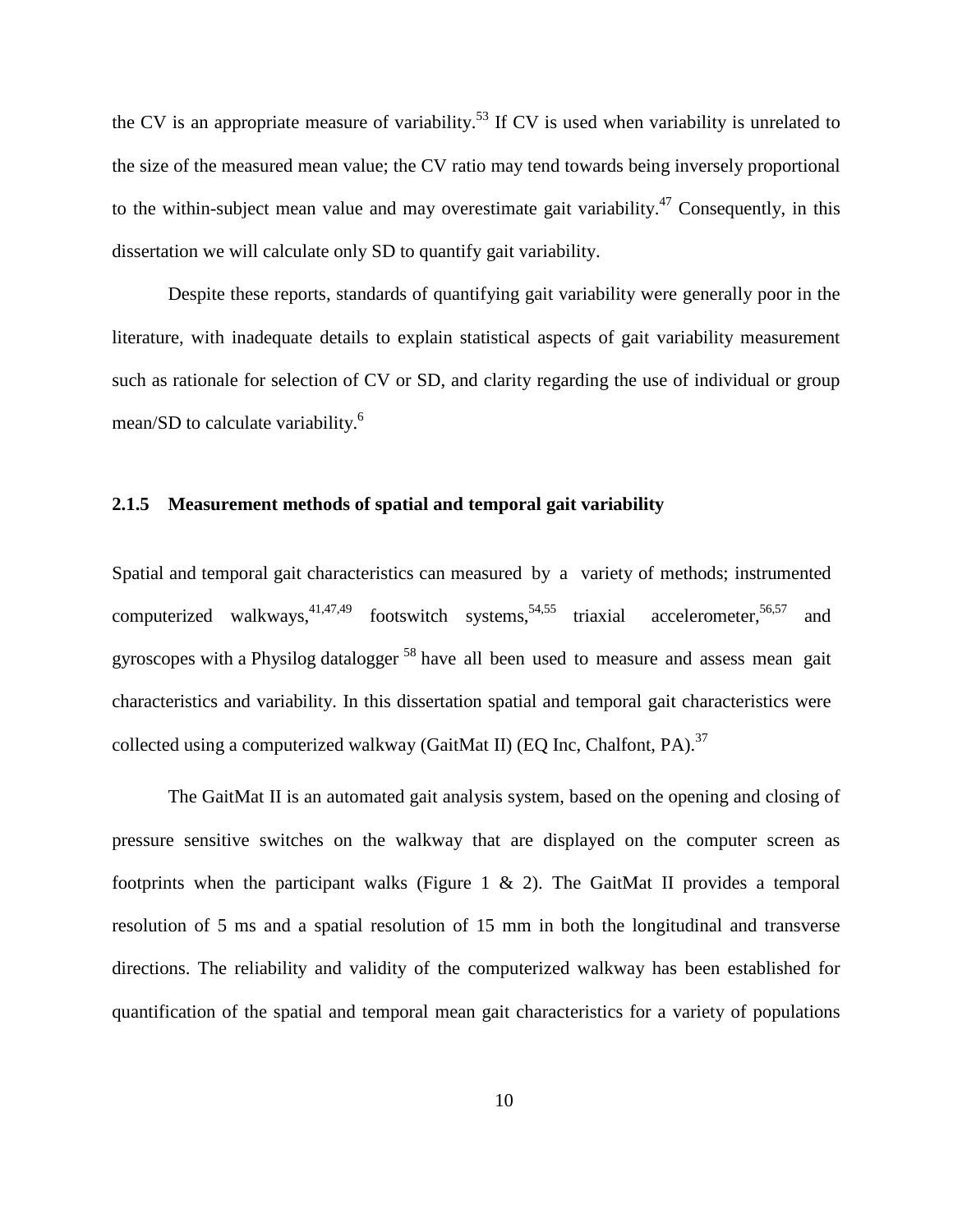including children,<sup>[59](#page-121-6)</sup> healthy young adults,<sup>[60](#page-121-7)</sup> healthy older adults,<sup>[7](#page-117-1)[,60](#page-121-7)</sup> and individuals with Parkinson's disease $^{61}$  and Huntington disease.<sup>[62](#page-121-9)</sup>



**Figure 1. Instrumented computerized walkway (GaitMat II)**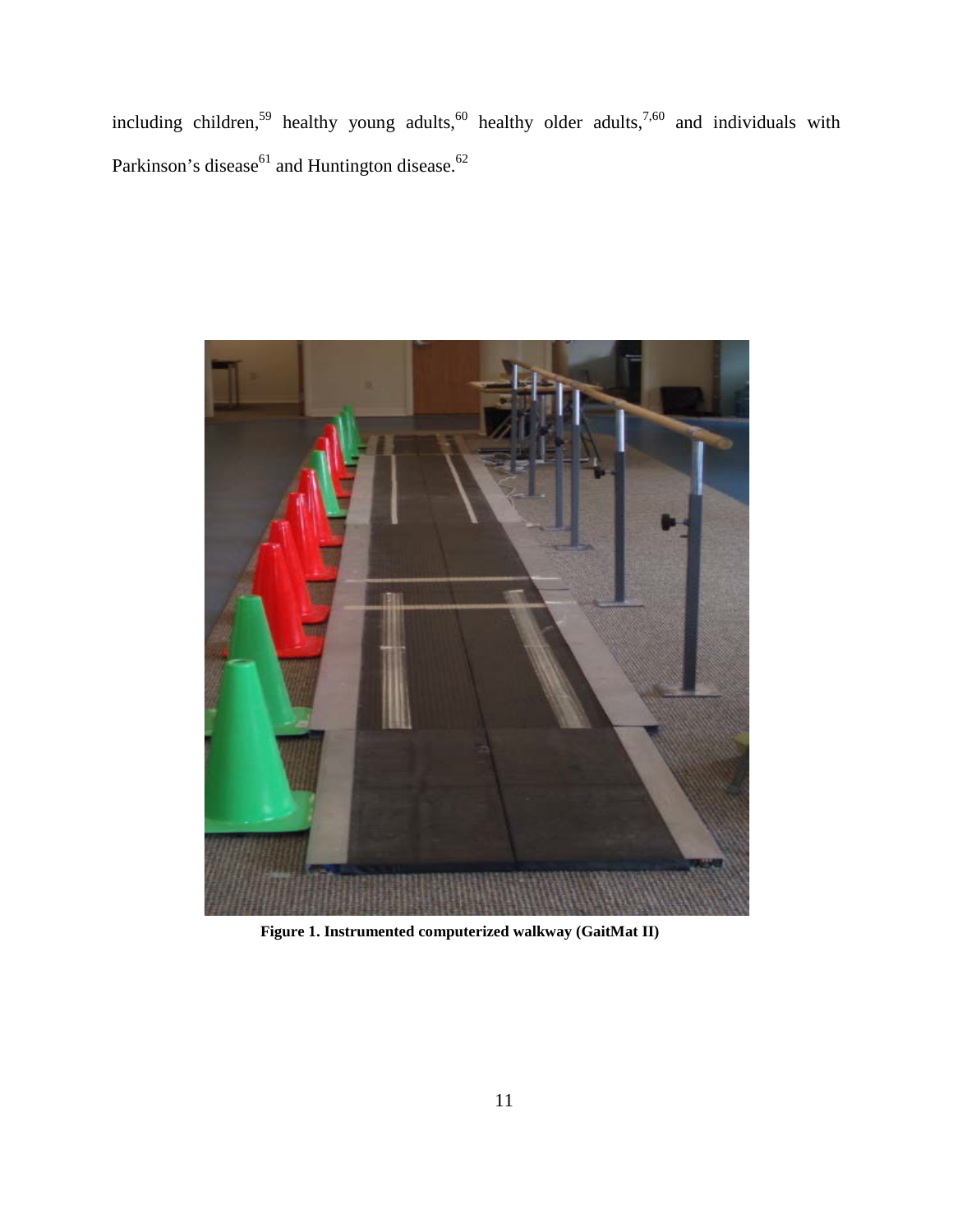|                                                                                                                                                        |              | GAITMAT II - 101.GTM Run 2 |           |                                  |              |      |                |      |                             |      |      |             |             |      |      | H <sub>2</sub>                      |
|--------------------------------------------------------------------------------------------------------------------------------------------------------|--------------|----------------------------|-----------|----------------------------------|--------------|------|----------------|------|-----------------------------|------|------|-------------|-------------|------|------|-------------------------------------|
| <b>File</b>                                                                                                                                            |              |                            |           | Edit Analyze View Database Setup | Help         |      |                |      |                             |      |      |             |             |      |      |                                     |
| $\sqrt[6]{\binom{1}{2}}$<br>G EI<br>$ \mathbb{B} \mathbb{B} $<br>日日日<br>t,<br>$ \mathbb{O} $<br>$\frac{2}{3}$<br>$\boxed{\blacksquare}$<br>2<br>∖∣া≎∣⊗ |              |                            |           |                                  |              |      |                |      |                             |      |      |             |             |      |      |                                     |
|                                                                                                                                                        |              |                            |           |                                  |              |      |                |      |                             |      |      |             |             |      |      |                                     |
|                                                                                                                                                        | $\mathsf{L}$ | Step Length                |           | Stride Length Support Base       |              | R    | Step Time<br>L | R    | Swing Time                  |      |      | R           |             |      |      | Stance Time SglSuppTime DblSuppTime |
| Cycle<br>1                                                                                                                                             |              | R                          | L         | R                                | L            |      |                |      | L                           | R    | L    | 0.78        | L           | R    | L    | R                                   |
| 2                                                                                                                                                      | 0.60         | 0.57                       |           | 1.17                             | 0.13         | 0.09 | 0.62           | 0.57 |                             | 0.41 | 0.75 | 0.78        | 0.41        | 0.41 | 0.16 | 0.18                                |
| 3                                                                                                                                                      | 0.57         | 0.57                       | 1.14      | 1.14                             | 0.21         | 0.16 | 0.58           | 0.63 | 0.41                        | 0.44 | 0.76 | 0.72        | 0.44        | 0.42 | 0.19 | 0.13                                |
| 4                                                                                                                                                      | 0.54         |                            | 1.11      |                                  | 0.21         |      | 0.56           |      | 0.42                        |      | 0.81 |             |             |      | 0.16 |                                     |
|                                                                                                                                                        |              |                            |           |                                  |              |      |                |      |                             |      |      |             |             |      |      |                                     |
|                                                                                                                                                        |              |                            |           |                                  |              |      |                |      |                             |      |      |             |             |      |      |                                     |
|                                                                                                                                                        |              |                            |           |                                  |              |      |                |      |                             |      |      |             |             |      |      |                                     |
|                                                                                                                                                        |              |                            |           |                                  |              |      |                |      |                             |      |      |             |             |      |      |                                     |
|                                                                                                                                                        |              |                            |           |                                  |              |      |                |      |                             |      |      |             |             |      |      |                                     |
|                                                                                                                                                        |              |                            |           |                                  |              |      |                |      |                             |      |      |             |             |      |      |                                     |
|                                                                                                                                                        |              |                            |           |                                  |              |      |                |      |                             |      |      |             |             |      |      |                                     |
| M                                                                                                                                                      |              | $0.57$ 0.57                | 1.13 1.15 |                                  | $0.18$ 0.13  |      |                |      | $0.59$ $0.60$ $0.41$ $0.42$ |      |      | $0.78$ 0.76 | $0.42$ 0.41 |      |      | $0.17$ 0.16                         |
| ٧                                                                                                                                                      |              | $0.96$ m/sec               |           |                                  |              |      |                |      |                             |      |      |             |             |      |      |                                     |
|                                                                                                                                                        |              |                            |           |                                  |              |      |                |      |                             |      |      |             |             |      |      |                                     |
|                                                                                                                                                        |              |                            |           |                                  |              |      |                |      |                             |      |      |             |             |      |      |                                     |
|                                                                                                                                                        |              |                            |           |                                  | <b>First</b> |      | Previous       |      | <b>Next</b>                 |      | Last |             |             |      |      |                                     |
|                                                                                                                                                        |              |                            |           |                                  |              |      |                |      |                             |      |      |             |             |      |      |                                     |
|                                                                                                                                                        |              |                            |           |                                  |              |      |                |      |                             |      |      |             |             |      |      |                                     |
|                                                                                                                                                        |              |                            |           |                                  |              |      |                |      |                             |      |      |             |             |      |      |                                     |
|                                                                                                                                                        |              |                            |           |                                  |              |      |                |      |                             |      |      |             |             |      |      |                                     |
|                                                                                                                                                        |              |                            |           |                                  |              |      |                |      |                             |      |      |             |             |      |      |                                     |
|                                                                                                                                                        |              |                            |           |                                  |              |      |                |      |                             |      |      |             |             |      |      |                                     |
|                                                                                                                                                        |              |                            |           |                                  |              |      |                |      |                             |      |      |             |             |      |      |                                     |
|                                                                                                                                                        |              |                            |           |                                  |              |      |                |      |                             |      |      |             |             |      |      |                                     |
|                                                                                                                                                        |              |                            |           |                                  |              |      |                |      |                             |      |      |             |             |      |      |                                     |
|                                                                                                                                                        |              |                            |           |                                  |              |      |                |      |                             |      |      |             |             |      |      |                                     |

**Figure 2. Real-time display during data collection (GaitMat II) Figure 2. Real-time display during data collection (GaitMat II)**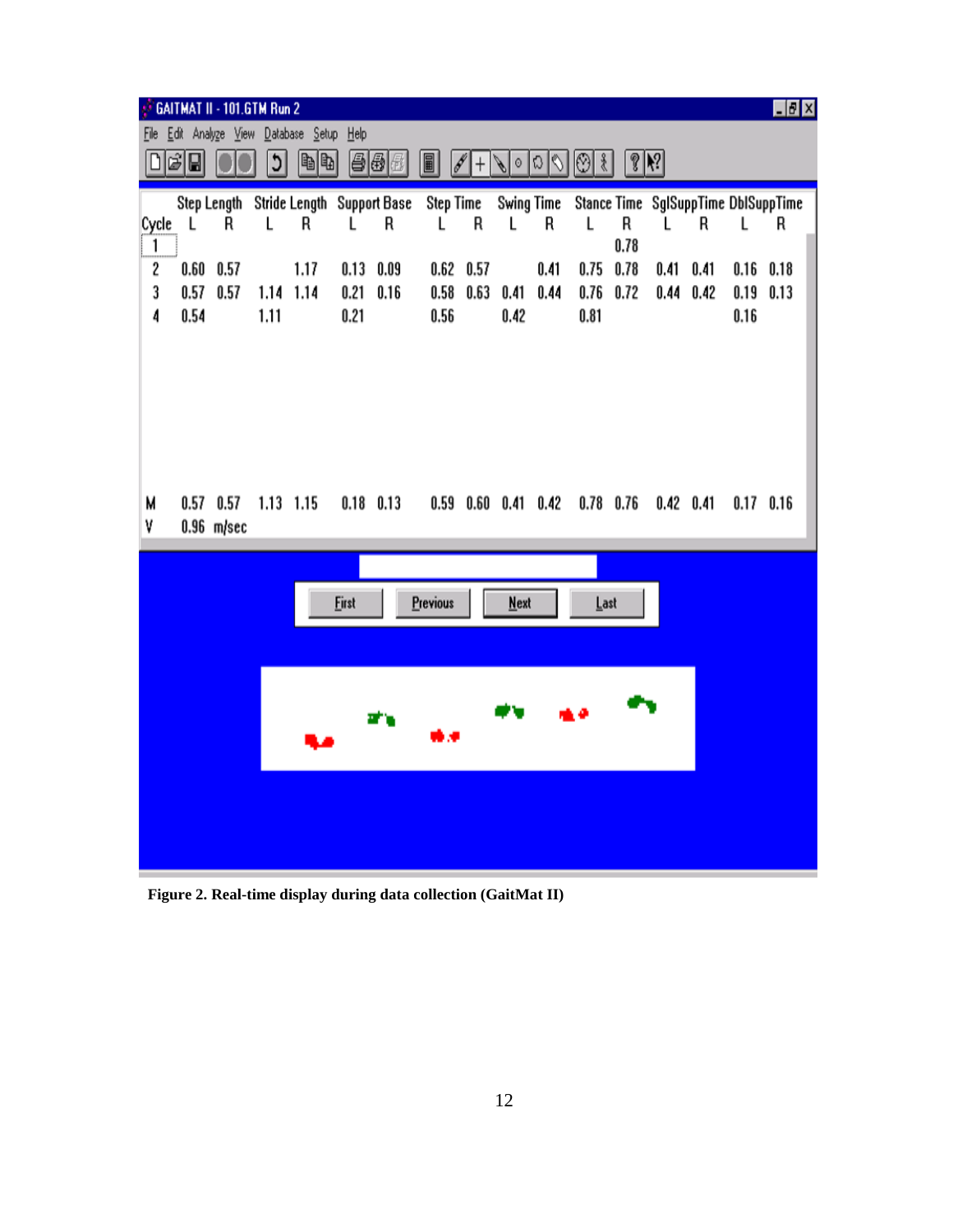### **2.1.6 Clinical significance of spatial and temporal characteristics of gait variability**

Spatial and temporal characteristic of gait variability may discriminate important clinical features and has been used to quantify fall risk, to evaluate mobility, to assess risk of dementia, and to examine executive functioning in older adults.<sup>[25,](#page-119-13)[63-65](#page-121-10)</sup> Studies examined the clinical utility of gait variability included variability in stride speed,  $24$  stride time,  $64$  stride length,  $63$  step time, step length,  $44$  swing time  $66$  and step width.  $30$ 

Measures of gait variability might provide additional insight into the neuromotor control of walking, assist in identifying gait instability and fall risk in older adults.<sup>[32](#page-119-6)[,64](#page-121-11)</sup> Gait variability data is thought to be a more sensitive predictor of falls than gait speed.<sup>[28,](#page-119-2)[48](#page-120-5)</sup> For instance, Brach and colleagues (2005) examined the relationship between gait variability and fall history in a population-based sample of more than 500 older adults, who did not walk slowly (i.e. gait speed  $\geq$ 1.0 m/s). Too much or too little step width variability was associated with a fall history, while healthy values were positioned in the middle. Also, gait variability has been shown to be an independent predictor of future falls.<sup>[25,](#page-119-13)[28](#page-119-2)</sup> Some studies have shown that the magnitude of gait variability is altered in older adults who have history of falls compared to older adults who have not fallen.<sup>[23,](#page-118-4)[30,](#page-119-4)[67](#page-122-1)</sup> Recently, gait variability has been used as a primary outcome measure in randomized controlled trials of intervention for falls prevention, including cognitive enhancers and multitask exercise program performed to the rhythm of piano music.<sup>[68,](#page-122-2)[69](#page-122-3)</sup> Consequently, measures of spatial and temporal gait variability may serve as a sensitive marker of unsteadiness and fall risk in older adults and a clinically relevant parameter in the response to therapeutic interventions[.](#page-117-5) 1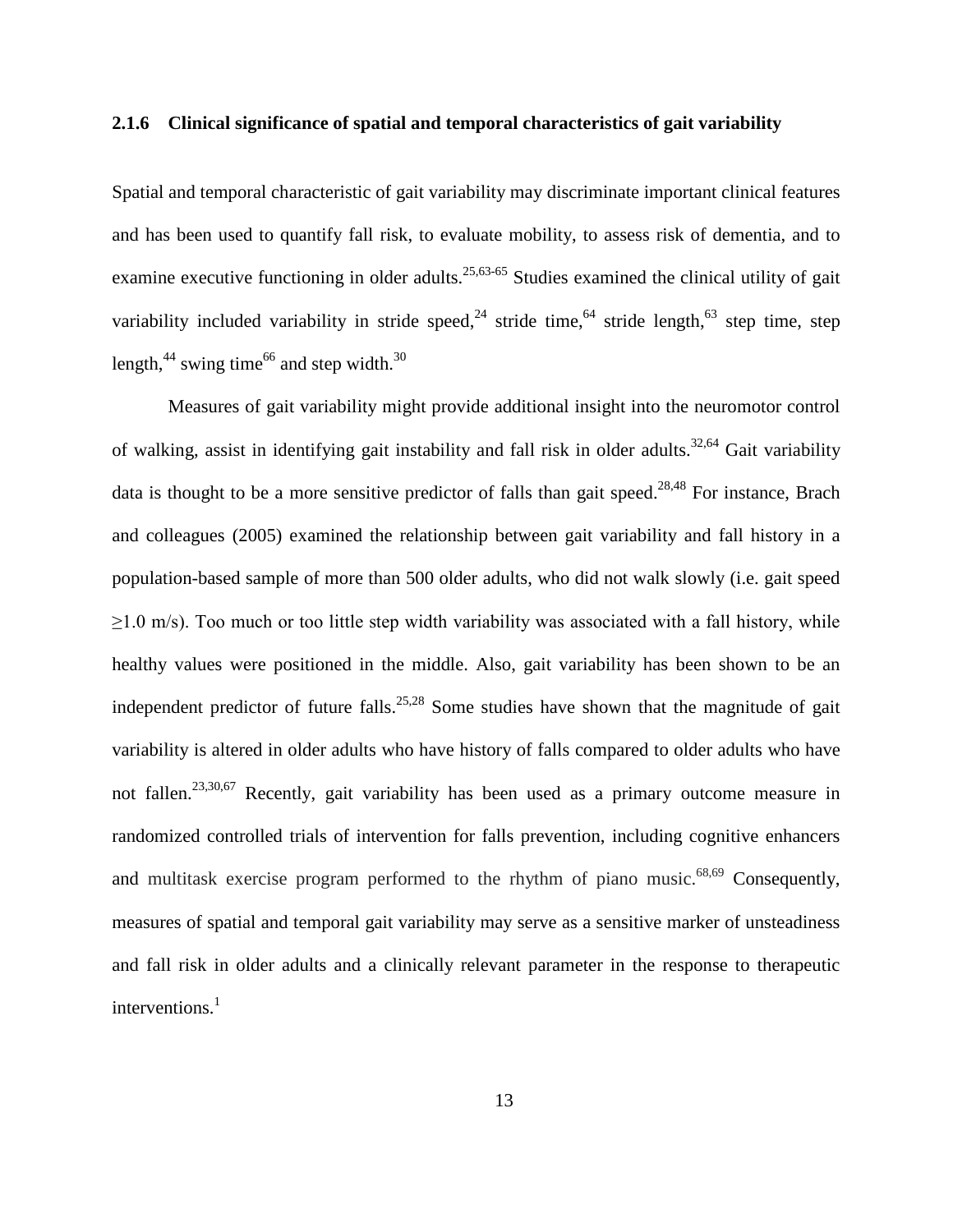Gait variability is as an important indicator of impaired mobility in community-dwelling older adults and discriminates between older adults with and without mobility disability. High variability in temporal parameters of gait in relatively healthy older adults is associated with future mobility decline during a 5-year follow-up.<sup>[31](#page-119-5)</sup> In addition, greater gait variability has been related to less confidence in walking and lower levels of daily physical activity in older adults.<sup>[41](#page-120-2)</sup>

Gait variability is a more sensitive measure of subclinical pathology and aging than mean gait measures.<sup>[25,](#page-119-13)[26,](#page-119-0)[30,](#page-119-4)[70](#page-122-4)</sup> Gait variability is increased in individual with basal ganglia disorders, such as Parkinson's disease (PD) and Huntington's disease.<sup>[71](#page-122-5)</sup> Increased gait variability can be seen throughout the different stages of Parkinson's disease (PD), even in patients who were only recently diagnosed with PD and have not yet started to take anti-Parkinsonian medications. The magnitude of gait variability tends to increase as the severity of disease increases.<sup>[72](#page-122-6)</sup> Furthermore, in the "off" state, individuals with PD demonstrated increased stride time variability that could not be explained by Parkinsonian features such as tremor, rigidity, or bradykinesia. Increases in gait variability are also associated with degenerative neurological disorders such as Multiple Sclerosis, Alzheimer's, and amyotrophic lateral sclerosis.<sup>[27](#page-119-1)[,73](#page-122-7)[,74](#page-122-8)</sup>

Increased gait variability is associated with increased cognitive requirements.<sup>[67,](#page-122-1)[75-77](#page-122-9)</sup> Gait variability predicts future cognitive decline<sup>63</sup> and discriminates between older adults with and without cognitive impairment.<sup>[78](#page-122-10)</sup> In addition, Zimmerman et al. showed that higher gait variability was associated with lower levels of brain metabolism specifically in the hippocampus.<sup>79</sup>

Although clinical studies have focused on gait variability as an indicator of instability, falls, and cognitive decline in older adults, we know that not all alterations in gait variability are a marker of poor locomotor control. Natural variability in gait has been implicated as a protective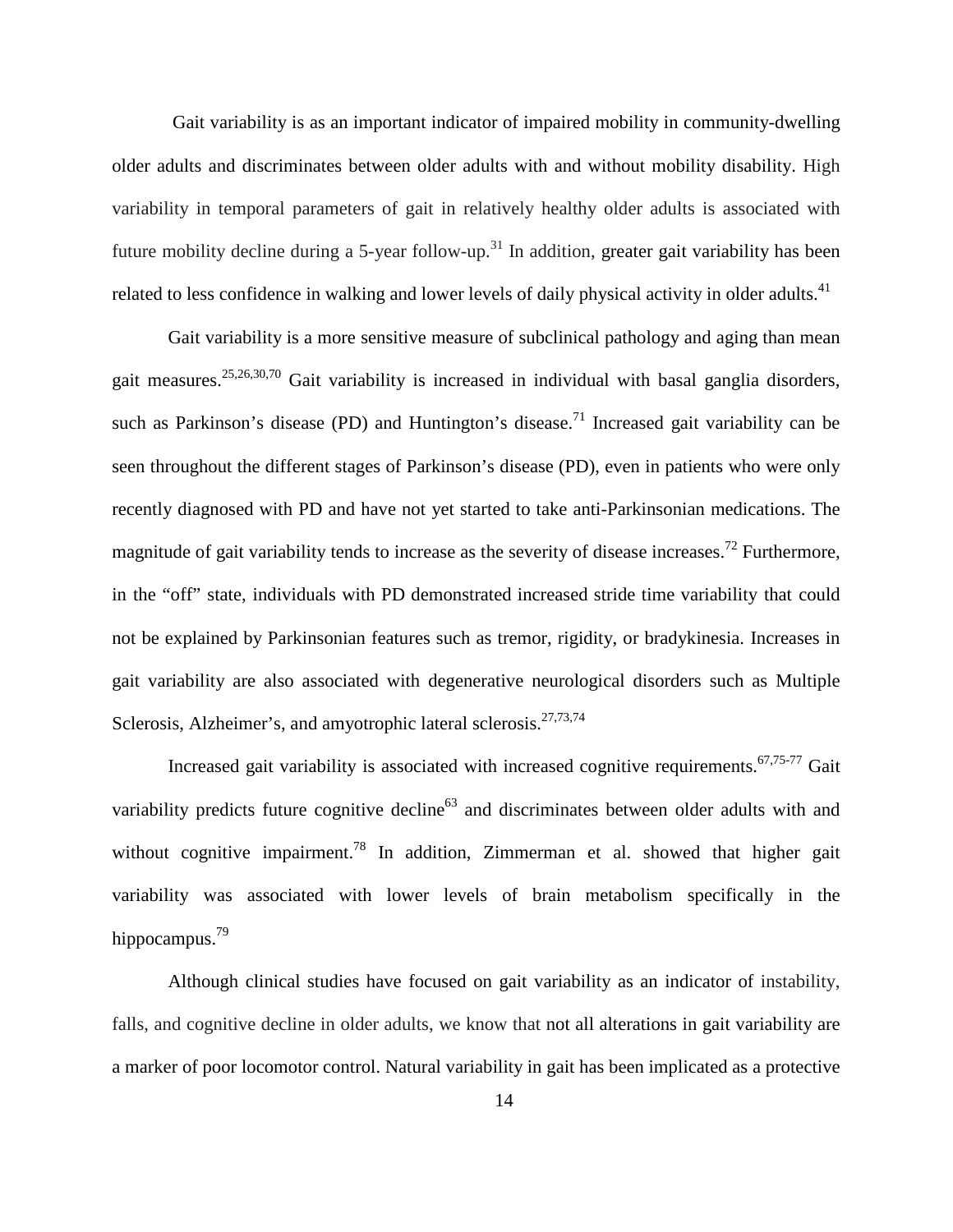mechanism to prevent injuries during running by overcoming repetitive impact forces<sup>[80](#page-123-1)</sup> and a key element for energy efficient and stable gait.<sup>[81](#page-123-2)</sup> Also, in daily life when people are exposed to many challenges during walking including slippery surfaces, obstacles in the side walk, uneven terrain, etc., increased gait variability is needed to be able to adapt to these specific environmental conditions.<sup>[82](#page-123-3)</sup>

# <span id="page-30-0"></span>**2.1.7 Spatial and temporal characteristics of gait variability may represent different aspects of gait**

Different spatial and temporal characteristics are used to describe gait variability.<sup>[83](#page-123-4)</sup> Variability of temporal characteristics such as step time, stance time and double support time, and spatial characteristics such as step length and step width may provide independent information of locomotion and should not be considered equivalent descriptors of gait variability. Instead, the specific gait characteristic should be specified, since increases in variability of a specific gait characteristic could be an indication of potential underlying mechanisms of the abnormal gait.<sup>[40](#page-120-1)</sup> However, the rationale for choosing one specific gait characteristic in gait variability studies is not always clear or reported.

Over two decades ago, Gabell and Nayak (1984) hypothesized that gait characteristics represent two broad mechanisms of gait: step length and stride time represent gait timing mechanisms (i.e. pattern generator for gait), and step width and double support time represent postural control mechanisms[.21](#page-118-2) Therefore, increase in step length or stride time variability could indicate a failure of the automatic stepping mechanism and increase in step width or double support variability may indicate a disruption in balance control. Recent evidence supports the theory of two broad mechanisms of gait and suggests different measures of gait variability may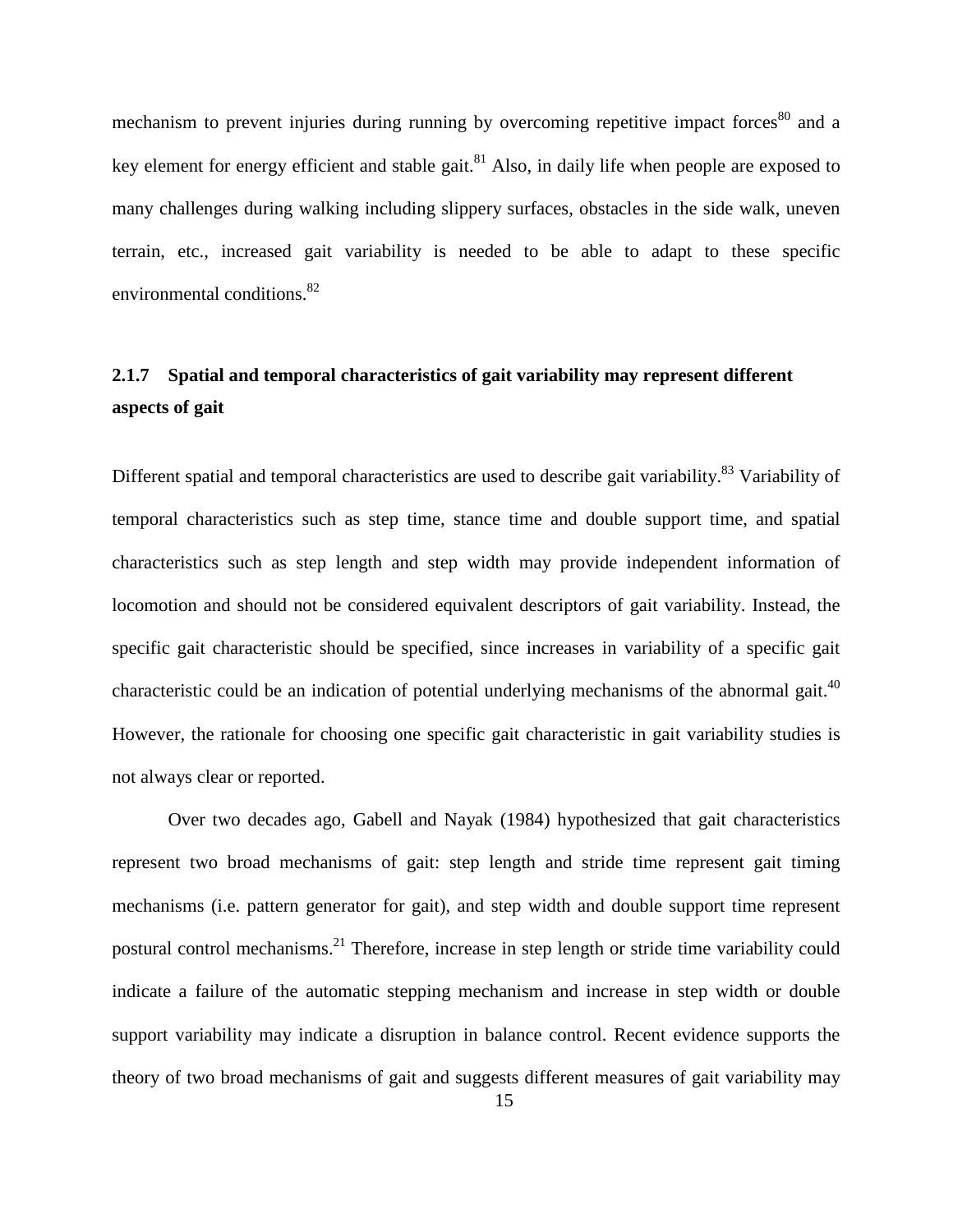represent different aspects of locomotor control such as adaptability and impaired balance control.<sup>[47](#page-120-10)</sup> Investigators have suggested a higher degree of variability in stride length and time could possibly indicate a disturbance of the automatic stepping mechanism and therefore are more reliant on higher cortical levels of control in gait regulation more than musculoskeletal performance.<sup>[21,](#page-118-2)[84](#page-123-5)</sup> On the other hand, low variability values of stride time while steady-state walking, which reflect the automated rhythmic feature of gait, are indicators of safe gait and are used as a clinical index of gait stability.<sup>[71](#page-122-5)[,84](#page-123-5)</sup> Brach and colleagues reported decreased step width variability was related to sensory impairment which may contribute to balance deficits during walking, while increased stance time variability was related to central nervous system impairment. [30,](#page-119-4)[40](#page-120-1)

Martin et al. found associations between executive function-attention demand and processing speed for temporal, but not spatial, gait variability measures.<sup>42</sup> This is consistent with previous findings in younger people of increasing stride time variability, but not stride length variability, under dual-task cognitive interference.<sup>[85](#page-123-6)</sup> Thus suggesting that stronger associations between executive function/attention and temporal versus spatial variability measures may be due to the timing component of the cognitive tests.<sup>[86](#page-123-7)</sup>

If underlying mechanisms of gait variability are better understood, then distinct interventions may be designed to address specific deficiencies. Preventive and therapeutic interventions could target the underlying impairments. Patients with increased stance time variability may respond to a different therapeutic exercise program than those with increased step width variability. It is possible that individually designed therapeutic exercise programs based on the type of gait variability could result in greater improvements in walking function and overall mobility. [40](#page-120-1)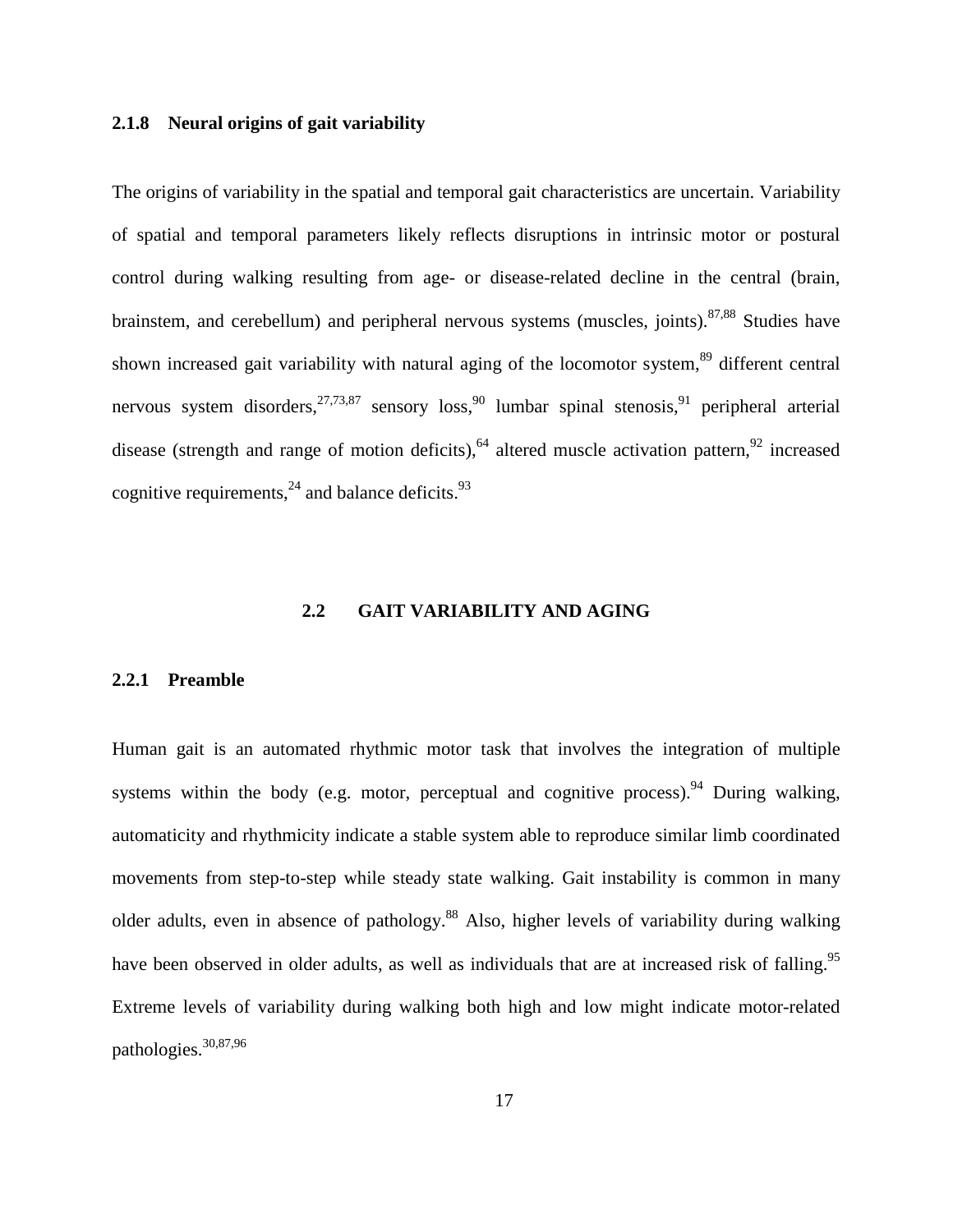The focus of the following section is to describe gait characteristics in older adults and how they differ compared to younger adults, provide some examples of the magnitude of the mean spatial and temporal parameters for older and younger adults, and age-related changes in gait variability.

### <span id="page-33-0"></span>**2.2.2 Gait Pattern in older adults**

It is well known in the clinical and epidemiological literature that gait changes with aging.<sup>[97](#page-124-0)</sup> There are several differences in the spatial and temporal gait characteristics of older and younger people. Most investigators have found older adults walk slower, have a shorter step length, shorter relative swing phase time, and a wider step width. These age-related gait changes commonly associated with reduction in physical activity and in an increase number of falls or fall risk. [97](#page-124-0)[,98](#page-124-1)

The most commonly reported spatial and temporal alteration in the gait pattern of older adults is reduced gait speed.<sup>[99](#page-124-2)</sup> For instance, Himann et al. reported that gait speed decreases 12– 16% per decade after the age of  $70^{100}$  Other studies have reported reductions in gait speed ranging between 0.03 m/s and 0.275 m/s for older adults.<sup>[101](#page-124-4)</sup> Gait speed has been recommended as a "vital sign" for physical performance in older persons<sup>[102](#page-124-5)[,103](#page-124-6)</sup> and a 0.1 m/s decrease in gait speed is associated with higher falls risk in older persons.<sup>[104](#page-124-7)</sup> Therefore, it is important that researchers and clinicians understand average values for gait speed in older adults. The comfortable gait speed value for healthy women aged between 70 and 79 years is 1.13 m/s and for men 1.26 m/s. In addition, a slower gait speed (mean 0.97 m/s) for community-dwelling older adults considered as transitioning to frailty.<sup>[105](#page-124-8)</sup> A recent systematic review proposing a gait speed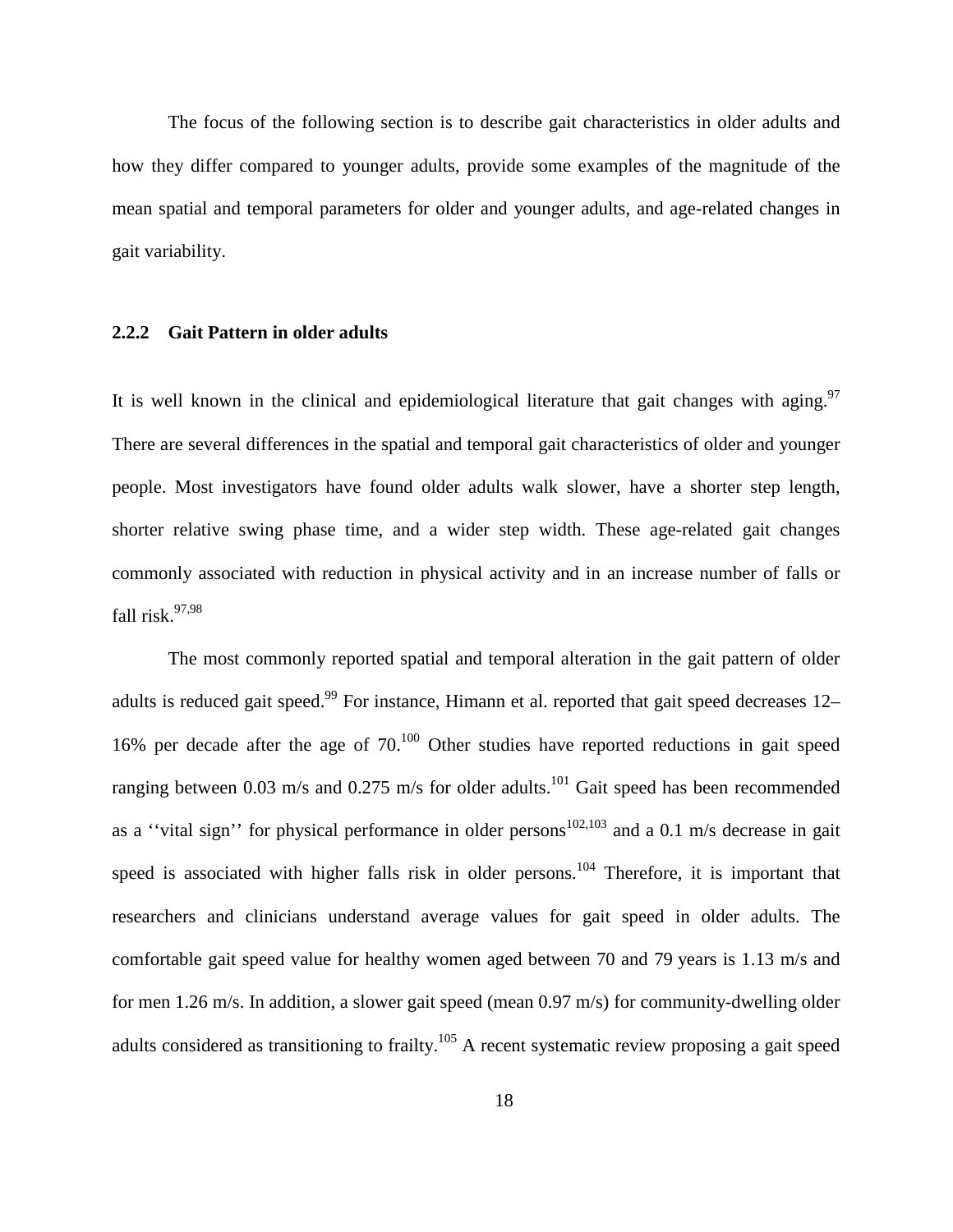of 0.8 m/s as a predictor of poor clinical outcomes and 0.6 m/s as a threshold to predict further functional decline in those older adults already impaired.<sup>[106](#page-125-0)</sup>

Similar to the findings on gait speed, age-related reduction in stride length is commonly reported in the literature.<sup>[98,](#page-124-1)[107](#page-125-1)</sup> Reductions in stride length range from 0.03 to 0.14 m for male older adults<sup>[108,](#page-125-2)[109](#page-125-3)</sup> whereas, for female older adults they range from 0.076 to 0.34 m.<sup>110[,111](#page-125-5)</sup> Changes with age in spatial and temporal parameter other than gait speed and stride length are inconsistent. For instance, some studies have reported an increase in stride time with age,  $112$ while others reported no change.<sup>[107](#page-125-1)</sup> Similarly, some studies have reported a slight decrease in base of support with age,  $^{108,111}$  $^{108,111}$  $^{108,111}$  $^{108,111}$  whereas others report a slight increase in base of support.  $^{60,101}$  $^{60,101}$  $^{60,101}$  $^{60,101}$ 

### <span id="page-34-0"></span>**2.2.3 Age-related change in gait variability**

Walking is one of the most repetitive and "hard wired" human movements, so generally stride to stride fluctuation in most parameters of gait has been found to be small. In healthy younger adults, CVs of less than 3% have been reported for many of the spatial and temporal gait parameters such as gait speed,  $113$  stride time,  $21,75,84$  $21,75,84$  $21,75,84$  and step length.  $114,115$  $114,115$  In the same way, SD values for healthy young adults under normal conditions are less than 0.025 m for step width, less than 0.016 m for step length, and less than 0.032 s for stride time.<sup>[44,](#page-120-11)[48,](#page-120-5)[49,](#page-120-6)[116](#page-125-10)</sup> These small stride to stride fluctuations in spatial and temporal gait characteristics may reflect the inherent stability and consistency of neuromotor mechanism underlying normal walking.<sup>[1](#page-117-5)</sup>

Variability of some of gait parameters increases with age.<sup>[92,](#page-124-9)[117](#page-125-11)</sup> Interestingly, the majority of studies have shown age-related gait variability changes are not statistically significant. Gabell and Nayak (1984), one of the earliest studies examining the effect of age on gait variability,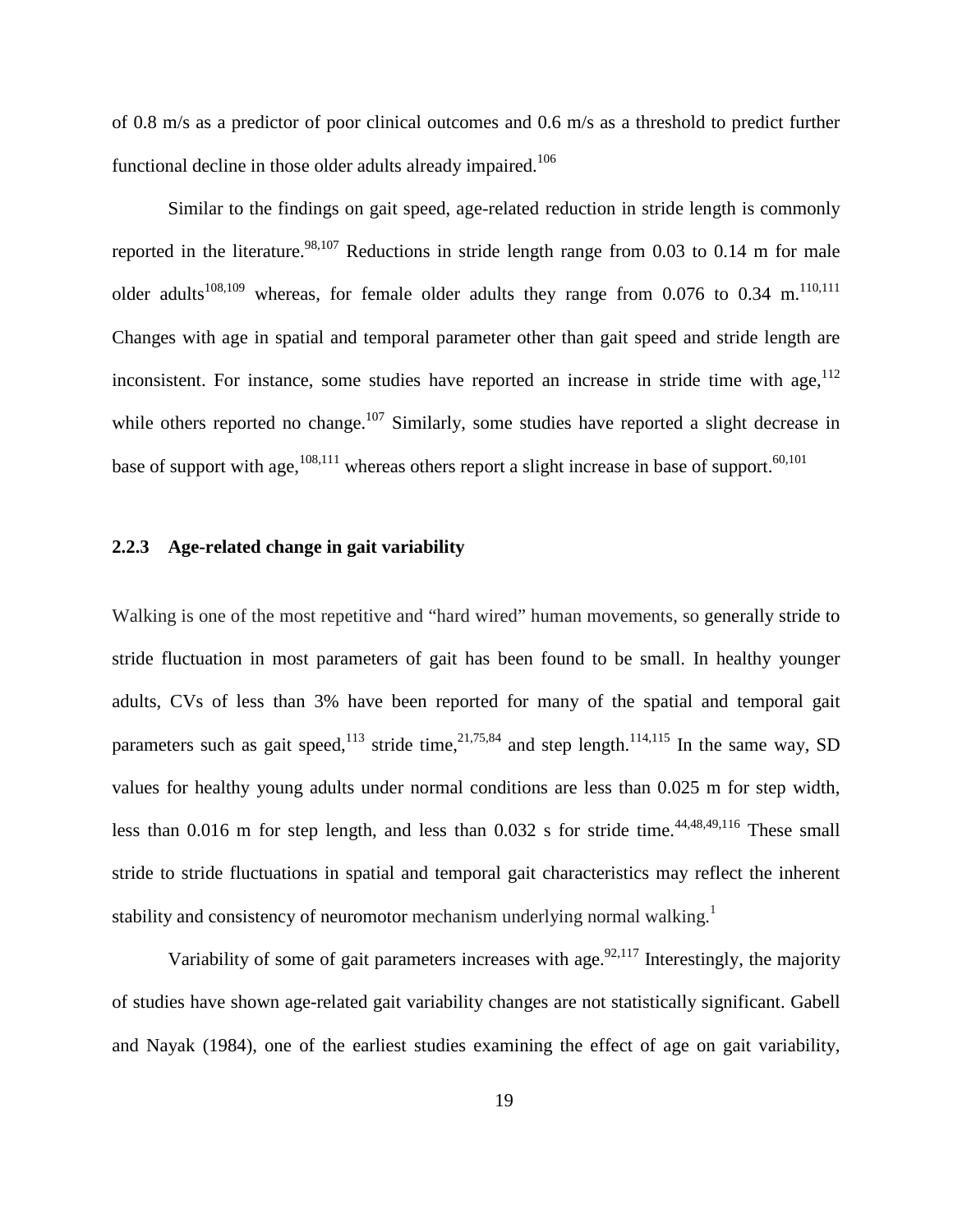reported that CVs for step length, stride time, stride width and double support time were not significantly different between older and younger adults.<sup>21</sup> Other investigators have also reported similar values of gait variability between healthy younger and older adults for stride time, stance time, swing time, <sup>[48](#page-120-5)</sup> step time, step length,  $116$  stride length  $111$  and step width. <sup>[92](#page-124-9)</sup> These small values of gait variability reported for older adults may indicate that healthy aging might not alter neuromechanisms responsible for control of spatial and temporal parameters of gait on a step to step basis.

On the other hand, there have been a small number of studies reporting age-related alteration in the stride to stride fluctuations of some gait parameters. Kang and Dingwell (2008) reported significant difference in the variability of stride time ( $p = 0.018$ ), and step length ( $p =$ 0.005), at all different walking speeds between older and younger adults. <sup>[92](#page-124-9)</sup> Garbiner and colleagues (2001) found significant difference ( $p < 0.05$ ) in the variability of stride width, stride time and step length.<sup>[118](#page-125-12)</sup> Owings and Garbiner (2004) also reported significant increases in step width ( $p = 0.037$ ) in older adults compared to younger adults.<sup>44[,116](#page-125-10)</sup> A study by Callisaya et al. found that even within the older adult population (aged 60–86 years), increased gait variability was shown to be associated with advancing age in all gait measures ( $p < 0.05$ ) independent of height, weight and self-reported chronic disease.<sup>117</sup>

A possible reason for the ambiguous findings of the previous studies may lie in walking protocol employed to collect data affect gait variability data. Interestingly, studies which reported age-related changes in gait variability used treadmill, <sup>[44,](#page-120-11)[116](#page-125-10)</sup> while the majority of studies which reported no age-related changes in gait variability employed over-ground walking protocols.<sup>[21,](#page-118-2)[48](#page-120-5)</sup> Consequently, it is uncertain if age-related changes in gait variability reported by studies using treadmill compared to over-ground are due to the testing protocol employed to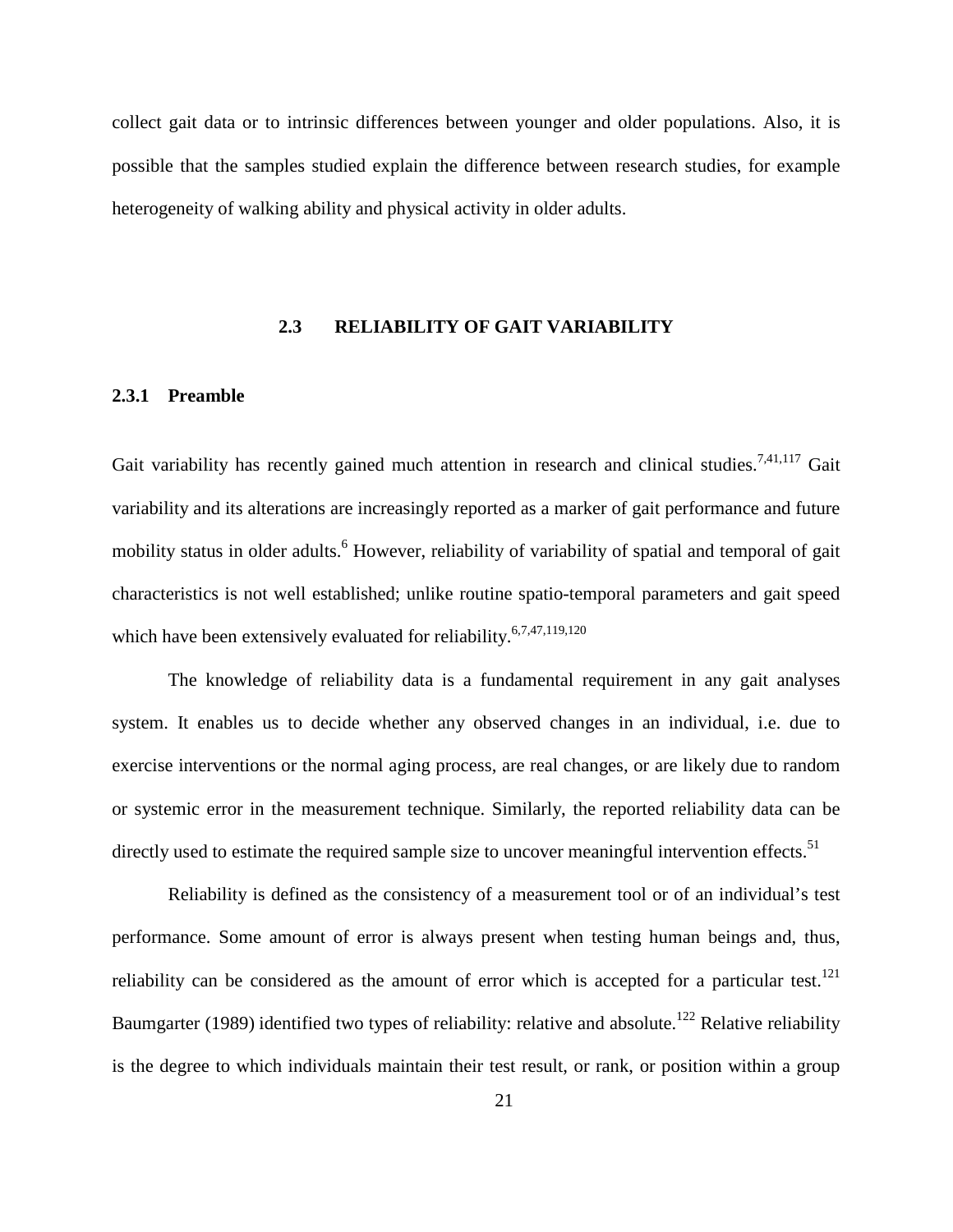over repeated measurements. This type of reliability is usually assessed with some type of correlation coefficient. Absolute reliability is the degree to which repeated measurements vary for individuals. This type of reliability is expressed either in the actual units of measurement or as a proportion of the measured values (dimensionless ratio).<sup>122</sup> Relative reliability statistics such as Intra-class correlation coefficients (ICCs) are affected by sample heterogeneity. For instance, a high ICCs may be obtained in situations where there is a large range of values in the sample and it does not necessarily mean that a test has acceptable reliability.<sup>[60](#page-121-0)</sup> In contrast, absolute reliability statistics such as limits of agreement (LoA) are unaffected by sample heterogeneity and are more sensitive to changes in the participant's results over repeated tests.<sup>[51](#page-120-0)</sup> In this investigation we will consider both types of reliability. By reporting each measure, an understanding of changes in both position and participant variation between tests is gained.

The following section reviews the reliability of spatial and temporal mean gait characteristics, and the reliability of spatial and temporal characteristics of gait variability.

#### **2.3.2 Reliability of spatial and temporal mean gait characteristic and gait speed**

Test-retest reliability is an important quality of any gait measure, and it needs to be determined in order to differentiate between real changes in walking and biological variability.<sup>[7](#page-117-0)[,56](#page-121-1)</sup> Generally, gait speed and mean gait characteristics demonstrate high test-retest reliability in healthy older and younger adults with only exception for step width reliability. Low test-retest reliability for step width has been reported previously in healthy adults and has been attributed to the inherent variability of the parameter.<sup>[60](#page-121-0)[,123](#page-126-1)</sup>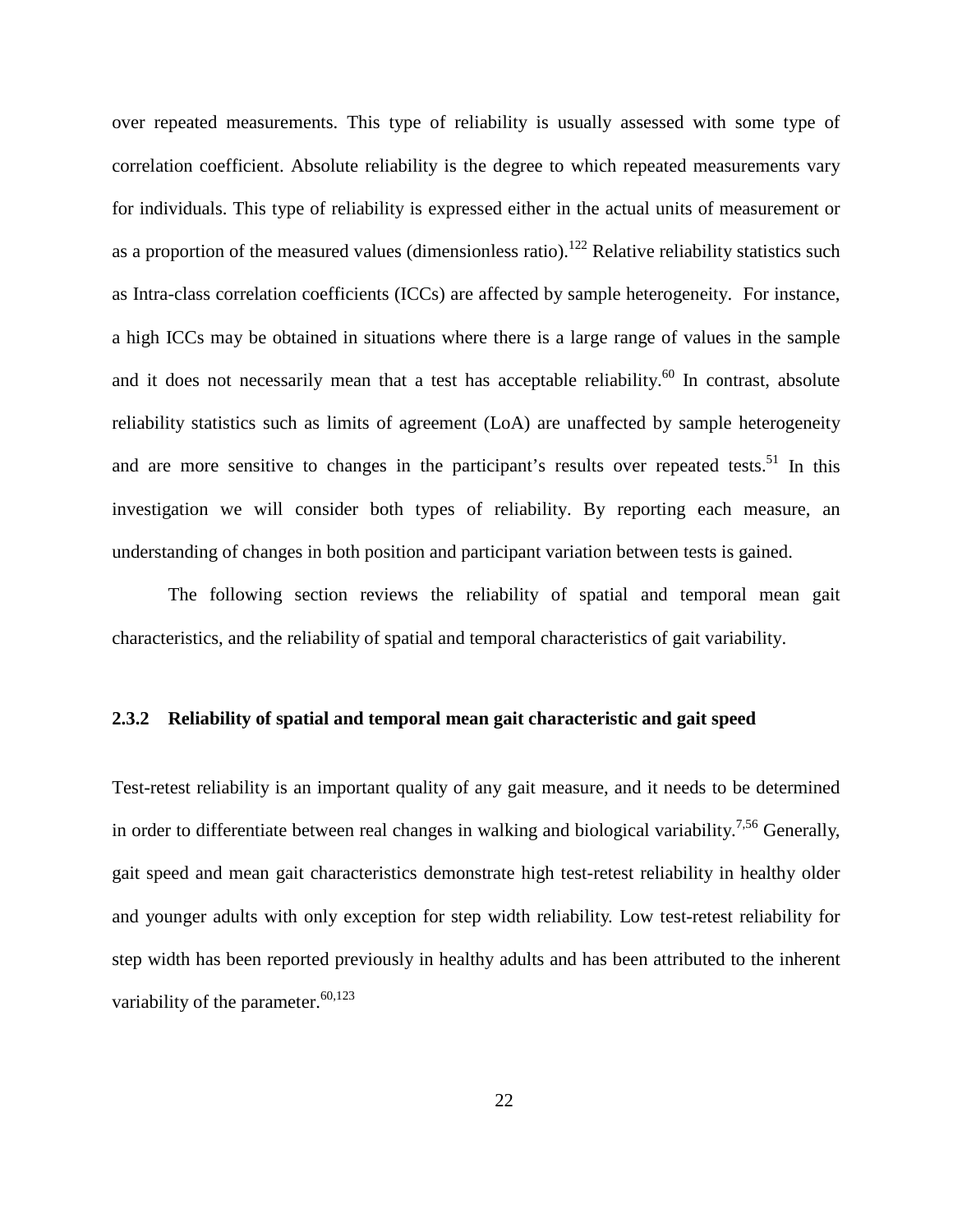In healthy subjects aged 21–71 years, high Intra-class correlation coefficients (ICCs) have been reported for gait speed, cadence and stride length (ICCs between 0.92 and 0.97) in normal and fast-walking, and moderate ICCs in slow-walking (ICCs between 0.78 and 0.91) obtained from three repeated trials recorded on one day.<sup>[124](#page-126-2)</sup> Similarly, Menz et al. reported excellent test-retest reliability for walking speed, cadence and step length with (ICCs between 0.82 and 0.91) in older adults aged 76–87 years and younger adults aged 22–40 years recorded on two separate occasions, approximately 2 weeks apart.<sup>60</sup> Another study found high test-retest reliability for step length, step time and stance time with (ICCs ranging from 0.84 to 0.95) for young and older women over 2 separate test sessions.<sup>[125](#page-126-3)</sup>

Furthermore, studies which examined reliability only in older adults have also reported high test-retest reliability for mean gait characteristics and gait speed. For instance, Hartman and colleague reported high ICCs for cadence, step duration, step length and walking speed (0.86– 0.99) in older subjects aged 73.4 years.<sup>56</sup> Similar findings were reported for walking speed with ICCs between 0.84 and 0.93 in older adults with a mean age of 73.8 years.<sup>[123](#page-126-1)</sup> A more recent study demonstrated high test-retest reliability (ICC  $\geq$  0.86) for most of the spatial and temporal gait parameters in healthy community-dwelling seniors during treadmill walking.<sup>[119](#page-125-0)</sup>

# **2.3.3 Reliability of spatial and temporal characteristic of gait variability**

Although gait variability has been recently considered a more sensitive measure to assess gait performance in older adults than routine spatiotemporal parameters alone, there are few studies investigating test-retest reliability of gait variability measures in older adults. [6](#page-117-1) Some studies found that test-retest reliability of gait variability measures to be lower than test-retest reliability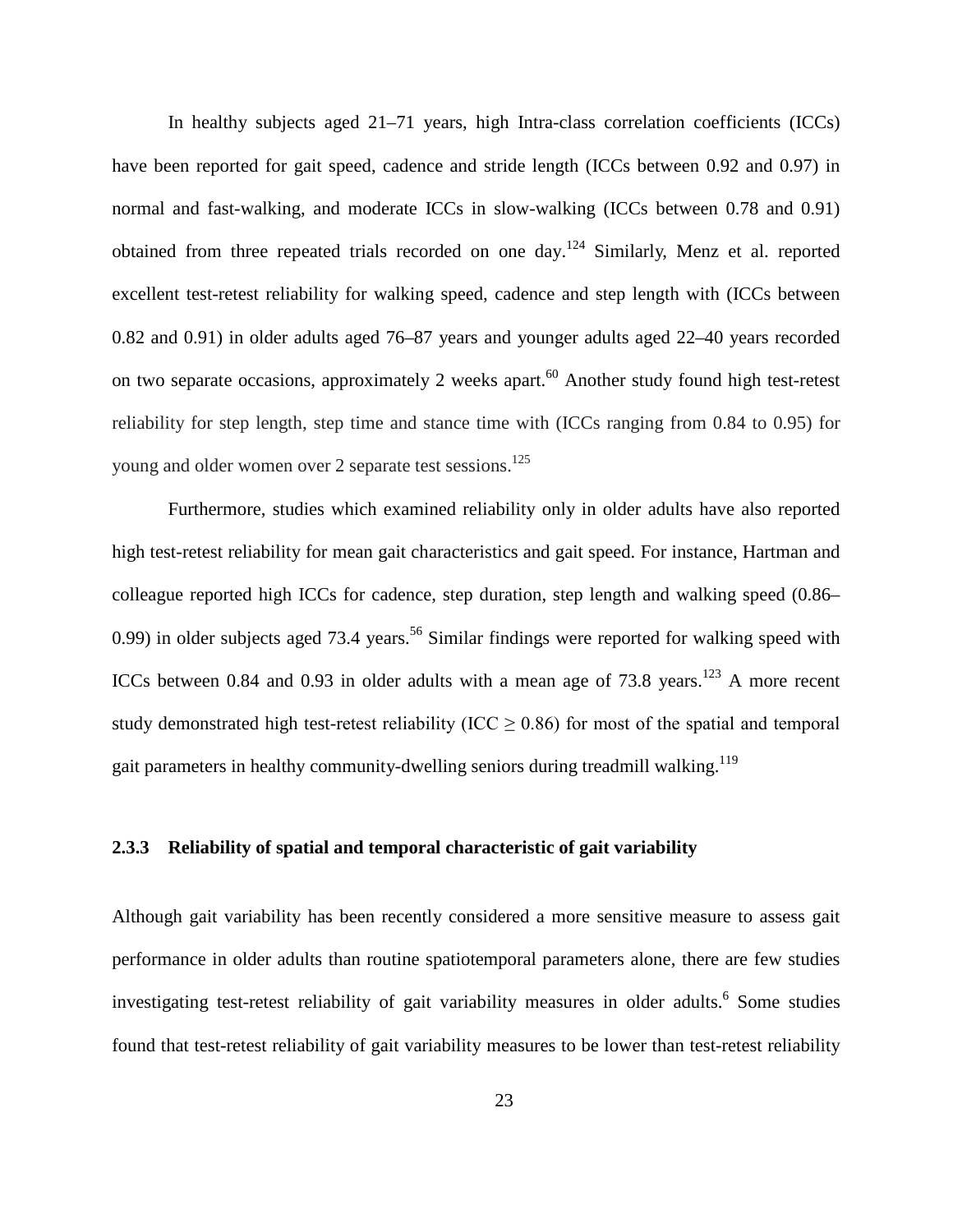of mean gait characteristics. For example, Brach et al. observed considerably lower ICCs for spatio-temporal gait variability as compared to routine spatio-temporal parameters during over-ground walking.<sup>[7](#page-117-0)</sup> Similarly, Faude et al. recently reported low reliability of gait variability parameters compared to spatio-temporal gait parameters during treadmill walking.<sup>119</sup> Furthermore, a recent systemic review of psychometric properties of gait variability in older adults reported that reliability results of gait variability are inconsistent; ranged from poor to excellent, with Intra-class correlations (ICCs) ranging from .11 to .98 depending on the variables reported.<sup>[6](#page-117-1)</sup>

It is possible that the conflicting findings of estimate of gait variability are influenced by aging and pathology, the effect of a diverse range of walking protocols; uncertainty about the number of steps required for optimal measurement. As well as the wide range of variability outcomes described with no agreement for robust estimates on reliability. In light of the inconsistent findings of these studies, test-retest reliability of gait variability is currently unclear. Lack of knowledge of the reliability of gait variability measures limits the interpretation of gait variability from evaluative, diagnostic and prognostic studies[.](#page-117-1)<sup>6</sup>

As such, it is necessary to review the different factors that have the potential to influence the estimate of spatial and temporal characteristics of gait in order to guide the use of spatial and temporal gait variability as an outcome measure in research and clinical studies. In the following section we propose a model that incorporates different intrinsic and extrinsic factors which may affect the estimate of spatial and temporal characteristics of gait: characteristics of gait testing protocol, characteristics subject, characteristics of tester as depicted in Fig. 3.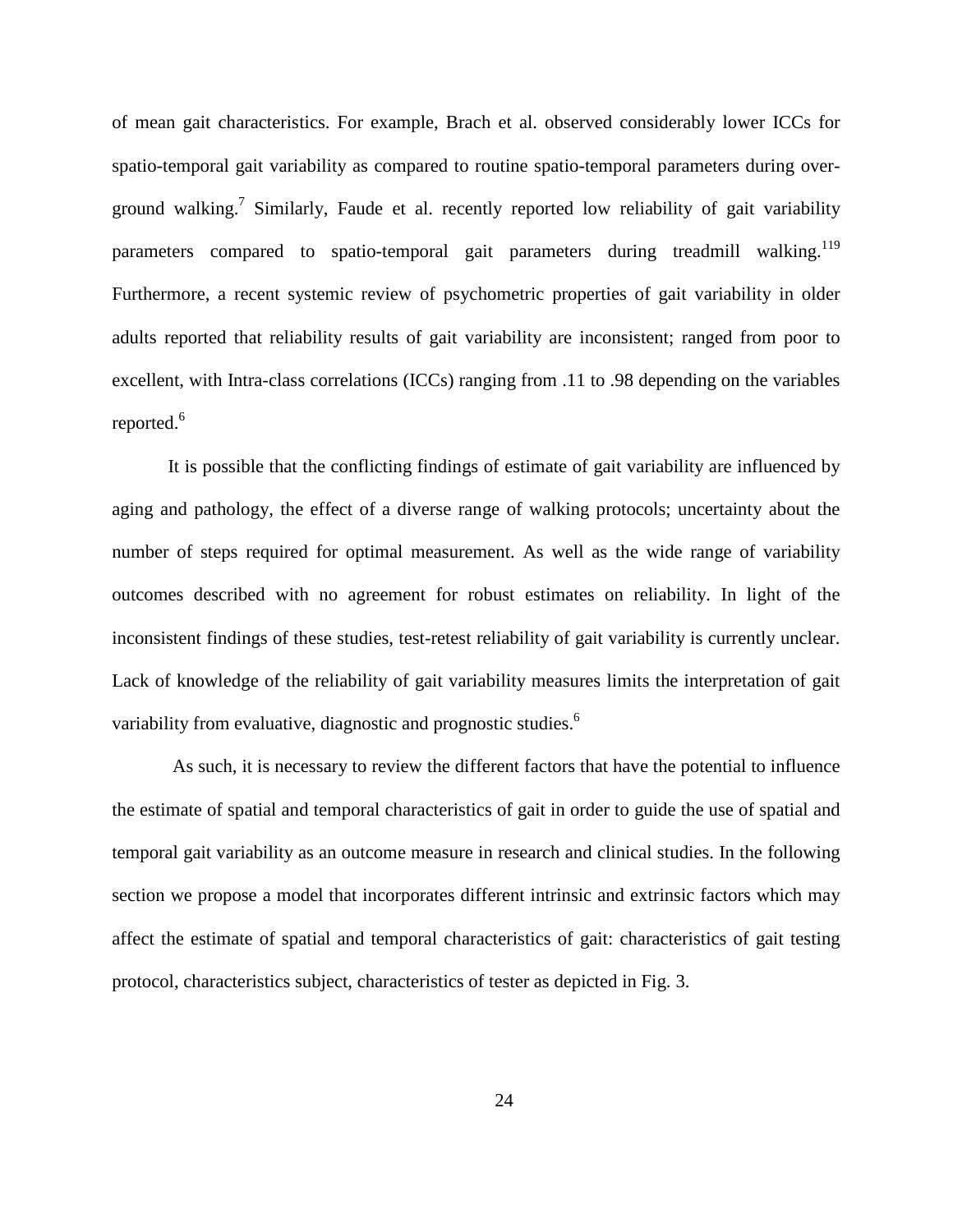

**Figure 3. A propose model outlines different factors which may affect spatial and temporal characteristics of gait.**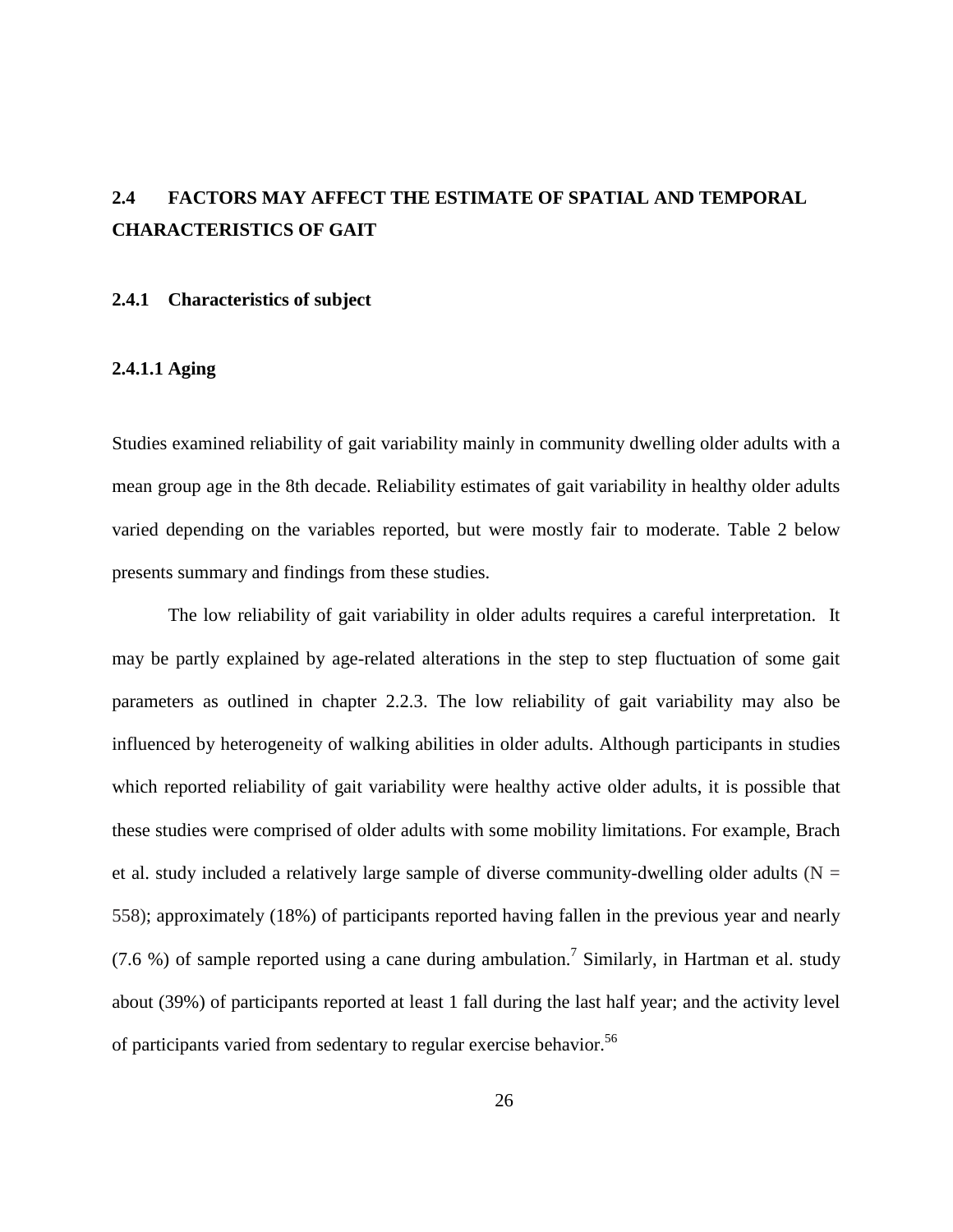Furthermore, it is possible that the older adult's fluctuations in gait overtime may strongly affect the reliability of gait variability. For example, Hartman et al. reported the interrater reliability (assessed by two different raters with 20 minutes apart) was slightly better results compared to intrarater reliability (assessed by one rater only with 5-10 days apart).<sup>56</sup> Similarly, Faude et al. (2012) reported within-day reliability (same day with 30 minutes apart) was higher compared to between-day reliability (three times with weekly interval) for gait variability.<sup>119</sup> Consequently, it is possible that underlying subclinical pathology in important neural locomotor regions in older adults might contribute to inconsistent walking overtime and low reliability estimates.

To date, the effect of age upon reliability of gait variability has not been investigated. As such, an examination of reliability of gait variability in healthy younger adults is necessary. Therefore, study 1 of this dissertation will compare test-retest reliability of spatial and temporal characteristics of gait variability in healthy younger and older adults.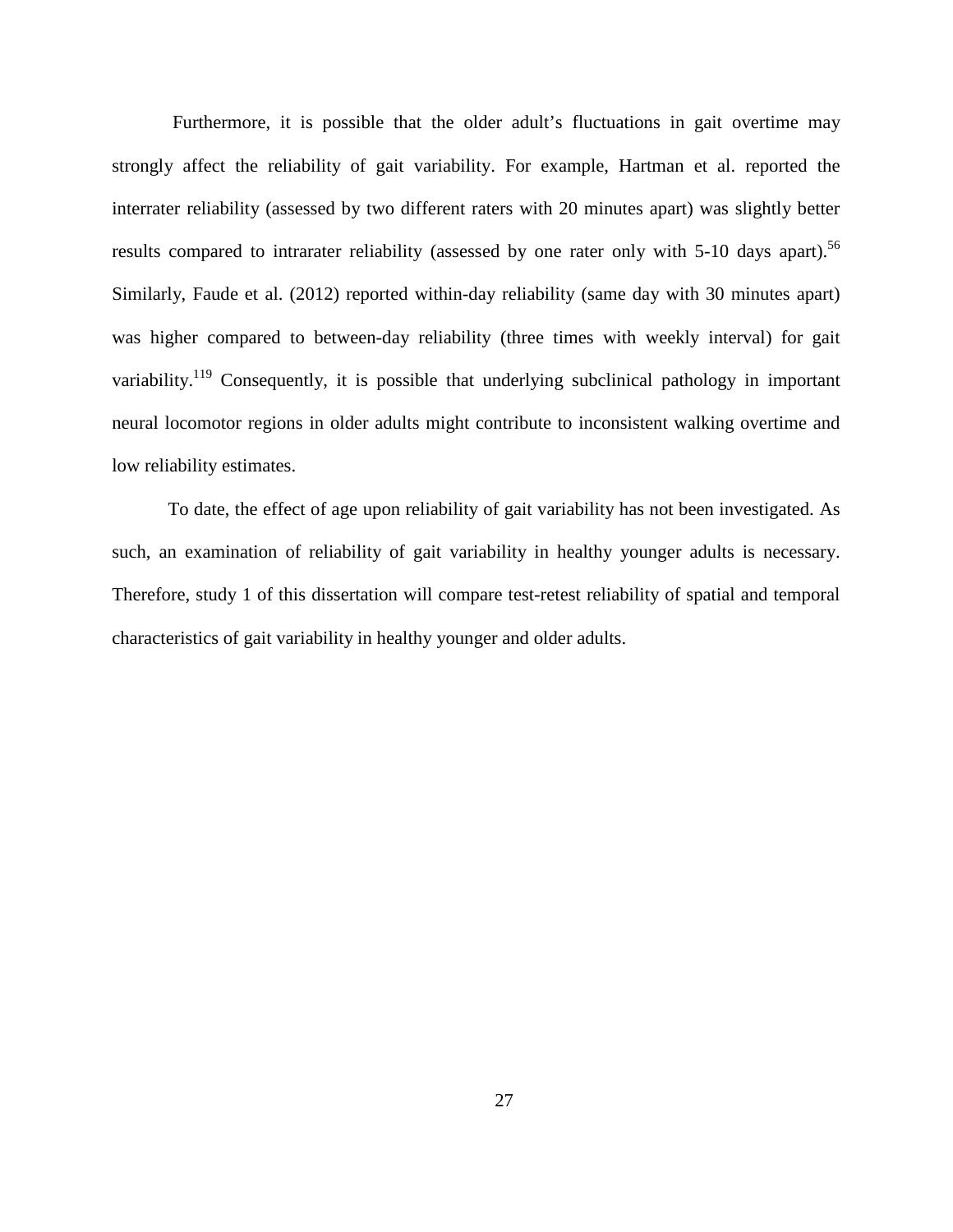| <b>Study</b>              | <b>Sample</b>                                                                                                                                           | <b>Instrument</b>                                                                                                                           | <b>Walking trial</b><br>characteristics                                                                                                                                                                                                                                                                        | Number of<br>steps/strides                                                       | <b>Results</b>                                                                                                                                                                                                                                                                                                                                                       |
|---------------------------|---------------------------------------------------------------------------------------------------------------------------------------------------------|---------------------------------------------------------------------------------------------------------------------------------------------|----------------------------------------------------------------------------------------------------------------------------------------------------------------------------------------------------------------------------------------------------------------------------------------------------------------|----------------------------------------------------------------------------------|----------------------------------------------------------------------------------------------------------------------------------------------------------------------------------------------------------------------------------------------------------------------------------------------------------------------------------------------------------------------|
| Brach et al.<br>(2008)    | 558 older adults (339 females; 219<br>males, mean age 79.4)                                                                                             | 4 m GaitMat II<br>(plus initial and final 1 m<br>inactive sections to allow<br>for acceleration and<br>deceleration of the<br>participant). | Participants completed 2<br>practice passes on the<br>GaitMat II followed by 4<br>passes at their self-selected<br>walking speed for data<br>collection (1 pass for the 4-m<br>analyses and 2 passes for the<br>two, 4m analyses)                                                                              | 5-6 steps from<br>single 4 m walk<br>and $10-12$ steps<br>from two, 4 m<br>walks | Single 4-m walk, showed poor<br>reliability for step width and stance<br>time variability (ICC = $0.22$ and<br>0.37, respectively) and fair<br>reliability for step length variability<br>$(ICC = 0.48).$<br>Two, 4-m walks showed fair to good<br>reliability for step width, stance time<br>and step length variability (ICC $=$<br>0.40, 0.63, 0.50 respectively) |
| Faude et al.<br>(2012)    | 20 older adults (10 females, 10 males,<br>mean age 64.8), with no known health<br>impairments (e.g. orthopedic,<br>neurological, or internal diseases). | One-dimensional ground<br>reaction force measuring<br>treadmill.                                                                            | Between-day variability<br>(three days within weekly<br>interval) and within-<br>variability of temporal and<br>spatial gait parameters<br>examined on a treadmill<br>walking. Subjects walked at<br>their comfortable walking<br>speed on a treadmill after a<br>short familiarization period<br>of 1 minute. | 400 steps                                                                        | Between-days variability showed<br>fair reliability for stride time (ICC $=$<br>0.44) and poor reliability for stride<br>length (ICC = $0.22$ ).<br>Within-day variability showed fair<br>to good reliability for stride time<br>and stride length (ICC = $0.72$ , 0.74<br>respectively)                                                                             |
| Hartmann et<br>al. (2009) | 23 older adults, independent living (15<br>females, 8 males, mean age 73.4<br>years) able to walk without an aid                                        | The DynaPortMiniMod tri-<br>axial accelerometer                                                                                             | Between session testing,<br>subjects walked at preferred<br>gait speed over 24 m walk<br>(18m assessed) in four<br>conditions; gym floor, gym<br>floor dual task, rubber<br>walkway, rubber walkway<br>dual task. Repeated 3 times,<br>once on first occasion and<br>twice 5-10 days later (20<br>min apart).  | Not reported                                                                     | ICCs of gait variability ranged from<br>0.12 to 0.88 for step duration and<br>step length.                                                                                                                                                                                                                                                                           |

# **Table 2. Summary of studies reporting reliability of gait variability in healthy older adults.**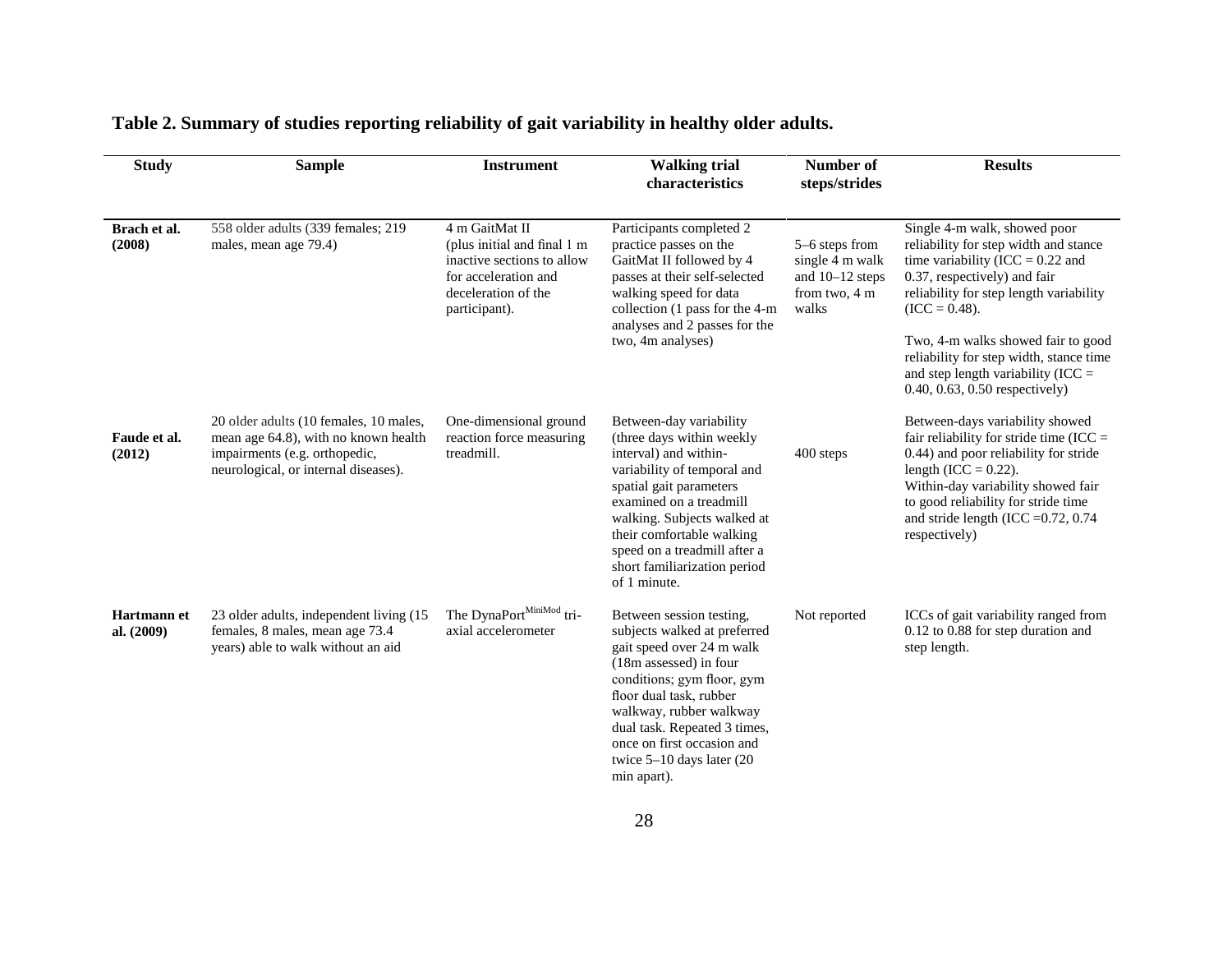| <b>Hollman</b> et<br>al. $(2010)$   | 24 older adults (11 females, 13 males,<br>age ranged from 67 to 87 years) | 5.6 m GAITRite<br>(plus 2m acceleration and<br>deceleration)                                                                                          | Within session testing<br>subjects walked during<br>normal and dual task<br>(backward spelling), three<br>times for each walking<br>conditions at self-selected<br>speeds.                                                                                                                | 13 strides in<br>normal walking,<br>14 strides dual<br>task walking. | Test-retest reliability for variability<br>in stride velocity was fair to good<br>$(ICC = 0.656)$ in normal walking<br>and poor (ICC = $0.226$ ) in dual task<br>walking.                                                                                                                                                                                                |
|-------------------------------------|---------------------------------------------------------------------------|-------------------------------------------------------------------------------------------------------------------------------------------------------|-------------------------------------------------------------------------------------------------------------------------------------------------------------------------------------------------------------------------------------------------------------------------------------------|----------------------------------------------------------------------|--------------------------------------------------------------------------------------------------------------------------------------------------------------------------------------------------------------------------------------------------------------------------------------------------------------------------------------------------------------------------|
| <b>Moe-Nilssen</b><br>et al. (2010) | 23 older adults (15 females and 8)<br>males, mean age 80 years)           | 4.88m GAITRite<br>(plus 2 m acceleration and<br>deceleration)                                                                                         | Within session testing. 2<br>trials at preferred speed,<br>repeated after a short rest. 2<br>trials at slow, preferred and<br>fast speeds. Gait parameters<br>were selected for subsequent<br>construct validity analysis<br>from test-retest reliability<br>results (if ICC $\geq$ 0.80) | Average 34.5 in<br>four walks                                        | Test-retest reliability showed<br>excellent reliability for step time and<br>step length (ICC = $0.83$ , $0.81$<br>respectively); fair to good reliability<br>for stride time, stride length and<br>single support time (ICC= $0.64$ ,<br>$0.50, 0.68$ respectively); and poor<br>reliability for step width and stride<br>velocity (ICC= $0.22$ , 0.11<br>respectively) |
| Najafi et al.<br>(2009)             | 27 older adults (18 females and 9)<br>males, mean age of 80.3 years)      | (i) Body worn sensors<br>(gyroscopes) and Physilog<br>datalogger<br>(ii) 6.25 m GAITRite <sup>TM</sup><br>(plus 2 m acceleration and<br>deceleration) | Within session testing. Test-<br>retest reliability calculated<br>from 5m GAITRite walk and<br>20m Physilog system walk.<br>Both walked at preferred<br>speeds, repeated after 15min<br>rest                                                                                              | Not reported                                                         | Test-retest reliability for gait cycle<br>time was fair (ICC= $0.42$ ), by 5 m<br>$GAITRite^{TM}$ and 5 m Physilog and<br>poor (ICC= $0.10$ ) by 20 m Physilog.<br>Test-retest reliability for stride<br>velocity was fair to moderate (ICC $=$<br>0.37) by 5 m GAITRite <sup>TM</sup> , and 5 m<br>Physilog, $(ICC = 0.50)$ 20 m<br>Physilog                            |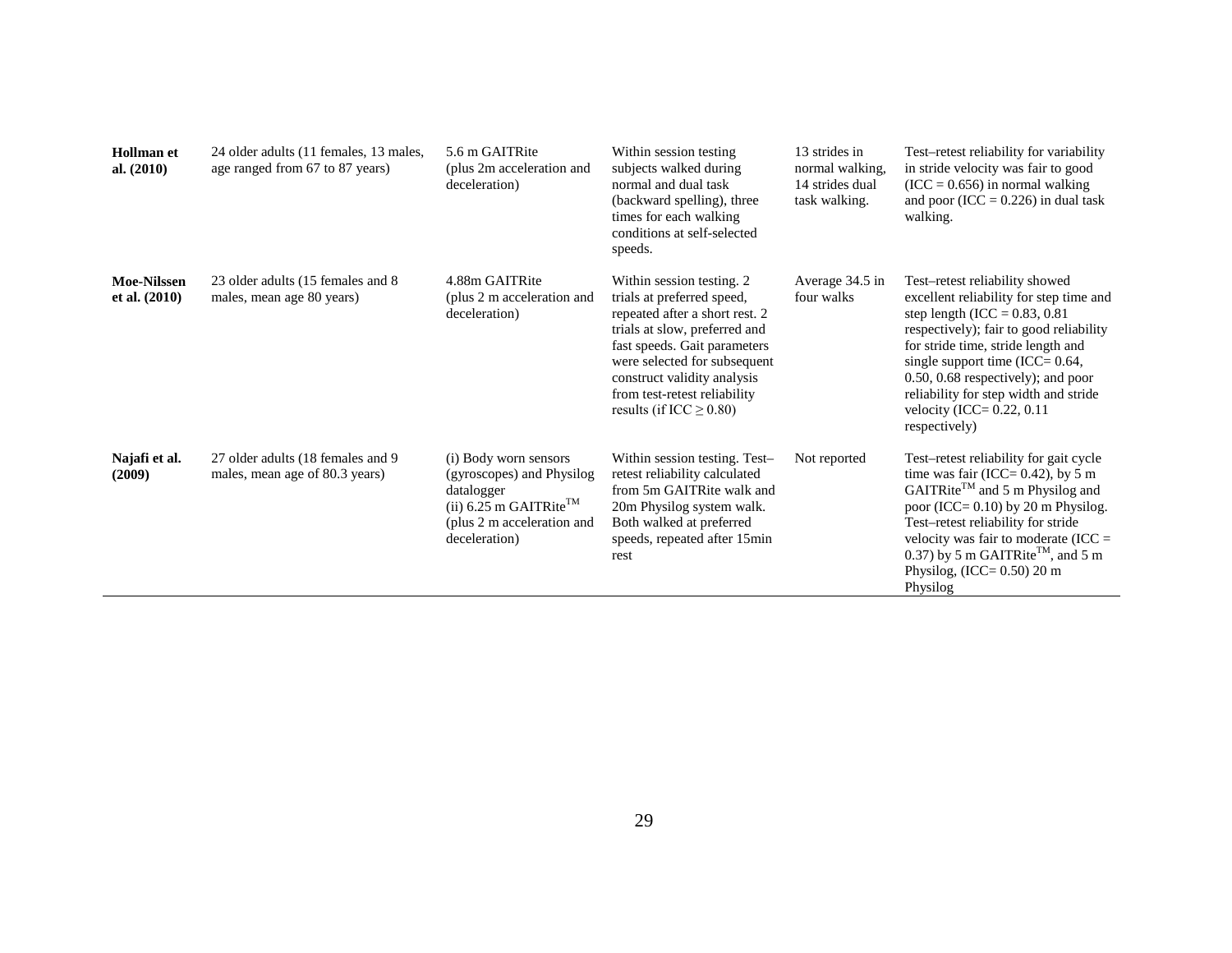# **2.4.1.2 Pathology**

Step to step fluctuation of walking has been shown to be altered in some neurologic conditions such as Parkinson's disease (PD), Hungtion disease,<sup>[71](#page-122-0)</sup> Alzheimer's disease,<sup>[27](#page-119-0)</sup> as well as in cognitive decline.<sup>[126](#page-126-4)</sup> Gait variability measures may provide a sensitive marker of the neuromotor performance reflective of additional insights of impaired walking, beyond those commonly characterized using average gait values.<sup>[25](#page-119-1)[,30](#page-119-2)[,32](#page-119-3)</sup> However, few studies explored the effect of pathology on reliability of gait variability. Table 3 below summarizes the findings of studies investigating reliability of gait variability in some clinical populations such as patients with Dementia and PD.

Few studies have investigated the reproducibility of gait variability measures in people with dementia, and the results were inconsistent. A study of older adults with frontotemporal degeneration and dementia reported slight to poor reliability (ICC  $<$  0.20) for stride time variability between two trials within the same session.<sup>[127](#page-126-5)</sup> In contrast, a study of spatial and temporal gait variability in a group of hospital-in patients with dementia of unspecified sub-type, reported a moderate to excellent reliability for stride length and stride time variability (ICC  $=$ 0.88, 0.56 respectively) over two weeks.<sup>[123](#page-126-1)</sup> A recent study investigated reproducibility of spatial and temporal gait variability measures of people with mild to moderate Alzheimer's disease on two occasions one week apart, reported poor to moderate reliability of gait variability obtained using 12 strides. Consequently, it is important to establish reproducibility of gait variability measures for each specific sub-type, as gait characteristics differs between different types of dementia.<sup>[128](#page-126-6)</sup> Increased gait variability is commonly reported in individuals with basal ganglia disorders such as Parkinson's disease.<sup>[71](#page-122-0)[,129](#page-126-7)</sup> Hausdorff et al. provided evidence that alterations in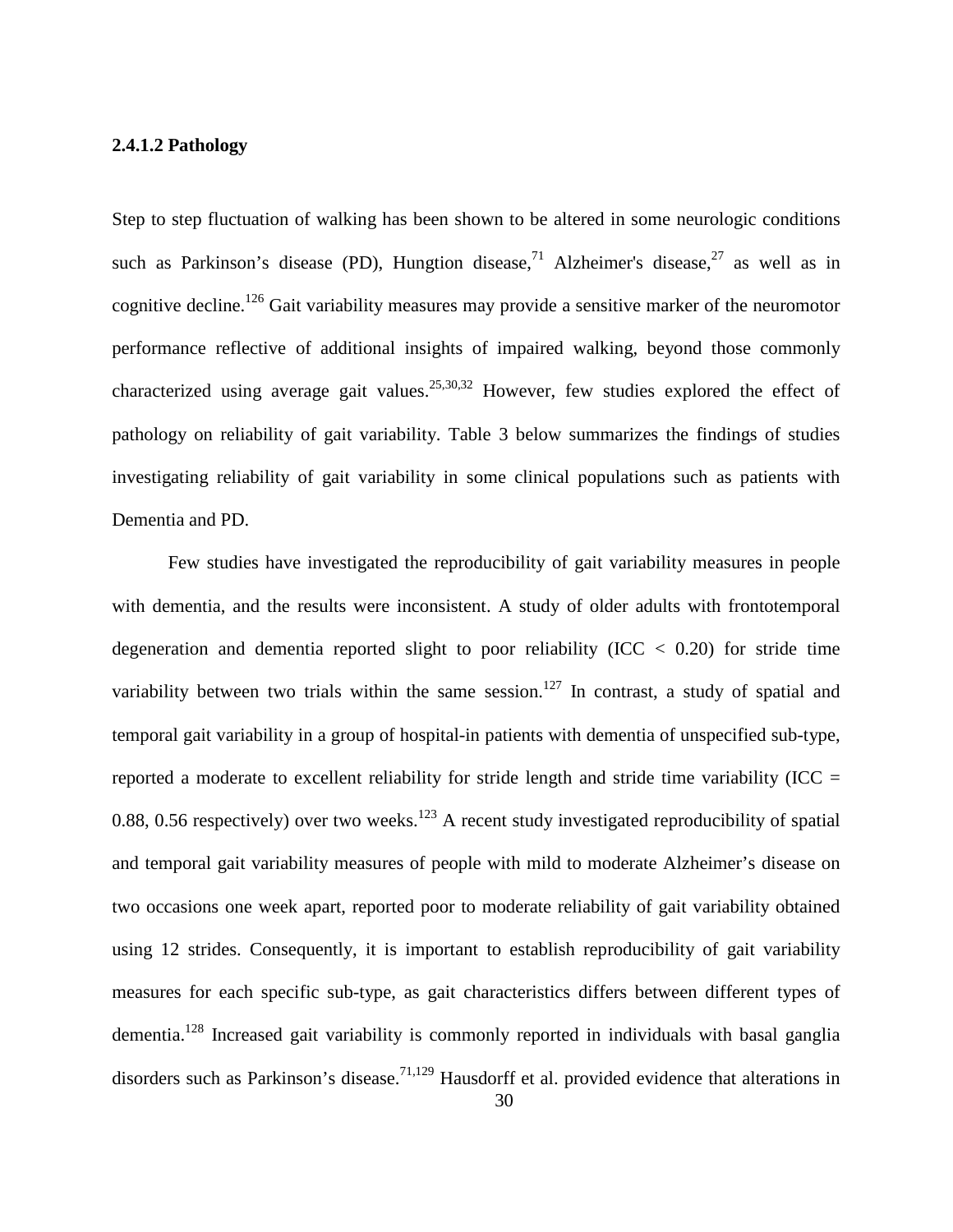gait variability manifest relatively early in the disease process even though dramatic changes in speed may not yet be apparent.<sup>71</sup> Recent research also suggested that gait variability has the potential utility as a predictive measure of dysfunction in Parkinson's disease (PD).<sup>[6](#page-117-1)</sup> However, to date only one study has explored the reliability of gait variability measures in individuals with PD. Galna and colleagues (2013) examined reliability of gait variability in healthy older adults and individuals with PD on two occasions one week apart; surprisingly, they did not find significant differences between participants with PD and healthy older adults on reliability estimates. Their findings suggested that mild to moderate PD doesn't negatively impact reliability of gait variability; and gait fluctuations in more severe PD group may result in less reliable estimates of gait variability.<sup>120</sup>

## **2.4.2 Characteristics of tester**

Reliability studies in gait reported some situations where tester or examiners can be a potential source of error that might influence reliability estimate.<sup>[130,](#page-126-9)[131](#page-126-10)</sup> For example, the instructions or amount of verbal encouragement may vary from one examiner to another or from one measurement session to the next. Also, the tester may have a tendency to report specific numbers rather than the actual measured values. The knowledge of the previous value may influence the examiner's perception of the current measured values. Additionally, the way the tester inspects and cleans the data from instrumented walkway such as GaitMat may vary from one person to another, which can affect reliability of gait variability. Consideration the effect of characteristics of tester on gait variability is beyond the scope of this thesis.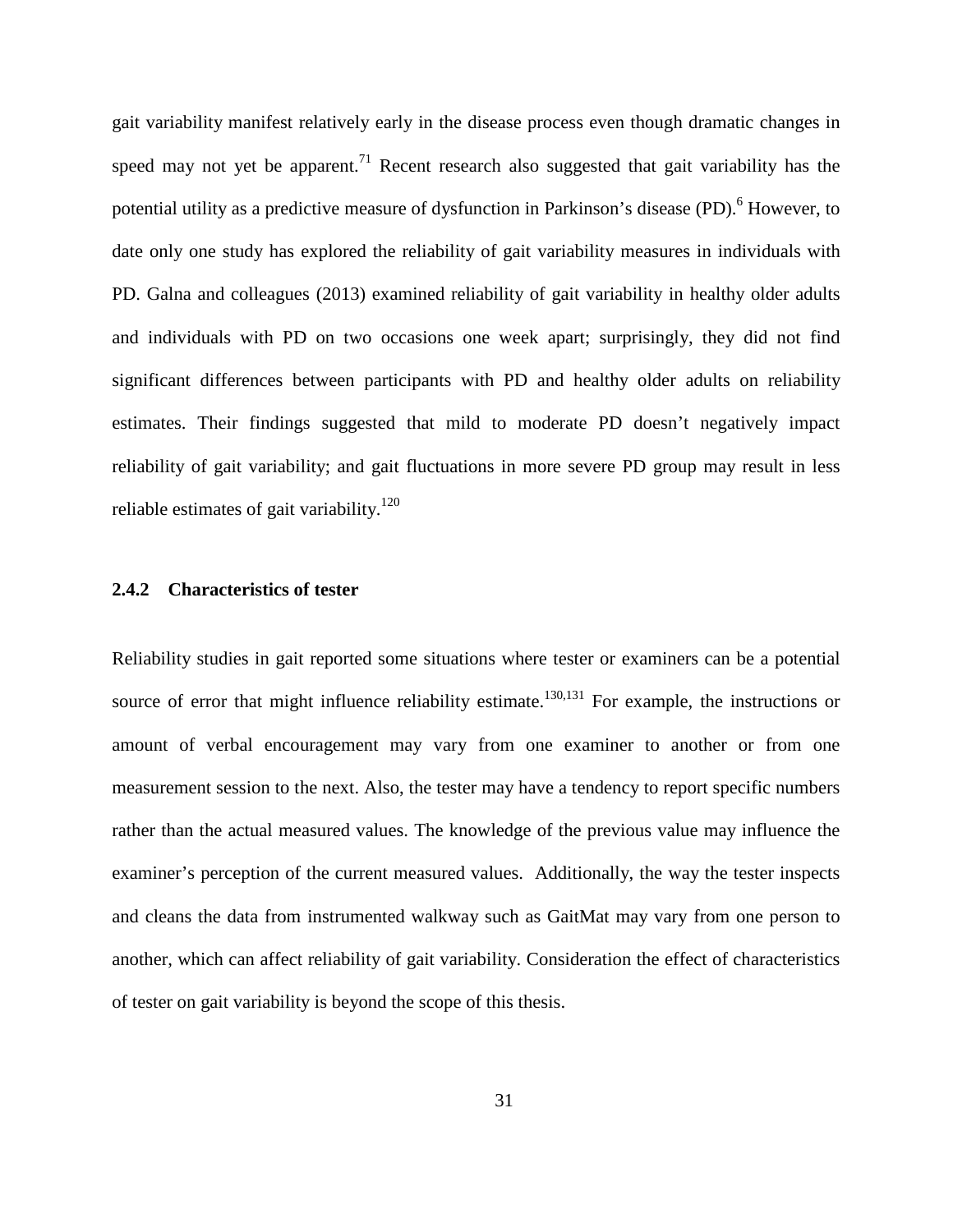| <b>Clinical</b><br>population                            | <b>Study</b>                | <b>Sample</b>                                                                                                                                                                                      | <b>Instrument</b>                                                                                       | <b>Walking trial characteristics</b>                                                                                                                                                                                                                                                                                           | Number of<br>steps/strides                                                                      | <b>Results</b>                                                                                                                                                                                                                                                                                 |
|----------------------------------------------------------|-----------------------------|----------------------------------------------------------------------------------------------------------------------------------------------------------------------------------------------------|---------------------------------------------------------------------------------------------------------|--------------------------------------------------------------------------------------------------------------------------------------------------------------------------------------------------------------------------------------------------------------------------------------------------------------------------------|-------------------------------------------------------------------------------------------------|------------------------------------------------------------------------------------------------------------------------------------------------------------------------------------------------------------------------------------------------------------------------------------------------|
| Dementia with<br>Frontotemporal<br>degeneration<br>(FTD) | Beauchet et al.<br>(2009)   | 69 community-dwelling<br>cognitively healthy older<br>individuals (mean age $75.5 \pm$<br>4.3; 43.5% women)<br>and 14 demented patients<br>with FTD (mean age 65.7 $\pm$<br>9.8 years; 6.7% women) | 3.5 m GAITRite®<br>(plus 2 m acceleration<br>and deceleration)<br>and 10 m SMTEC®<br>footswitch systems | Each subject completed two<br>trials at self-selected walking<br>speed for all the testing<br>conditions; single tasking and<br>dual tasking (walking while<br>counting backward (CB) aloud<br>starting from 50                                                                                                                | Not reported                                                                                    | ICC of stride time<br>variability was slight<br>to poor, in both groups<br>while single and dual<br>tasking conditions<br>$(ICC < 0.20)$ , except<br>while dual tasking in<br>demented patients<br>where ICC was fair<br>$(ICC = 0.34)$                                                        |
| Parkinson's<br>disease (PD)                              | Galana et al.<br>(2013)     | 27 older adults (20 females<br>and 7 males, mean age 72.2<br>years) and 25 participants<br>with mild-to-moderate PD<br>(12 females and 13 males,<br>mean age 68.1 years)                           | 7 m GAITRite                                                                                            | Gait variability was measured<br>twice, one week apart, under<br>two different conditions at their<br>preferred walking speed (i)<br>continuous (ii) intermittent<br>walks. The continuous walks<br>involved walking for 2 min<br>around a 25 m oval circuit. The<br>intermittent walks, involved<br>three walking trials 12 m | Median of 29<br>steps for<br>intermittent<br>walks<br>57 steps<br>during<br>continuous<br>walks | Reliability of gait<br>variability ranged from<br>poor to excellent (ICC<br>$= .041 - .860$ ; Gait<br>variability was more<br>reliable during<br>continuous walks.                                                                                                                             |
| Dementia                                                 | Van Iersel et al.<br>(2007) | 85 patients participated (47<br>females, 38 males, mean age<br>75.8 years). 39 patients were<br>diagnosed with mild or moderate<br>dementia and 46 participants<br>without dementia.               | 5.6 m GAITRite                                                                                          | Between session testing,<br>participants walked<br>over mat at preferred speed.<br>Clinical change in gait<br>determined by video gait<br>analysis ( $N = 3$ experts); rated<br>as stable or relevant change<br>(non-stable) over 2-week<br>period.                                                                            | Not reported                                                                                    | Reliability of gait<br>variability was<br>moderate to high.<br>Test-retest reliability,<br>for individuals with<br>dementia stride time<br>$(ICC=0.56)$ , stride<br>length $(ICC = 0.88)$ ;<br>individuals with no<br>dementia stride time<br>$(ICC = 0.84)$ , stride<br>length $(ICC = 0.88)$ |

# **Table 3. Summary of studies reporting reliability of gait variability in clinical population.**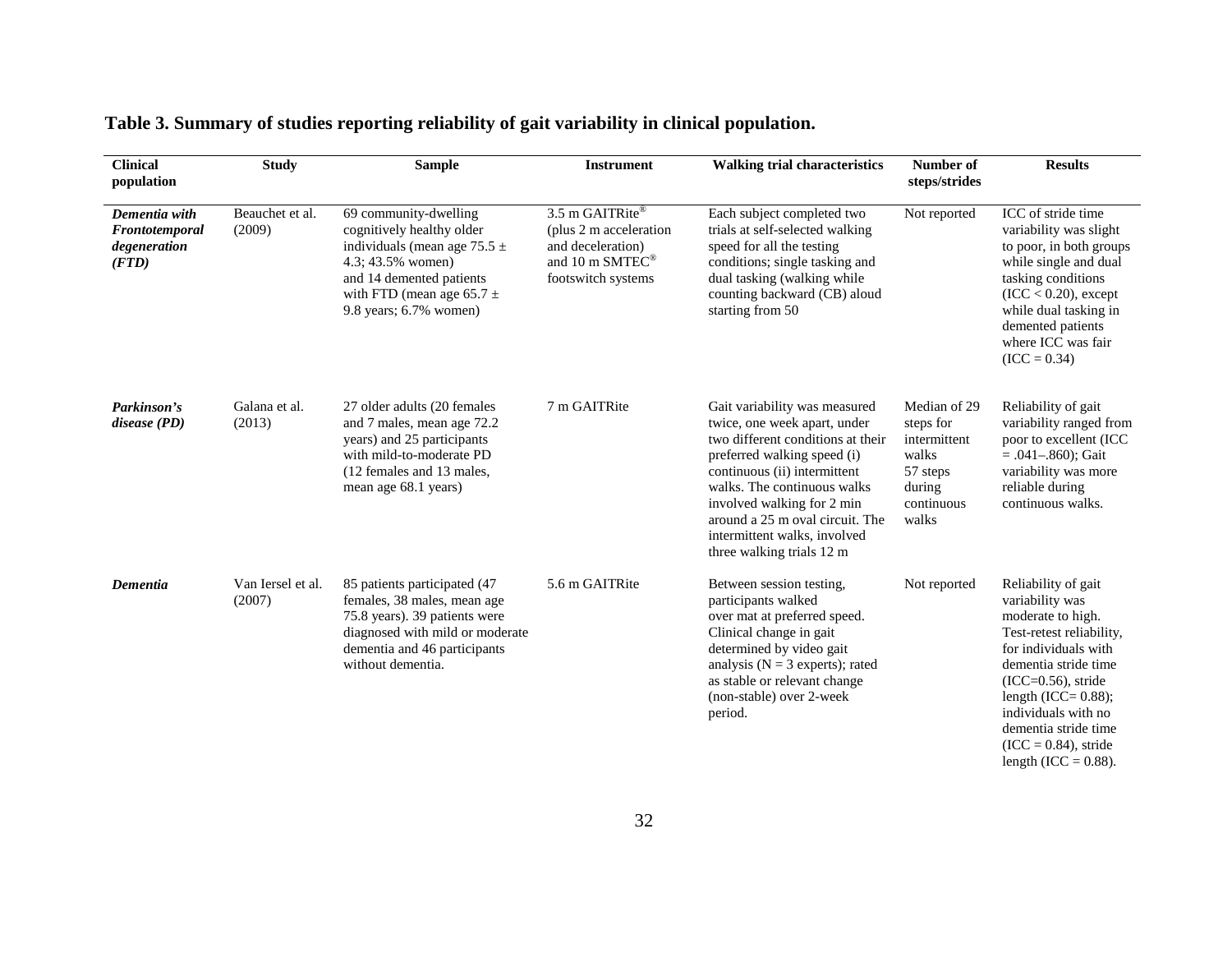|                        | Van Iersel et al.<br>(2008) | Same cohort as above,<br>participants classified according<br>to stability of gait performance,<br>59 were stable; and 26 showed a<br>clinically relevant change in gait. | 5.6 m GAITRite   | Between sessions testing; same<br>protocol as above. For overall<br>stride time and for stable<br>patients (stride time only). | Not reported | Test-retest reliability<br>high for all variables<br>$(ICC = 0.82$ to 0.98)<br>apart from overall stride<br>time (ICC= $0.46$ ),<br>which increased to (ICC)<br>$= 0.72$ ) when stable<br>patients only were<br>assessed.                                                                          |
|------------------------|-----------------------------|---------------------------------------------------------------------------------------------------------------------------------------------------------------------------|------------------|--------------------------------------------------------------------------------------------------------------------------------|--------------|----------------------------------------------------------------------------------------------------------------------------------------------------------------------------------------------------------------------------------------------------------------------------------------------------|
| Alzheimer's<br>disease | Wittwer et al.<br>(2013b)   | 16 community dwelling older<br>adults with mild to moderate<br>Alzheimer's disease (mean age<br>$80.1$ years)                                                             | Instrumented mat | Participants walked at self-<br>selected speed, two<br>familiarization walks were<br>followed by 12 trials                     | 12 strides   | Inclusion of 12<br>strides/steps $(12-VM)$<br>vielded moderate<br>reliability for the spatial<br>variability measures of<br>stride length and width<br>$(ICC=0.60, 0.75)$<br>respectively) and poor<br>reliability for velocity<br>and cadence variability<br>$(ICC=0.27, 0.07)$<br>respectively). |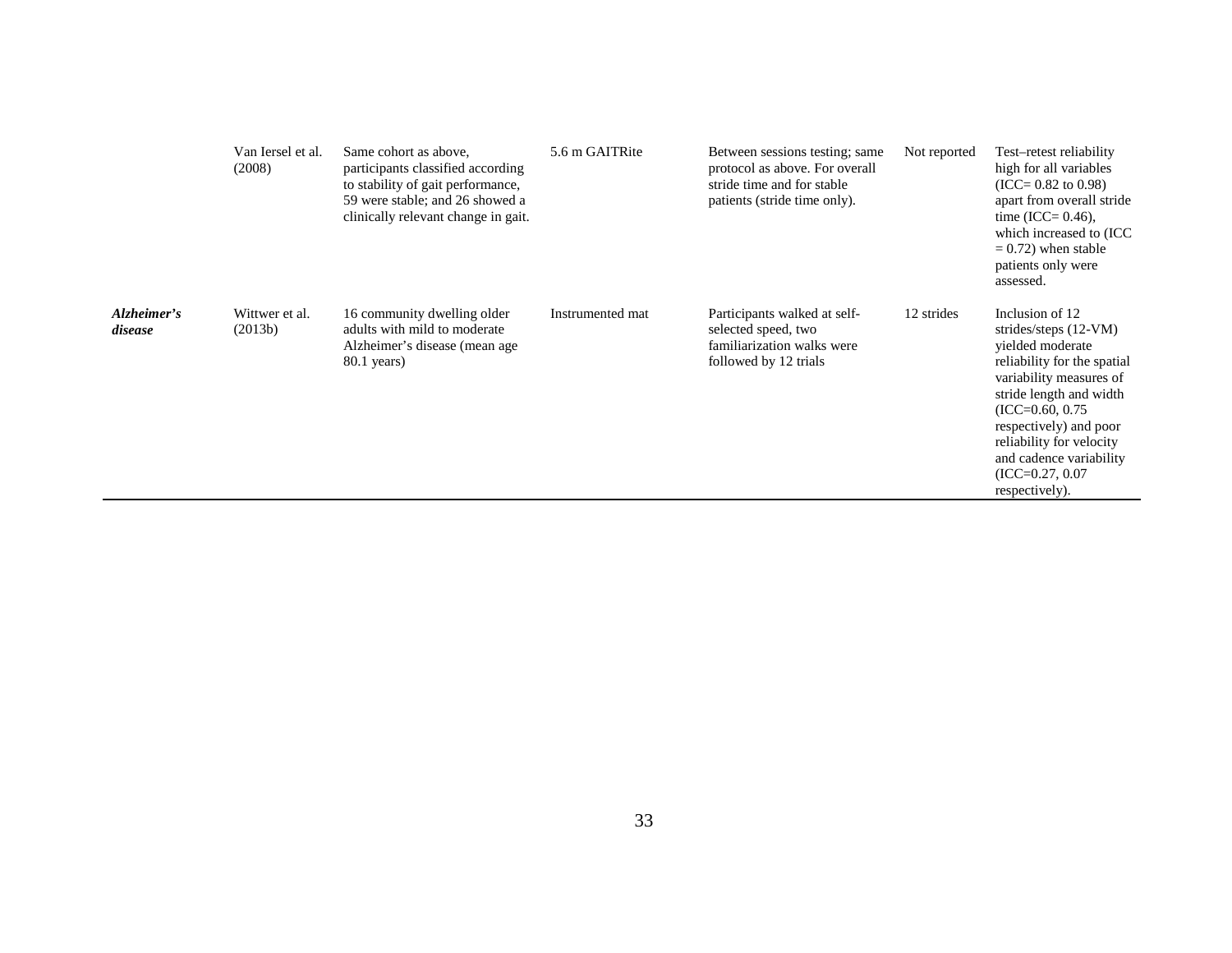#### **2.4.3 Characteristics of gait testing protocol**

#### **2.4.3.1 Over-ground versus treadmill walking**

Studies investigating gait variability in younger and older adults have employed different gait testing protocols. The main difference between these studies lies in the use of either a treadmill<sup>[44,](#page-120-1)[132,](#page-126-11)[133](#page-127-0)</sup> or over-ground walking protocol.<sup>21,[30,](#page-119-2)[48](#page-120-2)</sup> The use of treadmill among researchers is favored due to space limitation, the ability to control speed, the ease of use in collecting the required number of steps to analyze gait variability data and the incorporation of safety feature such as harnesses.<sup>[134](#page-127-1)[,135](#page-127-2)</sup> Despite these benefits, there have been suggestions that the imposed constant speed of a treadmill may artificially impede the natural variation that occurs during over-ground walking. Studies have shown that gait parameters including gait variability are altered during treadmill walking.<sup>[116,](#page-125-1)[133](#page-127-0)</sup> For example, Dingwell et al.  $(2001)$  reported that stride time variability is significantly reduced in treadmill compared to over-ground walking in older adults.<sup>132</sup> Also, metabolic cost has been reported to be higher during treadmill walking when compared to over-ground walking in healthy older adults.<sup>135</sup> Additionally, treadmill walking may be foreign or new to the older adults. A previous study reported that older adults require greater than 15 minutes to familiarize to treadmill walking.<sup>136</sup> In healthy younger adults, step width variability is significantly decreased when walking on a treadmill compared to over-ground walking.<sup>[137](#page-127-4)</sup>

Employing a treadmill might affect reliability of gait variability measure due to altered magnitude of gait variability and reduce natural walking variations that occur during over-ground walking. To date only one study has investigated the reliability of gait variability during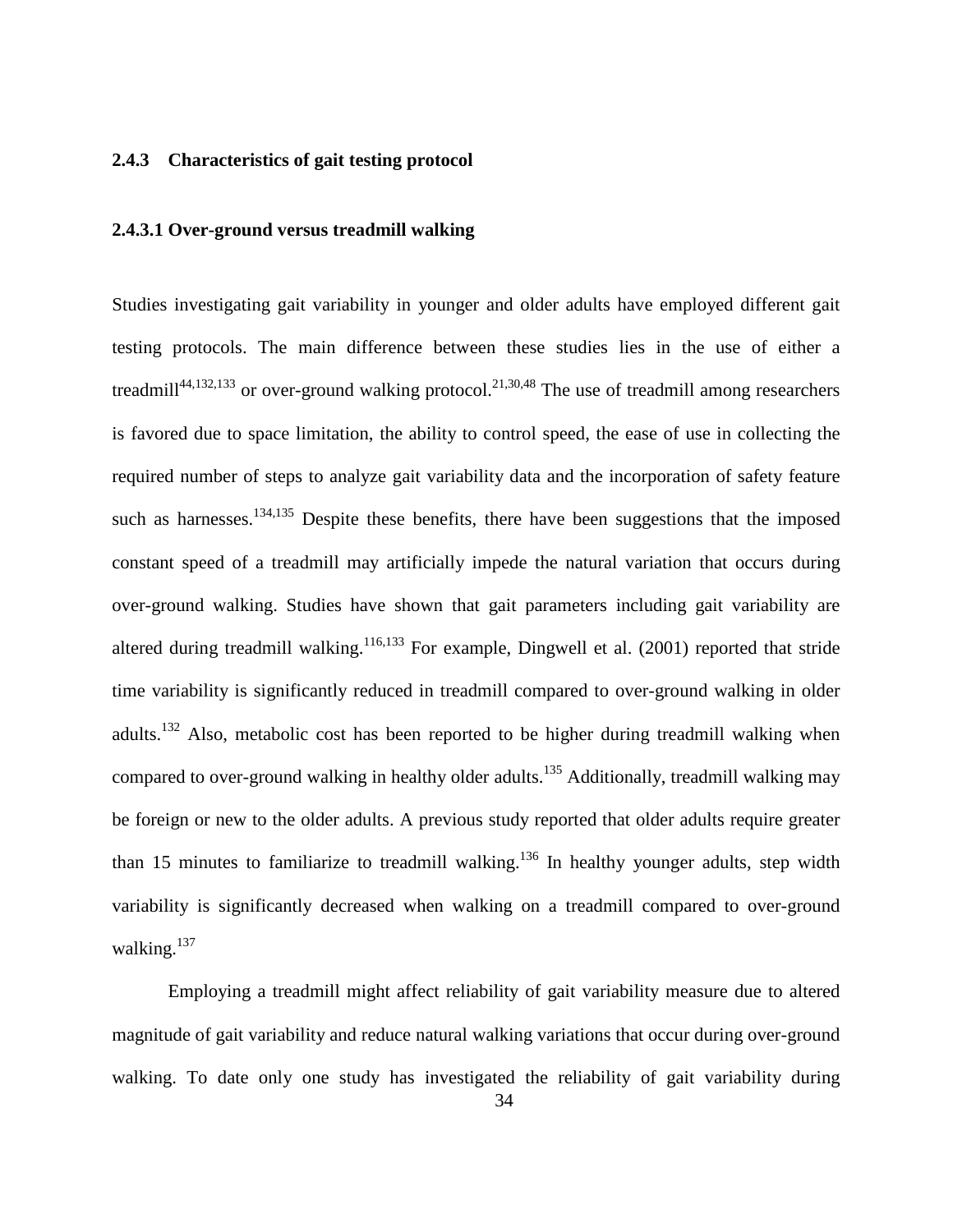treadmill walking, and reported low reliability of spatial and temporal gait variability in healthy older adults.<sup>[119](#page-125-0)</sup>

#### **2.4.3.2 Continuous versus intermittent over-ground walking**

Another existing issue to the influence of walking protocol upon the estimate of gait variability is whether to collect data during continuous or intermittent over-ground walking. Intermittent walking protocols generally involve repetitive periods of waiting, gait initiation in response to an auditory command, steady-state walking for several strides, followed by gait termination at the end of a short walkway. In contrast, continuous walking protocols typically involve walking without interruption over longer distances. A recent study investigated the effect of intermittent and continuous over-ground walking protocols upon measures of gait variability and reported higher gait variability with intermittent walking protocols compared to continuous walking.<sup>49</sup> Similarly, Galna et al. evaluated the effect of continuous over-ground walking to intermittent walks on reliability of gait variability and reported that continuous walking resulted in more reliable estimates.<sup>[120](#page-126-8)</sup>

Continuous walking protocols may be more reliable because they measure gait under a steady state condition reflecting more automatic gait control unconfounded by the frequent disruptions to the temporal locomotor rhythm of gait experienced during short intermittent walks.<sup>[49](#page-120-3)[,120](#page-126-8)[,132](#page-126-11)</sup> Although continuous walking demonstrated higher reliability compared to intermittent over-ground walking, Lord et al. argued that our daily walking largely occurs in short, interrupted bursts of walking and the distance walked during testing may reflect different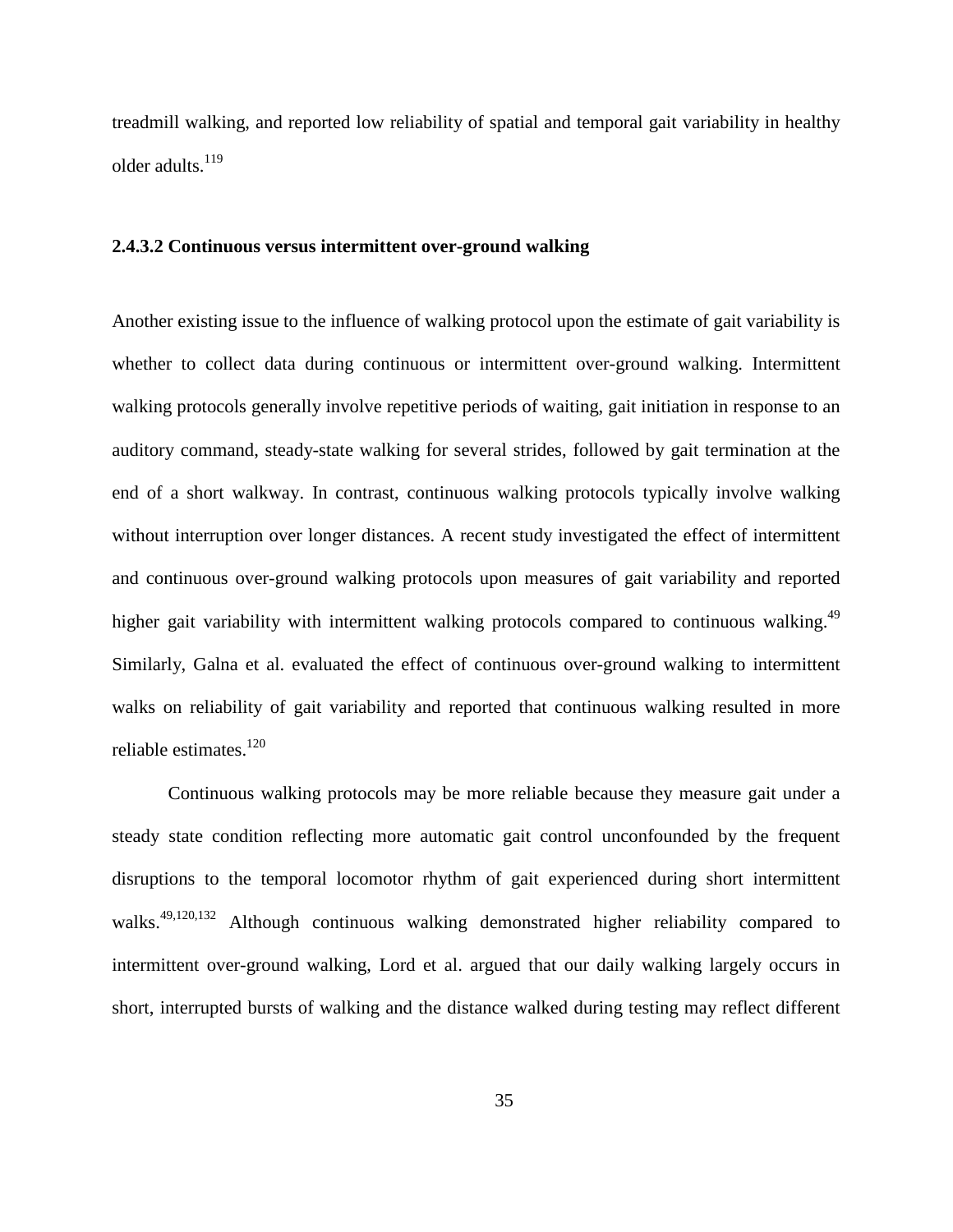aspects of motor control (e.g. attention may play a greater role in short, interrupted walks), and rationale for selection needs to be explicit within the test protocol.<sup>6</sup>

#### **2.4.3.3 Number of steps/strides**

Another characteristic of walking testing protocol which may impact the estimate of gait variability is the number of steps/strides selected. Researchers have explored the number of steps/strides and distance required for optimal gait variability measurement.<sup>6</sup> Although the number of steps/strides to improve the reliability of gait variability is still uncertain, the overall findings from studies recommend collecting gait data over a reasonable distance. Hartmann et al. recommend a minimum of 20 meters or 25 steps for step duration and step length variability.<sup>56</sup> Brach et al. reported greater test-retest reliability of gait variability recorded from 10-12 steps compared to 5-6 steps.<sup>[7](#page-117-0)</sup> In individuals with Alzheimer disease, Wittwer et al. reported the best reliability for velocity, stride length and cadence variability achieved by using an average of 64 strides.<sup>128</sup> Use of only 12 strides produced poor to moderate reliability so whilst this number may besufficient for reliable measures of gait variability in people who are cognitively intact.<sup>6</sup> In a more recent work, Galna et al. recommended at least 30 steps to improve the reliability of gait variability although 50 steps or more is optimal.<sup>120</sup> In contrast, Hollman et al. recommend data from 370 strides to achieve ICC of 0.90 for gait velocity variability during intermittent walks in older adults.[46](#page-120-4) Owings and Grabiner (2003) reported that more than 400 steps are needed to accurately estimate the gait variability of younger adults walking on treadmill.<sup>134</sup> However, recoding gait variability from hundreds of strides may be impractical number for older adult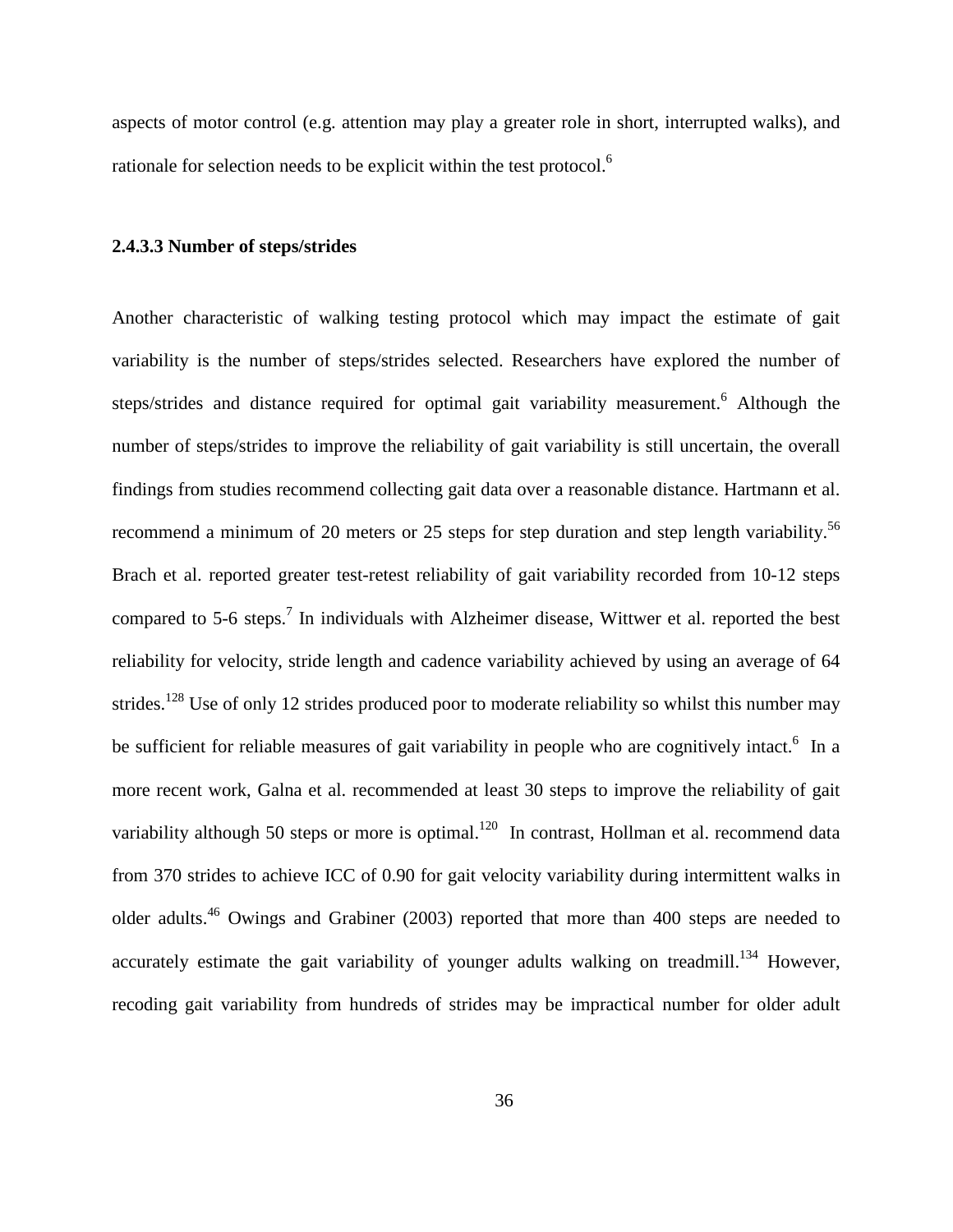population as they easily become fatigued. Patient burden must take into consideration, when selecting the number of steps/strides to be included in gait analysis.

Furthermore, studies which investigated reliability of gait variability reported both step and stride analysis to calculate gait variability, although the rationale for selecting one or the other, or both, was unclear. Moe-Nilssen et al. reported all stride variability measures demonstrated lower reliability than the equivalent step variability measures which can be explained by the fact that twice as many steps as strides were included for each individual.<sup>47</sup> Similar findings also reported by Galna et al. who found data from left and right steps combined was more reliable that using strides and suggested combining left and right step variability (calculated separately prior to combining) may also act to reduce the effect of outliers.<sup>[120](#page-126-8)</sup>

### **2.4.3.4 Gait speed**

The majority of studies investigated gait variability at preferred gait speed. Although it is known that minimal gait variability occurred near or close to the preferred walking speed,  $84,138,139$  $84,138,139$  $84,138,139$  where energy expenditure of walking are also minimal and head stability is maximal.<sup>140,[141](#page-127-8)</sup> This pattern of optimization at preferred gait speed might be due to the inherent interaction of neural and biomechanical mechanisms, with only minimal active control of high-level sensory feedback  $control.<sup>142</sup>$  $control.<sup>142</sup>$  $control.<sup>142</sup>$ 

Biomechanical analysis of gait mechanisms reveals a complex relation between gait speed and measures of gait variability. In younger adults, some studies demonstrated a quadratic relation between gait speed and gait variability with fixed walking speeds on a treadmill, where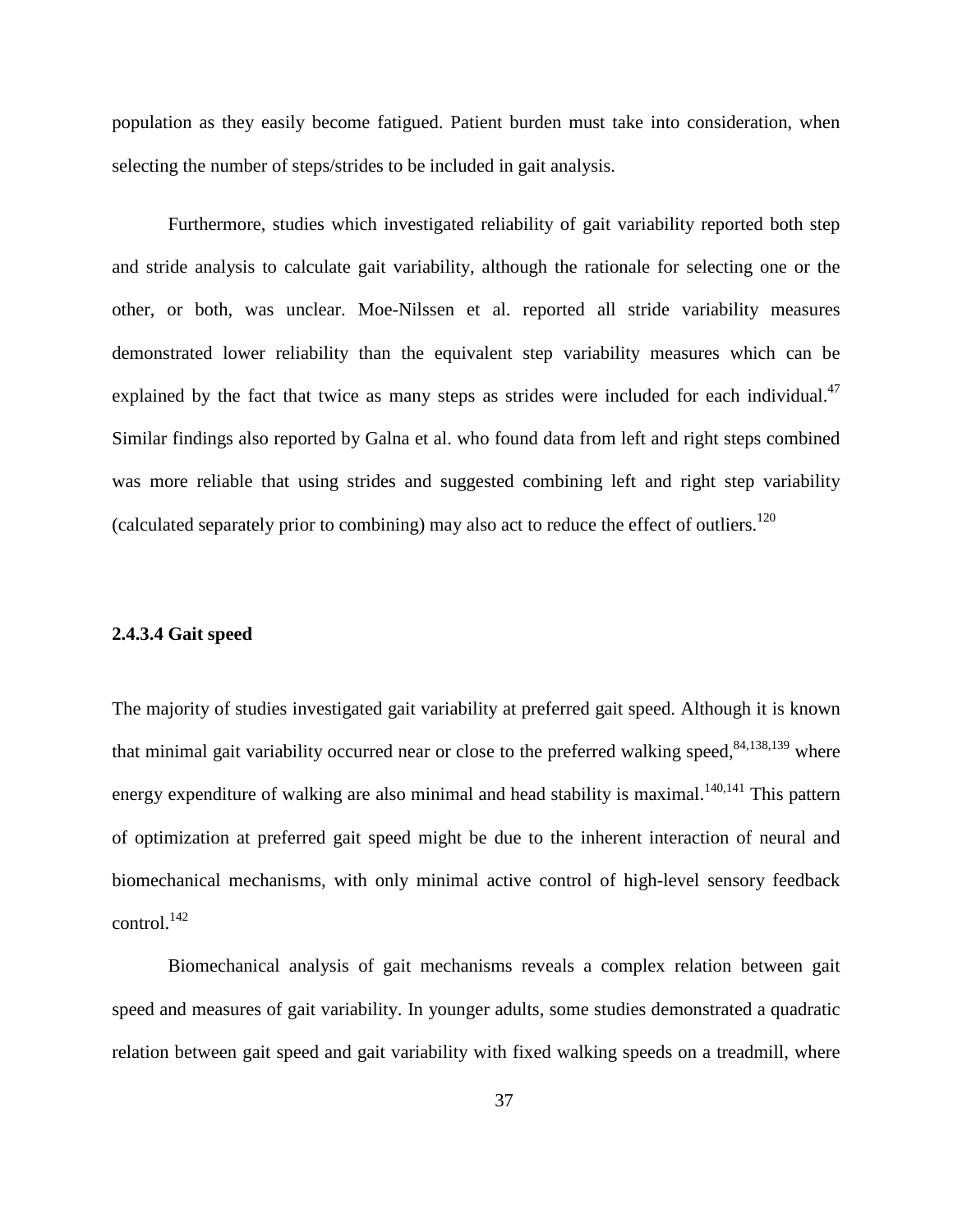variability increased at speeds slower or faster than preferred speed.<sup>[114,](#page-125-2)[143](#page-127-10)</sup> Similarly, Beauchet et al. reported a quadratic and statistically significant relation between decreased gait speed and increased gait variability in younger healthy adults during over-ground walking.<sup>144</sup> While other studies have failed to determine a relation between gait speed and gait variability.<sup>92,[116](#page-125-1)</sup>

Studies investigating the effects of gait speed on gait variability in older adults provide inconsistent findings. Majority of previous studies examined the effects of gait speed on gait variability during over-ground walking, where subjects were directed to walk ''slow,'' ''fast,'' and "usual". Although these walking protocols allow comparison between speeds, it is difficult to make comparisons between subjects since each subject walked at different speeds from other subjects.<sup>110,[145,](#page-127-12)[146](#page-128-0)</sup> To address this issue Kang and Dingwell (2008) examined gait variability in both younger and older adults across multiple controlled walking speeds using a treadmill. They reported gait variability in older adults was not affected by changes in walking speed more than younger adults and therefore age-related changes in variability were found independent from the influence of walking speeds. <sup>[92](#page-124-0)</sup> Supporting this, a number of studies have shown associations between walking variability and falls but not between gait speed and falls in older adults.<sup>25[,28](#page-119-4)[,48](#page-120-2)[,64](#page-121-2)</sup> Other studies investigating the effects of age on gait variability have shown no significant difference in gait variability between healthy younger and older adults, even though older adults walked at slower gait speed.<sup>21,[48,](#page-120-2)[118](#page-125-4)</sup>

In contrast, other studies have suggested that gait speed is a confounding factor for gait variability in older adults.<sup>[145,](#page-127-12)[147](#page-128-1)</sup> Similarly, Callysia et al. suggested age-related changes in temporal variability measures may be largely due to reduced walking speed, while spatial variability was less dependent on gait speed.<sup>117</sup> This finding is conflicting with previous studies which found stance time variability was independent predictor of mobility during a self-selected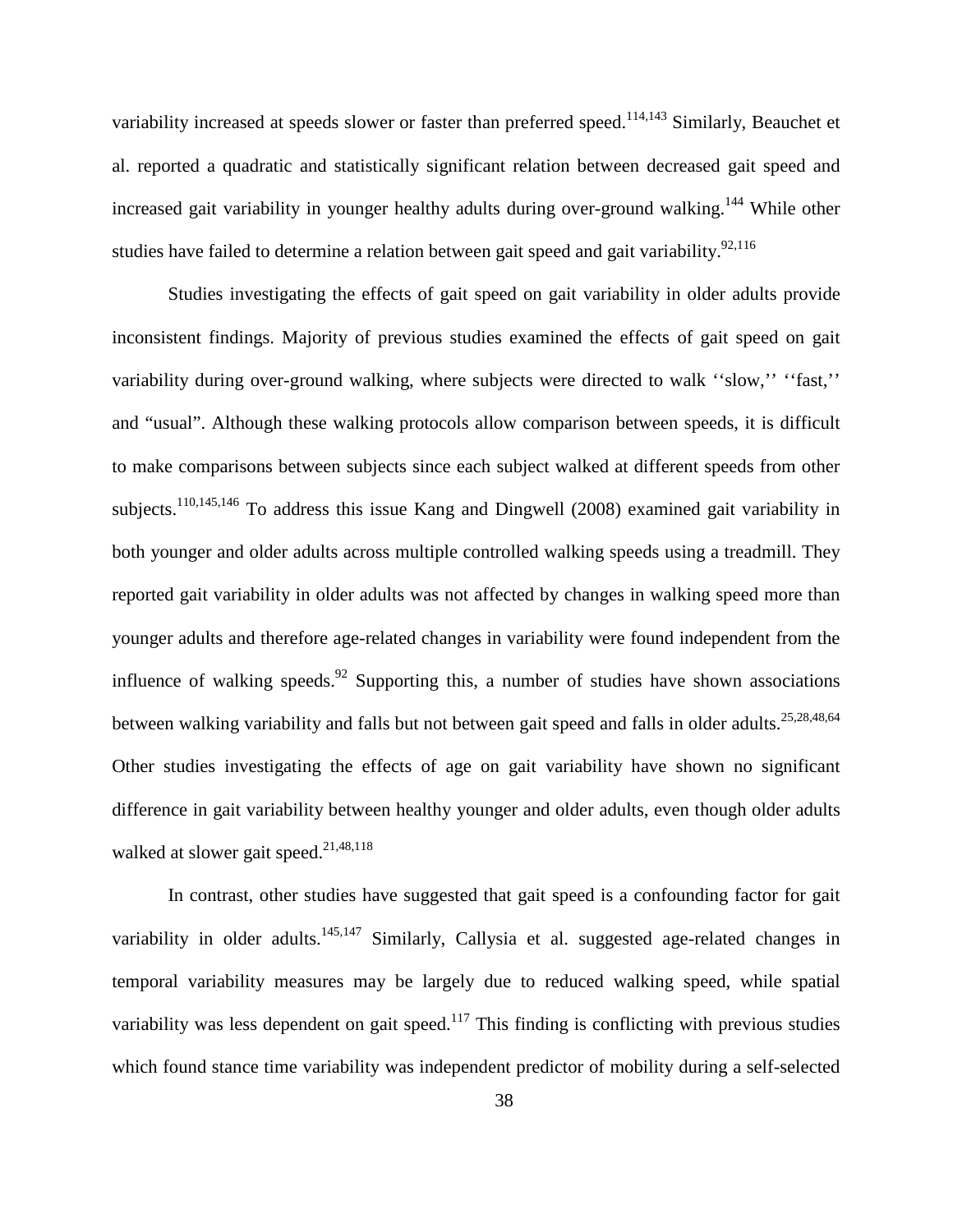walking speed.<sup>[31](#page-119-5)</sup> Previous studies confirm that slow speed induces higher step time variability.<sup>114,[144](#page-127-11)</sup> Slow walking speed also induces a specific spatial and temporal adaption (higher walk ratio) that was "un-natural" for many subjects, what induced greater variability.<sup>[113](#page-125-6)</sup> Other studies reported high stance time variability at slow and fast speeds.<sup>[144](#page-127-11)</sup> Recently, Beauchet et al. reported high stance time variability at fast-pace walking speed compared to usual pace in individuals with mild cognitive impairment.<sup>[148](#page-128-2)</sup>

Although the speed-dependent nature of gait variability remains unclear, gait speed should be considered a potential confounding factor when examining gait variability. Consequently, study two of this dissertation will examine the impact of slower and faster speeds on spatial and temporal gait variability in younger and older adults.

# **2.4.3.5 Rhythmic auditory cueing (metronome)**

External cueing is defined as providing discrete external sensory information, usually via rhythmic auditory or visual stimuli, which serve as a target or trigger for movement generation.  $149$  The focus of this dissertation will be on rhythmic auditory cueing.

The synchronization of body movement to external auditory rhythm (auditory-motor coordination) is a remarkable capacity of the human brain.<sup>150[,151](#page-128-5)</sup> A rhythmic auditory cue has been widely used to cue rhythmic movements such as walking,<sup>152</sup> and has gained popularity in gait rehabilitation because it exhibits positive effects on various spatial and temporal gait characteristics of patients with neurologic impairments, including stroke and Parkinson's disease.<sup>15,[149,](#page-128-3)[153](#page-128-7)</sup>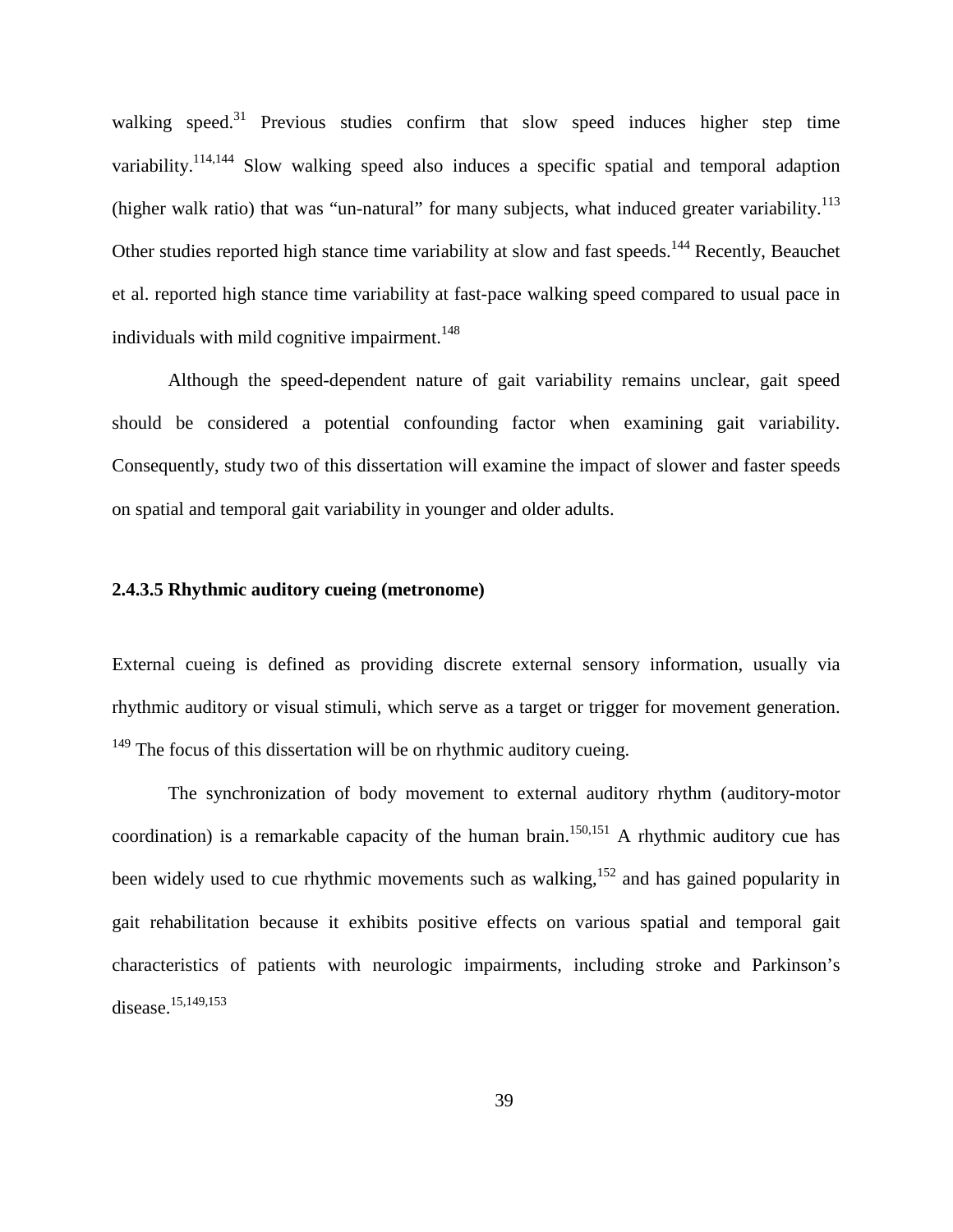Neural pathways that mediate auditory-motor synchronization are not yet fully understood; however, connections between auditory and motor regions are known to be extensive. Early studies identified that sound could facilitate muscle activation via the reticulospinal system.<sup>154</sup> A more recent functional magnetic resonance imaging study has shown the posterior superior temporal gyrus and premotor cortex to be key structures for entrainment of motor responses to external rhythms.<sup>155</sup> Other brain regions also implicated in rhythm synchronisation include supplementary and pre-supplementary motor areas, cerebellum and basal ganglia.[155](#page-128-9)

Rhythmic auditory cues range in type from a simple rhythmic beat such as a metronome cue to specifically composed complex rhythmic music with accentuated beats. Hausdorff et al. investigated the influence of rhythmic auditory cues on spatial and temporal gait parameters and found no change in the gait velocity and stride length of healthy older adults with metronome cues matched to their baseline cadence.<sup>[32](#page-119-3)</sup> Recently, Wittwer et al. also reported no change in the spatio-temporal mean value in healthy older adults with metronome cues delivered at the same frequency as their preferred speed cadence, but they walked faster in time to music cues.<sup>[152](#page-128-6)</sup> Similar findings were reported in a group of healthy younger adults who walked faster in time to music than to metronome cues at a range of tempi, suggesting that the extra auditory elements in the music may have enhanced their motor performance more than simple beat cues.<sup>156</sup> In contrast, a metronome produced an increase in gait speed in a group with Huntington's disease (HD) and this increase was more pronounced with greater disease severity.<sup>[157](#page-128-11)</sup>

Rhythmic auditory cueing including metronome may also affect gait variability. However, the majority of studies investigating the effects of a single rhythmic auditory cueing on temporal gait variability have reported inconsistent results.<sup>88,[158](#page-128-12)</sup> It seems intuitive that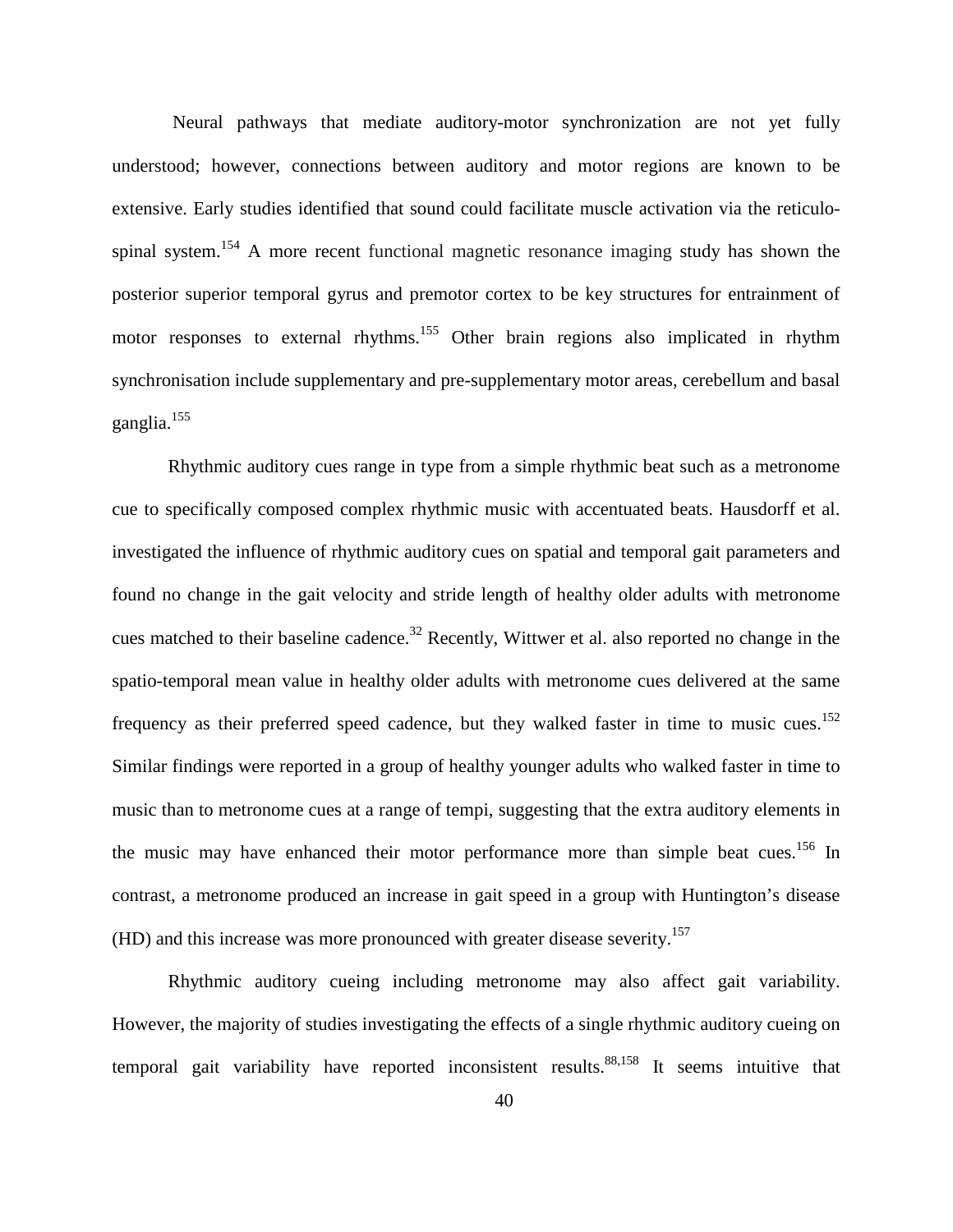synchronizing movement to a rhythmic beat may reduce temporal gait variability; however, the process of synchronizing may increase executive function load which may have the opposite and undesirable effect of increasing gait variability.<sup>[159](#page-129-0)</sup> In healthy groups metronome cues delivered at 10% below preferred speed cadence,<sup>[158](#page-128-12)</sup> at usual step rate, and 10% higher<sup>88</sup> preferred speed cadence resulted in an increase in gait temporal variability. Increased temporal variability of gait was also reported in groups with Parkinson's disease at metronome cue frequencies of both 20 % below preferred speed cadence<sup>160</sup> and 10% higher preferred speed cadence<sup>88</sup> potentially supporting the proposal that metronome increase cognitive load. In contrast, two other studies of individuals with Parkinson's disease found that metronome cue frequencies at both 10% below preferred speed cadence<sup>158</sup> and at usual step rate <sup>[161](#page-129-2)</sup> decreased gait temporal variability.

 Few studies reported the effect of rhythmic cues on both spatial and temporal gait variability. For example, Thaut et al. (1993) examined effect of rhythmic music cues on gait spatio-temporal variability and reported decreased timing variability only in a group with stroke. A more recent study which investigated the effects of both rhythmic music and metronome cues on spatial and temporal gait variability in healthy older adults, reported the spatial and temporal gait variability did not increase with either music or metronome cues; thus suggesting the cues did not disrupt gait timing.<sup>[152](#page-128-6)</sup> Conflicting findings may be due to the variety of gait parameters, testing protocols and analysis methods used as well as the effects of different populations and cue frequencies in these studies.

Consequently, study three of this dissertation will investigate the impact of metronome cues on the spatial and temporal coordination of gait at different walking speeds in healthy adults. Understanding the impact of rhythmic auditory cueing on the spatial and temporal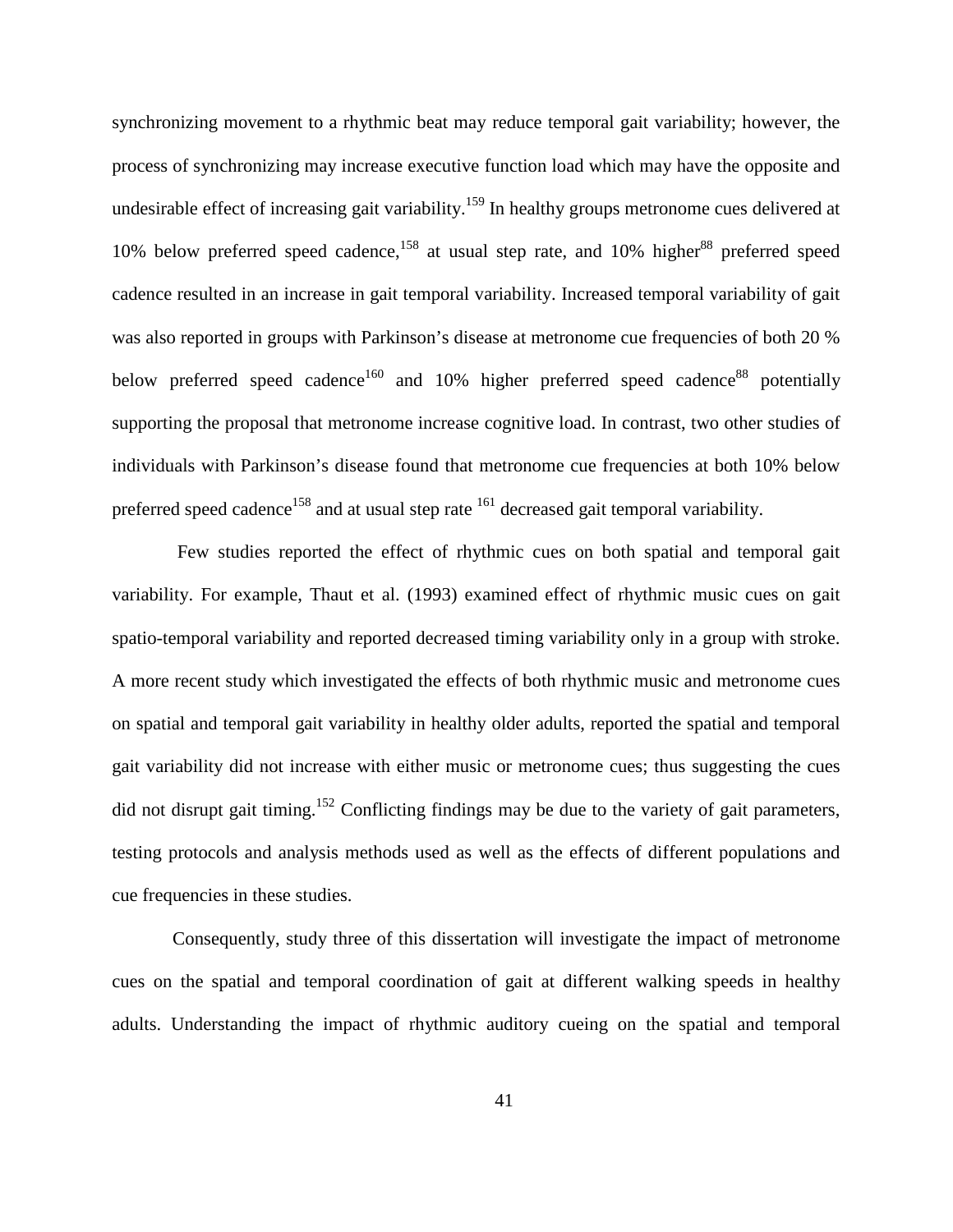coordination in healthy adults in the absence of aging and pathology is an important first step in furthering our understanding of the neuromotor control of gait at different walking speeds.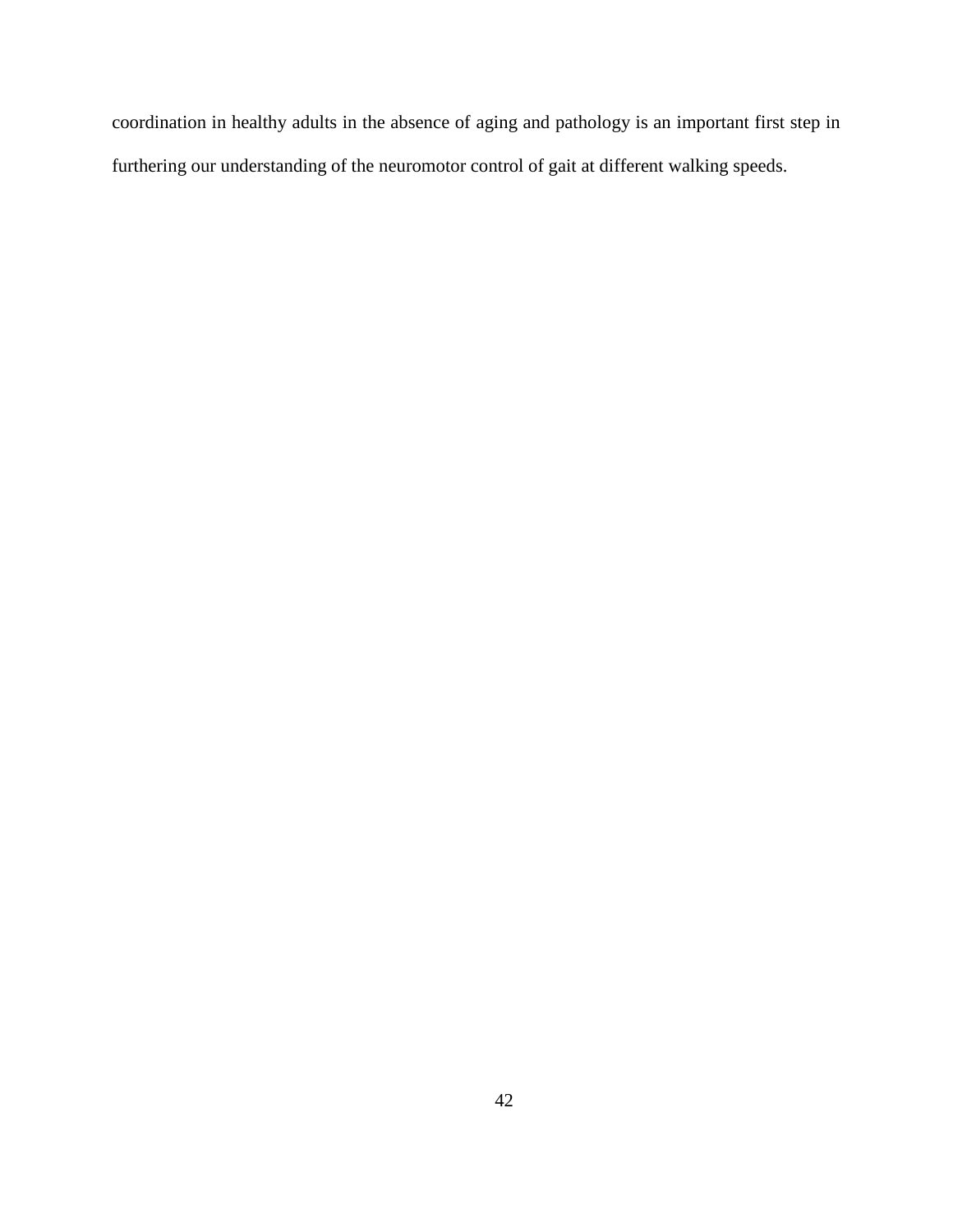#### 2.4.3 Characteristics of gait testing protocol

#### 2.4.3.1 Over-ground versus treadmill walking

Studies investigating gait variability in younger and older adults have employed different gait testing protocols. The main difference between these studies lies in the use of either a treadmill<sup>44,132,133</sup> or over-ground walking protocol.<sup>21,30,48</sup> The use of treadmill among researchers is favored due to space limitation, the ability to control speed, the ease of use in collecting the required number of steps to analyze gait variability data and the incorporation of safety feature such as harnesses.<sup>134,135</sup> Despite these benefits, there have been suggestions that the imposed constant speed of a treadmill may artificially impede the natural variation that occurs during over-ground walking. Studies have shown that gait parameters including gait variability are altered during treadmill walking.<sup>116,133</sup> For example, Dingwell et al.  $(2001)$  reported that stride time variability is significantly reduced in treadmill compared to over-ground walking in older adults.<sup>132</sup> Also, metabolic cost has been reported to be higher during treadmill walking when compared to over-ground walking in healthy older adults.<sup>135</sup> Additionally, treadmill walking may be foreign or new to the older adults. A previous study reported that older adults require greater than 15 minutes to familiarize to treadmill walking.<sup>136</sup> In healthy younger adults, step width variability is significantly decreased when walking on a treadmill compared to over-ground walking. $137$ 

Employing a treadmill might affect reliability of gait variability measure due to altered magnitude of gait variability and reduce natural walking variations that occur during over-ground walking. To date only one study has investigated the reliability of gait variability during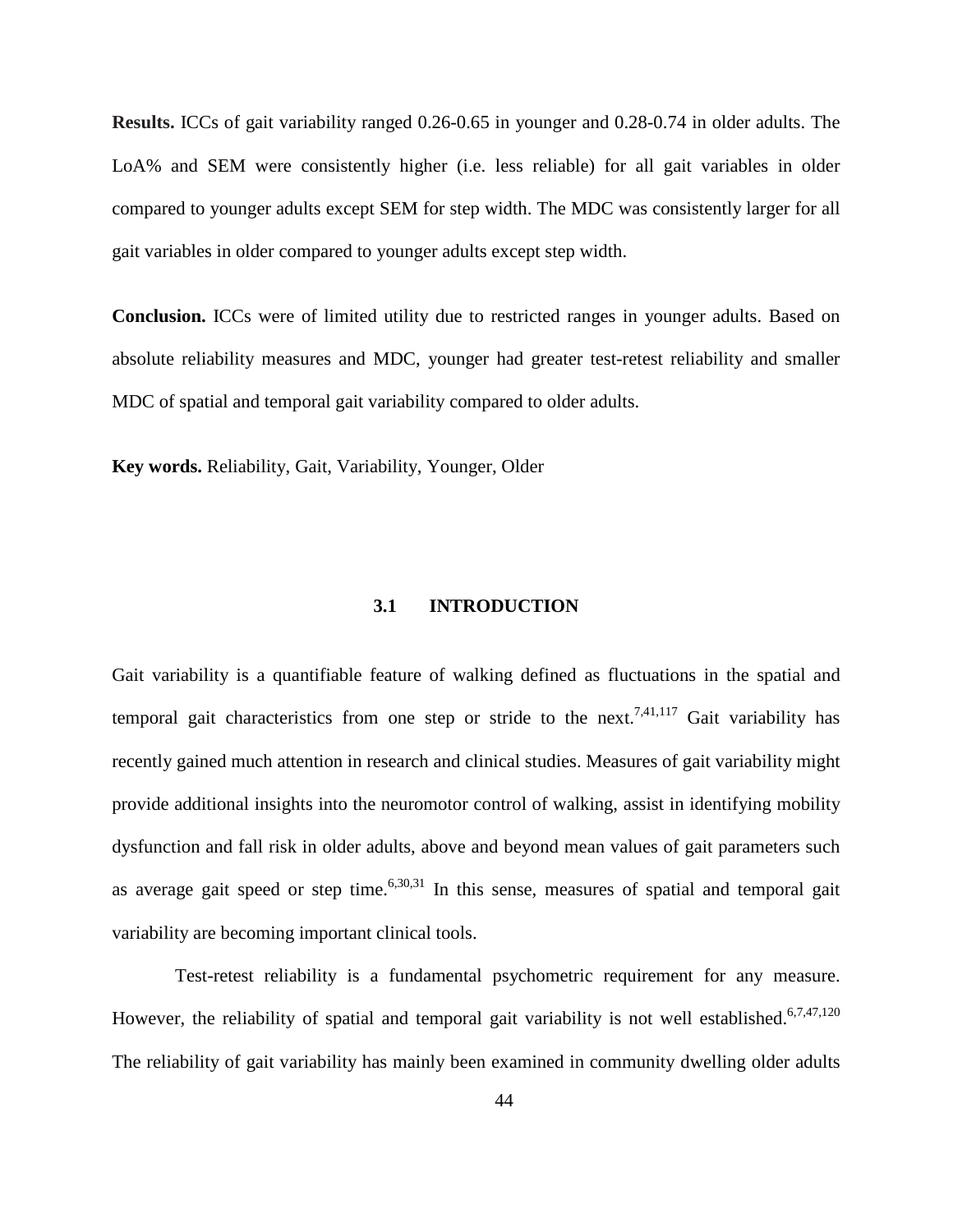with a mean group age in the 8th decade. The reliability of gait variability in older adults is inconsistent; ranging from poor to excellent, with intra-class correlation coefficients (ICCs) ranging from 0.11 to 0.98 depending on the variables reported.<sup>[6,](#page-117-1)[120](#page-126-8)</sup> Lack of knowledge of the reliability of gait variability measures limits the interpretation of gait variability from evaluative, diagnostic, prognostic and intervention studies.<sup>[6,](#page-117-1)[117](#page-125-5)</sup> In this regard, it is important to know the minimal detectable change (MDC) to support the use of gait variability as an outcome measure in clinical or research settings. The MDC allows investigators to determine if an observed change is a true change or simply a result of a measurement error.  $^{162}$  $^{162}$  $^{162}$ 

Healthy older adults exhibit greater variability in basic spatial and temporal measures of gait when compared to healthy young adults.<sup>[44,](#page-120-1)[116,](#page-125-1)[163](#page-129-4)</sup> Gait variability is thought to be a function of the neurological integration of numerous sensory inputs (e.g., visual, auditory, vestibular, proprioceptive, etc.) and feedback processes that take place during the generation of each gait cycle.<sup>[39](#page-120-6)</sup> An increase in gait variability is indicative of a decline in the coordination of the locomotor control system and its complex integration of interdependent components.<sup>[28](#page-119-4)</sup> Older adults may fluctuate in their walking from hour to hour, day to day, week to week which could impact the reliability of gait variability whereas walking in younger adults is more stable (fluctuates less), thus potentially leading to more consistent measurements or greater test/retest reliability. In older adults, it is possible that underlying subclinical pathology in important neural locomotor regions might contribute to inconsistent walking over time and low reliability estimates. [163](#page-129-4)

The purpose of this study was to (i) compare the test-retest reliability and (ii) determine the minimal detectable change (MDC) of spatial and temporal gait variability in younger and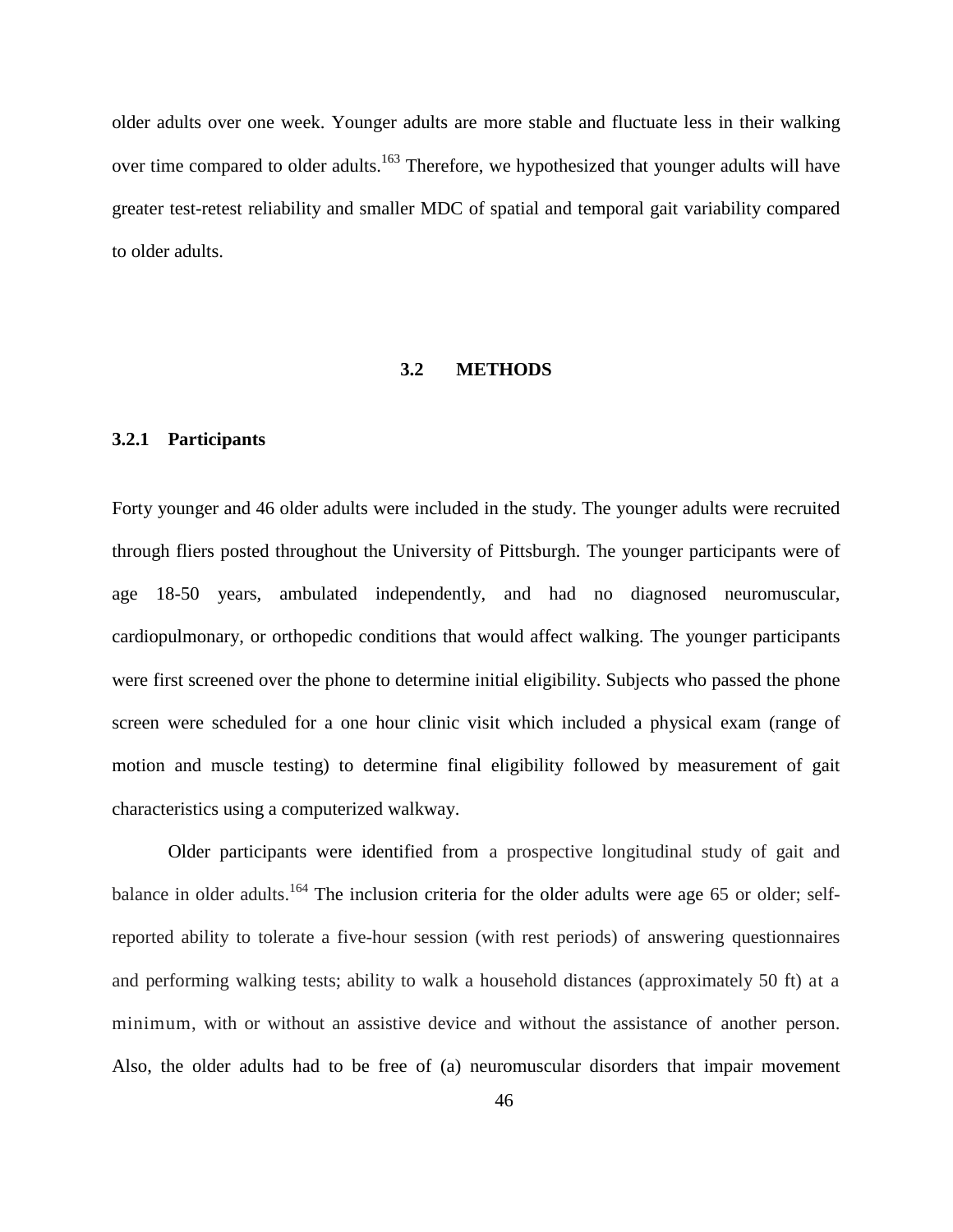gait variability manifest relatively early in the disease process even though dramatic changes in speed may not yet be apparent.<sup>71</sup> Recent research also suggested that gait variability has the potential utility as a predictive measure of dysfunction in Parkinson's disease (PD).<sup>6</sup> However, to date only one study has explored the reliability of gait variability measures in individuals with PD. Galna and colleagues (2013) examined reliability of gait variability in healthy older adults and individuals with PD on two occasions one week apart; surprisingly, they did not find significant differences between participants with PD and healthy older adults on reliability estimates. Their findings suggested that mild to moderate PD doesn't negatively impact reliability of gait variability; and gait fluctuations in more severe PD group may result in less reliable estimates of gait variability.<sup>120</sup>

## 2.4.2 Characteristics of tester

Reliability studies in gait reported some situations where tester or examiners can be a potential source of error that might influence reliability estimate.<sup>130,131</sup> For example, the instructions or amount of verbal encouragement may vary from one examiner to another or from one measurement session to the next. Also, the tester may have a tendency to report specific numbers rather than the actual measured values. The knowledge of the previous value may influence the examiner's perception of the current measured values. Additionally, the way the tester inspects and cleans the data from instrumented walkway such as GaitMat may vary from one person to another, which can affect reliability of gait variability. Consideration the effect of characteristics of tester on gait variability is beyond the scope of this thesis.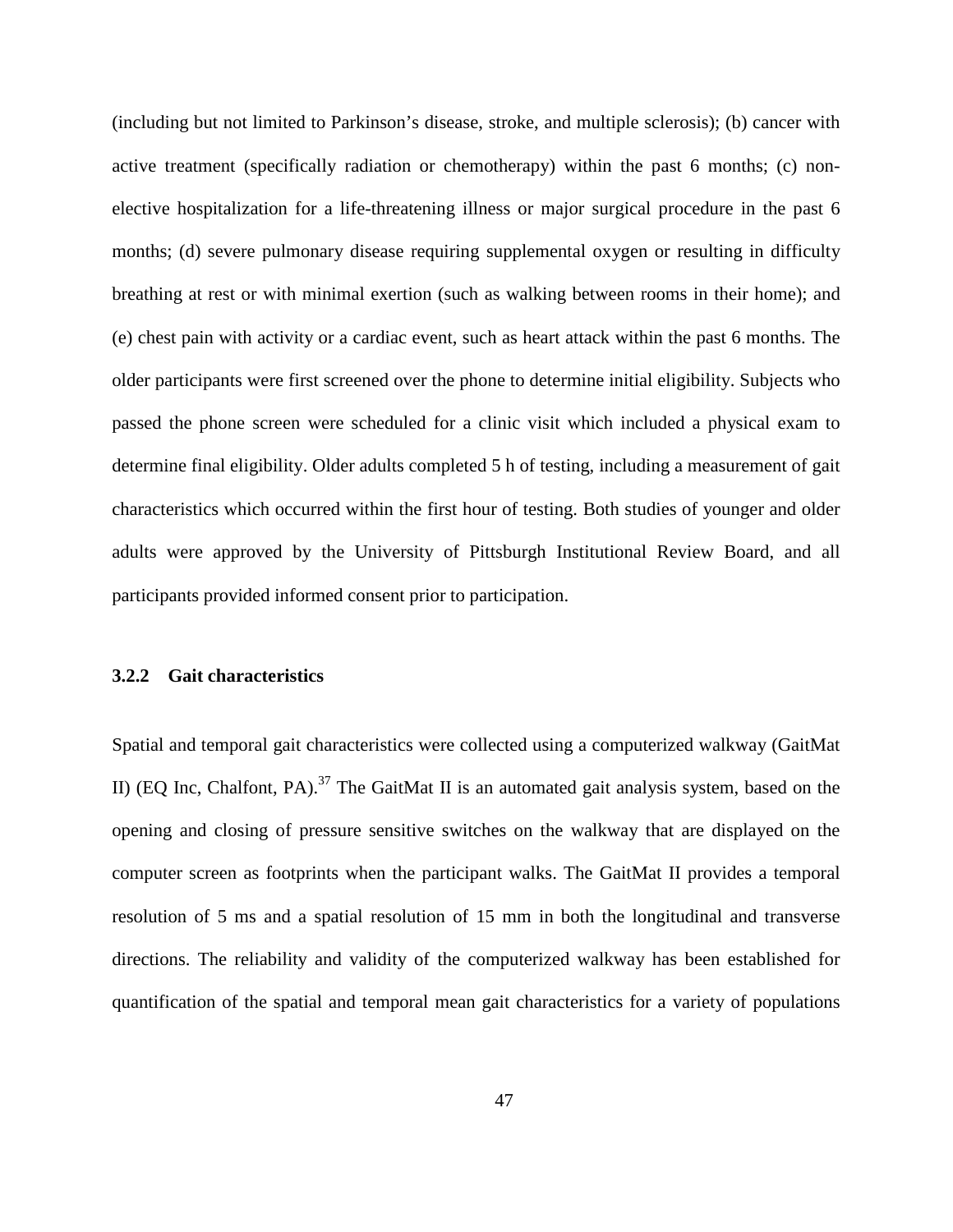including children,<sup>[59](#page-121-3)</sup> healthy young adults,<sup>[60](#page-121-0)</sup> healthy older adults,<sup>[7](#page-117-0)[,60](#page-121-0)</sup> and individuals with Parkinson's disease $^{61}$  and Huntington disease.<sup>[62](#page-121-5)</sup>

For younger adults, the GaitMat II was approximately 12 m in length. The initial and final 2 m were inactive sections to allow for acceleration and deceleration of the participant. The middle 8 m were active and used for data collection. For older adults, the GaitMat II was approximately 8 m in length. The initial and final 2 m were inactive sections to allow for acceleration and deceleration of the participant. The middle 4 m were active and used for data collection.

Each participant completed two practice walks the length of the walkway to become familiar to walking on mat. Each walk was considered one pass. Four passes were collected at the subject's self-selected walking speed for data collection. Participants completed two test sessions approximately one week apart.

# **3.2.3 Data processing**

GaitMat II data were inspected and cleaned for half foot-prints (footprints that occur at the beginning and the end of the mat) and extraneous points. Step length, step width, step time, stance time, swing time, and double support time were determined for each individual step. These spatial and temporal gait characteristics were commonly used in studies of gait variability. [7](#page-117-0)[,25](#page-119-1)[,28](#page-119-4)[,44](#page-120-1)[,48](#page-120-2) We first looked for asymmetries between left and right steps, as asymmetries can impact measures of gait variability.<sup>[120](#page-126-8)</sup> There were no asymmetries between left and right steps, so left and right steps were combined and the standard deviation from all steps was calculated as the measure of gait variability.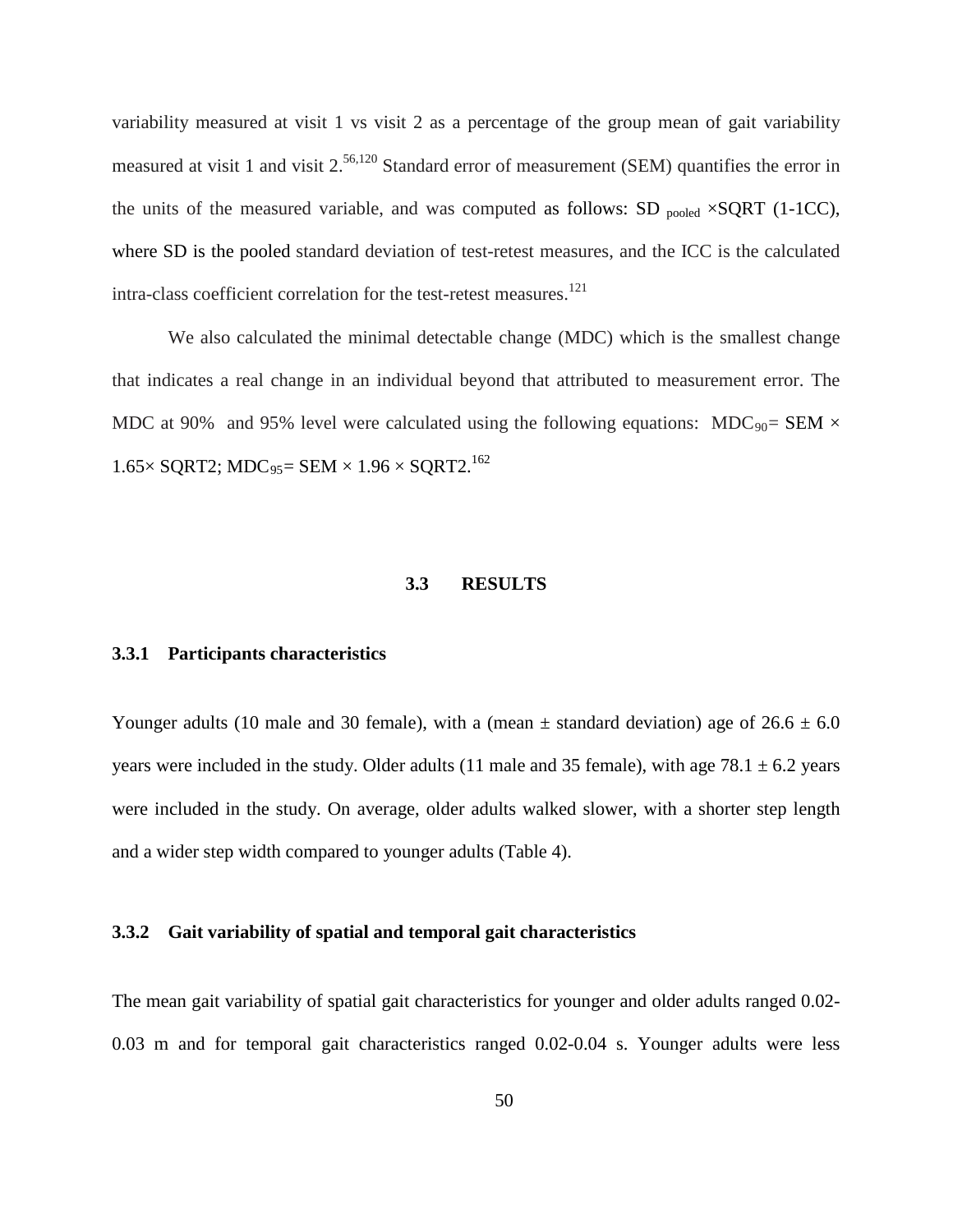variable and had a smaller range of values compared to older adults. The absolute differences of gait variability between visits 1 and 2 were greater in older adults compared to younger for all gait variables. The absolute differences of gait variability between visits 1 and 2 were significantly different between younger and older adults for all gait variables except step length and stance time (Table 5).

#### **3.3.3 Reliability and minimal detectable change of spatial and temporal gait variability**

Intra-class correlation coefficients of gait variability (ICCs) ranged 0.26-0.65 in younger and 0.28-0.74 in older adults. In younger adults, step length was the most reliable with ICC =  $0.65$ , whereas swing time was the least reliable with  $ICC = 0.26$ . In older adults, stance time was the most reliable with ICC = 0.74 and step length was the least reliable with ICC = 0.28 (Table 6).

Relative limits of agreement (LoA%) were consistently higher (i.e. less reliable) for all gait variables in older compared to younger adults. Relative limits of agreement (LoA%) ranged from 16.7% to 24% in younger adults and from 26.7% to 40% in older adults (Table 6). In younger adults, step length was the most reliable with  $LoA\% = 16.7\%$ , whereas step width was the least reliable with  $LoA\% = 24\%$ . In older adults, step width and double support time were the most reliable with  $LoA\% = 26.7\%$  and step time and swing time were the least reliable with LoA% =  $40\%$  (Table 6). The SEM were consistently higher (i.e. less reliable) for all gait variables in older adults compared to younger except for step width. The MDC was consistently larger for all gait variables in older adults compared to younger except for step width. Fig. 4 illustrates the Bland-Altman plot for step time variability and plots of other spatial and temporal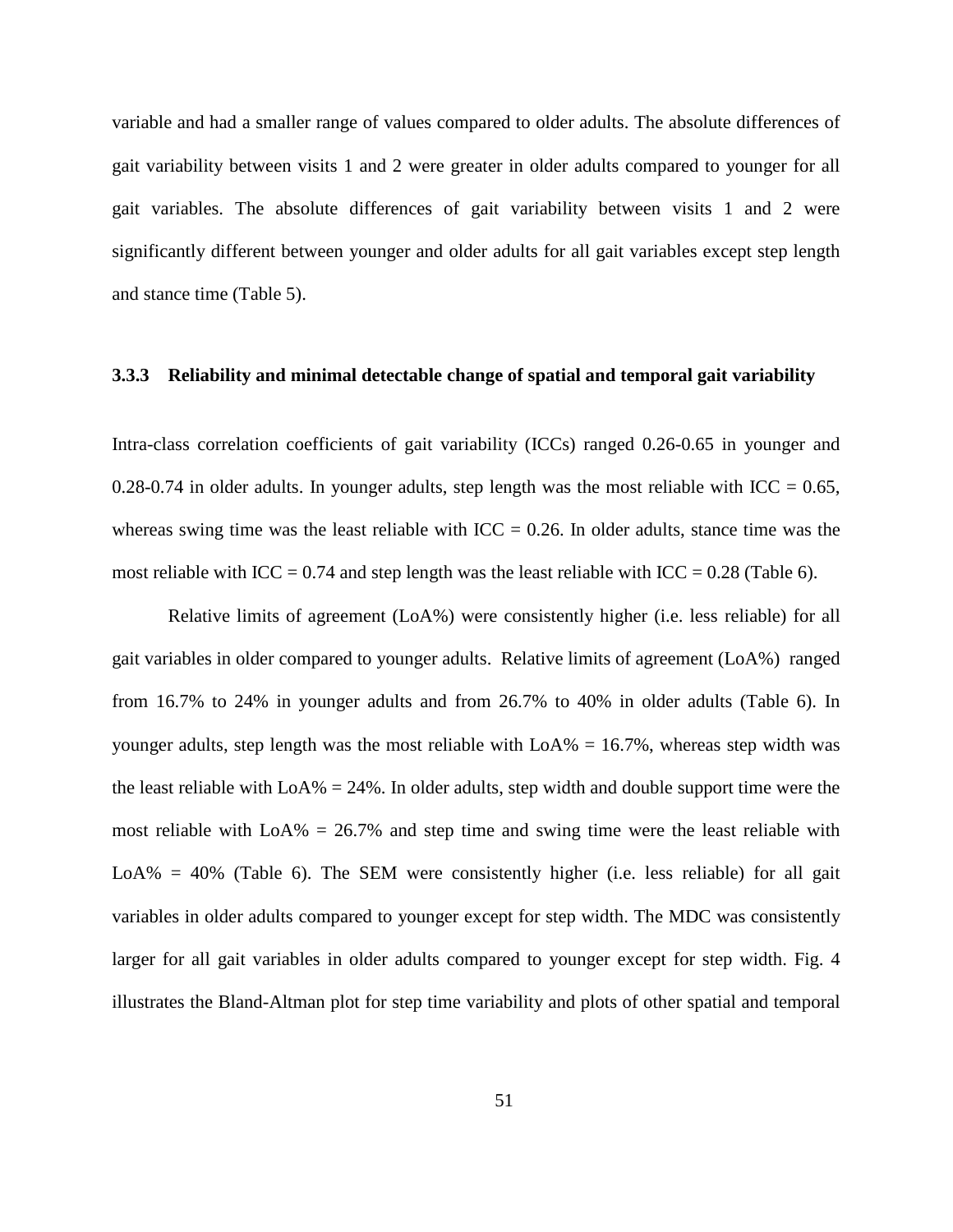# 2.4.1.2 Pathology

Step to step fluctuation of walking has been shown to be altered in some neurologic conditions such as Parkinson's disease (PD), Hungtion disease,<sup>71</sup> Alzheimer's disease,<sup>27</sup> as well as in cognitive decline.<sup>126</sup> Gait variability measures may provide a sensitive marker of the neuromotor performance reflective of additional insights of impaired walking, beyond those commonly characterized using average gait values.<sup>25,30,32</sup> However, few studies explored the effect of pathology on reliability of gait variability. Table 3 below summarizes the findings of studies investigating reliability of gait variability in some clinical populations such as patients with Dementia and PD.

Few studies have investigated the reproducibility of gait variability measures in people with dementia, and the results were inconsistent. A study of older adults with frontotemporal degeneration and dementia reported slight to poor reliability (ICC  $<$  0.20) for stride time variability between two trials within the same session.<sup>127</sup> In contrast, a study of spatial and temporal gait variability in a group of hospital-in patients with dementia of unspecified sub-type, reported a moderate to excellent reliability for stride length and stride time variability (ICC  $=$ 0.88, 0.56 respectively) over two weeks.<sup>123</sup> A recent study investigated reproducibility of spatial and temporal gait variability measures of people with mild to moderate Alzheimer's disease on two occasions one week apart, reported poor to moderate reliability of gait variability obtained using 12 strides. Consequently, it is important to establish reproducibility of gait variability measures for each specific sub-type, as gait characteristics differs between different types of dementia.<sup>128</sup> Increased gait variability is commonly reported in individuals with basal ganglia disorders such as Parkinson's disease.<sup>71,129</sup> Hausdorff et al. provided evidence that alterations in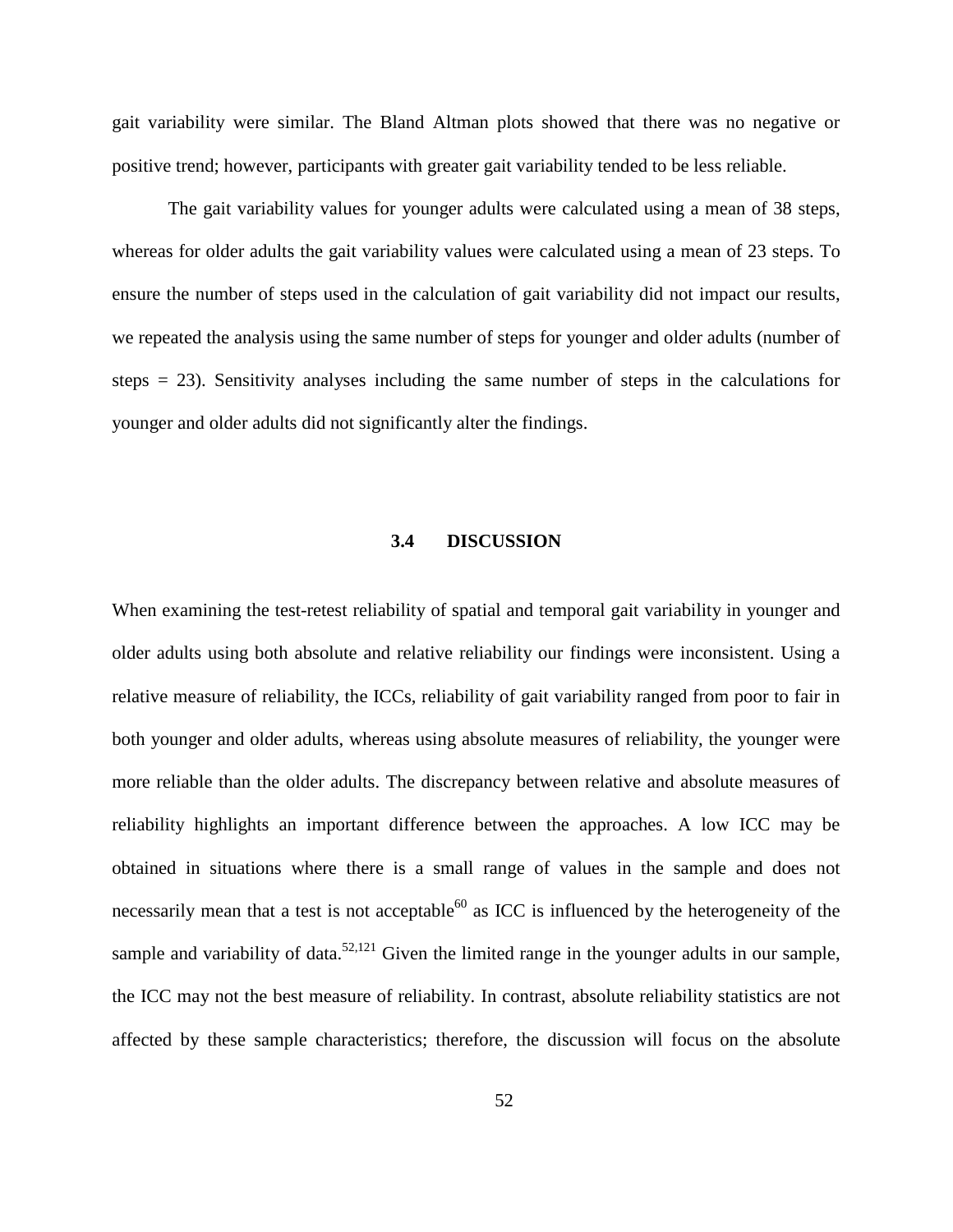reliability findings. Similar studies who have examined the reliability of gait variability and dealt with issues of limited range data have also reported absolute reliability.<sup>[56](#page-121-1)[,120](#page-126-8)[,125](#page-126-3)[,166](#page-129-5)</sup>

Younger adults had smaller absolute differences compared to older adults in all gait variability parameters. Also, with LoA% and SEM younger adults were consistently more reliable than the older adults in all gait variables except SEM for step width. The MDC $_{90}$  and MDC<sub>95</sub> values were consistently lower in younger adults compared to the older adults in all gait variables except step width. These results of absolute reliability and MDC support our hypothesis that younger adults are more stable from time to time and fluctuate less over time compared to older adults. Therefore, our findings suggest that in older adults, some age-related decline in the organization and stability of the gait cycle is expected, which may be indicative of the overall health and control of the locomotor system. The findings also help to expand our knowledge about reliability and minimal detectable change of gait variability in younger and older adults. Furthermore, the current findings may suggest the use of spatial and temporal gait variability as a valuable measure for assessing the stability of the locomotor system.

To our best knowledge, no previous study has investigated the test-retest reliability and the MDC of gait variability in healthy young and older adults in the same analysis. Previous studies investigated the reliability and MDC of gait variability either only in young or only in older adults.<sup>[8](#page-117-2)[,56](#page-121-1)[,120](#page-126-8)[,166](#page-129-5)</sup> The majority of previous studies which investigated the test-retest reliability of gait variability report the ICC, which had limitations in our study sample.<sup>[6](#page-117-1)[,7](#page-117-0)[,47](#page-120-5)[,127](#page-126-5)</sup> Of the studies that investigated the test-retest reliability of spatial and temporal gait variability, only Galna et al. examined similar gait variability characteristics as our study and reported relative limits of agreement (LoA%) as a measure of absolute reliability.<sup>120</sup> When comparing LoA% of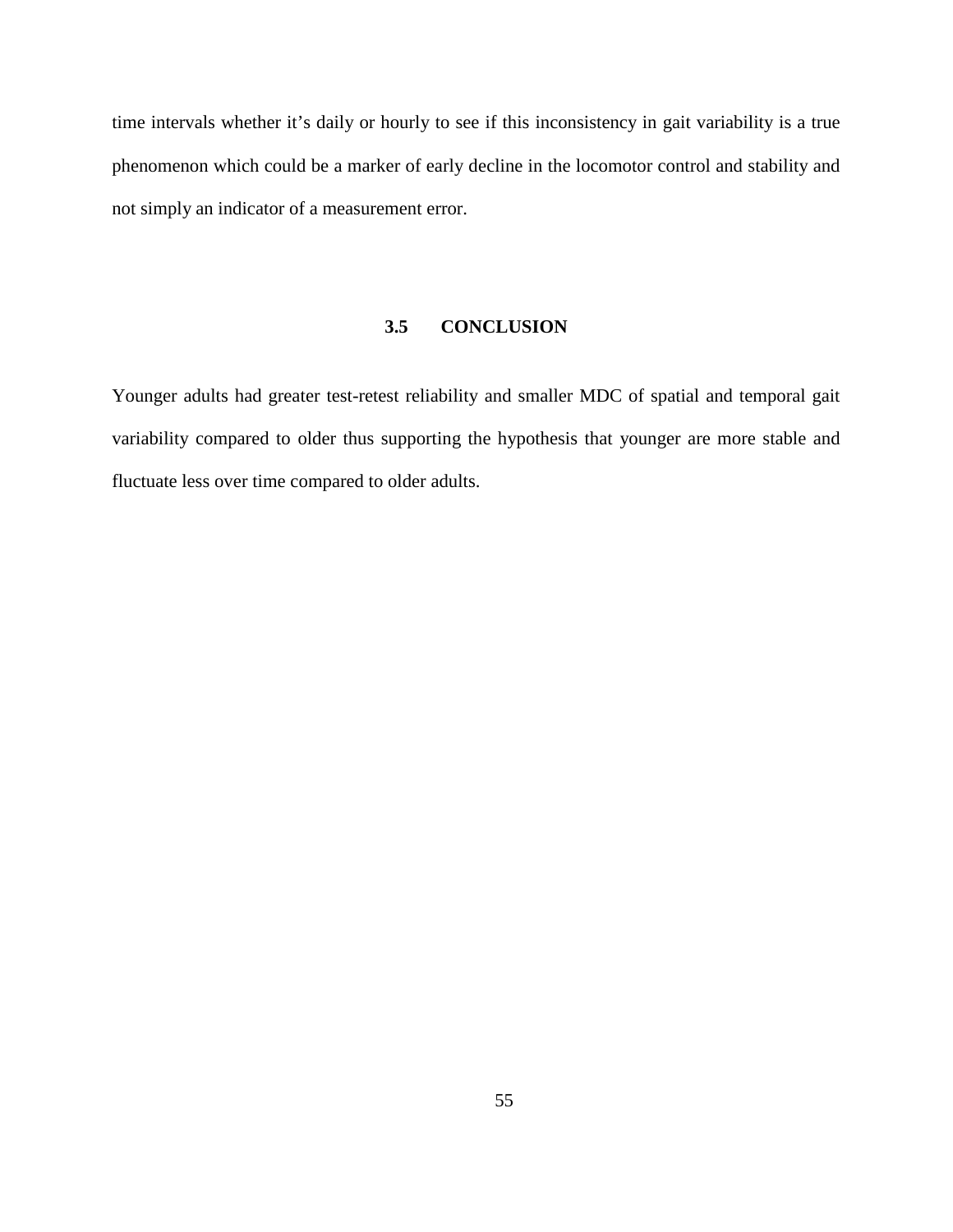# **Table 4. Characteristics of younger and older participants.**

| <b>Characteristics</b>      | Younger    | <b>Older</b> | P value  |
|-----------------------------|------------|--------------|----------|
|                             | $(n=40)$   | $(n=46)$     |          |
| <b>Demographics</b>         |            |              |          |
| Age (years)                 | 26.60(6.0) | 78.09 (6.2)  | $0.000*$ |
| <b>Gait Characteristics</b> |            |              |          |
| Gait speed $(m/s)$          | 1.29(0.19) | 0.95(0.28)   | $0.000*$ |
| Step length $(m)$           | 0.70(0.06) | 0.53(0.12)   | $0.000*$ |
| Step width $(m)$            | 0.04(0.02) | 0.06(0.04)   | $0.008*$ |
| Step time $(s)$             | 0.55(0.05) | 0.58(0.10)   | 0.082    |
| Swing time (s)              | 0.42(0.03) | 0.44(0.05)   | $0.009*$ |
| Stance time (s)             | 0.69(0.07) | 0.73(0.15)   | 0.140    |
| Double support time (s)     | 0.13(0.03) | 0.14(0.06)   | 0.375    |

Note: Values are mean (standard deviation) unless otherwise noted.

 $*$  A significant difference (p < 0.05) between characteristics of younger and older adults using independent sample *t-*test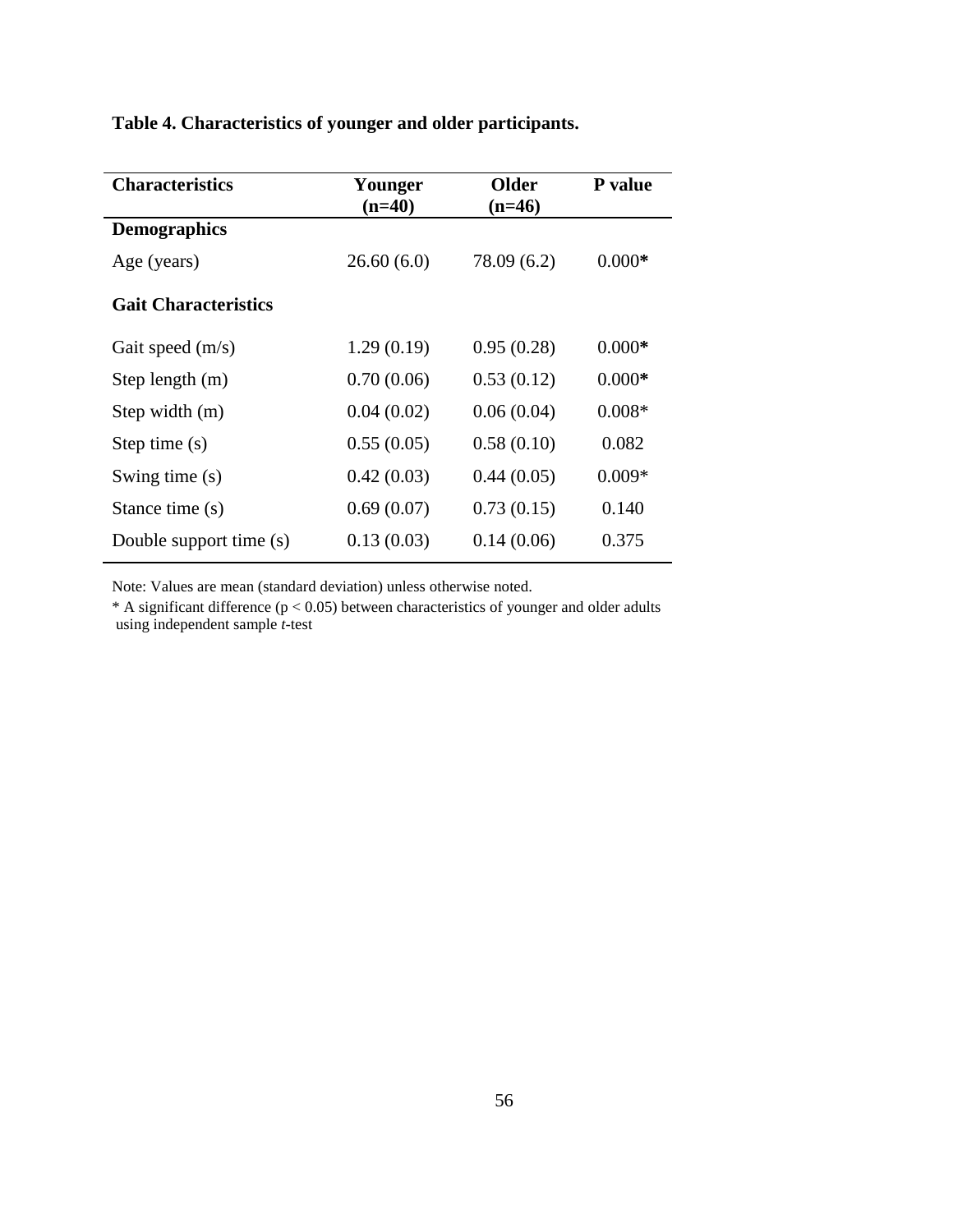|                         |                                     | Younger                             |                                    | <b>Older</b>                       | <b>Absolute difference</b><br>between visit 1 and visit 2 |                   |            |
|-------------------------|-------------------------------------|-------------------------------------|------------------------------------|------------------------------------|-----------------------------------------------------------|-------------------|------------|
| <b>Gait variability</b> | Visit 1                             | Visit 2                             | Visit 1                            | Visit 2                            | Younger                                                   | Older             | P value    |
| Step length (m)         | $0.03 \pm 0.01$<br>$(0.02 - 0.05)$  | $0.03 \pm 0.01$<br>$(0.02 - 0.04)$  | $0.03 \pm 0.02$<br>$(0.02 - 0.14)$ | $0.03 \pm 0.01$<br>$(0.02 - 0.06)$ | $0.005 \pm 0.003$                                         | $0.009 \pm 0.016$ | 0.081      |
| Step width (m)          | $0.02 \pm 0.01$<br>$(0.01 - 0.04)$  | $0.03 \pm 0.01$<br>$(0.02 - 0.04)$  | $0.03 \pm 0.01$<br>$(0.01 - 0.06)$ | $0.03 \pm 0.01$<br>$(0.01 - 0.07)$ | $0.006 \pm 0.004$                                         | $0.008 \pm 0.009$ | $0.021*$   |
| Step time (s)           | $0.03 \pm 0.01$<br>$(0.01 - 0.04)$  | $0.03 \pm 0.01$<br>$(0.01 - 0.05)$  | $0.03 \pm 0.02$<br>$(0.01 - 0.09)$ | $0.03 \pm 0.02$<br>$(0.01 - 0.08)$ | $0.006 \pm 0.004$                                         | $0.012 \pm 0.014$ | $0.002*$   |
| Swing time (s)          | $0.02 \pm 0.004$<br>$(0.02 - 0.04)$ | $0.02 \pm 0.005$<br>$(0.02 - 0.03)$ | $0.03 \pm 0.02$<br>$(0.01 - 0.11)$ | $0.03 \pm 0.02$<br>$(0.01 - 0.09)$ | $0.004 \pm 0.004$                                         | $0.012 \pm 0.016$ | $0.001*$   |
| Stance time (s)         | $0.03 \pm 0.01$<br>$(0.02 - 0.06)$  | $0.03 \pm 0.01$<br>$(0.02 - 0.06)$  | $0.04 \pm 0.02$<br>$(0.02 - 0.09)$ | $0.04 \pm 0.02$<br>$(0.02 - 0.11)$ | $0.007 \pm 0.006$                                         | $0.011 \pm 0.009$ | 0.071      |
| Double support time (s) | $0.02 \pm 0.003$<br>$(0.01 - 0.03)$ | $0.02 \pm 0.004$<br>$(0.01 - 0.03)$ | $0.03 \pm 0.01$<br>$(0.01 - 0.06)$ | $0.03 \pm 0.02$<br>$(0.01 - 0.09)$ | $0.004 \pm 0.002$                                         | $0.008 \pm 0.009$ | $< .0001*$ |

**Table 5. Description of variability of gait characteristics for younger and older adults, mean±standard deviation (range).**

Absolute difference is the absolute difference of spatial and temporal gait variability between visit 1 and visit 2.

\* A significant difference (p < 0.05) of the absolute differences between younger and older adults using independent sample *t-*tests.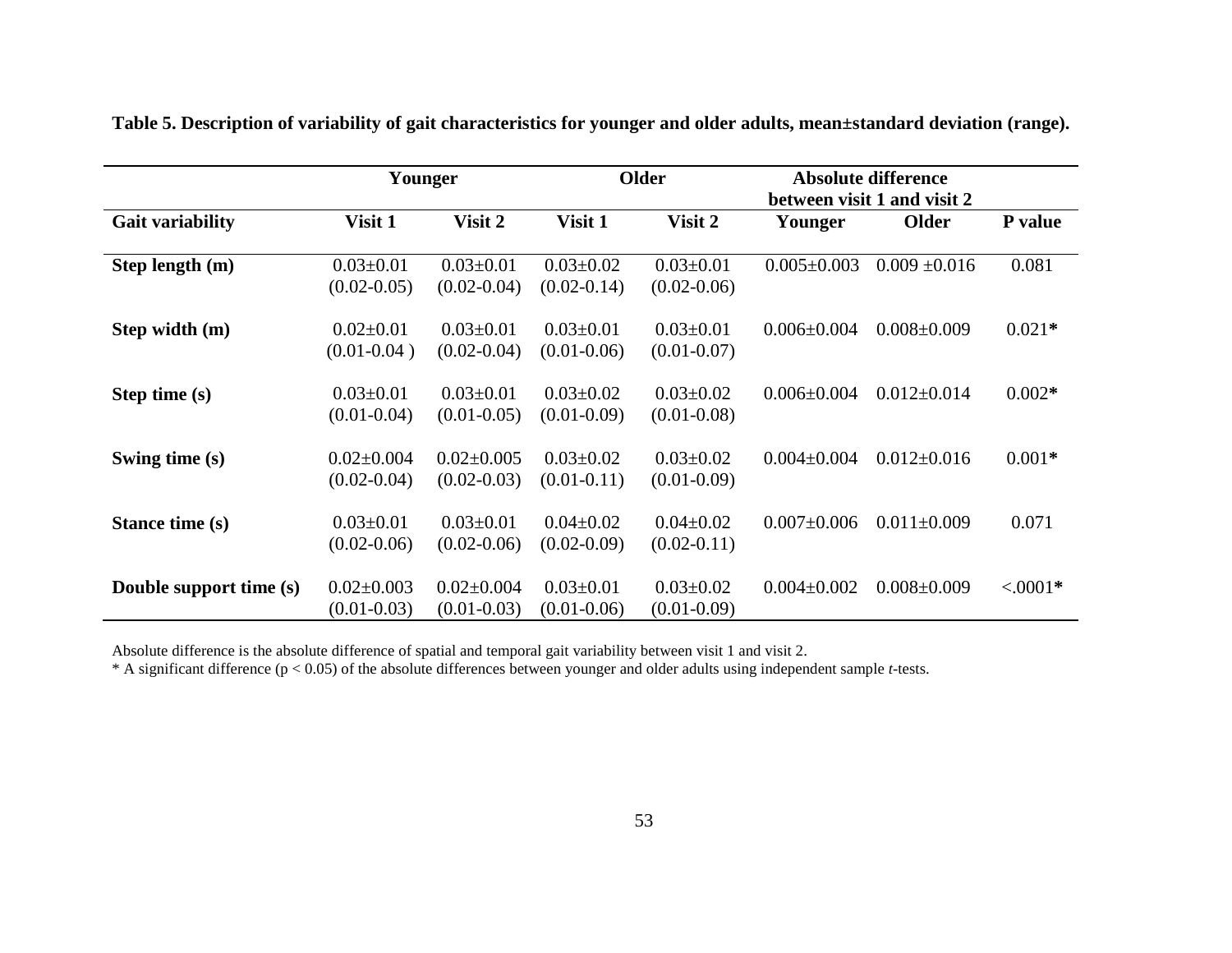### **Table 6. Test-retest reliability and MDC of gait variability for younger and older adults.**

| Gait variability          |                      | ICC<br>(CI 95%)      | 95% LoA             |                     | LOA%    |       | <b>SEM</b> |       | $MDC_{90}$ |       | $MDC_{95}$ |       |
|---------------------------|----------------------|----------------------|---------------------|---------------------|---------|-------|------------|-------|------------|-------|------------|-------|
|                           | Younger              | Older                | Younger             | Older               | Younger | Older | Younger    | Older | Younger    | Older | Younger    | Older |
| Step length (m)           | 0.65<br>(0.43, 0.80) | 0.28<br>(0.00, 0.52) | $-0.012$ to $0.011$ | $-0.036$ to $0.039$ | 16.7    | 30.0  | 0.006      | 0.017 | 0.014      | 0.040 | 0.016      | 0.047 |
| Step width (m)            | 0.29<br>(0.03, 0.56) | 0.50<br>(0.24, 0.68) | $-0.016$ to $0.011$ | $-0.025$ to 0.023   | 24.0    | 26.7  | 0.008      | 0.007 | 0.020      | 0.017 | 0.023      | 0.020 |
| Step time (s)             | 0.54<br>(0.29, 0.73) | 0.43<br>(0.15, 0.64) | $-0.016$ to $0.013$ | $-0.037$ to $0.036$ | 20.0    | 40.0  | 0.007      | 0.015 | 0.016      | 0.035 | 0.019      | 0.042 |
| Swing time (s)            | 0.26<br>(0.00, 0.53) | 0.36<br>(0.07, 0.58) | $-0.012$ to $0.010$ | $-0.040$ to $0.040$ | 20.0    | 40.0  | 0.004      | 0.016 | 0.009      | 0.037 | 0.000      | 0.044 |
| Stance time (s)           | 0.56<br>(0.30, 0.74) | 0.74<br>(0.57, 0.84) | $-0.020$ to $0.016$ | $-0.025$ to $0.030$ | 23.3    | 27.5  | 0.007      | 0.010 | 0.015      | 0.024 | 0.018      | 0.028 |
| Double support<br>time(s) | 0.45<br>(0.17, 0.66) | 0.38<br>(0.10, 0.60) | $-0.009$ to $0.007$ | $-0.036$ to $0.033$ | 20.0    | 26.7  | 0.003      | 0.008 | 0.006      | 0.018 | 0.007      | 0.022 |

Abbreviations: ICC, Intra-class correlation coefficient; CI 95%, 95% confidence interval for the ICC; 95% LoA, Bland and Altman 95% limits of agreement; LoA%, relative limits of agreement; SEM, standard error of measurement; MDC<sub>90</sub>, minimal detectable change with a confidence level of 90%; MDC<sub>95</sub>, minimal detectable change with a confidence level of 95%.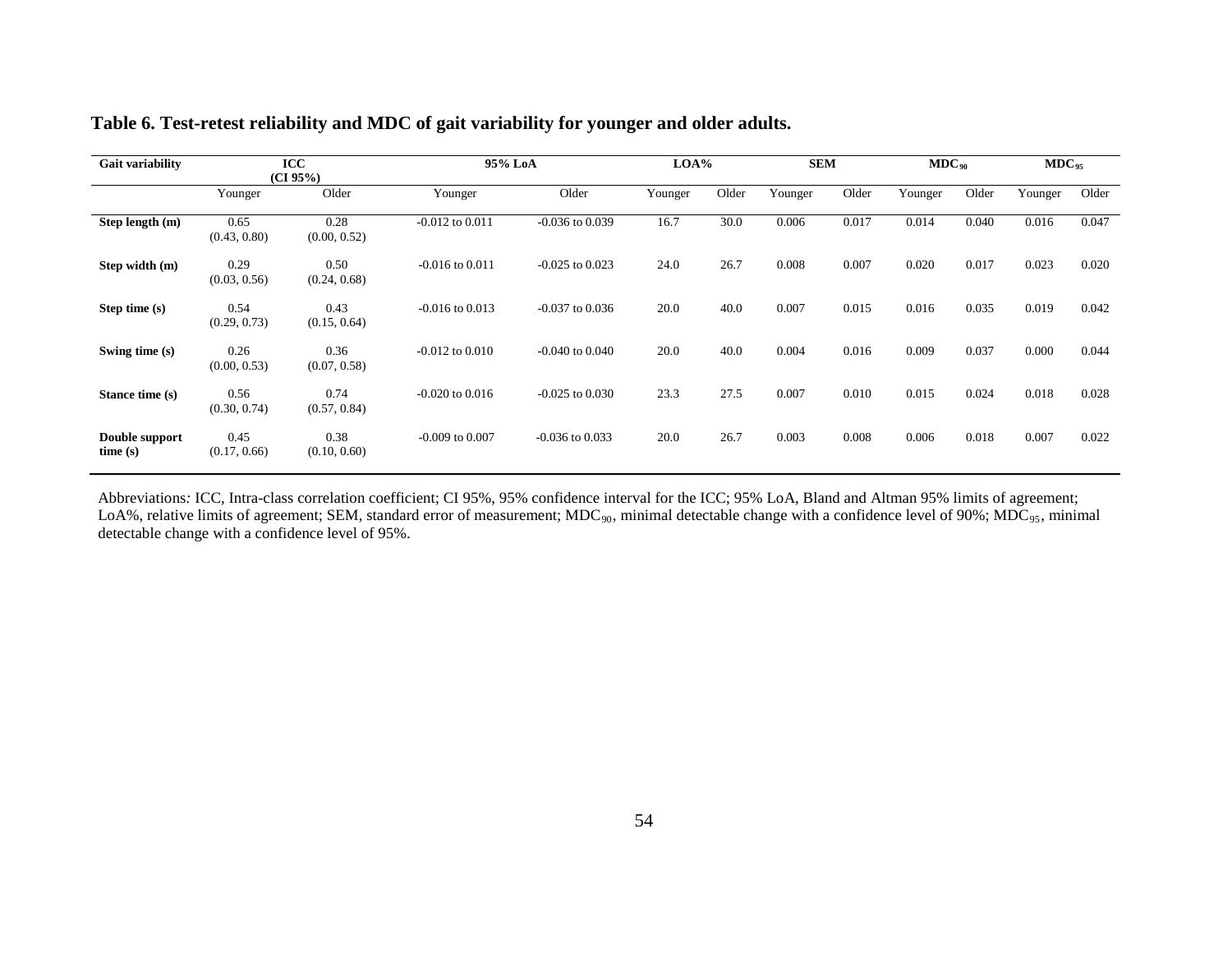

**Figure 4. Bland-Altman plots of step time variability difference vs average step time variability with 95% limits of agreements in (A) younger and (B) older adults.**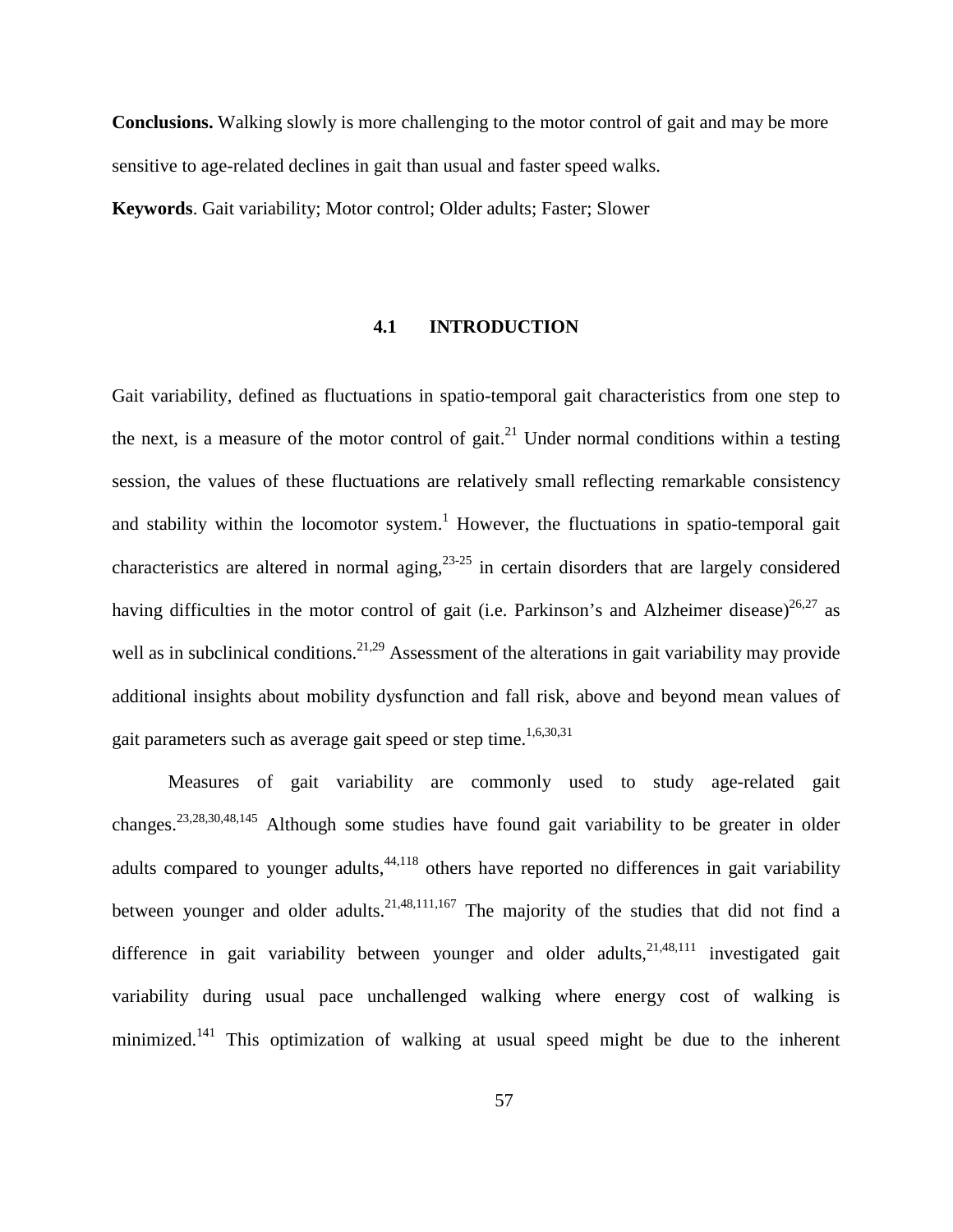interaction of neural and biomechanical mechanisms, with only minimal active control of high-level sensory feedback control.<sup>[142](#page-127-0)</sup>

Little is known about age-related changes in gait variability during challenging walking conditions such as slower and faster pace walking. It is likely that these challenging walks place a greater demand on motor control of gait and hence may be more sensitive to age-related declines in gait compared to usual walking speed. $9,10$  $9,10$  Healthy younger adults become more variable when they walk at slower speed.<sup>[139,](#page-127-1)[143](#page-127-2)</sup> Slowing of walking speed is one of the most consistent reported age-related changes in gait.<sup>[98](#page-124-0)</sup> Therefore, increased gait variability in healthy older adults may be simply related to their slow walking speed. Alternatively, several studies suggest that the alterations in gait variability with older adults are a reflection of underlying subclinical pathology in important neural locomotor regions, and not simply a manifestation of slow walking speed.<sup>1,[32,](#page-119-0)[84](#page-123-0)</sup> Slower speed of walking might be a challenging task to their motor control of gait. In addition, faster walking speed has been previously reported in the guidelines for clinical spatio-temporal gait analysis in older adults as a highly stressful walking condition that may challenge older adults and optimize the detection of high-level gait impairment.<sup>[9,](#page-117-0)[168](#page-129-0)</sup>

Previous studies which examined gait variability at different walking speeds in younger and older adults obtained conflicting results, as some failed to find any relationship, $92,116$  $92,116$  while others reported either linear or a non-linear relationship.<sup>[114,](#page-125-1)[144](#page-127-3)</sup> Additionally most of these studies examined gait variability with fixed walking speeds on a treadmill. The imposed constant speed of a treadmill may artificially impose motor control of gait and impede the natural variation that occurs during over-ground walking and therefore minimize gait variability.<sup>[44,](#page-120-0)[132](#page-126-0)</sup>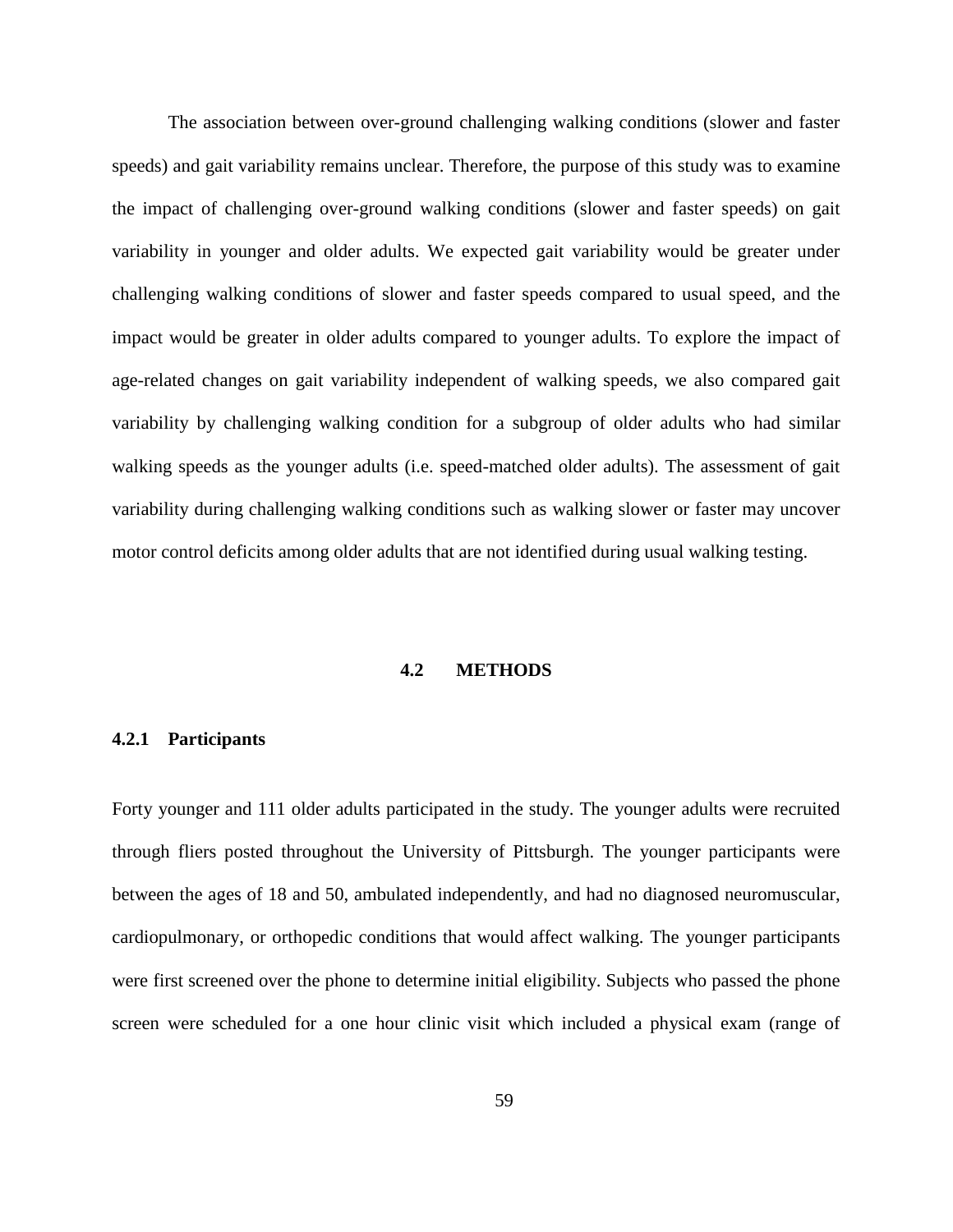motion and muscle testing) to determine final eligibility followed by measurement of gait characteristics using a computerized walkway.

Older participants were identified from a previous prospective longitudinal study of gait and balance in older adults.<sup>[164](#page-129-1)</sup> The inclusion criteria for the older adults were age 65 or older; self-reported ability to tolerate a five-hour session (with rest periods) of answering questionnaires and performing walking tests; ability to independently walk a household distances (approximately 50 ft) at a minimum, with or without an assistive device and without the assistance of another person. Also, the older adults had to be free of (a) neuromuscular disorders that impaired movement (including but not limited to Parkinson's disease, stroke, and multiple sclerosis); (b) cancer with active treatment (specifically radiation or chemotherapy) within the past 6 months; (c) non-elective hospitalization for a life-threatening illness or major surgical procedure in the past 6 months; (d) severe pulmonary disease requiring supplemental oxygen or resulting in difficulty breathing at rest or with minimal exertion (such as walking between rooms in their home); and (e) chest pain with activity or a cardiac event, such as heart attack within the past 6 months. The older participants were first screened over the phone to determine initial eligibility. Subjects who passed the phone screen were scheduled for a clinic visit which included a physical exam to determine final eligibility. Older adults completed 5 h of testing, including a measurement of gait characteristics which occurred within the first hour of testing. Both studies of younger and older adults were approved by the University of Pittsburgh Institutional Review Board, and all participants provided informed consent prior to participation.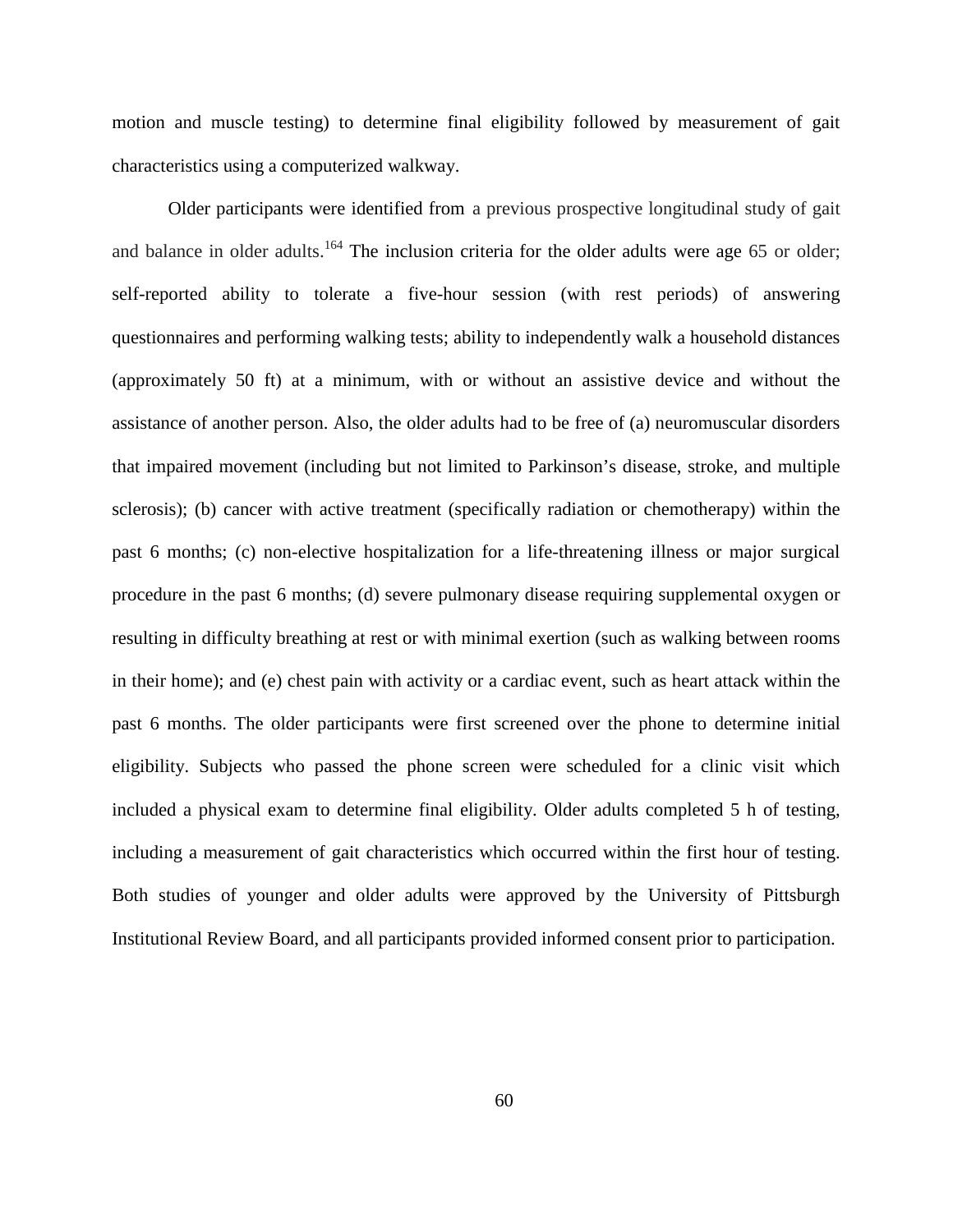#### **4.2.2 Gait characteristics**

Spatial and temporal gait characteristics were collected using a computerized walkway (GaitMat  $II<sup>TM</sup>$  (EQ Inc, Chalfont, PA).<sup>37</sup> The GaitMat II is an automated gait analysis system, based on the opening and closing of pressure sensitive switches on the walkway that are displayed on the computer screen as footprints when the participant walks. The GaitMat II provides a temporal resolution of 5 ms and a spatial resolution of 15 mm in both the longitudinal and transverse directions. The reliability and validity of the computerized walkway has been established for quantification of the spatial and temporal mean gait characteristics for a variety of populations including children,<sup>[59](#page-121-0)</sup> healthy young adults,<sup>60</sup> healthy older adults,<sup>7[,60](#page-121-1)</sup> individuals with Parkinson's disease  $61$  and Huntington disease.  $62$ 

For younger adults, the GaitMat II was approximately 12 m in length. The initial and final 2 m were inactive sections to allow for acceleration and deceleration of the participant. The middle 8 m were active and used for data collection. For older adults, the GaitMat II was approximately 8 m in length. The initial and final 2 m were inactive sections to allow for acceleration and deceleration of the participant. The middle 4 m were active and used for data collection.

*Testing conditions.─*Gait variability data were collected at various walking speed conditions expected to affect gait variability. Each participant completed two practice walks the length of the walkway for each walking speed condition to become familiar to walking on mat. Each walk was considered one pass. After practice trials, four passes were collected at each walking speed condition. Each participant completed the following walking speed conditions: *Slower self-*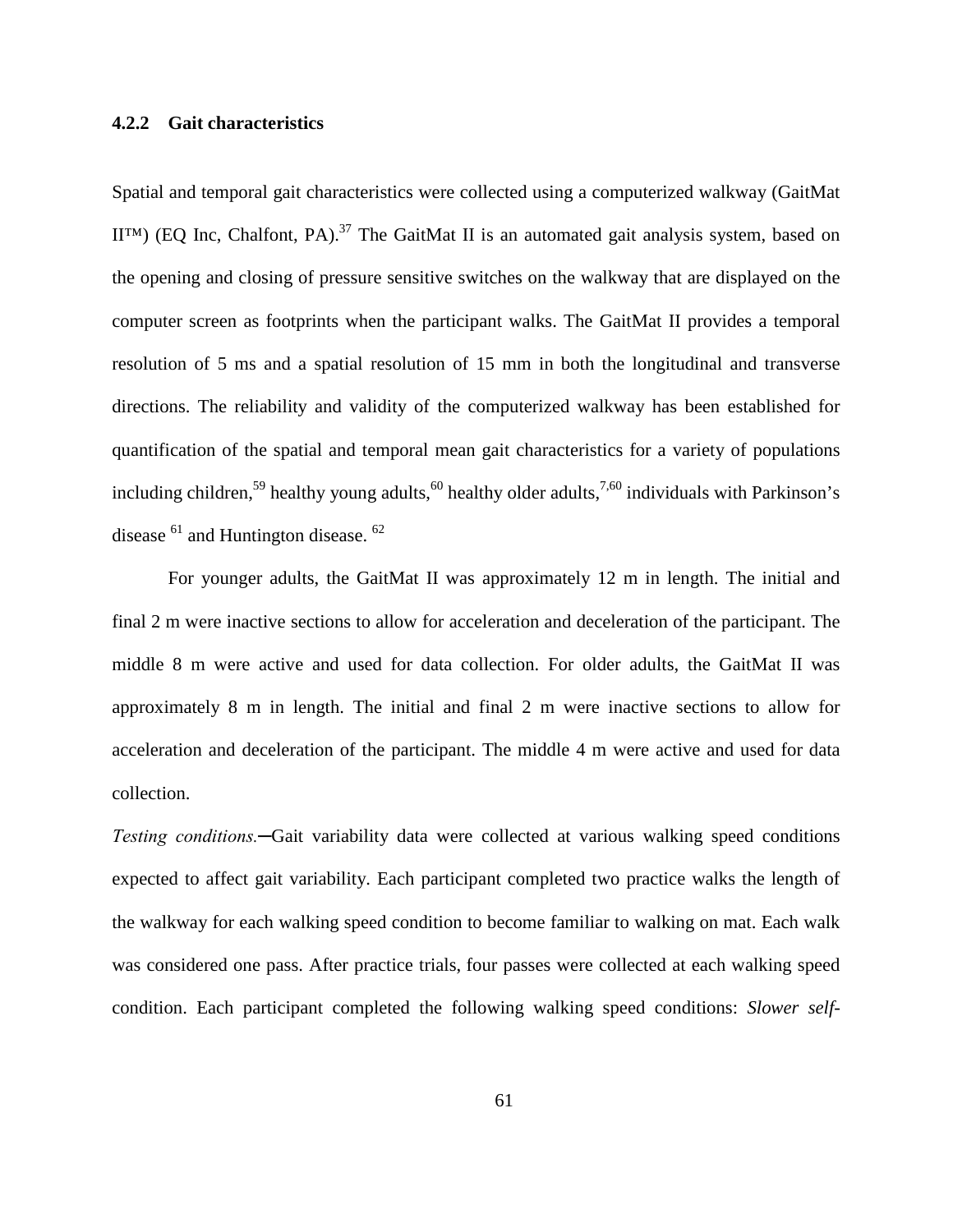*selected walking speed:* participants were instructed to walk as slow as they could without stopping.

*Usual self-selected walking speed:* participants were instructed to walk at a pace that represented their usual walking speed (as if they completed various tasks throughout their daily routines). *Faster self-selected walking speed:* participants were asked to walk as fast as they could without running or putting themselves at risk of falling.

#### **4.2.3 Data processing**

GaitMat II data were inspected and cleaned for half foot-prints (footprints that occur at the beginning and the end of the mat) and extraneous points. Step length, step width, step time, stance time, swing time, and double support time were determined for each individual step. These spatial and temporal gait characteristics were commonly used in studies of gait variability. [7](#page-117-3)[,25](#page-119-2)[,28](#page-119-3)[,44](#page-120-0)[,48](#page-120-1) We tested for asymmetries between left and right steps using paired *t-*test, as asymmetries can impact measures of gait variability.<sup>[120](#page-126-1)</sup> No asymmetries between left and right steps were found. Therefore, left and right steps were combined and the standard deviation from all steps was calculated as the measure of gait variability.

#### **4.2.4 Statistical analysis**

All statistical analyses were conducted with  $SAS<sup>®</sup>$  version 9.3 (SAS Institute, Inc., Cary, North Carolina). We computed appropriate descriptive statistics to describe the study sample. We first fit a mixed linear model using the  $SAS^{\circledast}$  MIXED procedure with each measure of gait variability as the response variable; age group, walking speed condition, and age group **×** walking speed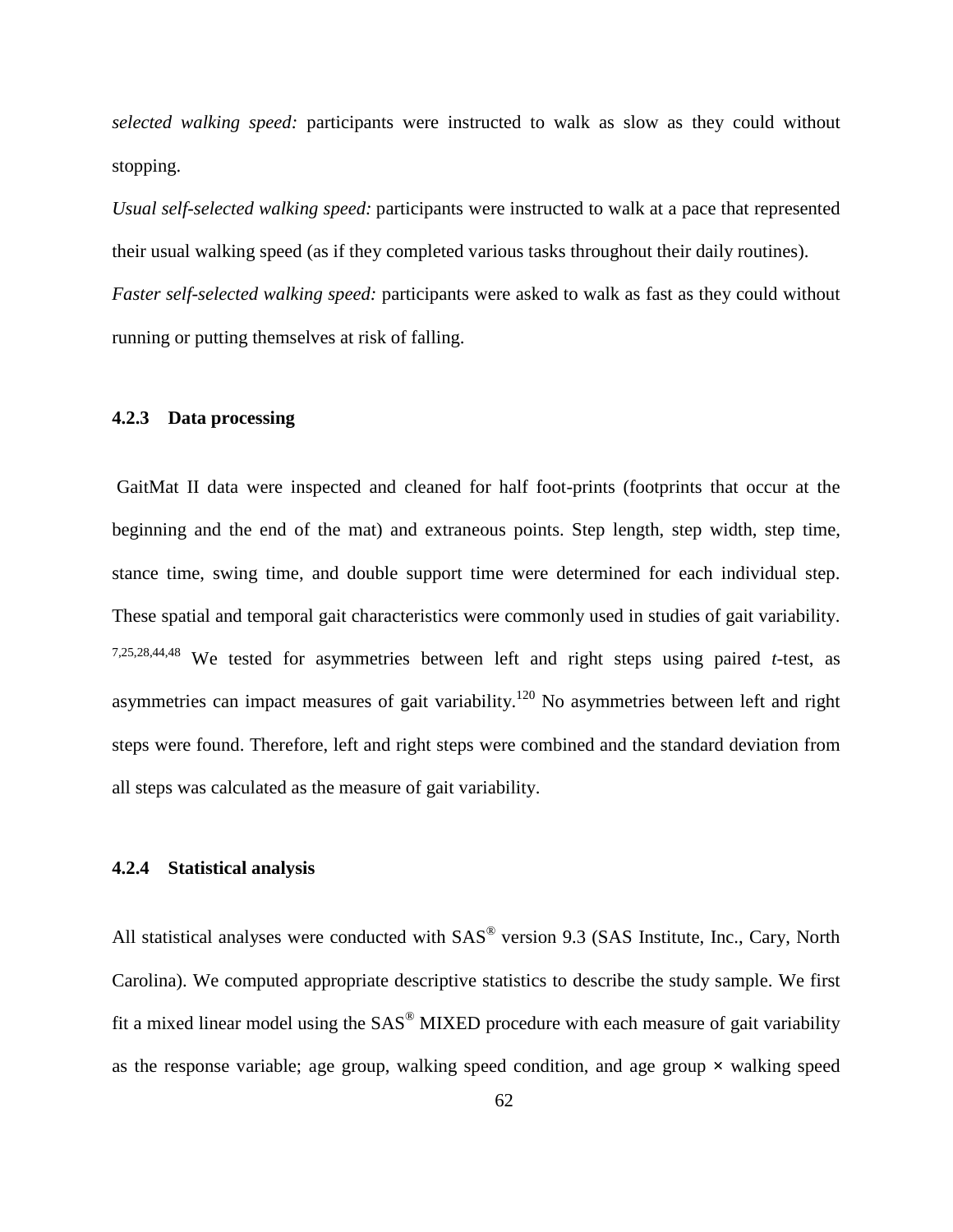condition interaction as fixed effects of interest; and a participant random effect to account for the same participants performing under multiple conditions and the resulting stochastic nonindependence of observations. Appropriate contrasts were constructed to compare age groups within each walking speed condition; compare walking speed condition within each age group; and compare age groups in terms of usual to slower/faster differences (ie. components of the interaction term). To ensure the soundness of our statistical approach, we examined the residuals from the mixed models and constructed normal probability plots to determine if they were normally distributed. Next, we added usual walking speed as an additional continuous fixed effect covariate to the models to examine whether age group and walking speed condition differences in gait variability remained significant independent of usual walking speed.

In an attempt to further control for walking speed, we identified a subgroup of older adults who had similar walking speeds at usual and slower pace as the younger participants. Gait speed cut points of  $\geq 1.10$  m/s for usual speed and  $\geq 0.73$  m/s for slow speed were used to create the group of speed-matched older adults ( $n = 28$ ). These cut points were determined as the mean gait speed at usual for younger adults minus one SD and the mean gait speed at slower for younger adults minus one SD. We were unable to also match on faster walking speed in that very few older adults had similar faster speed as the younger  $(n < 10)$ . We then repeated the same analyses comparing the speed-matched older adults to the younger adults.

To help understand our findings regarding step width variability, we conducted a post hoc analysis to examine the impact of changing walking speeds (i.e. slower or faster) on mean step width in younger and older adults.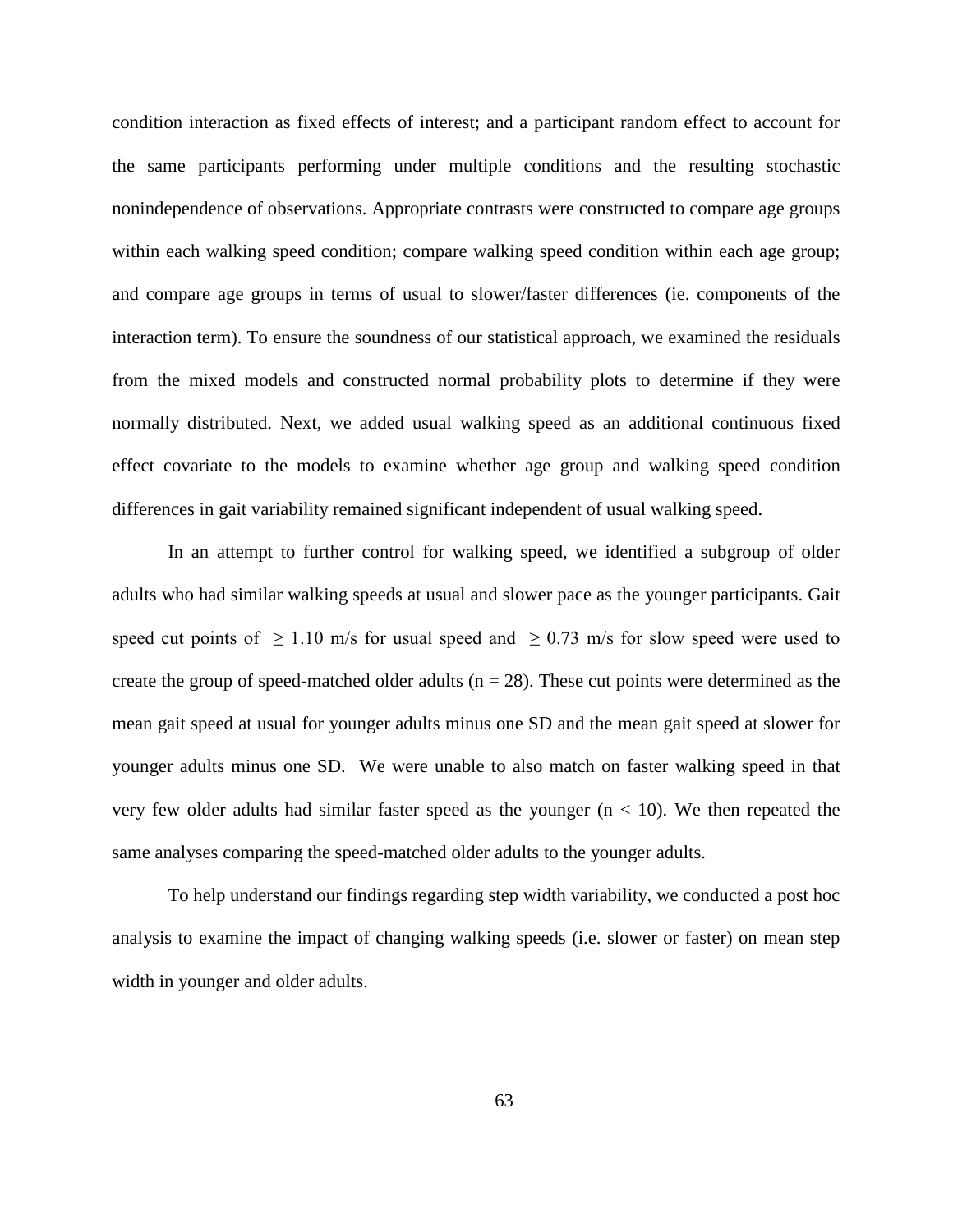selected walking speed: participants were instructed to walk as slow as they could without stopping.

**Usual self-selected walking speedparticipants** were instructed to walk at a pace that represented their usual walking speed (as if they completed various tasks throughout their daily routines).

Faster self-selected walking speed participants were asked to walk as fast as they could without running or putting themselves at risk of falling.

#### 4.2.3 Data processing

GaitMat II data were inspected and cleaned for half foot-prints (footprints that occur at the beginning and the end of the mat) and extraneous points. Step length, step width, step time, stance time, swing time, and double support time were determined for each individual step. These spatial and temporal gait characteristics were commonly used in studies of gait variability. 7,25,28,44,48 We tested for asymmetries between left and right steps using paired t-test, as asymmetries can impact measures of gait variability.<sup>120</sup> No asymmetries between left and right steps were found. Therefore, left and right steps were combined and the standard deviation from all steps was calculated as the measure of gait variability.

#### 4.2.4 Statistical analysis

All statistical analyses were conducted with SAS<sup>®</sup> version 9.3 (SAS Institute, Inc., Cary, North Carolina). We computed appropriate descriptive statistics to describe the study sample. We first fit a mixed linear model using the SAS<sup>®</sup> MIXED procedure with each measure of gait variability as the response variable; age group, walking speed condition, and age group  $\times$  walking speed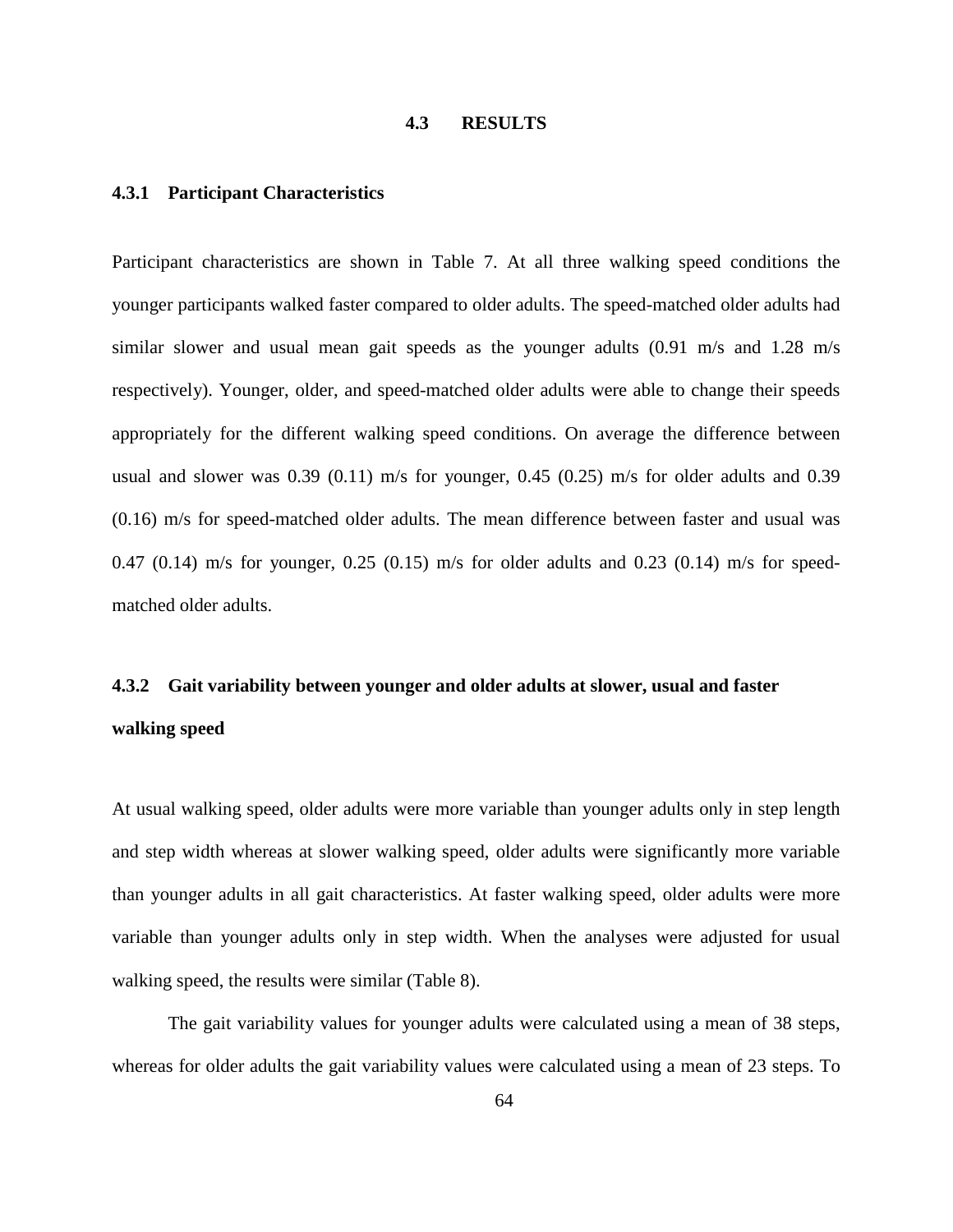ensure the number of steps used in the calculation of gait variability didn't impact our results, we repeated the analysis using the same number of steps for young and older adults (number of steps= 23). Sensitivity analyses including the same number of steps in the calculations for younger and older adults did not significantly alter the findings.

# **4.3.3 Gait variability across slower, usual and faster walking speeds for younger and older adults**

Younger adults were more variable at slower speed compared to usual speed in step time and stance time. Younger adults were more variable at faster speed compared to usual speed only in step length. Older adults were more variable at slower speed compared to usual speed in all gait characteristics except for step width; in which they were less variable. There was no difference of gait variability in any of the gait characteristic between faster and usual speed in older adults (Table 9).

# **4.3.4 Change in gait variability from usual to slower and usual to faster, between younger and older adults**

Older adults had a change in their gait variability in all gait characteristics except step length when they walked at slower walking speed compared to younger. Older adults did not have a change in their gait variability when they walked at faster speed compared to younger (Table 10).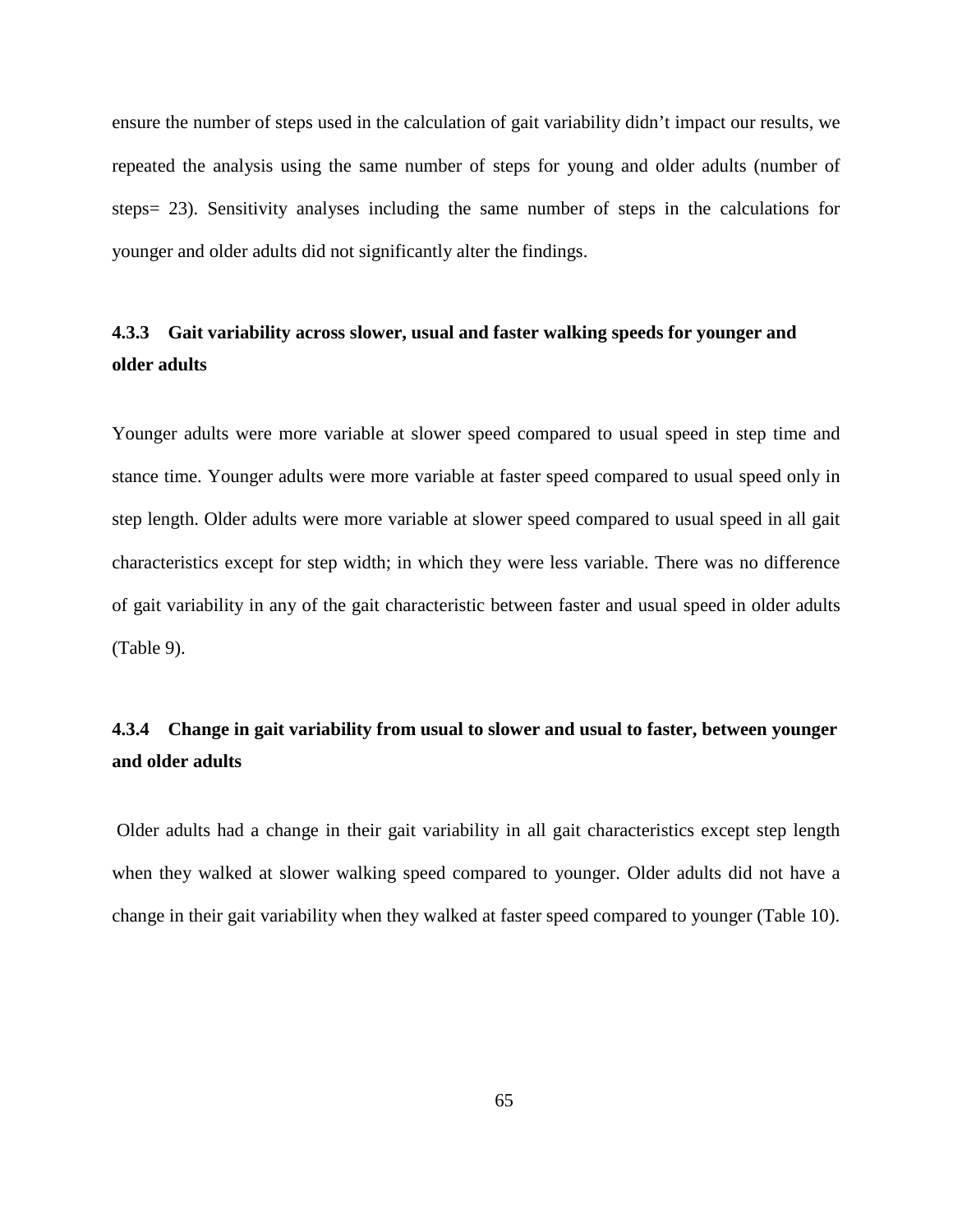# **4.3.5 Gait variability between younger and speed-matched older adults at slower, usual and faster walking speed**

At usual walking speed, speed-matched older adults were more variable than younger adults for only step length and step width. At slower walking speed, compared to younger adults, speedmatched older adults were more variable in all gait characteristics except step time and stance time and at faster walking speed, speed-matched older adults were significantly more variable only for step width compared to the younger adults (Table 11).

When examining the change in gait variability from usual to slower walking speed, speed matched older adults had a greater increase only in swing time variability compared to the younger adults. When examining the change from usual to faster walking speeds, speed matched older adults had a greater increase in step width variability compared to the younger adults (Table 12).

#### **4.3.6 Impact of walking speed on mean step width**

In an attempt to explain why step width variability decreased with challenging walking conditions in older adults (which was opposite direction to the other gait characteristics), we examined the impact of various walking speed conditions on mean step width. For younger adults, mean step width was similar across all walking speed conditions (mean step width at slower  $= 0.041$  m, at usual  $= 0.039$  m, and at faster  $= 0.037$  m). For older adults, step width mean was widest during slower walking speed compared to usual and faster speeds (mean step width at slower =  $0.062$  m, at usual =  $0.048$  m, and at faster =  $0.046$  m).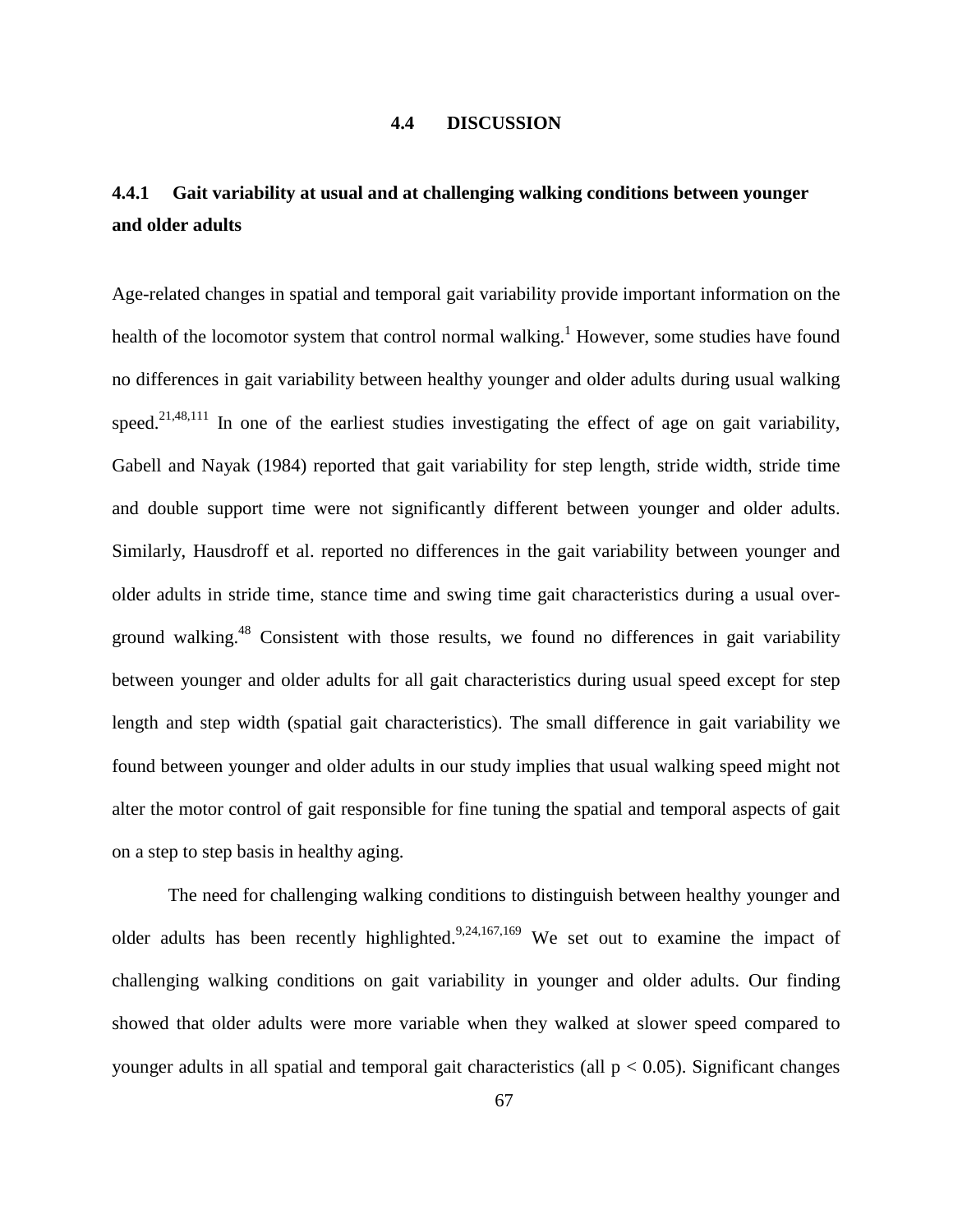in gait variability from usual to slower were presented in older adults compared to younger for all gait characteristics except for step length. However, at faster speed, older adults were more variable compared to younger adults only in step width. In contrast to what we hypothesized, changes in gait variability from usual to faster were not different between younger and older adults. Older adults increased their speed only by 0.25 m/s which may be not enough challenge to the motor control of gait to bring up changes in gait variability whereas younger adults increase their speed by 0.47 m/s. There could be a number of reasons why older adults did not speed up as much as the younger adults one of which may be fear as we instructed the participants to walk as fast as they could without putting themselves at risk of falling.

#### **4.4.2 Spatial and temporal gait variability during challenging walking conditions**

To better evaluate the present results and the potential clinical utility of gait variability, it will be helpful to understand what gives rise to the change in gait variability in all temporal gait characteristics from usual to slow pace walking (ie. greater impact) in older adults. Martin and colleagues found associations between poorer executive function/attention and processing speed with temporal, but not spatial, gait variability measures.<sup>42</sup> This is consistent with previous findings of increasing stride time variability, but not stride length variability, under dual-task cognitive interference.<sup>[75](#page-122-0)</sup> Thus suggesting that stronger associations between executive function/attention and temporal versus spatial variability measures may be due to the timing component of the cognitive tests.<sup>[86](#page-123-1)</sup> Given the significant change in gait variability in all temporal gait characteristics from usual to slower pace walking in older adults, one might speculate that examining gait variability at slower speed may be a more sensitive test for capturing and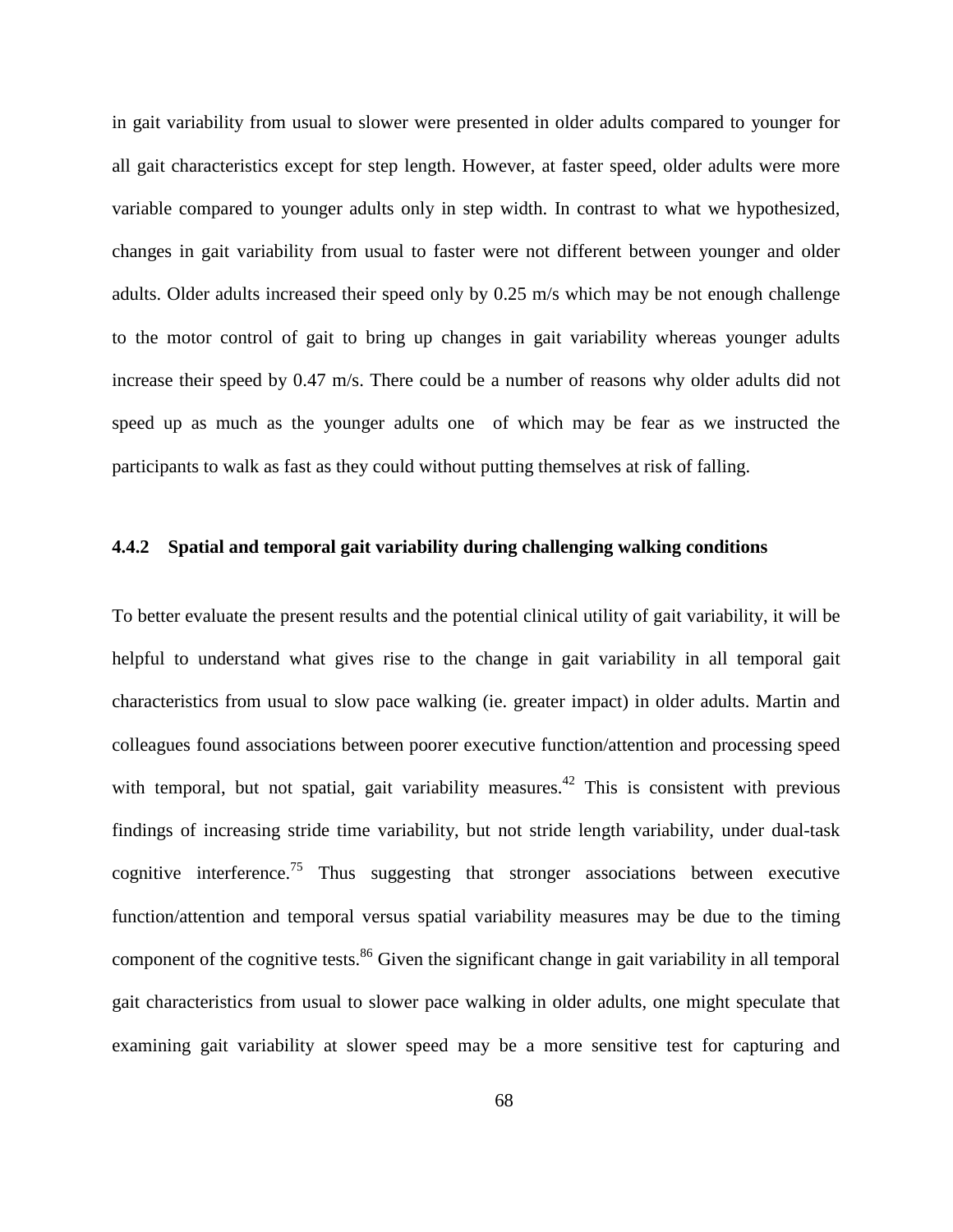predicting decline in cognitive function than examining gait variability at usual walking speed.

Younger adults were significantly more variable in step time and stance time during the slower speed compared to the usual speed. Previous studies have reported that slower walking is an attention-demanding task even in healthy young adults due to reduced gait automaticity and higher cortical control with changes in muscle activity pattern.<sup>10,[170](#page-129-2)</sup> This may suggest that the healthy younger adults devote a part of their attention resources to the control of the stepping mechanism at self-selected slower speed.<sup>[10](#page-117-1)</sup> However, underlying mechanisms of spatial and temporal gait variability during slower and faster walking speeds are still unclear.

#### **4.4.3 Gait variability between younger and speed-matched older adults**

In several studies the investigators argued that the greater gait variability demonstrated by older adults compared to younger is due to the possible confounding effect of slow walking speed, $117,145,147$  $117,145,147$  $117,145,147$  because older adults typically walk slower.<sup>[98](#page-124-0)</sup> In the current study, the older adults in general walked slower than the younger (i.e., usual gait speed  $= 1.07$  m/s for older vs. 1.29 m/s for younger). To determine if the differences in gait variability between younger and older were attributed to the differences in usual gait speed, we adjusted for usual gait speed in the analyses. The differences in gait variability between younger and older remained after adjusting for differences in usual gait speed. In addition to statistically adjusting for usual gait speed, we further controlled for walking speed by selecting a subgroup of older adults (speed-matched older adults) who had similar gait speeds to the younger adults at usual and slow (i.e., usual gait speed  $= 1.28$  m/s and slow gait speed  $= 0.91$  m/s). Even though gait speeds were similar at usual and slower, the speed-matched older adults were more variable in all gait characteristics except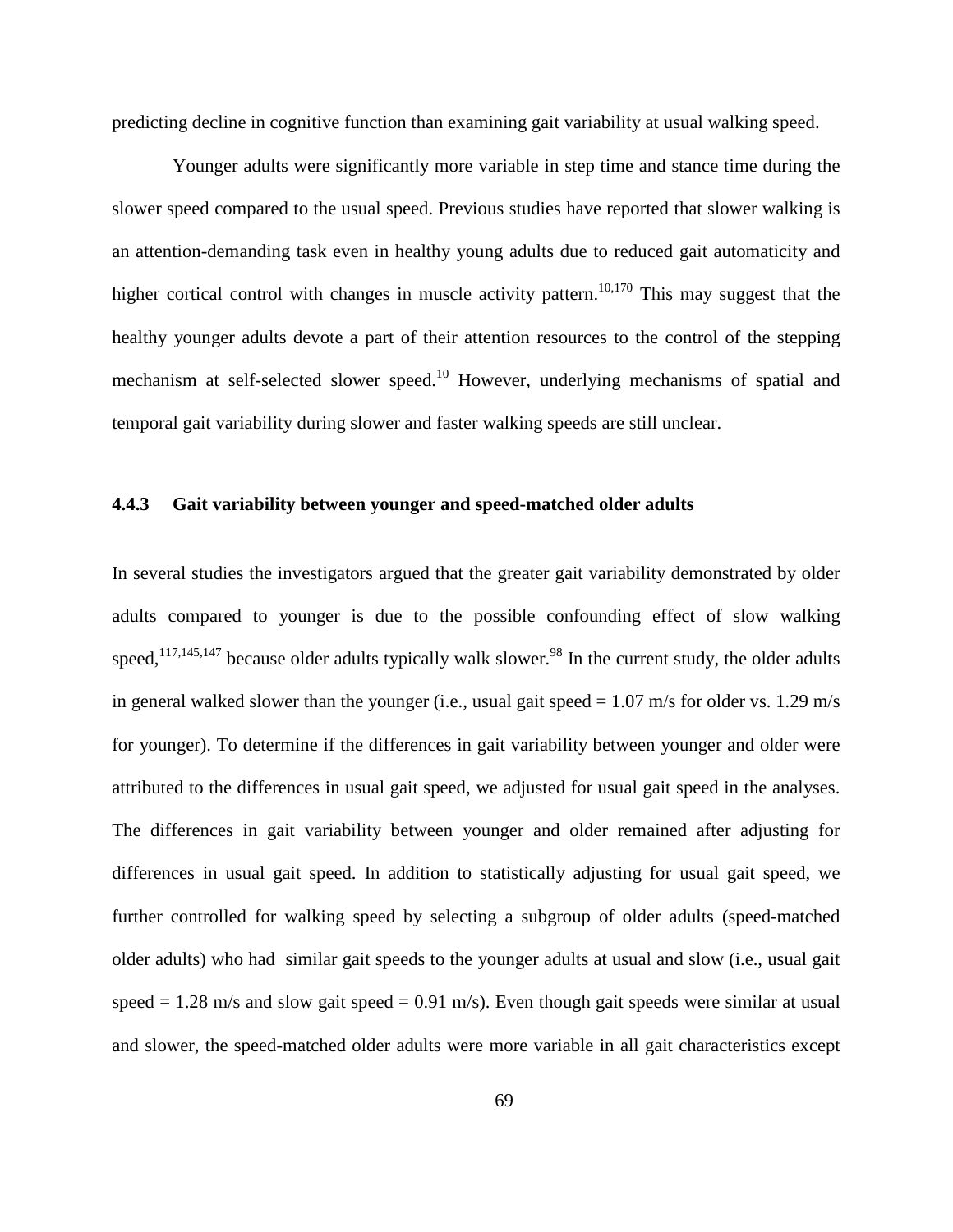step time and stance time at slower speed compared to the younger adults. At slower speed, the differences in the gait variability between younger and speed-matched older adults remained significant for step length, step width, swing time and double support time, thus indicating that the differences in gait variability at the slower speed are independent of the differences in walking speed. The increased gait variability demonstrated by older adults at slower walking speed may be related to underlying subclinical pathology in important neural locomotor regions, and not simply a manifestation of slower walking speed. Slower walking speed is a challenging task and may facilitate the detection of high-level gait impairment in older adults. Our findings about gait variability are similar to the work of Brach and colleagues who found that older adults who walked at a similar gait speed as the younger adults, were less smooth (i.e., poor motor control of gait) during challenging walking conditions (i.e., circle path and dual task). Their results indicate that the differences in smoothness of walking between the younger and older adults were independent of the differences in walking speed.<sup>3</sup> Furthermore, though not all statistically significant, the pattern of findings were similar for younger vs. speed-matched older adults when examining the change in gait variability from usual to slower. A significant change in gait variability from usual to slower pace walking was present only for swing time variability in speed-matched older adults compared to younger. A previous study had suggested that swing time variability may be used as a speed-independent marker of gait steadiness and fall risk in older adults[.171](#page-129-3)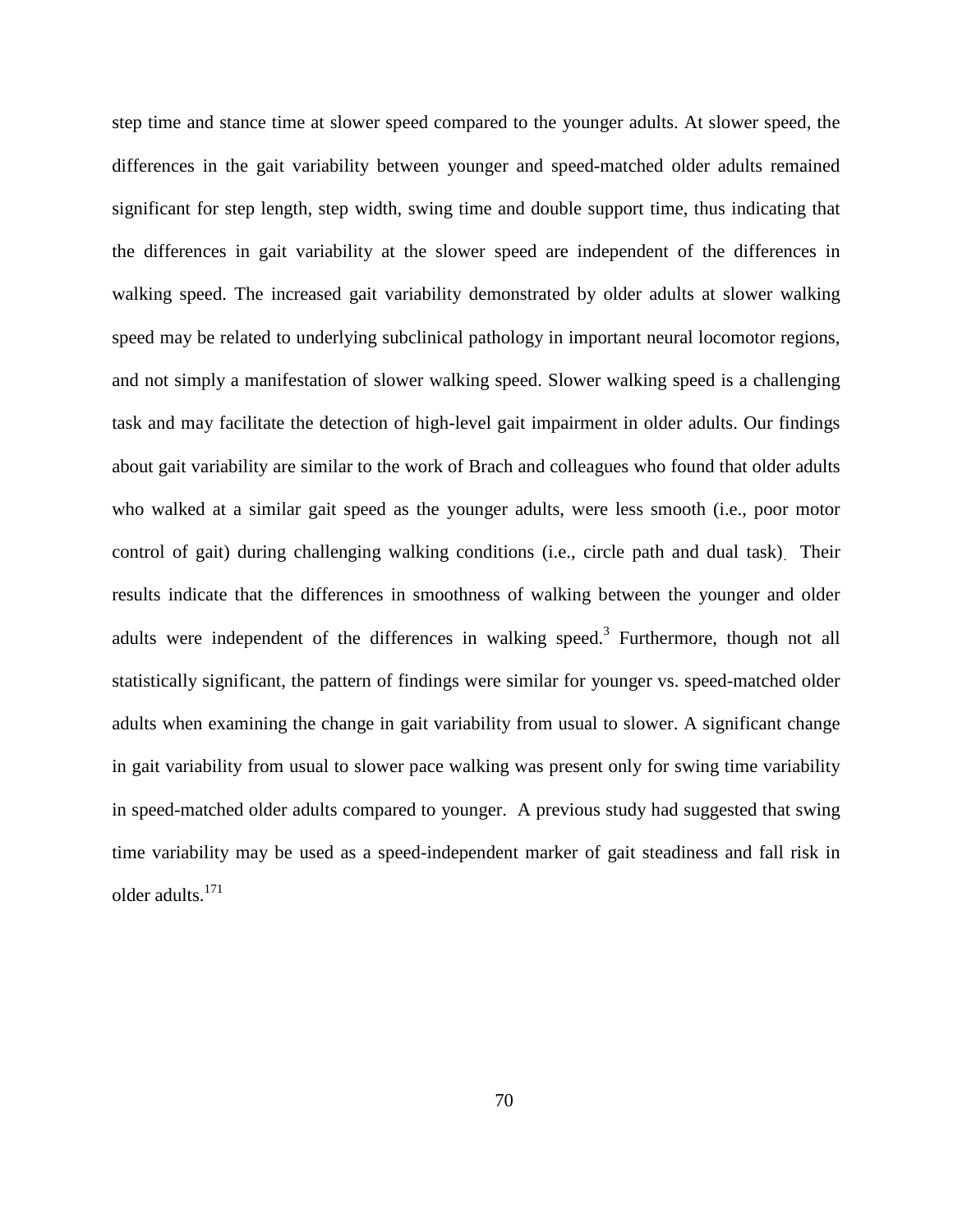#### **4.4.4 Step width variability**

Step width variability was consistently greater in older adults and speed-matched older adults compared to younger adults in all walking speed conditions. Gabell and Nayak suggest that step width variability is related to balance control mechanism and higher step width variability is indicative of impaired balance.<sup>[21,](#page-118-0)[30](#page-119-4)</sup> The greater step width variability for older adults compared to younger during the challenging walking conditions may indicate a challenge to the balance control system. However, our finding contradicts the findings of Kang & Dingwell, who didn't find a significant age-effect ( $p < 0.16$ ) for step width variability.<sup>92</sup> The discrepant finding may be due to the older participants in their study being relatively healthy with better mobility (ie, mean usual gait speed  $= 1.29$  (0.15) m/s) than our participants. The slower mean gait speed and the greater standard deviation (mean usual gait speed  $= 1.07$  (0.26) m/s) in our total sample of older adults  $(n = 111)$  indicate that the participants in the current study were more limited than those studied by Kang & Dingwell.<sup>[92](#page-124-1)</sup> Even though our speed-matched older adults had a similar usual gait speed (i.e. mean usual gait speed = 1.28 (0.15) m/s) to the participants in Kang & Dingwell study, they were more variable on step width during challenging walking conditions.<sup>[92](#page-124-1)</sup> It is possible that the conflicting findings may be due, in part, to testing methodology, in that in the Kang & Dingwell study walking was tested on a treadmill whereas in the current study walking was tested over-ground.<sup>92</sup>

On the other hand, older adults were less variable in step width during the slower speed compared to the usual speed. In addition to decreasing their step width variability, older adults increased their mean step width significantly during the slower speed compared to the usual speed (mean step width at slower speed  $= 0.062$  m vs. mean step width at usual speed  $= 0.048$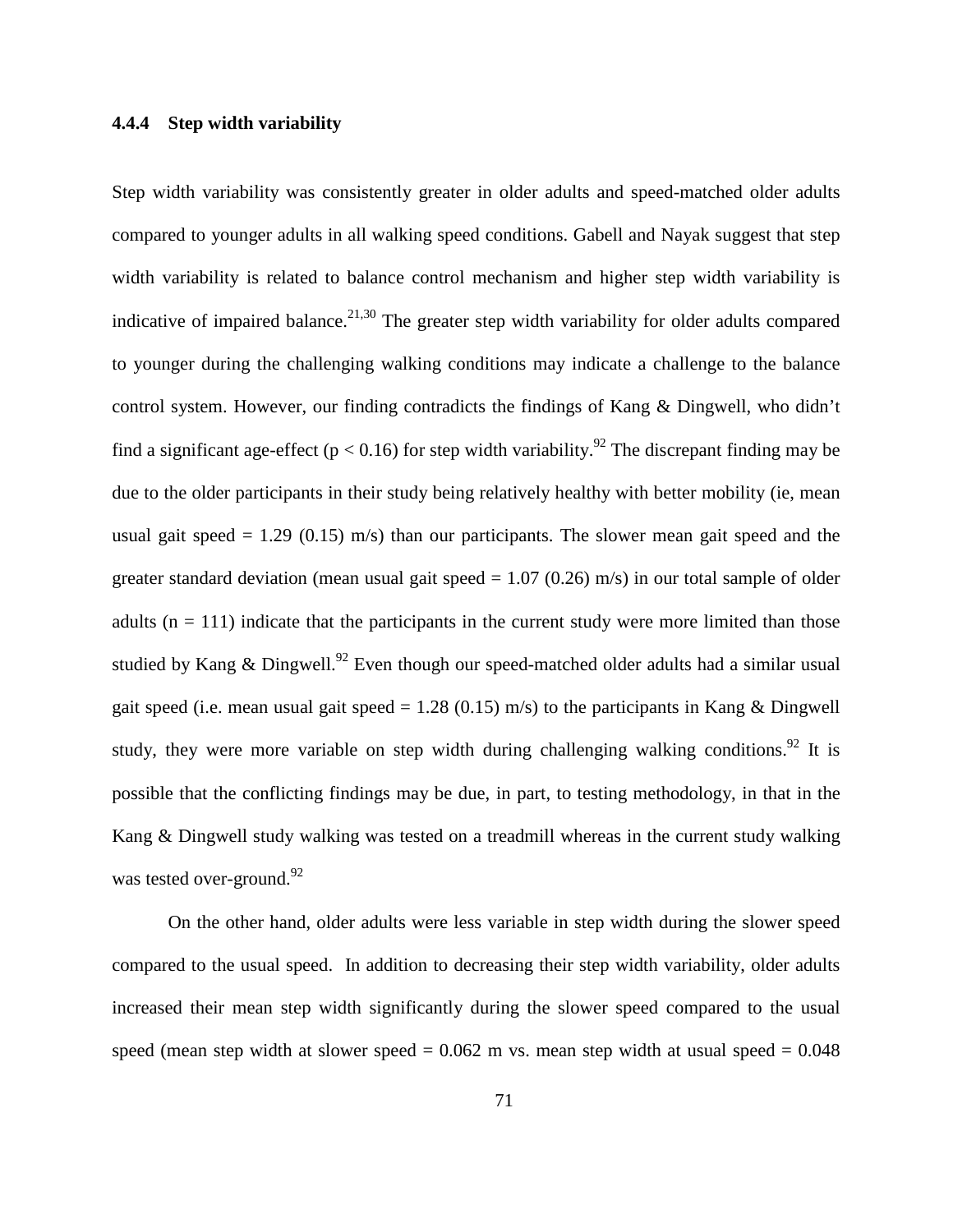m). In younger adults, when they walked slower their mean step width didn't significantly change compared to usual speed (mean step width at slower speed  $= 0.039$  m vs. mean step width at usual speed  $= 0.041$  m). Most likely, the older adults were widening their step width as a strategy to persevere balance during the challenging walking condition (slower speed).

#### **4.4.5 Study limitations**

Some potential limitations of this study should be acknowledged. First, participants did not walk at a set speed. Gait variability was examined during self-selected over-ground walking, where subjects were directed to walk "slower", "usual" and "faster". The most common approach to control for walking speed is through treadmill walking. However, on the treadmill gait speed is constant, and perhaps this reduces the degrees of freedom and helps to minimize step-to-step variations compared to the over-ground walking. $44,171$  $44,171$  Also, the treadmill acts as an external cue, which may decrease gait variability. For example, Dingwell et al. reported that stride time variability was significantly reduced in treadmill compared to over-ground walking in older adults.<sup>132</sup> Second, the differences in the number of steps between younger and older adults could be a potential limitation. However, sensitivity analyses including the same number of steps in the calculations between groups did not significantly alter the findings despite this measurement limitation. Another limitation is that the speed-matched older adults ( $n = 28$ ) were part of a group from a previous study and therefore the sample could not be matched exactly to the younger subjects. Finally, the results of our study applied only for community dwelling older adults, and it is difficult to extrapolate the discussion for clinical populations.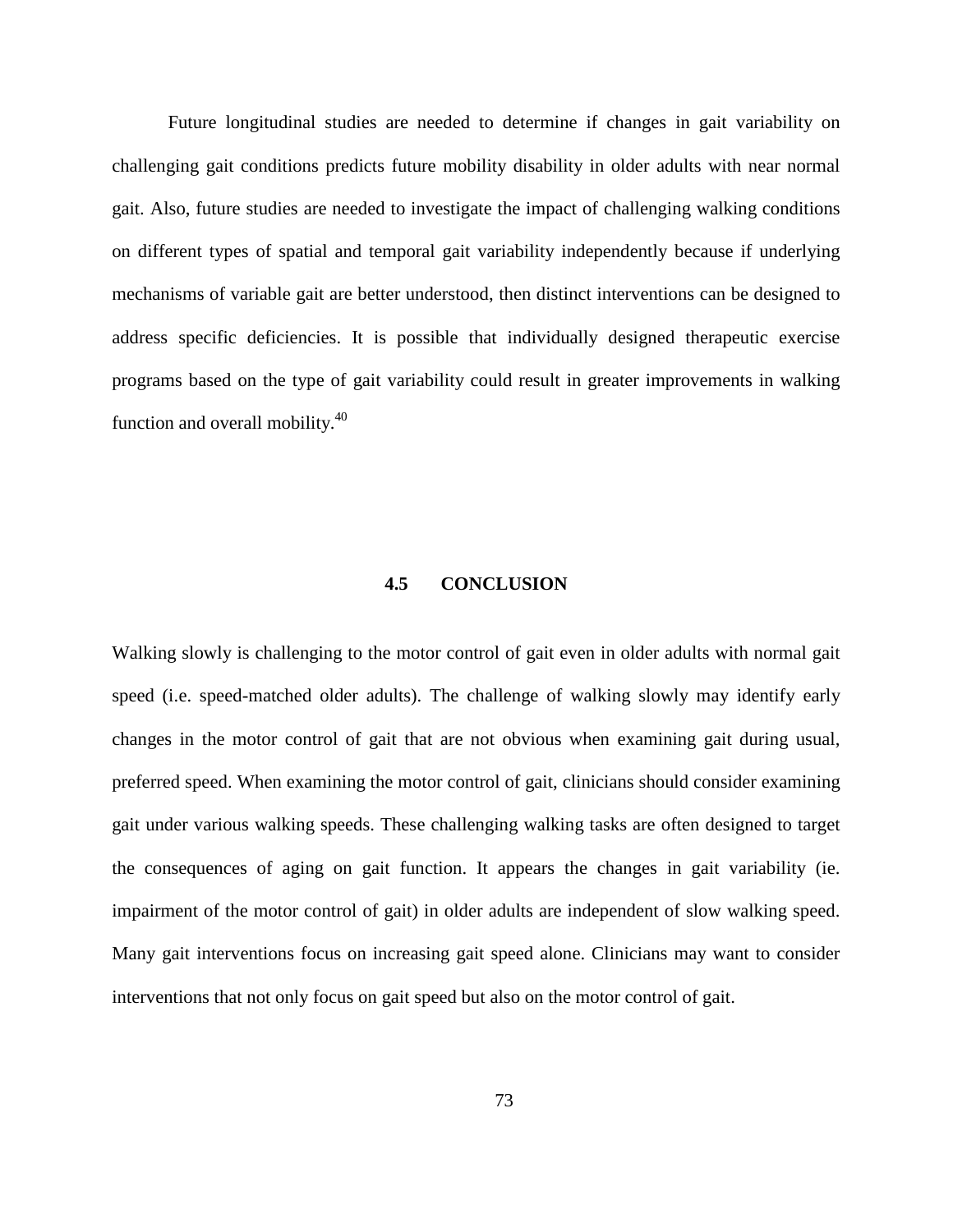| <b>Characteristics</b>                | Younger<br>$(n=40)$ | Older<br>$(n=111)$        | <b>Speed-matched Older*</b><br>$(n=28)$ |
|---------------------------------------|---------------------|---------------------------|-----------------------------------------|
|                                       |                     |                           |                                         |
| Age (years)                           | 26.60(6.0)          | $77.25(6.0)$ <sup>†</sup> | 75.2 $(5.1)$ <sup>††</sup>              |
| Height (cm)                           | 168.4(8.3)          | 163.4(9.5)                | 165.2(9.9)                              |
| Weight (kg)                           | 66.4 (12.4)         | 77.4(15.7)                | 76.4 (14.3)                             |
| Female $n$ $\left(\frac{9}{6}\right)$ | 30(75)              | 82 (73.9)                 | 19(67.9)                                |
| White $n$ $\left(\frac{9}{6}\right)$  | 24(60)              | 96(86.5)                  | 26(92.9)                                |
| Gait speed (m/s)                      |                     |                           |                                         |
| <b>Slower</b>                         | 0.90(0.17)          | $0.62(0.24)^{\dagger}$    | 0.91(0.14)                              |
| <b>Usual</b>                          | 1.29(0.19)          | $1.07(0.26)$ <sup>†</sup> | 1.28(0.15)                              |
| <b>Faster</b>                         | 1.76(0.22)          | 1.32(0.34)                | $1.52(0.18)$ <sup>††</sup>              |

## **Table 7. Characteristics of younger and older participants**

Note: Values are mean (standard deviation) unless otherwise noted.

\* Speed-matched old is a subgroup of older adults who had a usual gait speed ≥ 1.10 m/s and

slower gait speed  $\geq$  0.73 m/s.

<sup> $\dagger$ </sup> A significant difference ( $p < 0.05$ ) between younger and old groups using independent sample *t*-tests.

†† A significant difference between younger and speed matched older groups using independent sample *t-*tests.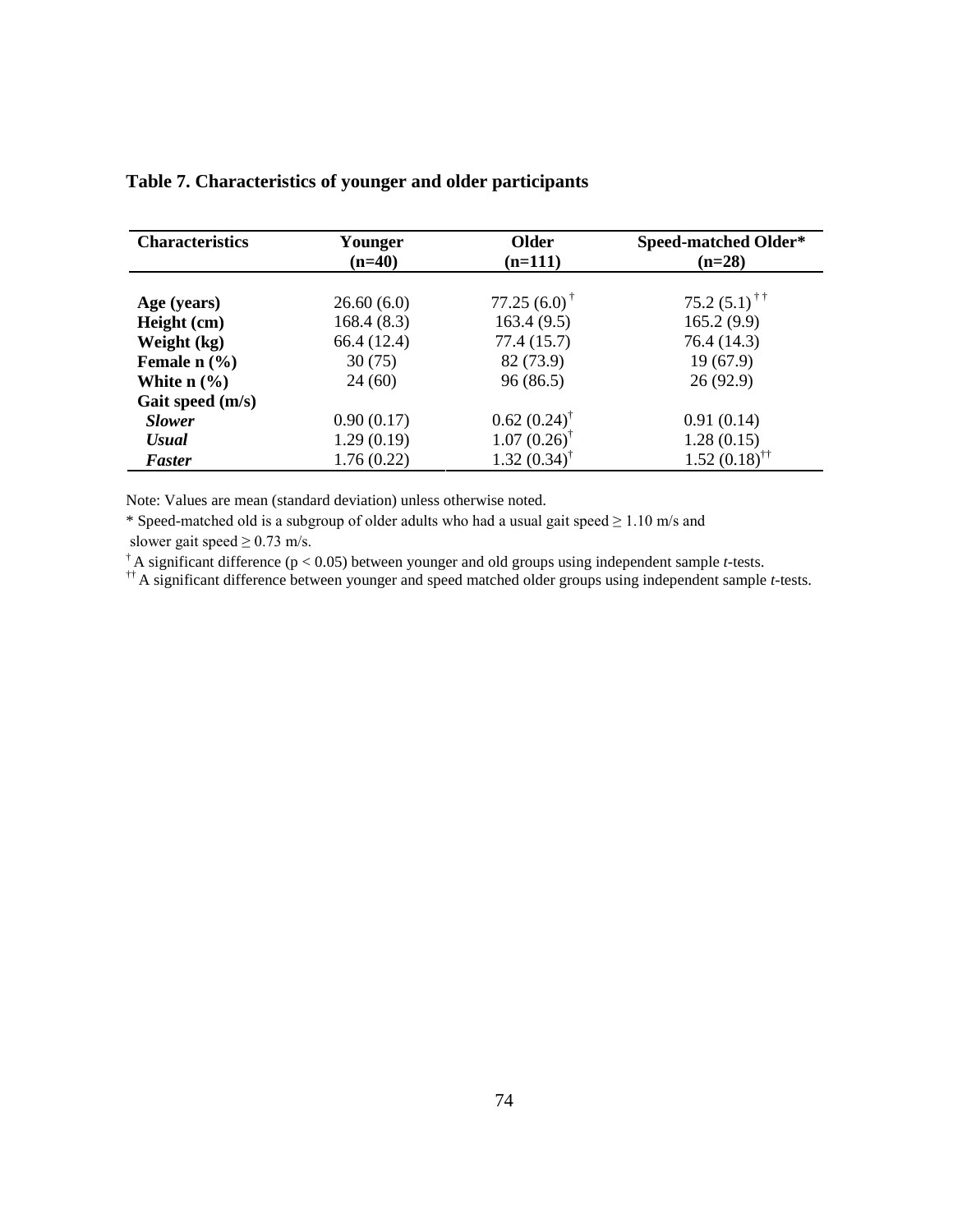| <b>Gait Variability</b> | Younger      | <b>Older</b> | <b>Unadjusted Difference</b> | <i>p</i> Value | <b>Adjusted Difference*</b> | <i>p</i> Value |
|-------------------------|--------------|--------------|------------------------------|----------------|-----------------------------|----------------|
|                         |              |              | (SE)                         |                | (SE)                        |                |
| Step length (m)         |              |              |                              |                |                             |                |
| <b>Slower</b>           | 0.027(0.008) | 0.038(0.011) | 0.011(0.002)                 | < .0001        | 0.010(0.002)                | < 0.0001       |
| <b>Usual</b>            | 0.025(0.007) | 0.033(0.014) | 0.008(0.002)                 | < .0001        | 0.007(0.002)                | 0.001          |
| <b>Faster</b>           | 0.030(0.007) | 0.034(0.009) | 0.004(0.002)                 | .05            | 0.003(0.002)                | 0.19           |
| Step width (m)          |              |              |                              |                |                             |                |
| <b>Slower</b>           | 0.022(0.006) | 0.030(0.013) | 0.013(0.003)                 | .003           | 0.010(0.003)                | < 0.0001       |
| <b>Usual</b>            | 0.024(0.006) | 0.037(0.018) | 0.008(0.003)                 | < .0001        | 0.016(0.003)                | < 0.0001       |
| <b>Faster</b>           | 0.026(0.006) | 0.039(0.016) | 0.013(0.003)                 | < .0001        | 0.016(0.003)                | < 0.0001       |
| Step time (s)           |              |              |                              |                |                             |                |
| <b>Slower</b>           | 0.038(0.012) | 0.070(0.044) | 0.032(0.004)                 | < .0001        | 0.025(0.004)                | < .0001        |
| <b>Usual</b>            | 0.027(0.007) | 0.030(0.015) | 0.004(0.004)                 | .43            | $-0.003(0.004)$             | 0.46           |
| <b>Faster</b>           | 0.026(0.007) | 0.029(0.015) | $-0.001(0.004)$              | .88            | $-0.007(0.004)$             | 0.09           |
| Swing time (s)          |              |              |                              |                |                             |                |
| <b>Slower</b>           | 0.030(0.008) | 0.058(0.029) | 0.028(0.004)                 | < .0001        | 0.024(0.004)                | < .0001        |
| <b>Usual</b>            | 0.024(0.004) | 0.028(0.015) | 0.005(0.004)                 | .18            | 0.001(0.004)                | 0.77           |
| <b>Faster</b>           | 0.023(0.004) | 0.026(0.020) | 0.003(0.004)                 | .44            | $-0.001(0.004)$             | 0.79           |
| Stance time (s)         |              |              |                              |                |                             |                |
| <b>Slower</b>           | 0.050(0.016) | 0.097(0.064) | 0.047(0.006)                 | < .0001        | $-0.007(0.006)$             | < 0.0001       |
| <b>Usual</b>            | 0.032(0.008) | 0.037(0.017) | 0.005(0.006)                 | .47            | 0.038(0.006)                | 0.46           |
| <b>Faster</b>           | 0.031(0.009) | 0.033(0.021) | 0.002(0.006)                 | .72            | $-0.005(0.006)$             | 0.27           |
| Double support time (s) |              |              |                              |                |                             |                |
| <b>Slower</b>           | 0.028(0.009) | 0.057(0.040) | 0.029(0.004)                 | < .0001        | 0.024(0.004)                | < .0001        |
| <b>Usual</b>            | 0.020(0.003) | 0.024(0.012) | 0.005(0.004)                 | .27            | 0.000(0.004)                | 0.96           |
| <b>Faster</b>           | 0.017(0.003) | 0.022(0.018) | 0.005(0.004)                 | .25            | 0.000(0.004)                | 1.0            |

**Table 8. Gait variability between younger and older adults at slower, usual and faster walking speed.**

\*Adjusted for usual over-ground walking speed.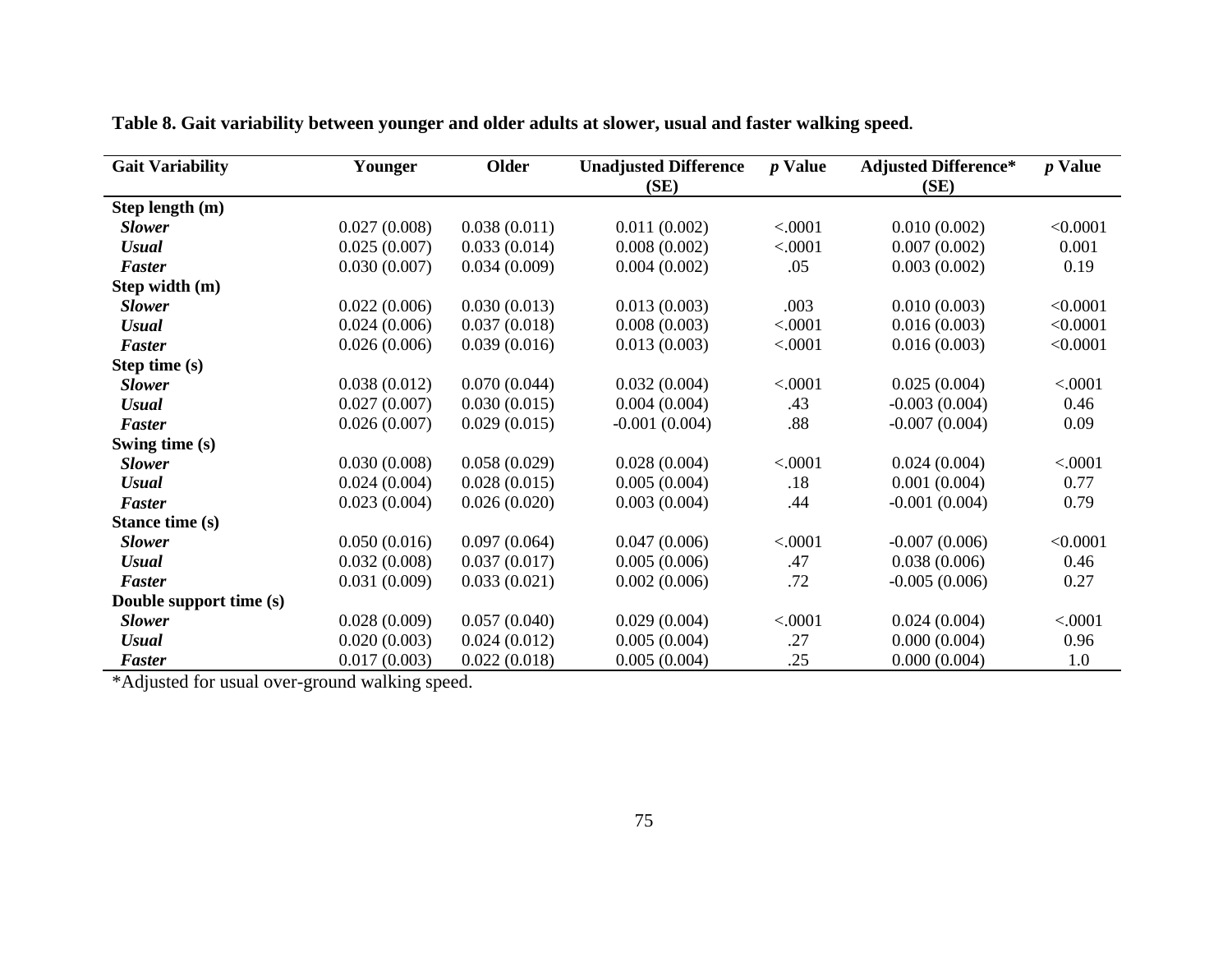| <b>Gait variability</b> | <b>Slower</b> | <b>Usual</b> | Faster       | Slower vs. usual<br>Difference (SE) | <i>p</i> Value | <b>Faster vs. usual</b><br>Difference (SE) | <i>p</i> Value |
|-------------------------|---------------|--------------|--------------|-------------------------------------|----------------|--------------------------------------------|----------------|
| Step length (m)         |               |              |              |                                     |                |                                            |                |
| Younger                 | 0.027(0.008)  | 0.025(0.007) | 0.030(0.007) | 0.002(0.002)                        | 0.30           | 0.005(0.002)                               | 0.01           |
| <b>Older</b>            | 0.038(0.011)  | 0.033(0.014) | 0.034(0.009) | 0.005(0.001)                        | < 0.0001       | 0.001(0.001)                               | 0.44           |
| Step width (m)          |               |              |              |                                     |                |                                            |                |
| Younger                 | 0.022(0.006)  | 0.024(0.006) | 0.030(0.007) | $-0.002(0.002)$                     | 0.45           | 0.002(0.002)                               | 0.37           |
| <b>Older</b>            | 0.030(0.013)  | 0.037(0.018) | 0.034(0.009) | $-0.007(0.001)$                     | < .0001        | 0.002(0.001)                               | 0.23           |
| Step time (s)           |               |              |              |                                     |                |                                            |                |
| Younger                 | 0.038(0.012)  | 0.027(0.007) | 0.026(0.007) | 0.011(0.005)                        | 0.02           | $-0.001(0.005)$                            | 0.87           |
| <b>Older</b>            | 0.070(0.044)  | 0.030(0.015) | 0.029(0.015) | 0.040(0.003)                        | < .0001        | $-0.005(0.003)$                            | 0.09           |
| Swing time (s)          |               |              |              |                                     |                |                                            |                |
| Younger                 | 0.030(0.008)  | 0.024(0.004) | 0.023(0.004) | 0.006(0.004)                        | 0.08           | $-0.001(0.004)$                            | 0.87           |
| <b>Older</b>            | 0.058(0.029)  | 0.028(0.015) | 0.026(0.020) | 0.030(0.002)                        | < .0001        | $-0.003(0.002)$                            | 0.23           |
| Stance time (s)         |               |              |              |                                     |                |                                            |                |
| Younger                 | 0.050(0.016)  | 0.032(0.008) | 0.031(0.009) | 0.017(0.007)                        | 0.01           | $-0.001(0.007)$                            | 0.88           |
| <b>Older</b>            | 0.097(0.064)  | 0.037(0.017) | 0.033(0.021) | 0.060(0.004)                        | < .0001        | $-0.003(0.004)$                            | 0.41           |
| Double support time (s) |               |              |              |                                     |                |                                            |                |
| Younger                 | 0.028(0.009)  | 0.020(0.003) | 0.017(0.003) | 0.008(0.004)                        | 0.05           | $-0.002(0.004)$                            | 0.59           |
| <b>Older</b>            | 0.057(0.040)  | 0.024(0.012) | 0.022(0.018) | 0.032(0.002)                        | < 0.0001       | $-0.002(0.002)$                            | 0.41           |

**Table 9. Gait variability across slower, usual and faster walking speeds for younger and older adults.**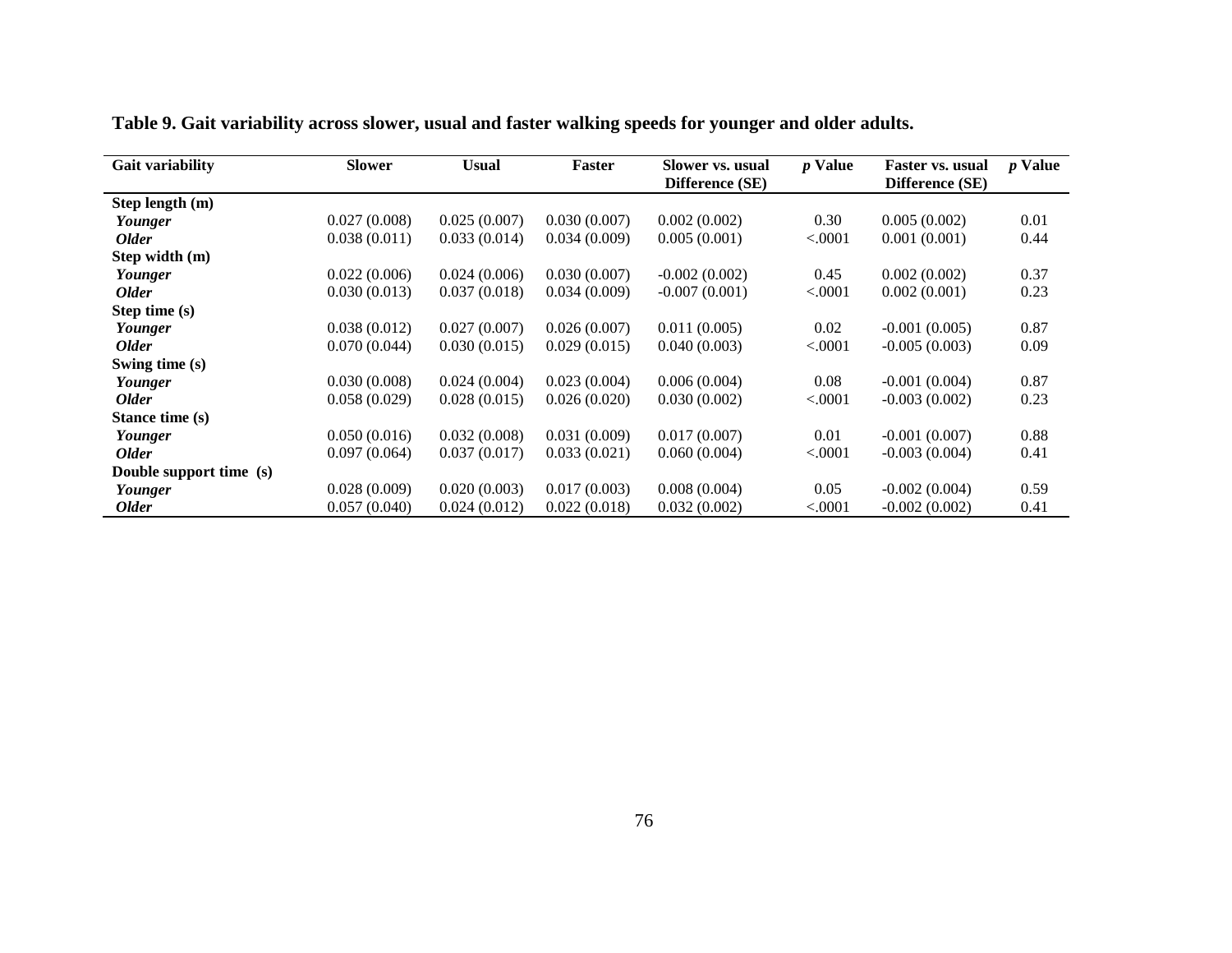| <b>Gait Variability</b> | Younger vs. older difference in<br>usual to slower change |                | Younger vs. older difference in<br>usual to faster change |           |
|-------------------------|-----------------------------------------------------------|----------------|-----------------------------------------------------------|-----------|
|                         | Difference (SE)                                           | <i>p</i> Value | Difference (SE)                                           | $p$ Value |
| Step length (m)         | 0.003(0.002)                                              | 0.18           | $-0.004(0.002)$                                           | 0.09      |
| Step width (m)          | 0.006(0.003)                                              | 0.04           | 0.000(0.003)                                              | 0.88      |
| Step time (s)           | 0.028(0.006)                                              | < .0001        | $-0.004(0.006)$                                           | 0.46      |
| Swing time (s)          | 0.023(0.004)                                              | < .0001        | $-0.002(0.004)$                                           | 0.63      |
| Stance time (s)         | 0.042(0.008)                                              | < .0001        | $-0.002(0.008)$                                           | 0.77      |
| Double support time (s) | 0.024(0.005)                                              | < 0001         | 0.000(0.005)                                              | 0.97      |

**Table 10. Change in gait variability from usual to slower and usual to faster, between younger and older adults.**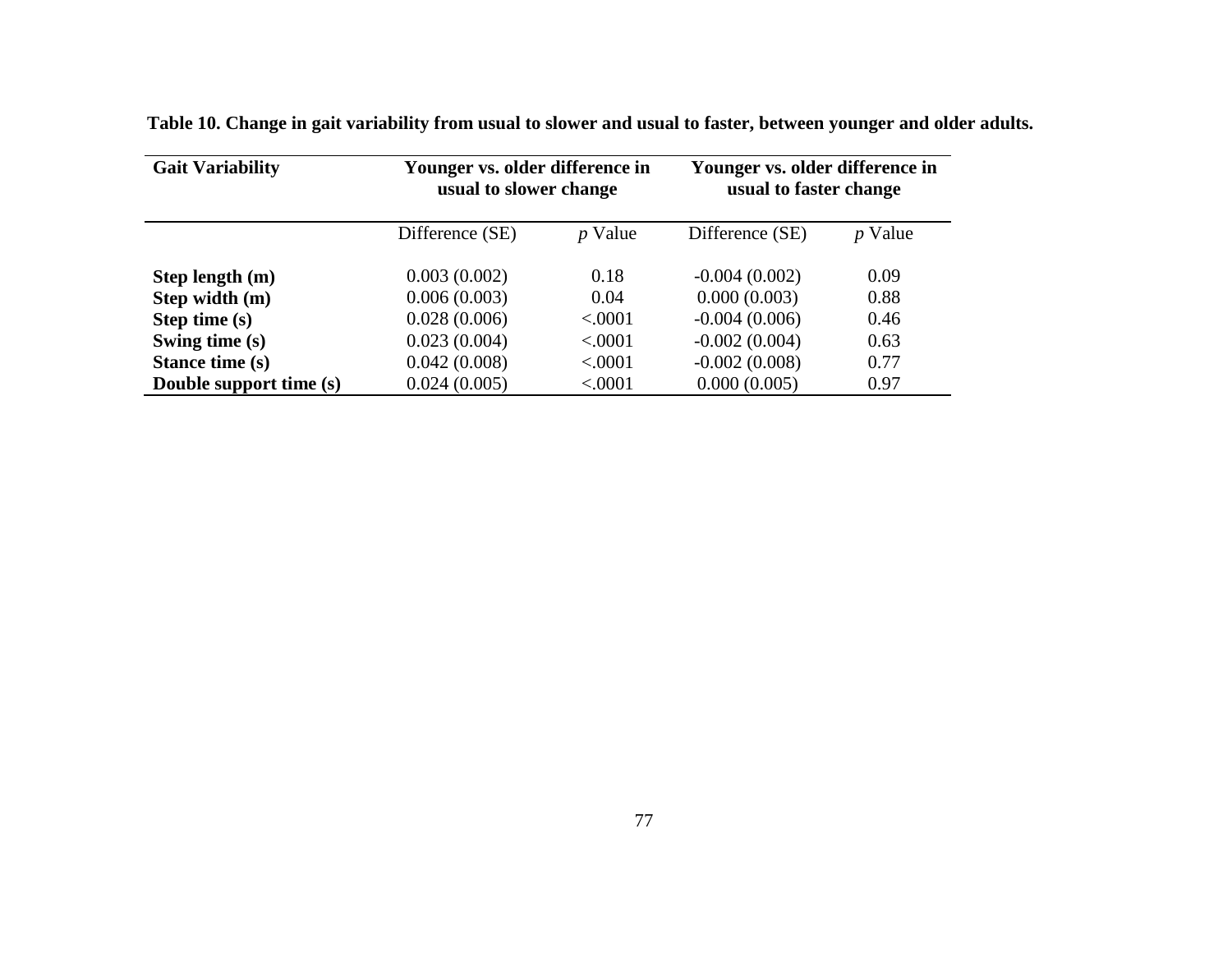| <b>Gait Variability</b> | Younger      | Speed-matched | Difference (SE) | <i>p</i> Value |
|-------------------------|--------------|---------------|-----------------|----------------|
|                         |              | <b>Older</b>  |                 |                |
| Step length (m)         |              |               |                 |                |
| <b>Slower</b>           | 0.027(0.008) | 0.033(0.011)  | 0.006(0.002)    | 0.00           |
| <b>Usual</b>            | 0.025(0.007) | 0.031(0.009)  | 0.005(0.002)    | 0.01           |
| <b>Faster</b>           | 0.030(0.007) | 0.032(0.009)  | 0.001(0.002)    | 0.49           |
| Step width (m)          |              |               |                 |                |
| <b>Slower</b>           | 0.022(0.006) | 0.038(0.014)  | 0.016(0.002)    | < .0001        |
| <b>Usual</b>            | 0.024(0.006) | 0.044(0.014)  | 0.020(0.002)    | < .0001        |
| <b>Faster</b>           | 0.026(0.006) | 0.038(0.010)  | 0.012(0.002)    | < .0001        |
| Step time (s)           |              |               |                 |                |
| <b>Slower</b>           | 0.038(0.012) | 0.040(0.017)  | 0.002(0.003)    | 0.51           |
| <b>Usual</b>            | 0.027(0.007) | 0.026(0.014)  | $-0.001(0.003)$ | 0.80           |
| <b>Faster</b>           | 0.026(0.007) | 0.021(0.007)  | $-0.005(0.003)$ | 0.06           |
| Swing time (s)          |              |               |                 |                |
| <b>Slower</b>           | 0.030(0.008) | 0.043(0.020)  | 0.012(0.003)    | < .0001        |
| <b>Usual</b>            | 0.024(0.004) | 0.024(0.016)  | 0.000(0.003)    | 0.92           |
| <b>Faster</b>           | 0.023(0.004) | 0.021(0.008)  | $-0.003(0.003)$ | 0.41           |
| Stance time (s)         |              |               |                 |                |
| <b>Slower</b>           | 0.050(0.016) | 0.055(0.025)  | 0.005(0.003)    | 0.12           |
| <b>Usual</b>            | 0.032(0.008) | 0.031(0.011)  | $-0.001(0.003)$ | 0.67           |
| <b>Faster</b>           | 0.031(0.009) | 0.027(0.008)  | $-0.004(0.003)$ | 0.22           |
| Double support time (s) |              |               |                 |                |
| <b>Slower</b>           | 0.028(0.009) | 0.036(0.025)  | 0.008(0.003)    | 0.01           |
| <b>Usual</b>            | 0.020(0.003) | 0.023(0.017)  | 0.004(0.003)    | 0.24           |
| Faster                  | 0.017(0.003) | 0.018(0.007)  | 0.001(0.003)    | 0.73           |

**Table 11. Gait variability between younger and speed-matched older adults at slower, usual and faster walking speed.**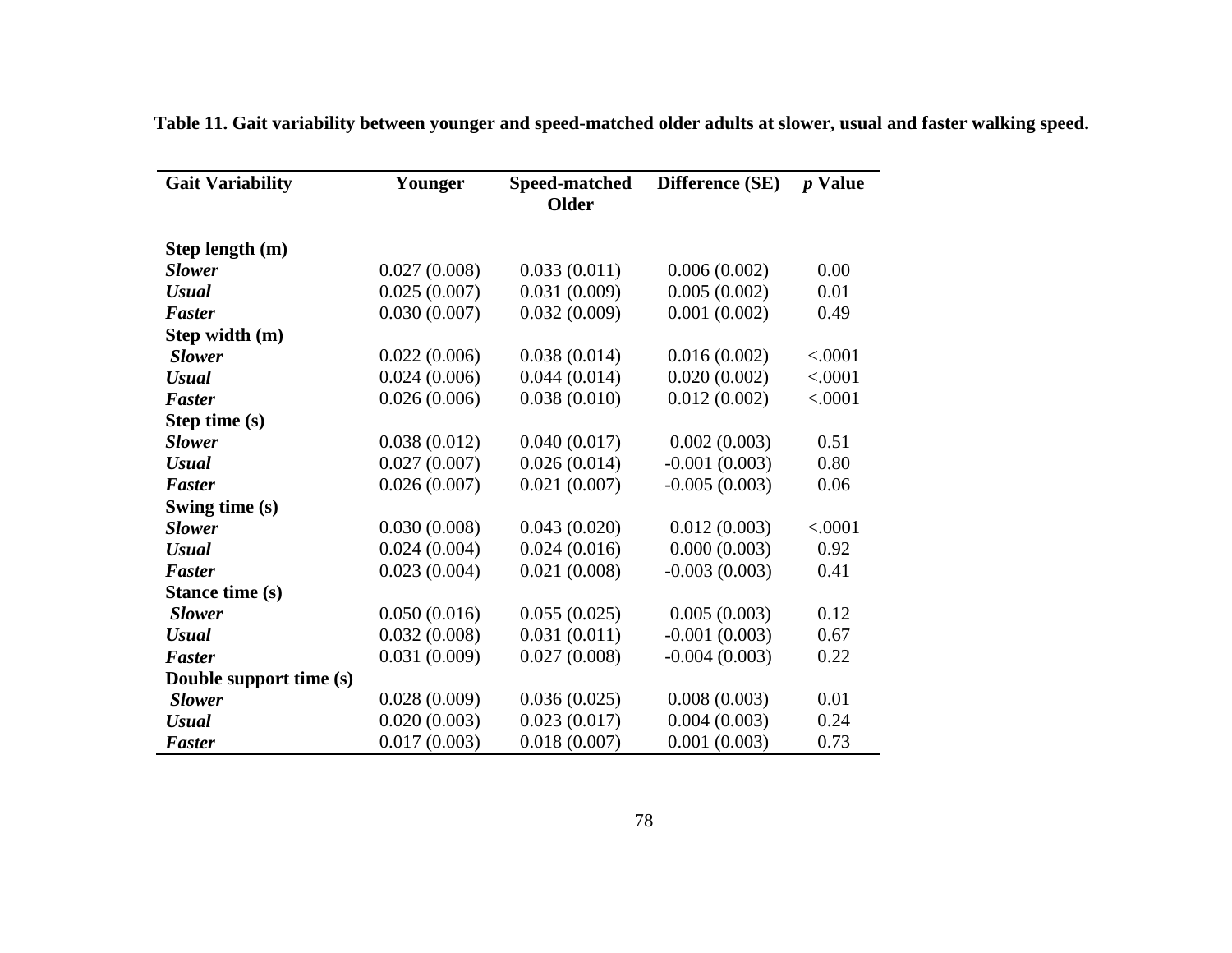| Table 12. Change in gait variability between younger and speed-matched older adults from usual to slower and usual to faster. |  |  |
|-------------------------------------------------------------------------------------------------------------------------------|--|--|
|-------------------------------------------------------------------------------------------------------------------------------|--|--|

| <b>Gait Variability</b> | Younger vs. speed-matched older<br>difference in usual to slower change |                | Younger vs. speed-matched older<br>difference in usual to faster change |                |
|-------------------------|-------------------------------------------------------------------------|----------------|-------------------------------------------------------------------------|----------------|
|                         | Difference (SE)                                                         | <i>p</i> Value | Difference (SE)                                                         | <i>p</i> Value |
| Step length (m)         | 0.001(0.002)                                                            | 0.72           | $-0.004(0.002)$                                                         | 0.06           |
| Step width (m)          | $-0.005(0.002)$                                                         | 0.07           | $-0.008(0.002)$                                                         | < .0001        |
| Step time (s)           | 0.003(0.003)                                                            | 0.37           | $-0.004(0.003)$                                                         | 0.11           |
| Swing time (s)          | 0.012(0.003)                                                            | < 0001         | $-0.003(0.003)$                                                         | 0.35           |
| Stance time (s)         | 0.007(0.004)                                                            | 0.09           | $-0.003(0.003)$                                                         | 0.48           |
| Double support time (s) | 0.005(0.003)                                                            | 0.14           | $-0.003(0.003)$                                                         | 0.43           |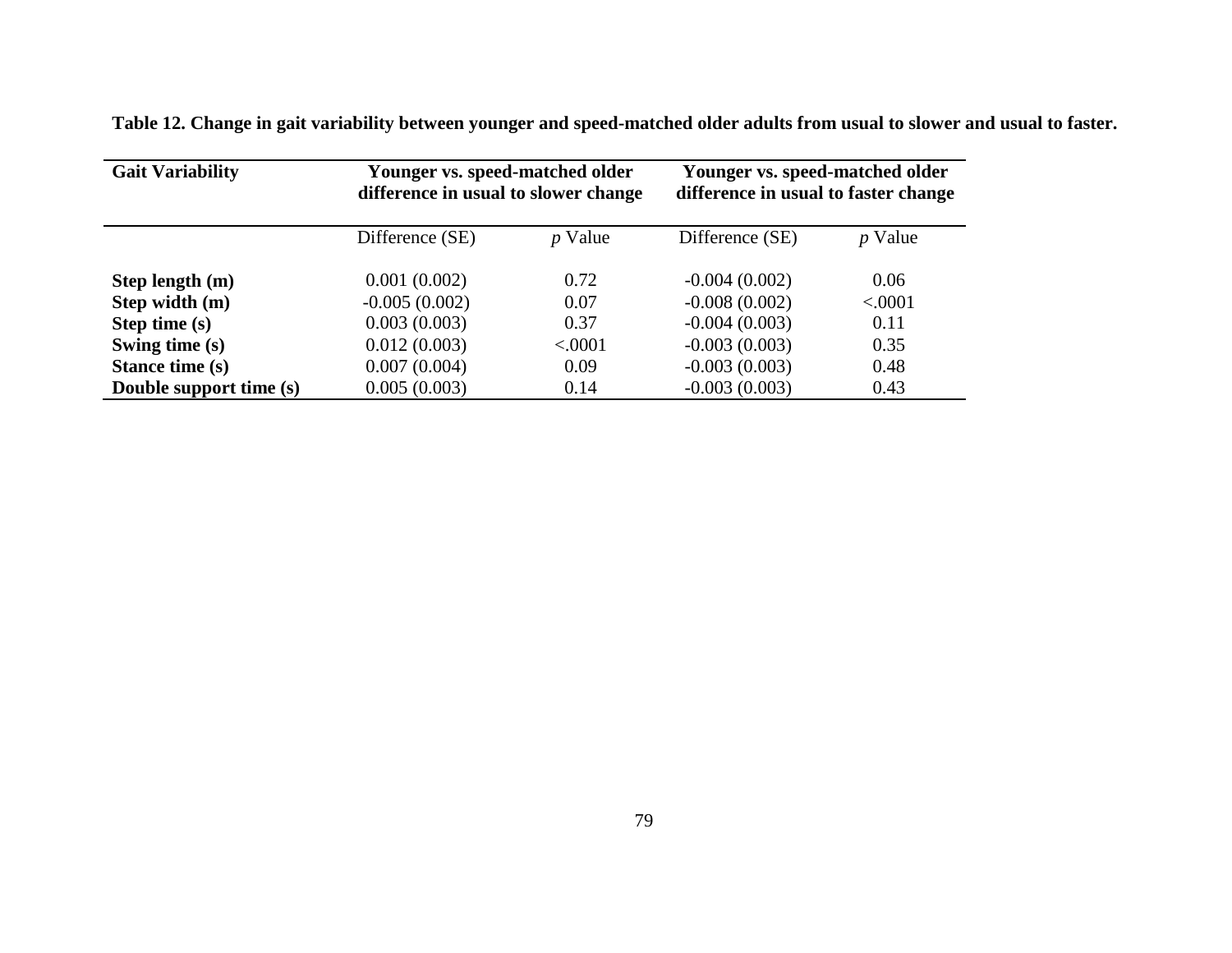#### 4.2.2 Gait characteristics

Spatial and temporal gait characteristics were collected using a computerized walkway (GaitMat  $\text{II}^{\text{TM}}$ ) (EQ Inc, Chalfont, PA).<sup>37</sup> The GaitMat II is an automated gait analysis system, based on the opening and closing of pressure sensitive switches on the walkway that are displayed on the computer screen as footprints when the participant walks. The GaitMat II provides a temporal resolution of 5 ms and a spatial resolution of 15 mm in both the longitudinal and transverse directions. The reliability and validity of the computerized walkway has been established for quantification of the spatial and temporal mean gait characteristics for a variety of populations including children,<sup>59</sup> healthy young adults,<sup>60</sup> healthy older adults,<sup>7,60</sup> individuals with Parkinson's disease  $61$  and Huntington disease.  $62$ 

For younger adults, the GaitMat II was approximately 12 m in length. The initial and final 2 m were inactive sections to allow for acceleration and deceleration of the participant. The middle 8 m were active and used for data collection. For older adults, the GaitMat II was approximately 8 m in length. The initial and final 2 m were inactive sections to allow for acceleration and deceleration of the participant. The middle 4 m were active and used for data collection.

7 H V W L Q J F Ran Catia Willty Rolard were collected at various walking speed conditions expected to affect gait variability. Each participant completed two practice walks the length of the walkway for each walking speed condition to become familiar to walking on mat. Each walk was considered one pass. After practice trials, four passes were collected at each walking speed condition. Each participant completed the following walking speed conditions: Slower self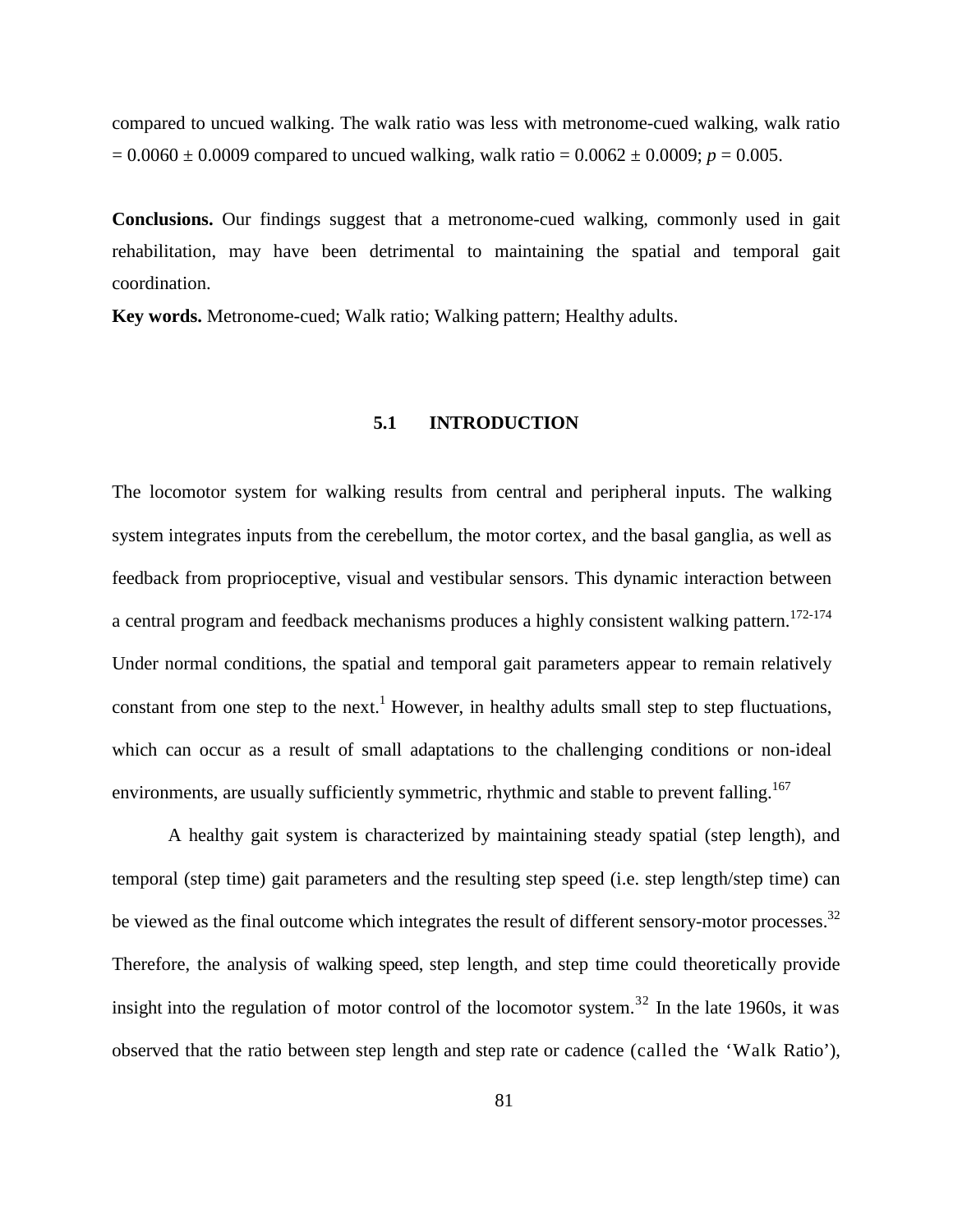did not vary over wide ranges of speed.<sup>175</sup> In fact, the preferred combination of step length and cadence coincides with the minimum energy expenditure, and is optimal in terms of temporal and spatial variability and attentional demand for a given speed.<sup>176-178</sup>

Walk ratio is a simple index for describing the spatial and temporal coordination of gait, i.e. walking pattern.<sup>[179](#page-130-2)</sup> Deviation from the preferential walk ratio during free walking may reveal a degree of abnormal walking patterns. On average, the optimal walk ratio for adults is about 0.0064 (m/steps per min).<sup>179</sup> Aging or neuro-degenerative diseases such as Parkinson's disease and multiple sclerosis can modify the walking pattern and induce a smaller walk ratio.<sup>180-182</sup> The walk ratio, which incorporates both temporal and spatial gait characteristics, can be a useful integrated measure of the neuromotor control of gait. As such, the walk ratio could be important in the evaluation of pathological and aging walking patterns.

In order to better understand how individuals regulate their walking pattern in order to comply with energy and stability requirements, $1^{172}$  one possibility is to apply an external constraint (i.e. external auditory cueing) and to examine the resulting change in the walk ratio. The synchronization of body movements to rhythmic auditory cueing is a remarkable ability of the human brain[.150](#page-128-1)[,151](#page-128-2) Rhythm is defined as the time-based pattern of music or sound that consists of perceptible groupings of notes, beats, accents, and phrases. This powerful connection between rhythm and locomotion has had positive effects for improving spatio-temporal features of gait of patients with neurological disorders including Parkinson disease, stroke and hemiparesis.<sup>11-14</sup> For instance, in patients with Parkinson's disease synchronizing steps with rhythmic auditory cueing significantly improved walking speed, stride length and cadence.<sup>[15](#page-118-2)</sup>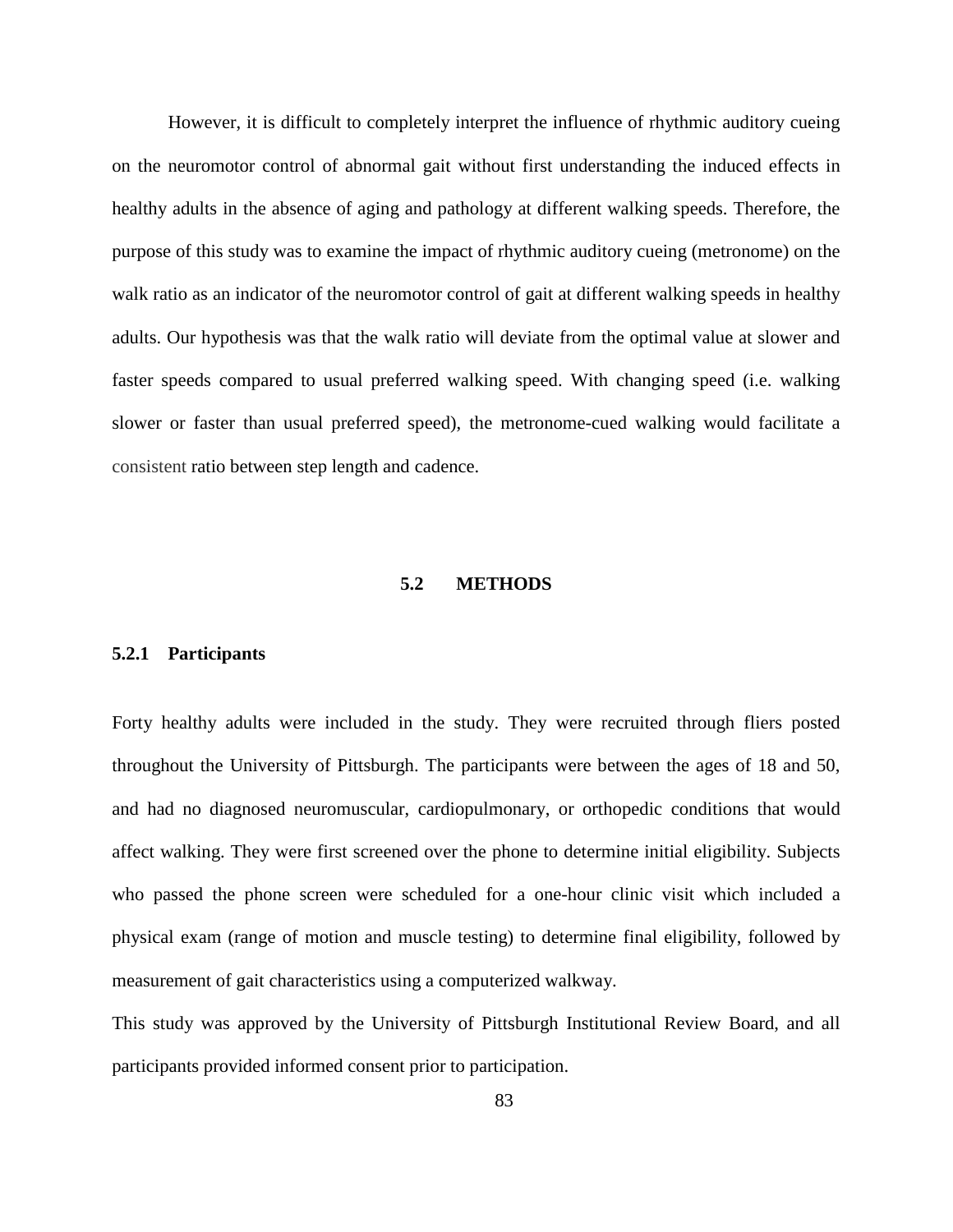motion and muscle testing) to determine final eligibility followed by measurement of gait characteristics using a computerized walkway.

Older participants were identified from a previous prospective longitudinal study of gait and balance in older adults.<sup>164</sup> The inclusion criteria for the older adults were age 65 or older; self-reported ability to tolerate a five-hour session (with rest periods) of answering questionnaires and performing walking tests; ability to independently walk a household distances (approximately 50 ft) at a minimum, with or without an assistive device and without the assistance of another person. Also, the older adults had to be free of (a) neuromuscular disorders that impaired movement (including but not limited to Parkinson's disease, stroke, and multiple sclerosis); (b) cancer with active treatment (specifically radiation or chemotherapy) within the past 6 months; (c) non-elective hospitalization for a life-threatening illness or major surgical procedure in the past 6 months; (d) severe pulmonary disease requiring supplemental oxygen or resulting in difficulty breathing at rest or with minimal exertion (such as walking between rooms in their home); and (e) chest pain with activity or a cardiac event, such as heart attack within the past 6 months. The older participants were first screened over the phone to determine initial eligibility. Subjects who passed the phone screen were scheduled for a clinic visit which included a physical exam to determine final eligibility. Older adults completed 5 h of testing, including a measurement of gait characteristics which occurred within the first hour of testing. Both studies of younger and older adults were approved by the University of Pittsburgh Institutional Review Board, and all participants provided informed consent prior to participation.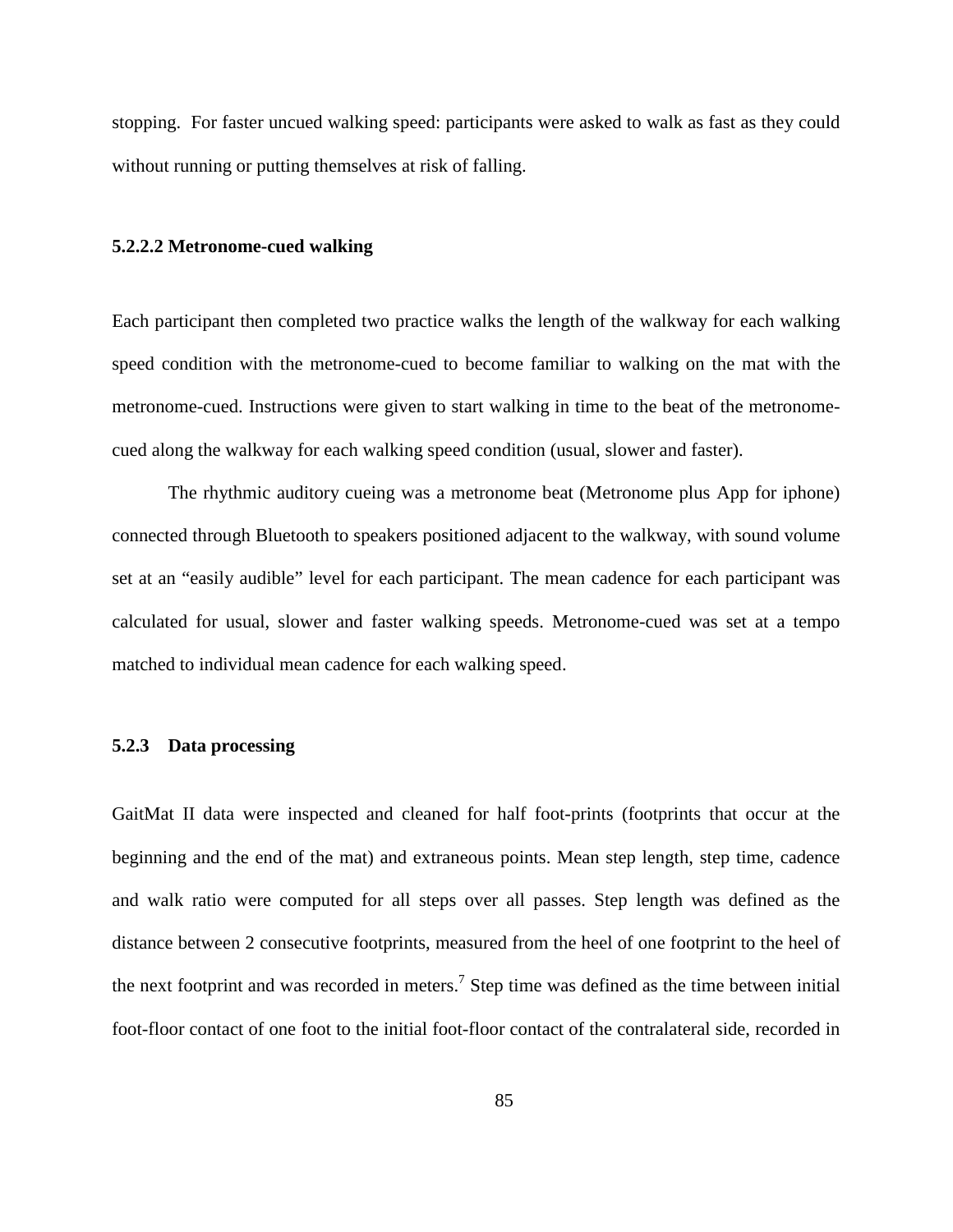seconds.<sup>7</sup> Cadence was defined as the number of steps per minute (steps/min). Walk ratio (m/steps/min) was determined by dividing the step length (m) by cadence (steps/min).<sup>179</sup>

#### **5.2.4 Statistical analysis**

All statistical analyses were conducted with  $SAS<sup>®</sup>$  version 9.3 (SAS Institute, Inc., Cary, North Carolina). We computed appropriate descriptive statistics to describe the study sample. We fit a mixed linear model using the SAS® MIXED procedure with each measure of spatial and temporal mean gait characteristics and walk ratio as the response variable; walking condition (uncued and metronome-cued), walking speed (usual, slower, faster), and walking condition  $\times$ walking speed interaction as fixed effects of interest; and a participant random effect to account for the same participants performing under multiple conditions and the resulting stochastic nonindependence of observations. Appropriate contrasts were constructed to compare walking condition within each walking speed; and compare walking speed within each walking condition. To ensure the soundness of our statistical approach, we examined the residuals from the mixed models and constructed normal probability plots to determine if they were normally distributed.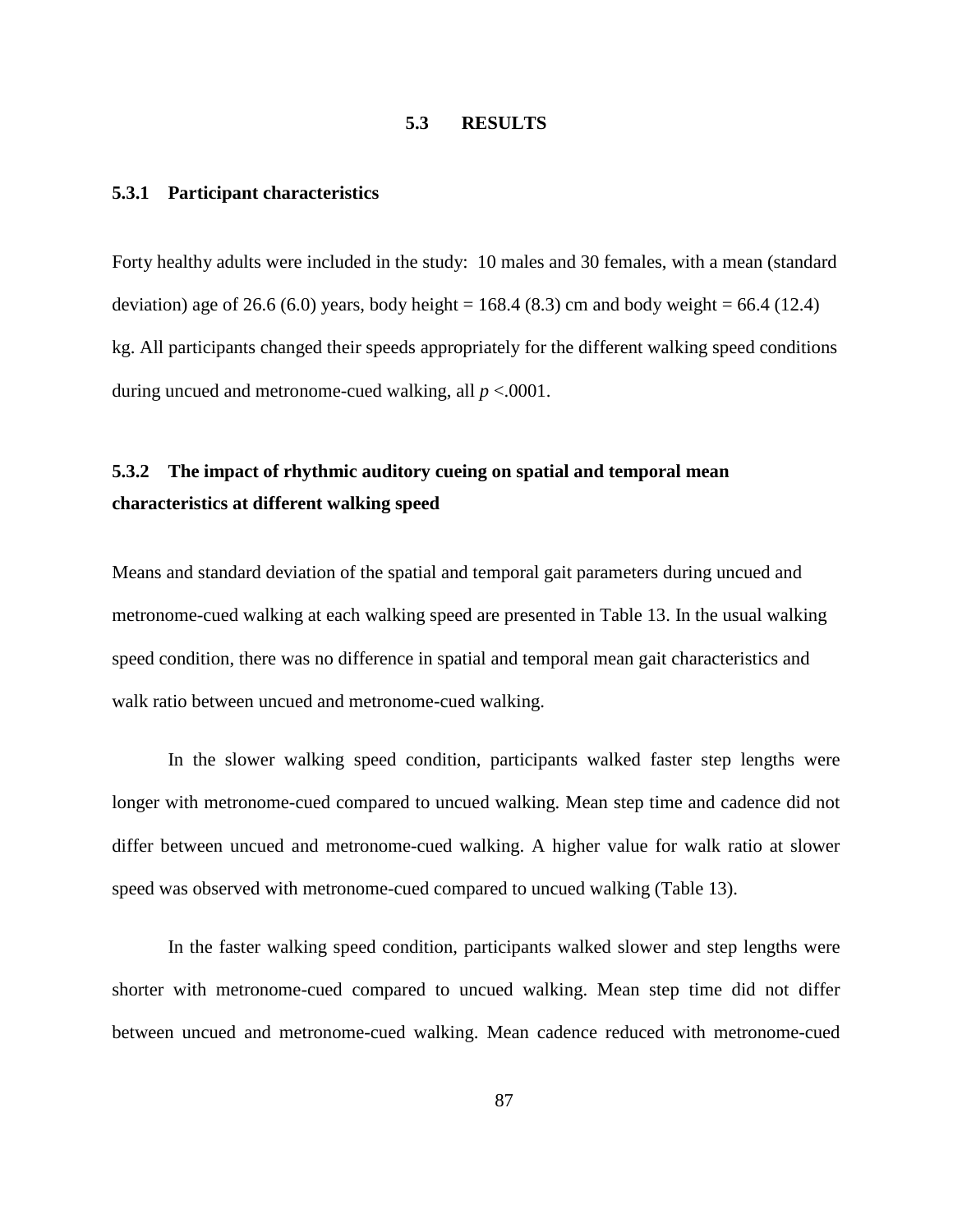interaction of neural and biomechanical mechanisms, with only minimal active control of highlevel sensory feedback control.<sup>142</sup>

Little is known about age-related changes in gait variability during challenging walking conditions such as slower and faster pace walking. It is likely that these challenging walks place a greater demand on motor control of gait and hence may be more sensitive to age-related declines in gait compared to usual walking speed.<sup>9,10</sup> Healthy younger adults become more variable when they walk at slower speed.<sup>139,143</sup> Slowing of walking speed is one of the most consistent reported age-related changes in gait.<sup>98</sup> Therefore, increased gait variability in healthy older adults may be simply related to their slow walking speed. Alternatively, several studies suggest that the alterations in gait variability with older adults are a reflection of underlying subclinical pathology in important neural locomotor regions, and not simply a manifestation of slow walking speed.<sup>1,32,84</sup> Slower speed of walking might be a challenging task to their motor control of gait. In addition, faster walking speed has been previously reported in the guidelines for clinical spatio-temporal gait analysis in older adults as a highly stressful walking condition that may challenge older adults and optimize the detection of high-level gait impairment.<sup>9,168</sup>

Previous studies which examined gait variability at different walking speeds in younger and older adults obtained conflicting results, as some failed to find any relationship,  $92,116$  while others reported either linear or a non-linear relationship.<sup>114,144</sup> Additionally most of these studies examined gait variability with fixed walking speeds on a treadmill. The imposed constant speed of a treadmill may artificially impose motor control of gait and impede the natural variation that occurs during over-ground walking and therefore minimize gait variability.<sup>44,132</sup>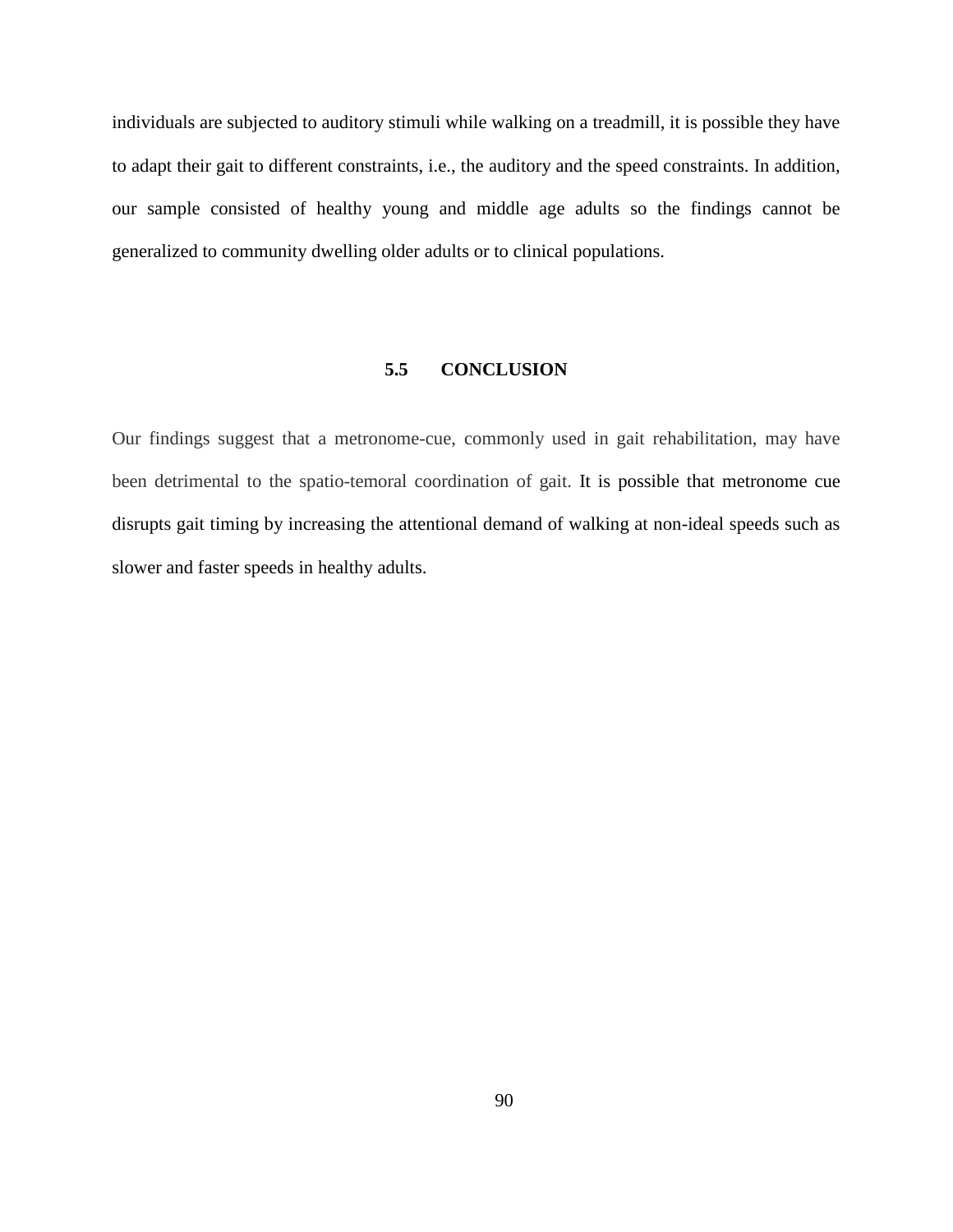|                                           | <b>Slower</b>                      |                                    |           | Usual                              |                                    |           | Faster                             |                                    |          |
|-------------------------------------------|------------------------------------|------------------------------------|-----------|------------------------------------|------------------------------------|-----------|------------------------------------|------------------------------------|----------|
| Mean gait<br>characteristics              | Uncued                             | Metronome-cued                     | $P$ value | Uncued                             | Metronome-cued                     | $P$ value | Uncued                             | Metronome-cued                     | P value  |
| Gait speed (m/s)                          | 0.90(0.17)                         | 0.97(0.19)                         | 0.003     | 1.29(0.19)                         | 1.28(0.20)                         | 0.738     | 1.76(0.22)                         | 1.61(0.22)                         | < 0.001  |
| Step length (m)                           | 0.60(0.06)                         | 0.64(0.07)                         | < 0.001   | 0.70(0.06)                         | 0.70(0.07)                         | 0.663     | 0.81(0.08)                         | 0.76(0.08)                         | < 0.0001 |
| Step time (s)                             | 0.68(0.08)                         | 0.67(0.08)                         | 0.287     | 0.55(0.05)                         | 0.55(0.05)                         | 0.877     | 0.46(0.04)                         | 0.47(0.04)                         | 0.190    |
| Cadence (steps/<br>min)                   | 89.2 (10.3)                        | 90.5(10.8)                         | 0.356     | 109.9(10.3)                        | 109.8(10.6)                        | 0.898     | 130.7 (12.9)                       | 127.8(12.4)                        | 0.0276   |
| <b>Walk ratio</b><br>(m/steps per<br>min) | 0.0068(0.0007)<br>[0.0053, 0.0084] | 0.0071(0.0008)<br>[0.0055, 0.0089] | < .0001   | 0.0064(0.0007)<br>[0.0052, 0.0082] | 0.0064(0.0007)<br>[0.0049, 0.0082] | 0.791     | 0.0062(0.0009)<br>[0.0044, 0.0079] | 0.0060(0.0009)<br>[0.0042, 0.0073] | 0.005    |

 **Table 13. Comparison of mean gait characteristics between uncued and metronome-cued walking at different walking speeds.**

Note: Values are mean (standard deviation) [range] unless otherwise noted.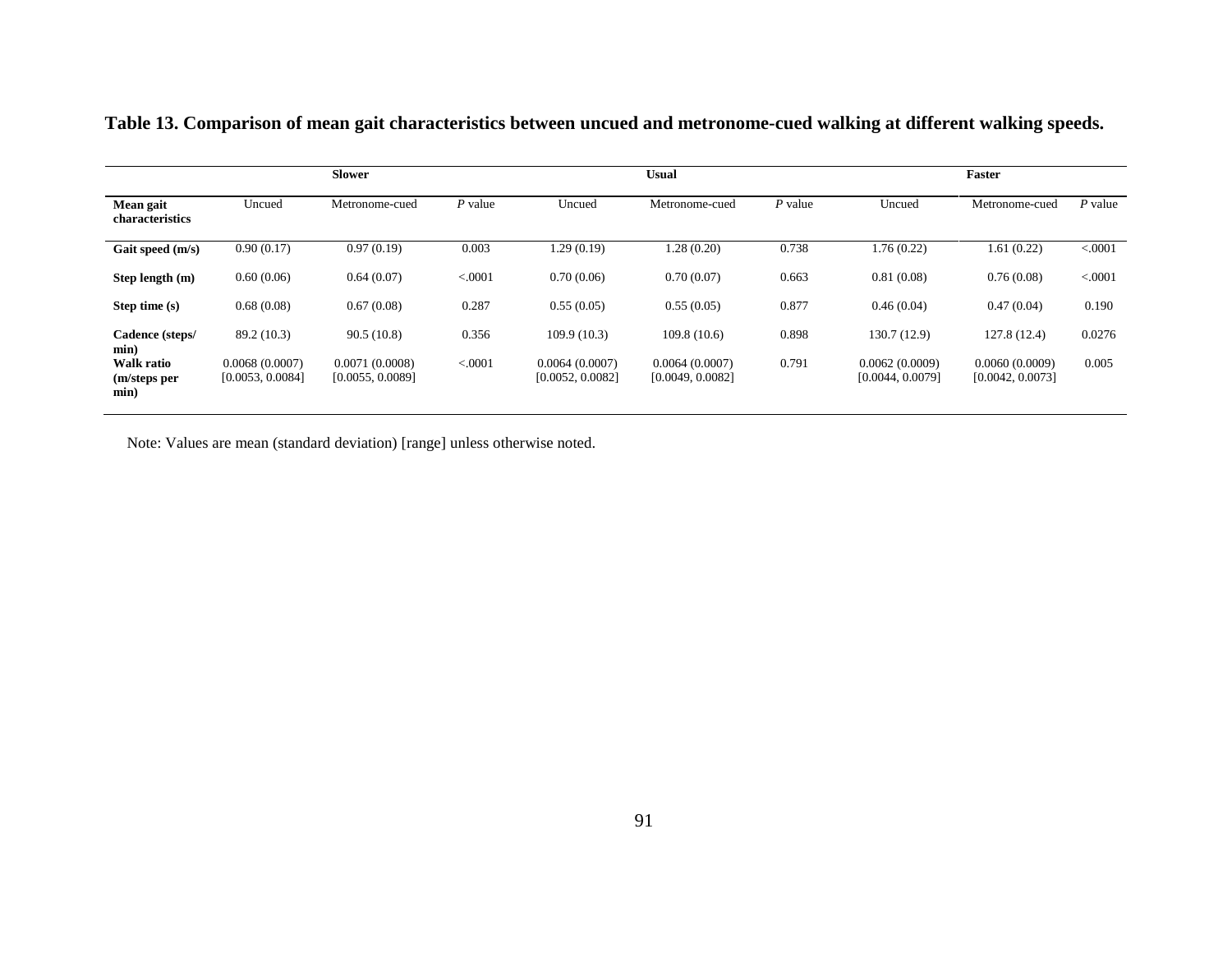

92 **faster. The bold horizontal is presented the optimized walk ratio value, (walk ratio = 0.0064).Figure 5. The impact of metronome-cued walking on individual walk ratio at different walking speeds (A) slower, (B) usual and (C)**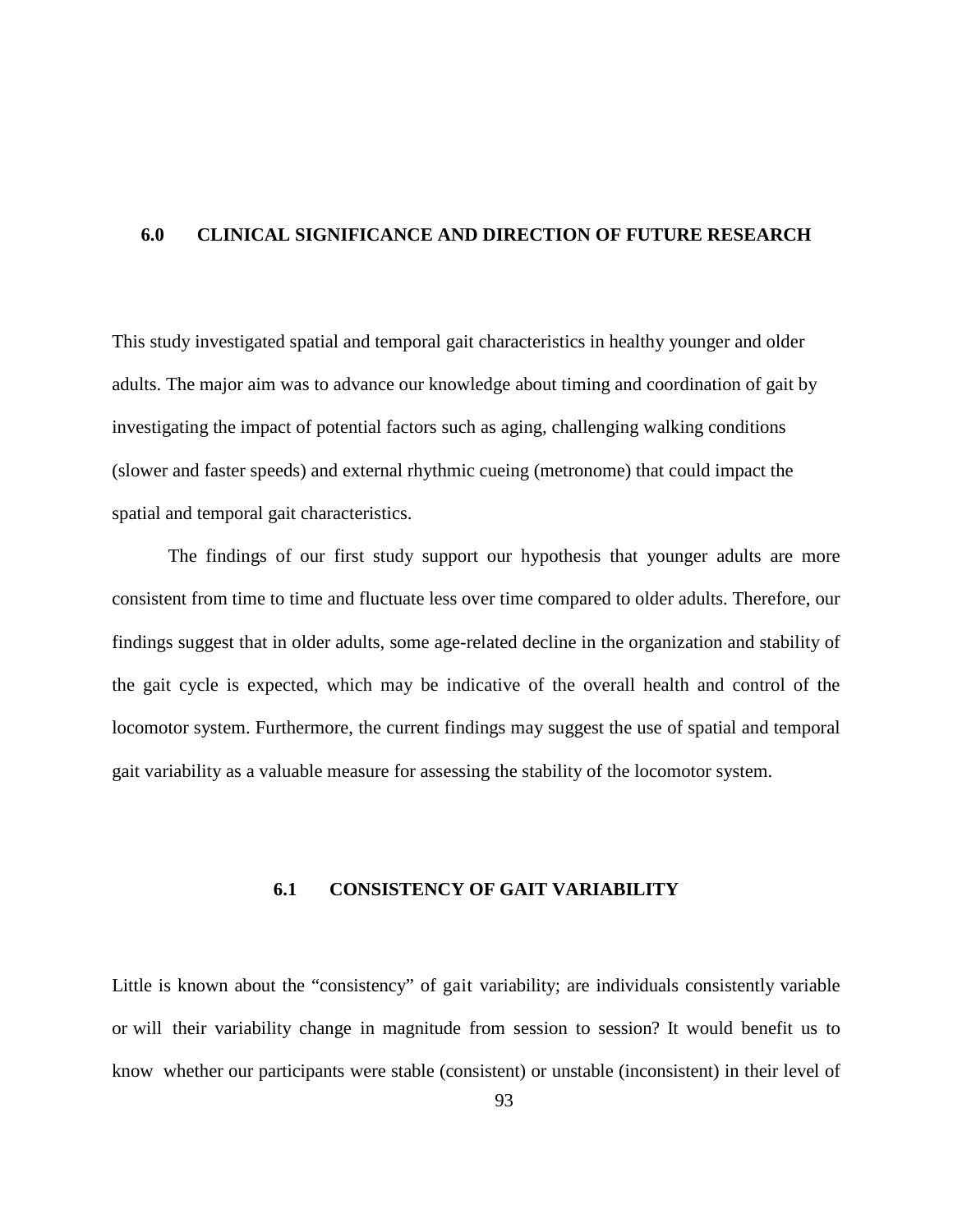spatial and temporal gait variability. Our first study showed that not all older adults vary the same in their gait variability over time. Bland Altman plots showed that in older adults greater gait variability was associated with a greater difference in gait variability from visit 1 to visit 2 (i.e. greater inconsistency). However, many of the older adults with low gait variability had a small difference in gait variability from session to session (i.e. consistent gait variability) which is similar to the younger participants. It is possible that age-related declines in both physical and cognitive functioning might contribute to greater inconsistency of gait variability in some of older adults in our study over time.

Future longitudinal study should further investigate inconsistency of gait variability as a potential early indicator of a decline in mobility. For example, measuring gait variability at more frequent time intervals whether it's daily or hourly to see if this inconsistency in gait variability is a true phenomenon and may be an informative characteristic of the individual which could be a marker of early decline in the locomotor control and stability and not simply an indicator of a measurement error. In this sense, it is also important to investigate meaningful change of spatial and temporal gait variability. Brach et al. has estimated meaningful change of gait variability in 241 community older adults based on annual follow up analyses.<sup>41</sup> However, meaningful change of spatial and temporal gait variability over short time and in clinical population is unclear.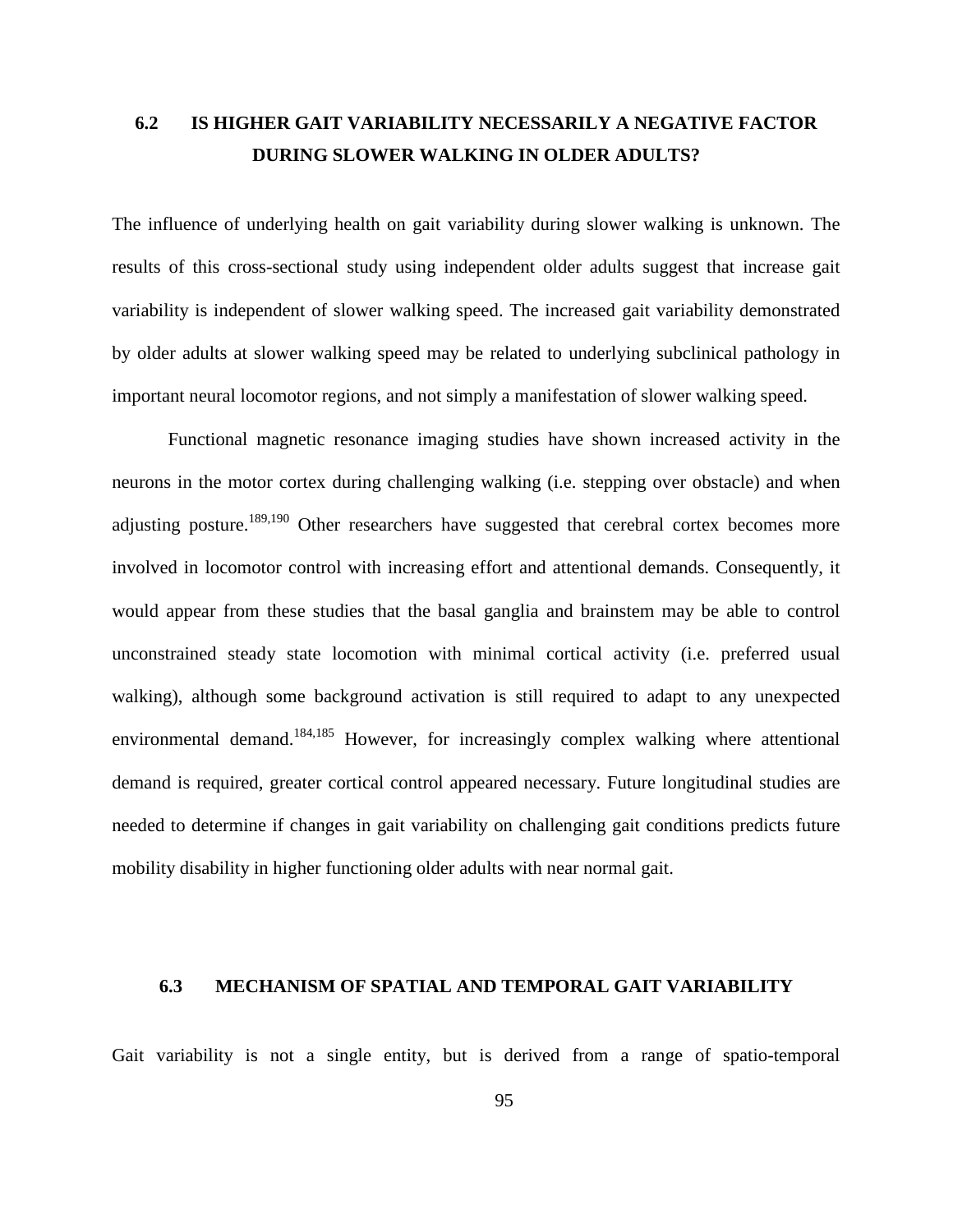characteristics. Spatial and temporal gait variability may provide independent information of locomotion and should not be considered equivalent descriptor of gait variability. The results of our second study showed significant change in gait variability in all temporal gait characteristics from usual to slower pace walking (i.e. greater impact) in older adults. Walking slowly might require greater attention, due to reduced gait automaticity and higher cortical demand. Previous study suggest that stronger associations between executive function/attention and temporal versus spatial variability measures may be due to the timing component of the cognitive tests.<sup>[86](#page-123-0)</sup> Underlying mechanisms of spatial and temporal gait variability during challenging walking are still unclear.

Future studies are needed to investigate the impact of challenging walking conditions on different types of spatial and temporal gait variability independently because if underlying mechanisms of variable gait are better understood, then distinct interventions can be designed to address specific deficiencies. It is possible that individually designed therapeutic exercise programs based on the type of gait variability could result in greater improvements in walking function and overall mobility.

## **6.4 LIMITATIONS**

There are several limitations in our studies that need to be acknowledged. First, gait variability was collected during intermittent walks with a limited numbers of passes. Testing protocol can impact the reliability of gait variability. Recently, Galna et al. suggested using a continuous walking protocol instead of short intermittent walks with no fewer than 30 steps to improve the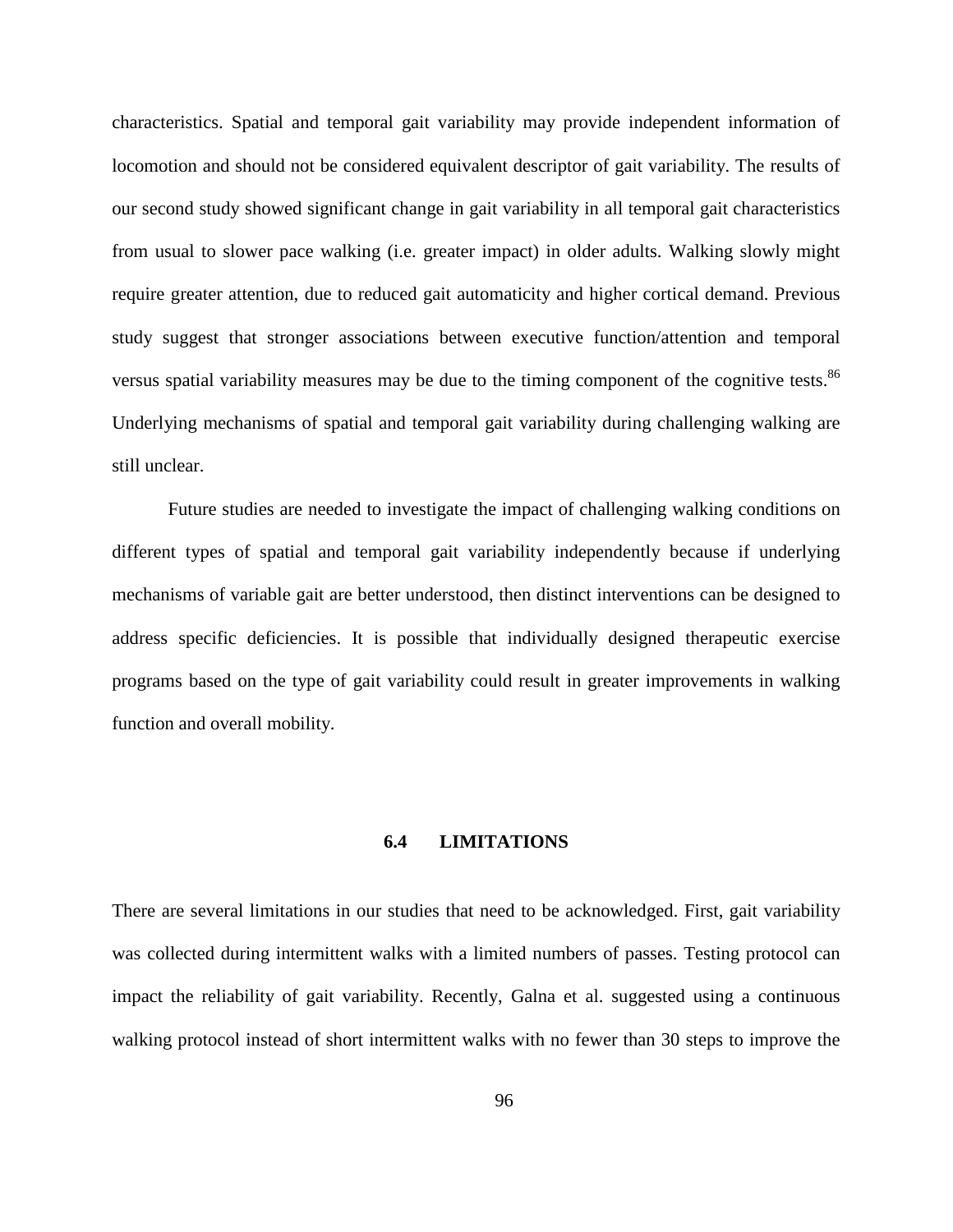reliability of gait variability.<sup>[120](#page-126-0)</sup> However, the purpose of our study was to compare the reliability of gait variability between younger and older adults, as commonly measured over short distances, and not to maximize the reliability estimate of gait variability. Second, participants did not walk at a set speed. Spatial and temporal gait parameters were examined during self-selected over-ground walking, where subjects were directed to walk "slower", "usual" and "faster". The most common approach to control for walking speed is through treadmill walking. However, the treadmill acts as an external cue, which may regulate gait. Another limitation is that older adults were part of a group from a previous study and therefore the sample could not be and therefore the sample could not be properly selected. Finally**,** the results of our study applied only for community dwelling older adults and healthy younger adults, and it is difficult to extrapolate the discussion for clinical populations.

## **6.5 CONCLUSION**

In conclusion, this investigation found evidence that younger adults had greater test-retest reliability and smaller MDC of spatial and temporal gait variability compared to older adults. In older adults, walking slowly is more challenging to the motor control of gait and may be more sensitive to age-related declines in gait than usual and faster speed walks. Finally, a metronome cue, commonly used in gait rehabilitation, may actually be detrimental to maintaining the spatial and temporal gait coordination. It is possible that metronome cues disrupt gait timing by increasing the attentional demand of walking at non-ideal speeds such as slower and faster speeds.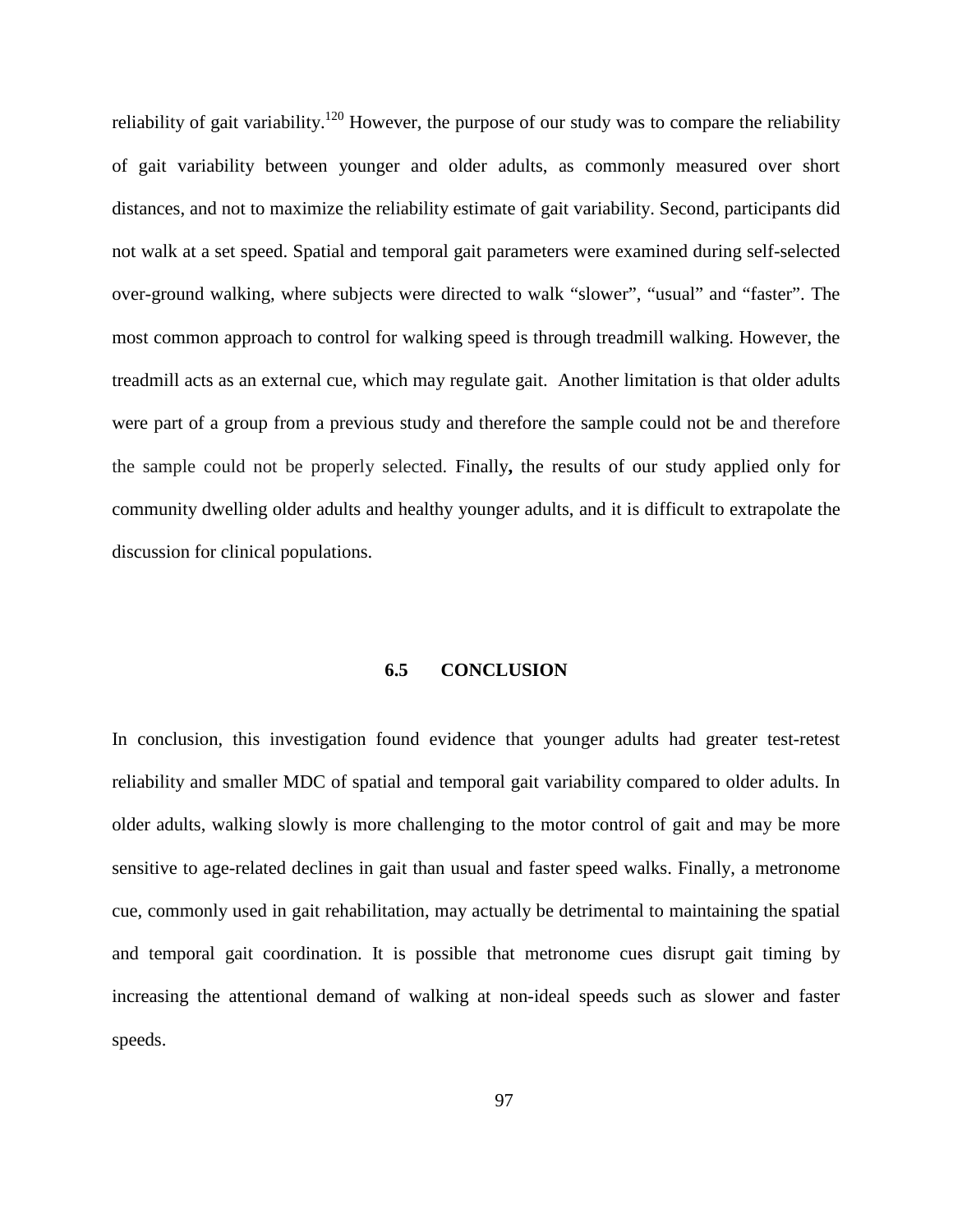## **BIBLIOGRAPHY**

- **1.** Hausdorff JM. Gait variability: methods, modeling and meaning. J Neuroeng Rehabil*.* 2005;2:19.
- **2.** Brach JS, Berthold R, Craik R, et al. Gait variability in community-dwelling older adults. J Am Geriatr Soc*.* 2001;49:1646-1650.
- **3.** Brach JS, McGurl D, Wert D, et al. Validation of a measure of smoothness of walking. J Gerontol A Biol Sci Med Sci*.* 2011;66:136-141.
- **4.** Wert DM, Brach J, Perera S, et al. Gait biomechanics, spatial and temporal characteristics, and the energy cost of walking in older adults with impaired mobility. Phys Ther*.* 2010;90:977-985.
- **5.** VanSwearingen JM, Perera S, Brach JS, et al. A randomized trial of two forms of therapeutic activity to improve walking: effect on the energy cost of walking. J Gerontol A Biol Sci Med Sci*.* 2009;64:1190-1198.
- **6.** Lord S, Howe T, Greenland J, et al. Gait variability in older adults: a structured review of testing protocol and clinimetric properties. Gait Posture*.* 2011;34:443-450.
- **7.** Brach JS, Perera S, Studenski S, et al. The reliability and validity of measures of gait variability in community-dwelling older adults. Arch Phys Med Rehabil*.* 2008;89:2293- 2296.
- **8.** Hars M, Herrmann FR, Trombetti A. Reliability and minimal detectable change of gait variables in community-dwelling and hospitalized older fallers. Gait Posture*.* 2013;38:1010-1014.
- **9.** Ko SU, Hausdorff JM, Ferrucci L. Age-associated differences in the gait pattern changes of older adults during fast-speed and fatigue conditions: results from the Baltimore longitudinal study of ageing. Age Ageing*.* 2010;39:688-694.
- **10.** Nascimbeni A, Minchillo M, Salatino A, et al. Gait attentional load at different walking speeds. Gait Posture*.* 2015;41:304-306.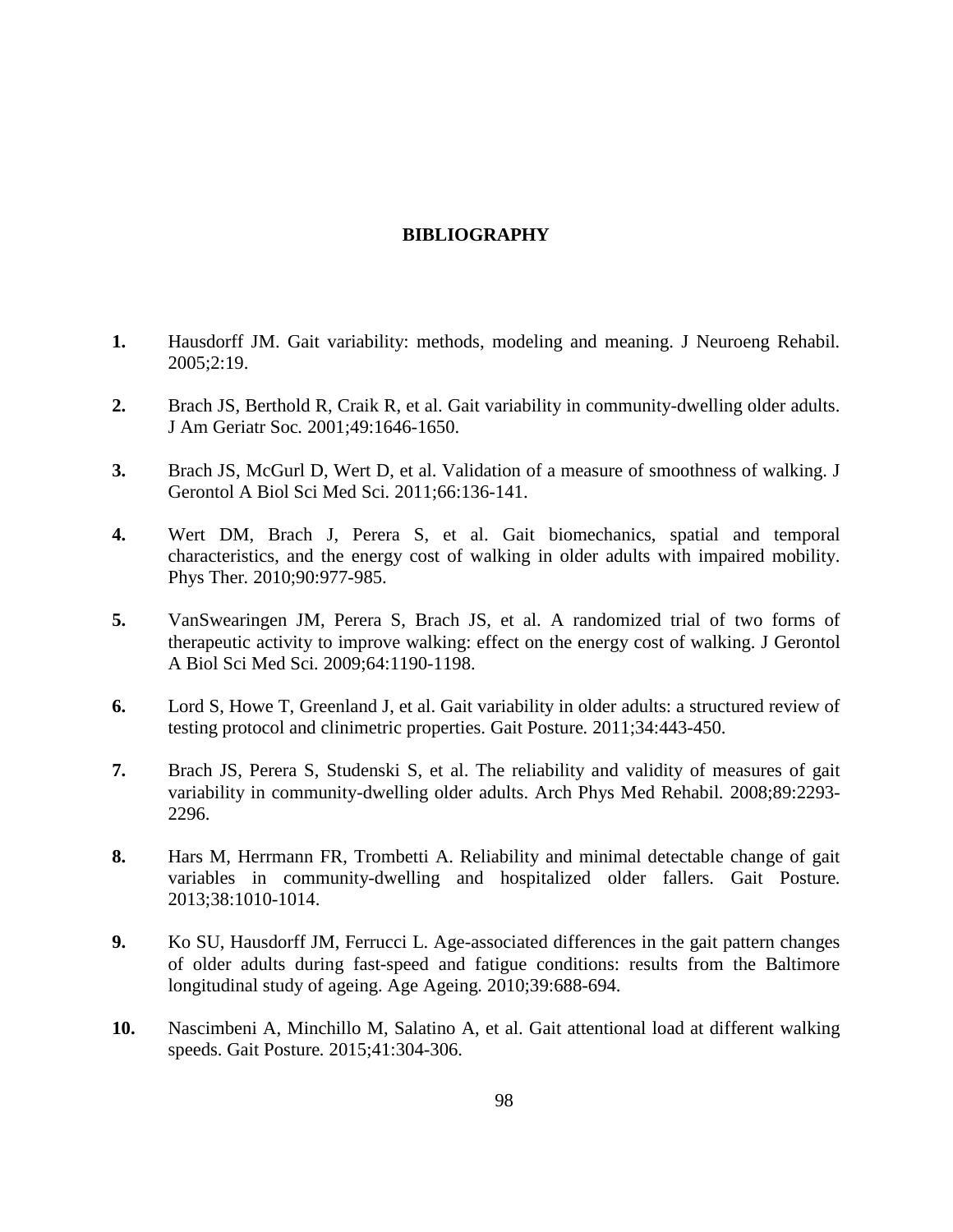- **11.** Nascimento LR, de Oliveira CQ, Ada L, et al. Walking training with cueing of cadence improves walking speed and stride length after stroke more than walking training alone: a systematic review. J Physiother*.* 2015;61:10-15.
- **12.** Pelton TA, Johannsen L, Huiya C, et al. Hemiparetic stepping to the beat: asymmetric response to metronome phase shift during treadmill gait. Neurorehabil Neural Repair*.*  2010;24:428-434.
- **13.** Roerdink M, Lamoth CJ, van Kordelaar J, et al. Rhythm perturbations in acoustically paced treadmill walking after stroke. Neurorehabil Neural Repair*.* 2009;23:668-678.
- **14.** Suteerawattananon M, Morris GS, Etnyre BR, et al. Effects of visual and auditory cues on gait in individuals with Parkinson's disease. J Neurol Sci*.* 2004;219:63-69.
- **15.** Lim I, van Wegen E, de Goede C, et al. Effects of external rhythmical cueing on gait in patients with Parkinson's disease: a systematic review. Clin Rehabil*.* 2005;19:695-713.
- **16.** Newell KM, Corcos DM. *Variability and motor control*. Champaign IL: Human Kinetics Publishers; 1993.
- **17.** Lipsitz LA. Physiological complexity, aging, and the path to frailty. Sci Aging Knowledge Environ*.* 2004;2004:pe16.
- **18.** Stergiou N, Decker LM. Human movement variability, nonlinear dynamics, and pathology: is there a connection? Hum Mov Sci*.* 2011;30:869-888.
- **19.** Stergiou N, Harbourne R, Cavanaugh J. Optimal movement variability: a new theoretical perspective for neurologic physical therapy. J Neurol Phys Ther*.* 2006;30:120-129.
- **20.** Bernshte\*in NA. *The co-ordination and regulation of movements*. [1st English ed. Oxford, New York,: Pergamon Press; 1967.
- **21.** Gabell A, Nayak US. The effect of age on variability in gait. J Gerontol*.* 1984;39:662- 666.
- **22.** Hausdorff JM, Purdon PL, Peng CK, et al. Fractal dynamics of human gait: stability of long-range correlations in stride interval fluctuations. J Appl Physiol (1985)*.*  1996;80:1448-1457.
- **23.** Herman T, Giladi N, Gurevich T, et al. Gait instability and fractal dynamics of older adults with a "cautious" gait: why do certain older adults walk fearfully? Gait Posture*.*  2005;21:178-185.
- **24.** Hollman JH, Kovash FM, Kubik JJ, et al. Age-related differences in spatiotemporal markers of gait stability during dual task walking. Gait Posture*.* 2007;26:113-119.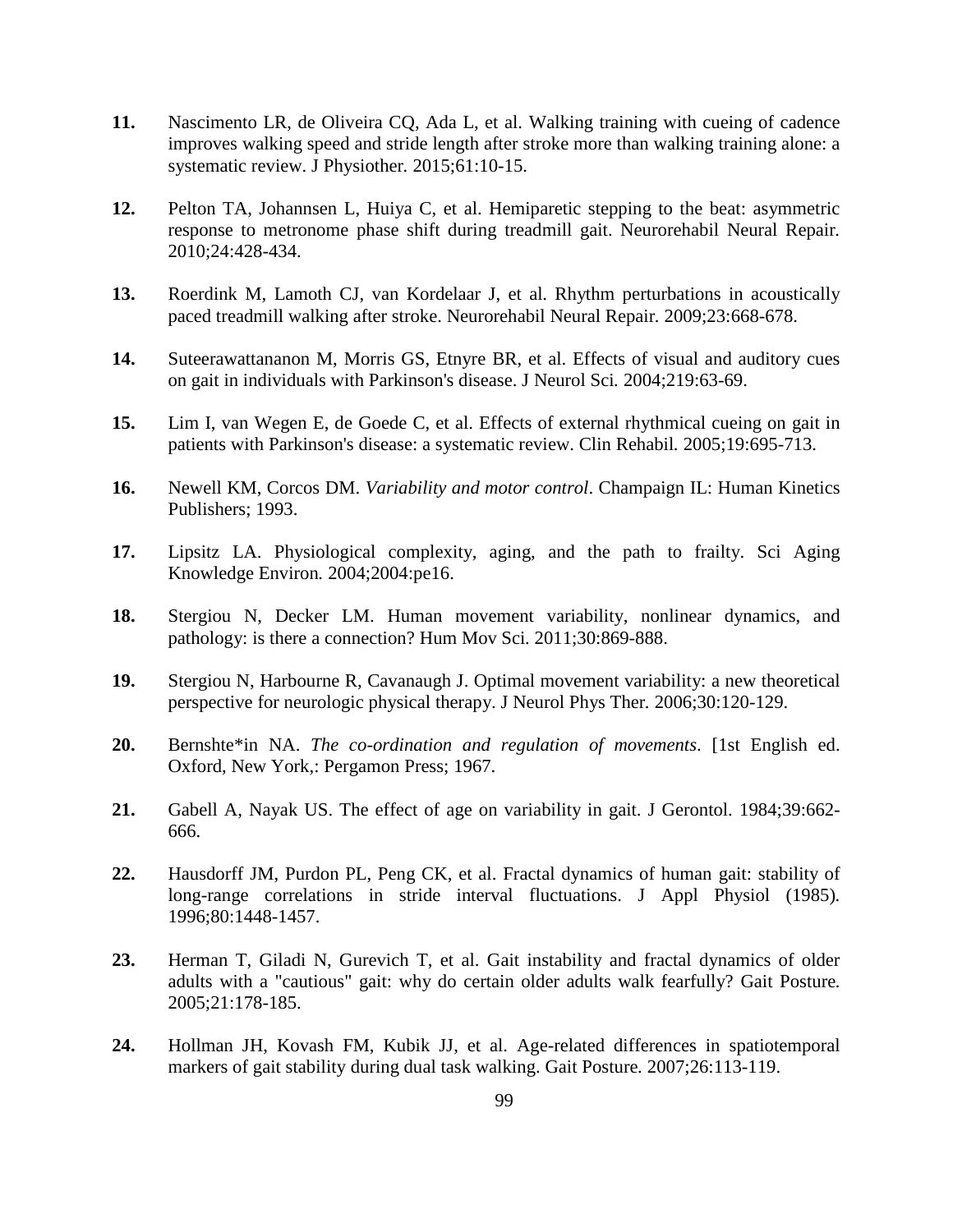- **25.** Maki BE. Gait changes in older adults: predictors of falls or indicators of fear. J Am Geriatr Soc*.* 1997;45:313-320.
- **26.** Baltadjieva R, Giladi N, Gruendlinger L, et al. Marked alterations in the gait timing and rhythmicity of patients with de novo Parkinson's disease. Eur J Neurosci*.* 2006;24:1815- 1820.
- **27.** Webster KE, Merory JR, Wittwer JE. Gait variability in community dwelling adults with Alzheimer disease. Alzheimer Dis Assoc Disord*.* 2006;20:37-40.
- **28.** Hausdorff JM, Rios DA, Edelberg HK. Gait variability and fall risk in community-living older adults: a 1-year prospective study. Arch Phys Med Rehabil*.* 2001;82:1050-1056.
- **29.** Montero-Odasso M, Muir SW, Hall M, et al. Gait variability is associated with frailty in community-dwelling older adults. J Gerontol A Biol Sci Med Sci*.* 2011;66:568-576.
- **30.** Brach JS, Berlin JE, VanSwearingen JM, et al. Too much or too little step width variability is associated with a fall history in older persons who walk at or near normal gait speed. J Neuroeng Rehabil*.* 2005;2:21.
- **31.** Brach JS, Studenski SA, Perera S, et al. Gait variability and the risk of incident mobility disability in community-dwelling older adults. J Gerontol A Biol Sci Med Sci*.*  2007;62:983-988.
- **32.** Hausdorff JM. Gait dynamics, fractals and falls: finding meaning in the stride-to-stride fluctuations of human walking. Hum Mov Sci*.* 2007;26:555-589.
- **33.** Whittle M. *Gait analysis : an introduction*. 4th ed. Edinburgh ; New York: Butterworth-Heinemann; 2007.
- **34.** Chambers HG, Sutherland DH. A practical guide to gait analysis. J Am Acad Orthop Surg*.* 2002;10:222-231.
- **35.** Huxham F, Gong J, Baker R, et al. Defining spatial parameters for non-linear walking. Gait Posture*.* 2006;23:159-163.
- **36.** Trew M, Everett T. *Human movement : an introductory text*. 5th ed. Edinburgh ; New York: Elsevier/Churchill Livingstone; 2005.
- **37.** Craik R, Oatis CA. *Gait analysis : theory and application*. St. Louis: Mosby; 1995.
- **38.** Rueterbories J, Spaich EG, Larsen B, et al. Methods for gait event detection and analysis in ambulatory systems. Med Eng Phys*.* 2010;32:545-552.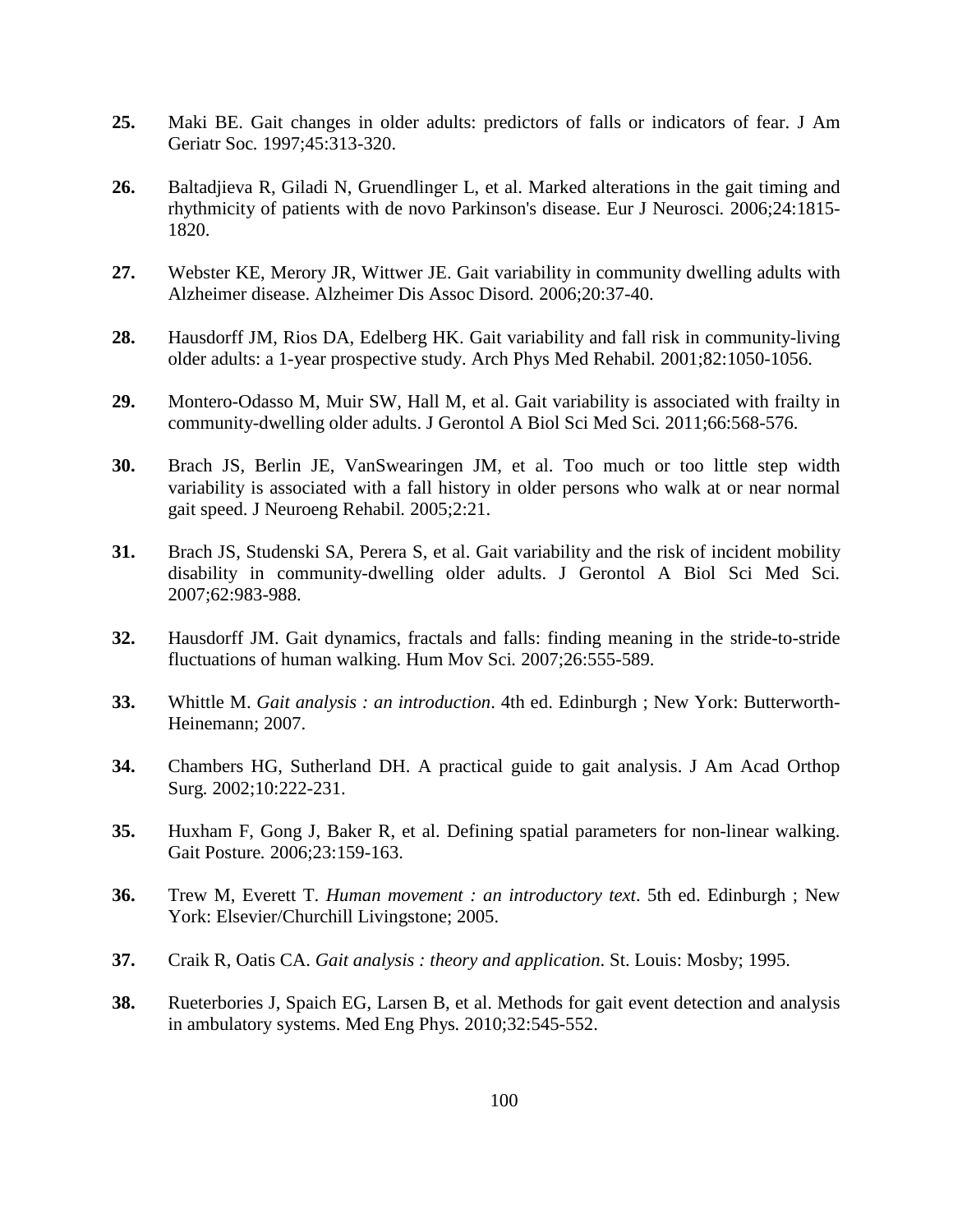- **39.** Chau T, Young S, Redekop S. Managing variability in the summary and comparison of gait data. J Neuroeng Rehabil*.* 2005;2:22.
- **40.** Brach JS, Studenski S, Perera S, et al. Stance time and step width variability have unique contributing impairments in older persons. Gait Posture*.* 2008;27:431-439.
- <span id="page-120-0"></span>**41.** Brach JS, Perera S, Studenski S, et al. Meaningful change in measures of gait variability in older adults. Gait Posture*.* 2010;31:175-179.
- **42.** Martin KL, Blizzard L, Wood AG, et al. Cognitive function, gait, and gait variability in older people: a population-based study. J Gerontol A Biol Sci Med Sci*.* 2013;68:726-732.
- **43.** Mbourou GA, Lajoie Y, Teasdale N. Step length variability at gait initiation in elderly fallers and non-fallers, and young adults. Gerontology*.* 2003;49:21-26.
- **44.** Owings TM, Grabiner MD. Step width variability, but not step length variability or step time variability, discriminates gait of healthy young and older adults during treadmill locomotion. J Biomech*.* 2004;37:935-938.
- **45.** Beauchet O, Allali G, Annweiler C, et al. Gait variability among healthy adults: low and high stride-to-stride variability are both a reflection of gait stability. Gerontology*.*  2009;55:702-706.
- **46.** Hollman JH, Childs KB, McNeil ML, et al. Number of strides required for reliable measurements of pace, rhythm and variability parameters of gait during normal and dual task walking in older individuals. Gait Posture*.* 2010;32:23-28.
- **47.** Moe-Nilssen R, Aaslund MK, Hodt-Billington C, et al. Gait variability measures may represent different constructs. Gait Posture*.* 2010;32:98-101.
- **48.** Hausdorff JM, Edelberg HK, Mitchell SL, et al. Increased gait unsteadiness in community-dwelling elderly fallers. Arch Phys Med Rehabil*.* 1997;78:278-283.
- **49.** Paterson KL, Lythgo ND, Hill KD. Gait variability in younger and older adult women is altered by overground walking protocol. Age Ageing*.* 2009;38:745-748.
- **50.** Baumgartner TA. *Measurement for evaluation in physical education and exercise science*. 8th ed. Boston: McGraw-Hill; 2007.
- **51.** Hopkins WG. Measures of reliability in sports medicine and science. Sports Med*.*  2000;30:1-15.
- **52.** Bland JM, Altman DG. Measurement error. BMJ*.* 1996;313:744.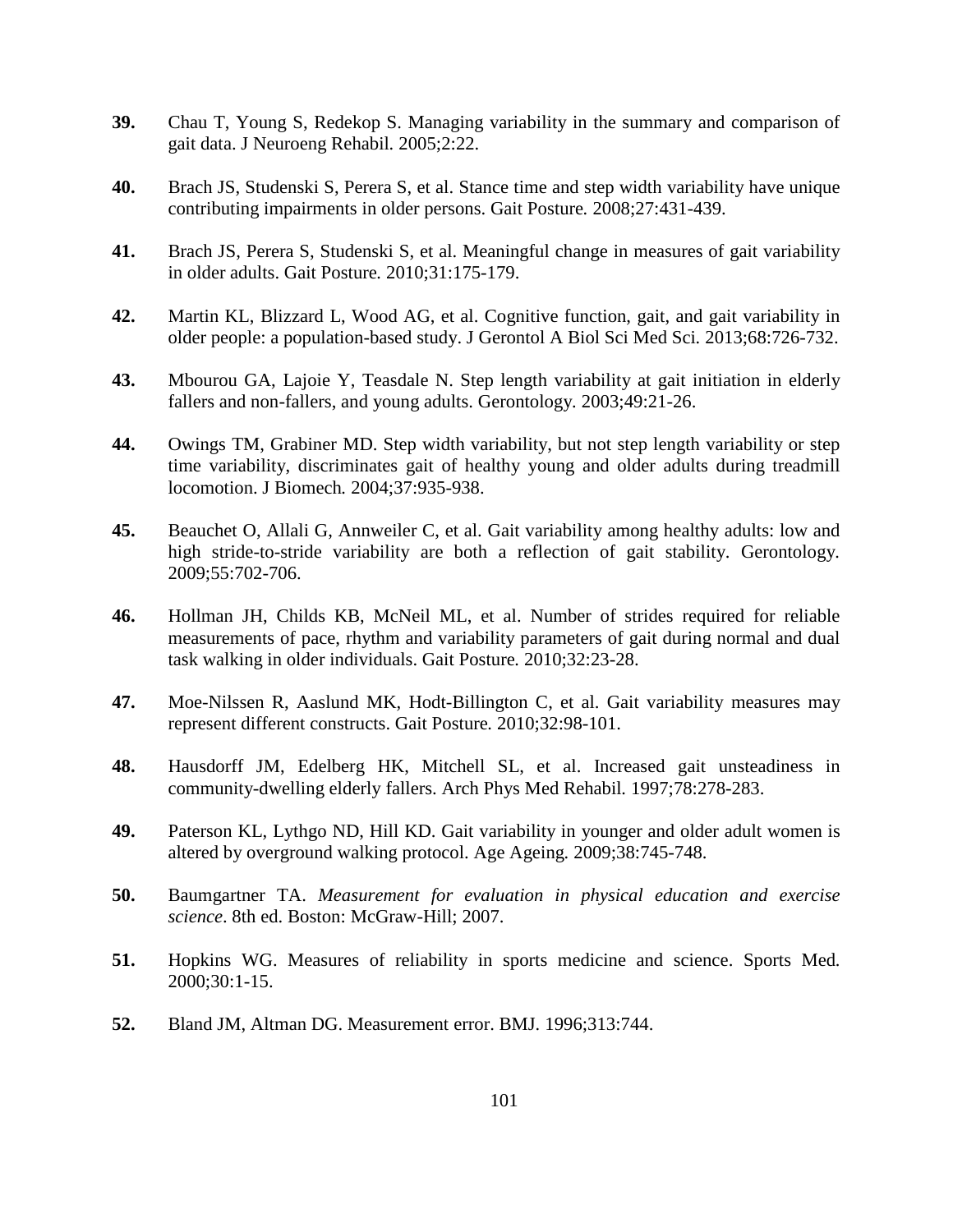- **53.** Bland M. *An introduction to medical statistics*. 2nd ed. Oxford ; New York: Oxford University Press; 1995.
- **54.** Lee JA, Cho SH, Lee YJ, et al. Portable activity monitoring system for temporal parameters of gait cycles. J Med Syst*.* 2010;34:959-966.
- **55.** Beauchet O, Herrmann FR, Grandjean R, et al. Concurrent validity of SMTEC footswitches system for the measurement of temporal gait parameters. Gait Posture*.*  2008;27:156-159.
- **56.** Hartmann A, Murer K, de Bie RA, et al. Reproducibility of spatio-temporal gait parameters under different conditions in older adults using a trunk tri-axial accelerometer system. Gait Posture*.* 2009;30:351-355.
- **57.** Hartmann A, Luzi S, Murer K, et al. Concurrent validity of a trunk tri-axial accelerometer system for gait analysis in older adults. Gait Posture*.* 2009;29:444-448.
- **58.** Najafi B, Helbostad JL, Moe-Nilssen R, et al. Does walking strategy in older people change as a function of walking distance? Gait Posture*.* 2009;29:261-266.
- **59.** Thorpe DE, Dusing SC, Moore CG. Repeatability of temporospatial gait measures in children using the GAITRite electronic walkway. Arch Phys Med Rehabil*.*  2005;86:2342-2346.
- **60.** Menz HB, Latt MD, Tiedemann A, et al. Reliability of the GAITRite walkway system for the quantification of temporo-spatial parameters of gait in young and older people. Gait Posture*.* 2004;20:20-25.
- **61.** Nelson AJ, Zwick D, Brody S, et al. The validity of the GaitRite and the Functional Ambulation Performance scoring system in the analysis of Parkinson gait. NeuroRehabilitation*.* 2002;17:255-262.
- **62.** Rao AK, Quinn L, Marder KS. Reliability of spatiotemporal gait outcome measures in Huntington's disease. Mov Disord*.* 2005;20:1033-1037.
- **63.** Verghese J, Wang C, Lipton RB, et al. Quantitative gait dysfunction and risk of cognitive decline and dementia. J Neurol Neurosurg Psychiatry*.* 2007;78:929-935.
- **64.** Hausdorff JM, Nelson ME, Kaliton D, et al. Etiology and modification of gait instability in older adults: a randomized controlled trial of exercise. J Appl Physiol (1985)*.*  2001;90:2117-2129.
- **65.** Ijmker T, Lamoth CJ. Gait and cognition: the relationship between gait stability and variability with executive function in persons with and without dementia. Gait Posture*.*  2012;35:126-130.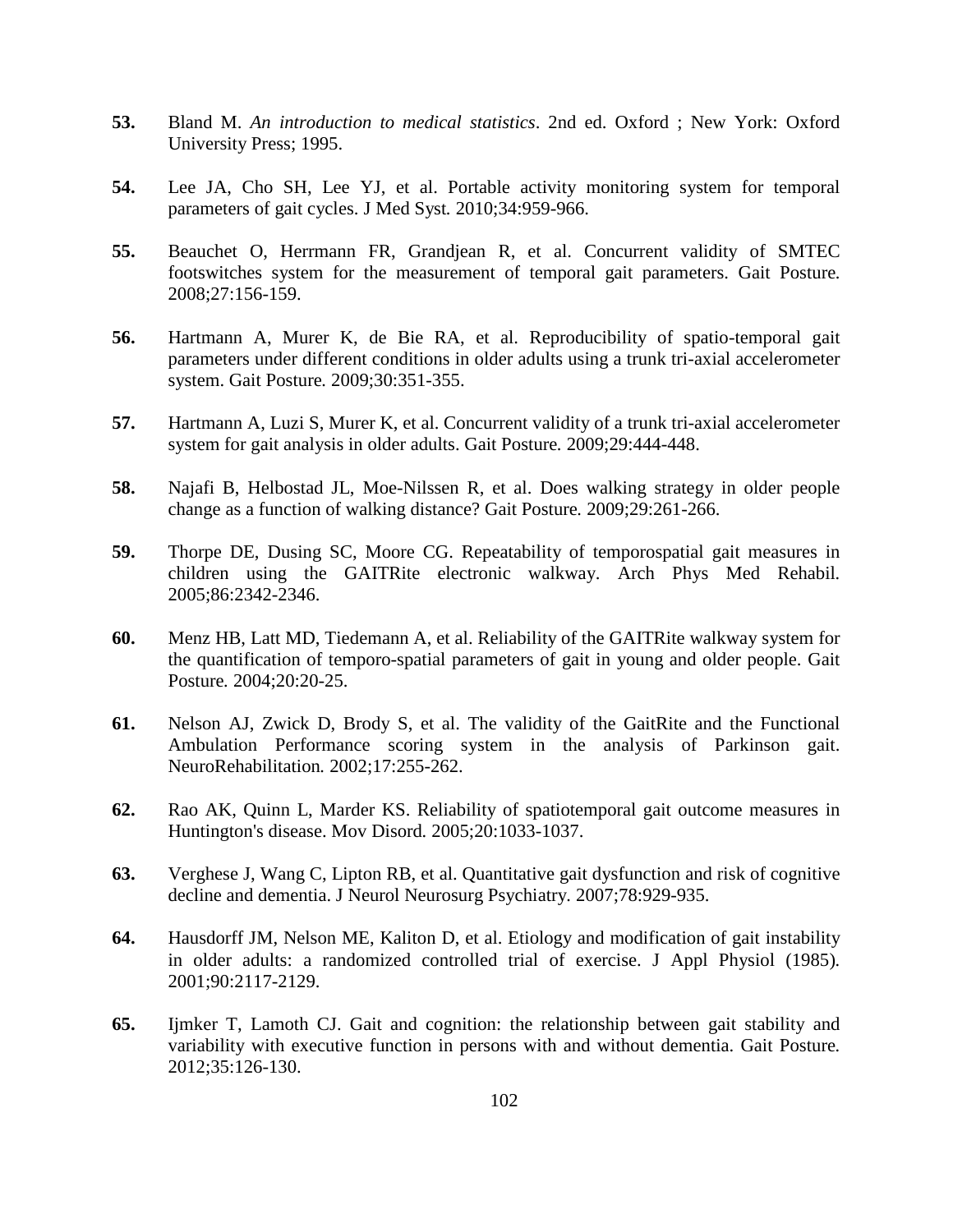- **66.** Hausdorff JM, Schweiger A, Herman T, et al. Dual-task decrements in gait: contributing factors among healthy older adults. J Gerontol A Biol Sci Med Sci*.* 2008;63:1335-1343.
- **67.** Springer S, Giladi N, Peretz C, et al. Dual-tasking effects on gait variability: the role of aging, falls, and executive function. Mov Disord*.* 2006;21:950-957.
- **68.** Montero-Odasso M, Wells JL, Borrie MJ, et al. Can cognitive enhancers reduce the risk of falls in older people with mild cognitive impairment? A protocol for a randomised controlled double blind trial. BMC Neurol*.* 2009;9:42.
- **69.** Trombetti A, Hars M, Herrmann FR, et al. Effect of music-based multitask training on gait, balance, and fall risk in elderly people: a randomized controlled trial. Arch Intern Med*.* 2011;171:525-533.
- **70.** Menz HB, Lord SR, Fitzpatrick RC. Acceleration patterns of the head and pelvis when walking are associated with risk of falling in community-dwelling older people. J Gerontol A Biol Sci Med Sci*.* 2003;58:M446-452.
- **71.** Hausdorff JM, Cudkowicz ME, Firtion R, et al. Gait variability and basal ganglia disorders: stride-to-stride variations of gait cycle timing in Parkinson's disease and Huntington's disease. Mov Disord*.* 1998;13:428-437.
- **72.** Hausdorff JM. Gait dynamics in Parkinson's disease: common and distinct behavior among stride length, gait variability, and fractal-like scaling. Chaos*.* 2009;19:026113.
- **73.** Hausdorff JM, Lertratanakul A, Cudkowicz ME, et al. Dynamic markers of altered gait rhythm in amyotrophic lateral sclerosis. J Appl Physiol (1985)*.* 2000;88:2045-2053.
- **74.** Socie MJ, Sosnoff JJ. Gait variability and multiple sclerosis. Mult Scler Int*.*  2013;2013:645197.
- **75.** Beauchet O, Dubost V, Herrmann FR, et al. Stride-to-stride variability while backward counting among healthy young adults. J Neuroeng Rehabil*.* 2005;2:26.
- **76.** Dubost V, Kressig RW, Gonthier R, et al. Relationships between dual-task related changes in stride velocity and stride time variability in healthy older adults. Hum Mov Sci*.* 2006;25:372-382.
- **77.** Dubost V, Annweiler C, Aminian K, et al. Stride-to-stride variability while enumerating animal names among healthy young adults: result of stride velocity or effect of attentiondemanding task? Gait Posture*.* 2008;27:138-143.
- **78.** Verghese J, Robbins M, Holtzer R, et al. Gait dysfunction in mild cognitive impairment syndromes. J Am Geriatr Soc*.* 2008;56:1244-1251.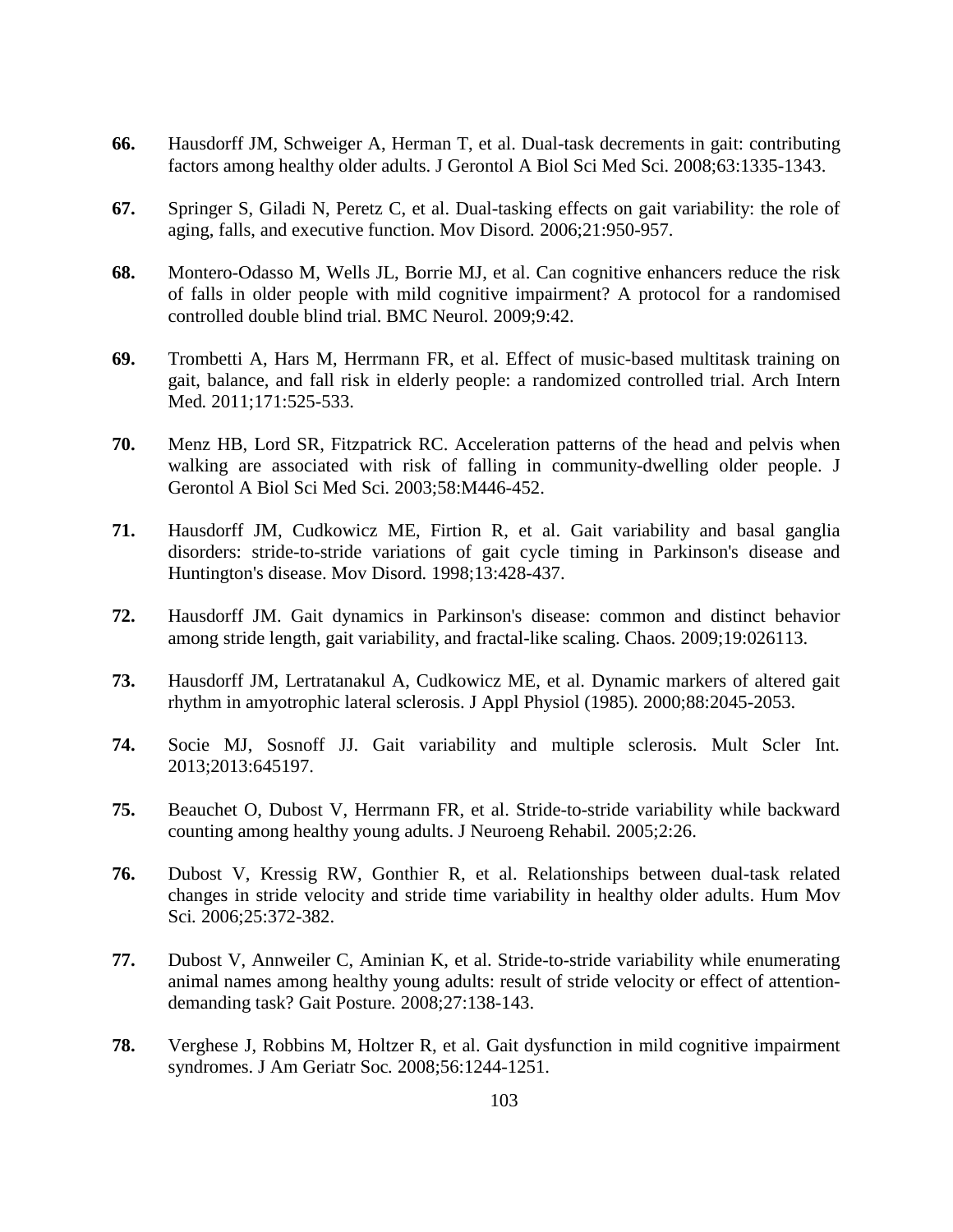- **79.** Zimmerman ME, Lipton RB, Pan JW, et al. MRI- and MRS-derived hippocampal correlates of quantitative locomotor function in older adults. Brain Res*.* 2009;1291:73-81.
- **80.** Kurz MJ, Stergiou N. The spanning set indicates that variability during the stance period of running is affected by footwear. Gait Posture*.* 2003;17:132-135.
- **81.** Goldberger AL, Amaral LA, Hausdorff JM, et al. Fractal dynamics in physiology: alterations with disease and aging. Proc Natl Acad Sci U S A*.* 2002;99 Suppl 1:2466- 2472.
- **82.** McAndrew PM, Dingwell JB, Wilken JM. Walking variability during continuous pseudorandom oscillations of the support surface and visual field. J Biomech*.* 2010;43:1470- 1475.
- **83.** Dobbs RJ, Charlett A, Bowes SG, et al. Is this walk normal? Age Ageing*.* 1993;22:27-30.
- **84.** Hausdorff JM. Stride variability: beyond length and frequency. Gait Posture*.*  2004;20:304; author reply 305.
- **85.** Beauchet O, Dubost V, Herrmann F, et al. Relationship between dual-task related gait changes and intrinsic risk factors for falls among transitional frail older adults. Aging Clin Exp Res*.* 2005;17:270-275.
- <span id="page-123-0"></span>**86.** Callisaya ML, Blizzard L, Schmidt MD, et al. Gait, gait variability and the risk of multiple incident falls in older people: a population-based study. Age Ageing*.*  2011;40:481-487.
- **87.** Rosano C, Brach J, Studenski S, et al. Gait variability is associated with subclinical brain vascular abnormalities in high-functioning older adults. Neuroepidemiology*.*  2007;29:193-200.
- **88.** Hausdorff JM, Lowenthal J, Herman T, et al. Rhythmic auditory stimulation modulates gait variability in Parkinson's disease. Eur J Neurosci*.* 2007;26:2369-2375.
- **89.** Hausdorff JM, Mitchell SL, Firtion R, et al. Altered fractal dynamics of gait: reduced stride-interval correlations with aging and Huntington's disease. J Appl Physiol (1985)*.*  1997;82:262-269.
- **90.** Dingwell JB, Cavanagh PR. Increased variability of continuous overground walking in neuropathic patients is only indirectly related to sensory loss. Gait Posture*.* 2001;14:1-10.
- **91.** Papadakis NC, Christakis DG, Tzagarakis GN, et al. Gait variability measurements in lumbar spinal stenosis patients: part B. Preoperative versus postoperative gait variability. Physiol Meas*.* 2009;30:1187-1195.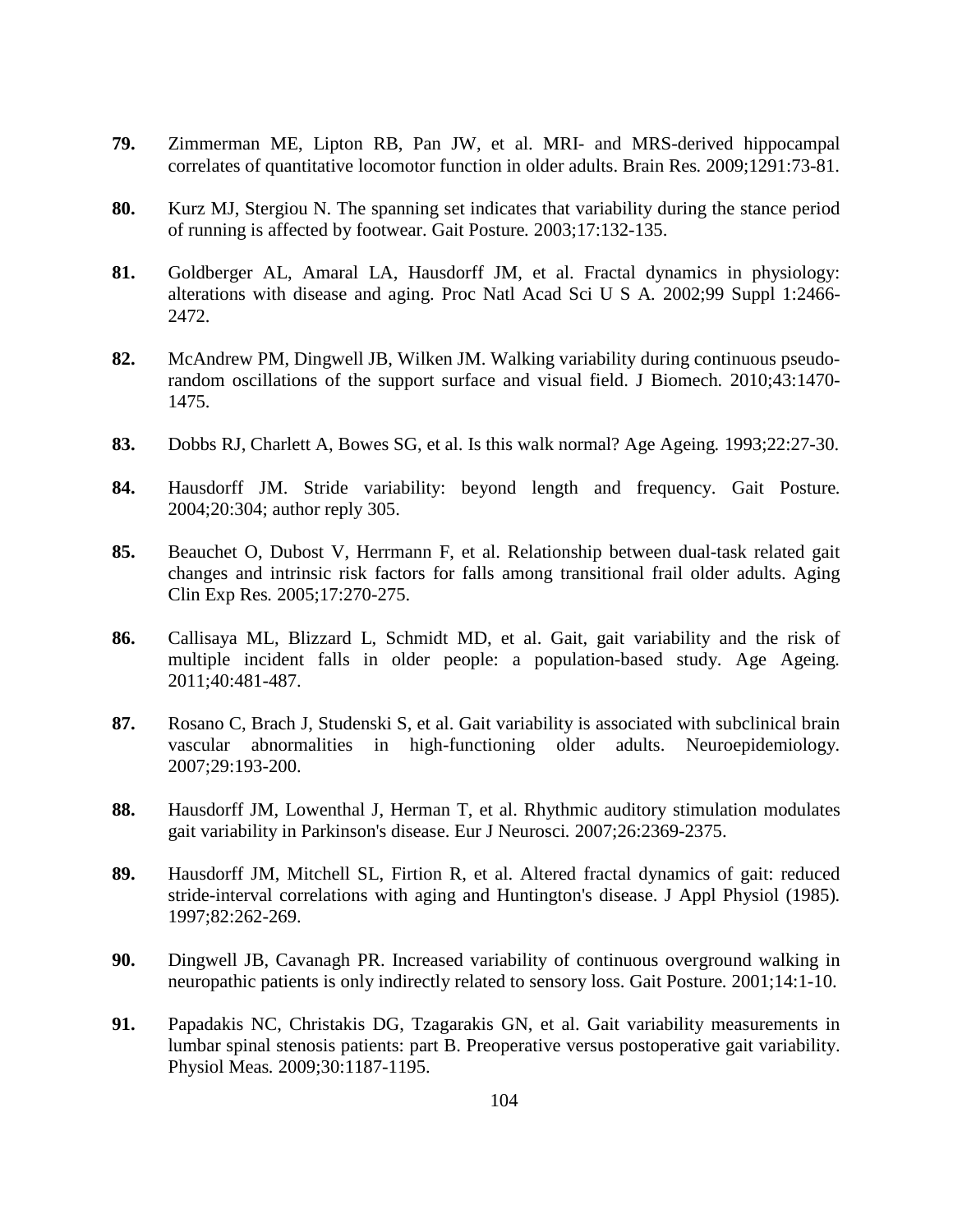- **92.** Kang HG, Dingwell JB. Separating the effects of age and walking speed on gait variability. Gait Posture*.* 2008;27:572-577.
- **93.** Ilg W, Golla H, Thier P, et al. Specific influences of cerebellar dysfunctions on gait. Brain*.* 2007;130:786-798.
- **94.** Nutt JG, Marsden CD, Thompson PD. Human walking and higher-level gait disorders, particularly in the elderly. Neurology*.* 1993;43:268-279.
- **95.** Maki BE, Holliday PJ, Topper AK. A prospective study of postural balance and risk of falling in an ambulatory and independent elderly population. J Gerontol*.* 1994;49:M72- 84.
- **96.** Hamacher D, Singh NB, Van Dieen JH, et al. Kinematic measures for assessing gait stability in elderly individuals: a systematic review. J R Soc Interface*.* 2011;8:1682-1698.
- **97.** McGibbon CA. Toward a better understanding of gait changes with age and disablement: neuromuscular adaptation. Exerc Sport Sci Rev*.* 2003;31:102-108.
- **98.** Winter DA, Patla AE, Frank JS, et al. Biomechanical walking pattern changes in the fit and healthy elderly. Phys Ther*.* 1990;70:340-347.
- **99.** Prince F, Corriveau H, Hébert R, et al. Gait in the elderly. Gait & Posture*.*5:128-135.
- **100.** Himann JE, Cunningham DA, Rechnitzer PA, et al. Age-related changes in speed of walking. Med Sci Sports Exerc*.* 1988;20:161-166.
- **101.** Hageman PA, Blanke DJ. Comparison of gait of young women and elderly women. Phys Ther*.* 1986;66:1382-1387.
- **102.** Ferrucci L, Baldasseroni S, Bandinelli S, et al. Disease severity and health-related quality of life across different chronic conditions. J Am Geriatr Soc*.* 2000;48:1490-1495.
- **103.** Studenski S, Perera S, Wallace D, et al. Physical performance measures in the clinical setting. J Am Geriatr Soc*.* 2003;51:314-322.
- **104.** Verghese J, Holtzer R, Lipton RB, et al. Quantitative gait markers and incident fall risk in older adults. J Gerontol A Biol Sci Med Sci*.* 2009;64:896-901.
- **105.** Kressig RW, Gregor RJ, Oliver A, et al. Temporal and spatial features of gait in older adults transitioning to frailty. Gait Posture*.* 2004;20:30-35.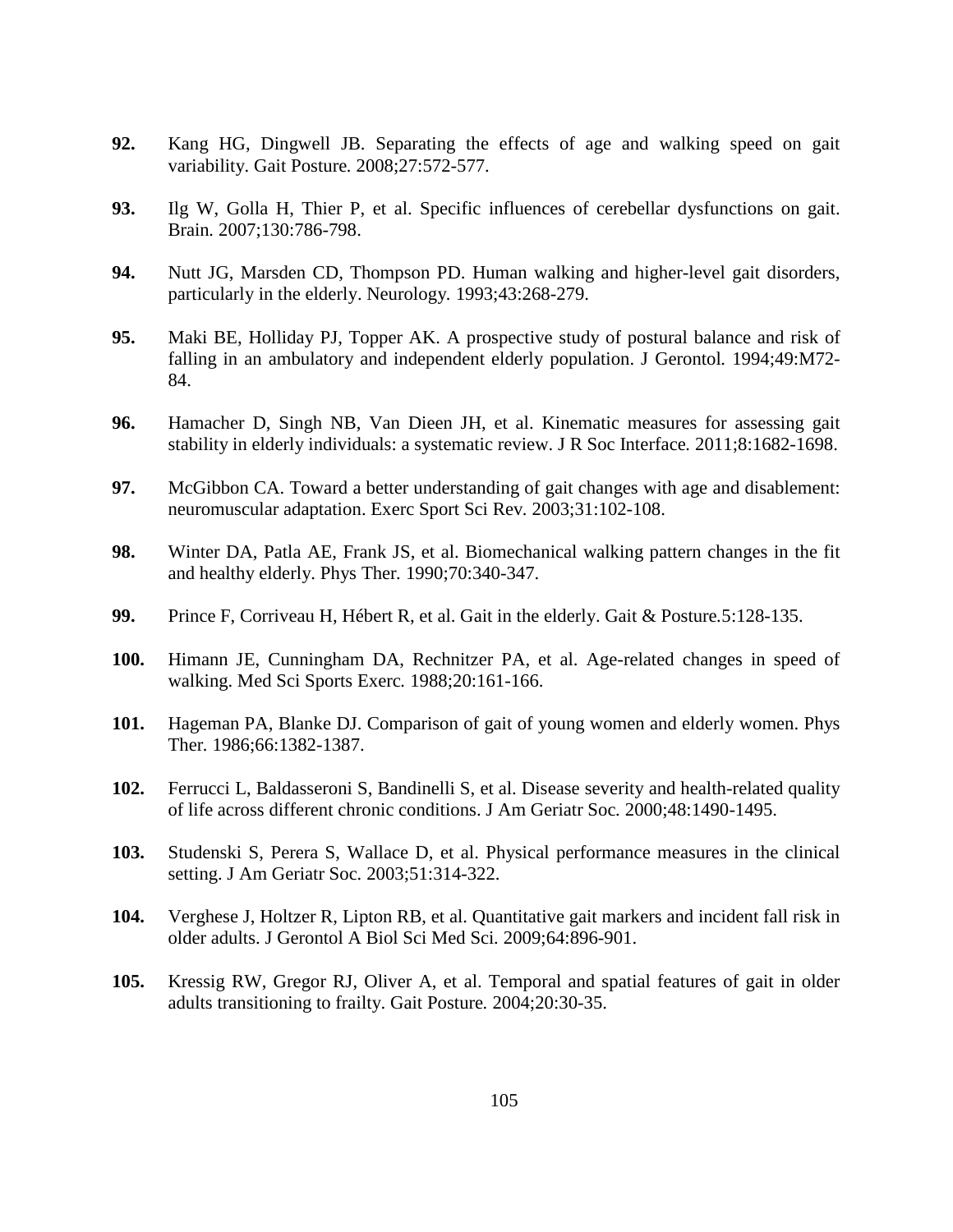- **106.** Abellan van Kan G, Rolland Y, Andrieu S, et al. Gait speed at usual pace as a predictor of adverse outcomes in community-dwelling older people an International Academy on Nutrition and Aging (IANA) Task Force. J Nutr Health Aging*.* 2009;13:881-889.
- **107.** Elble RJ, Thomas SS, Higgins C, et al. Stride-dependent changes in gait of older people. J Neurol*.* 1991;238:1-5.
- **108.** Blanke DJ, Hageman PA. Comparison of gait of young men and elderly men. Phys Ther*.*  1989;69:144-148.
- **109.** Watelain E, Barbier F, Allard P, et al. Gait pattern classification of healthy elderly men based on biomechanical data. Arch Phys Med Rehabil*.* 2000;81:579-586.
- **110.** Oberg T, Karsznia A, Oberg K. Basic gait parameters: reference data for normal subjects, 10-79 years of age. J Rehabil Res Dev*.* 1993;30:210-223.
- **111.** Stolze H, Friedrich HJ, Steinauer K, et al. Stride parameters in healthy young and old women--measurement variability on a simple walkway. Exp Aging Res*.* 2000;26:159- 168.
- **112.** DeVita P, Hortobagyi T. Age causes a redistribution of joint torques and powers during gait. J Appl Physiol (1985)*.* 2000;88:1804-1811.
- **113.** Terrier P, Schutz Y. Variability of gait patterns during unconstrained walking assessed by satellite positioning (GPS). Eur J Appl Physiol*.* 2003;90:554-561.
- **114.** Jordan K, Challis JH, Newell KM. Walking speed influences on gait cycle variability. Gait Posture*.* 2007;26:128-134.
- **115.** Terrier P, Turner V, Schutz Y. GPS analysis of human locomotion: further evidence for long-range correlations in stride-to-stride fluctuations of gait parameters. Hum Mov Sci*.*  2005;24:97-115.
- **116.** Owings TM, Grabiner MD. Variability of step kinematics in young and older adults. Gait Posture*.* 2004;20:26-29.
- **117.** Callisaya ML, Blizzard L, Schmidt MD, et al. Ageing and gait variability--a populationbased study of older people. Age Ageing*.* 2010;39:191-197.
- **118.** Grabiner PC, Biswas ST, Grabiner MD. Age-related changes in spatial and temporal gait variables. Arch Phys Med Rehabil*.* 2001;82:31-35.
- **119.** Faude O, Donath L, Roth R, et al. Reliability of gait parameters during treadmill walking in community-dwelling healthy seniors. Gait Posture*.* 2012;36:444-448.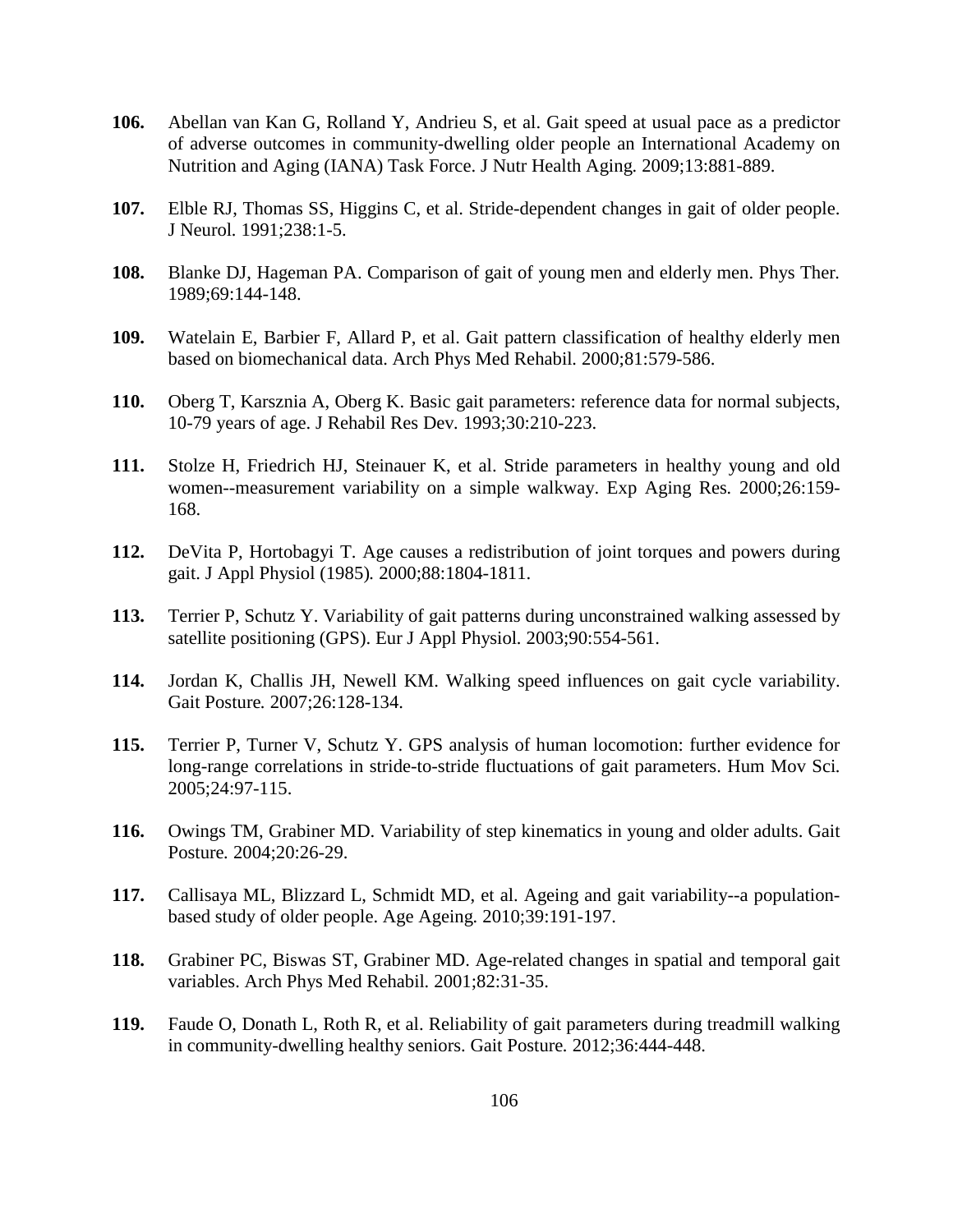- <span id="page-126-0"></span>**120.** Galna B, Lord S, Rochester L. Is gait variability reliable in older adults and Parkinson's disease? Towards an optimal testing protocol. Gait Posture*.* 2013;37:580-585.
- **121.** Atkinson G, Nevill AM. Statistical methods for assessing measurement error (reliability) in variables relevant to sports medicine. Sports Med*.* 1998;26:217-238.
- **122.** Safrit MJ, Wood TM. *Measurement concepts in physical education and exercise science*. Champaign, Ill.: Human Kinetics Books; 1989.
- **123.** van Iersel MB, Benraad CE, Rikkert MG. Validity and reliability of quantitative gait analysis in geriatric patients with and without dementia. J Am Geriatr Soc*.* 2007;55:632- 634.
- **124.** Bilney B, Morris M, Webster K. Concurrent related validity of the GAITRite walkway system for quantification of the spatial and temporal parameters of gait. Gait Posture*.*  2003;17:68-74.
- **125.** Paterson KL, Hill KD, Lythgo ND, et al. The reliability of spatiotemporal gait data for young and older women during continuous overground walking. Arch Phys Med Rehabil*.*  2008;89:2360-2365.
- **126.** Montero-Odasso M, Muir SW, Speechley M. Dual-task complexity affects gait in people with mild cognitive impairment: the interplay between gait variability, dual tasking, and risk of falls. Arch Phys Med Rehabil*.* 2012;93:293-299.
- **127.** Beauchet O, Freiberger E, Annweiler C, et al. Test-retest reliability of stride time variability while dual tasking in healthy and demented adults with frontotemporal degeneration. J Neuroeng Rehabil*.* 2011;8:37.
- **128.** Wittwer JE, Webster KE, Hill K. Reproducibility of gait variability measures in people with Alzheimer's disease. Gait Posture*.* 2013;38:507-510.
- **129.** Schaafsma JD, Giladi N, Balash Y, et al. Gait dynamics in Parkinson's disease: relationship to Parkinsonian features, falls and response to levodopa. J Neurol Sci*.*  2003;212:47-53.
- **130.** Besier TF, Sturnieks DL, Alderson JA, et al. Repeatability of gait data using a functional hip joint centre and a mean helical knee axis. J Biomech*.* 2003;36:1159-1168.
- **131.** Maynard V, Bakheit AM, Oldham J, et al. Intra-rater and inter-rater reliability of gait measurements with CODA mpx30 motion analysis system. Gait Posture*.* 2003;17:59-67.
- **132.** Dingwell JB, Cusumano JP, Cavanagh PR, et al. Local dynamic stability versus kinematic variability of continuous overground and treadmill walking. J Biomech Eng*.*  2001;123:27-32.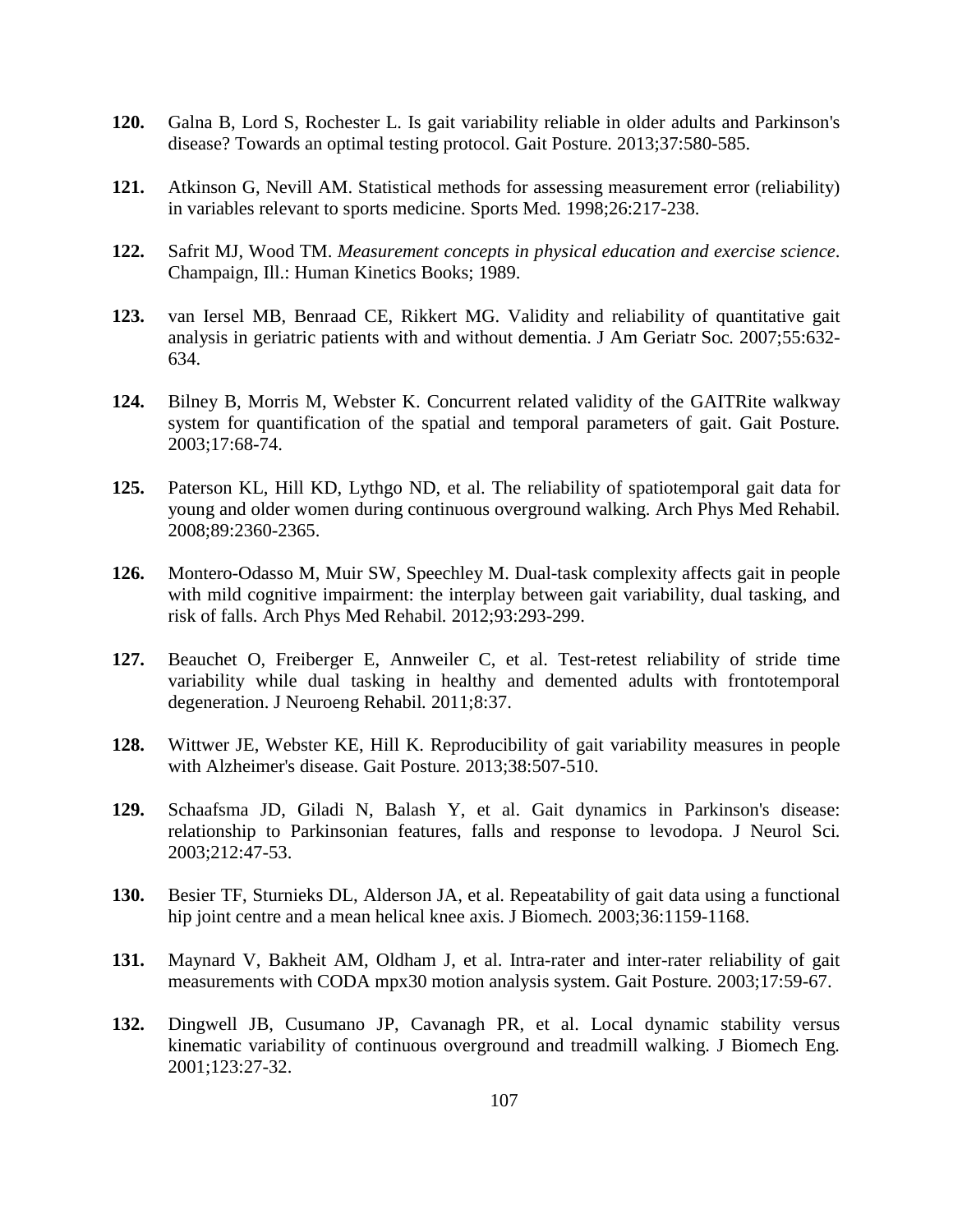- **133.** Frenkel-Toledo S, Giladi N, Peretz C, et al. Treadmill walking as an external pacemaker to improve gait rhythm and stability in Parkinson's disease. Mov Disord*.* 2005;20:1109- 1114.
- **134.** Owings TM, Grabiner MD. Measuring step kinematic variability on an instrumented treadmill: how many steps are enough? J Biomech*.* 2003;36:1215-1218.
- **135.** Parvataneni K, Ploeg L, Olney SJ, et al. Kinematic, kinetic and metabolic parameters of treadmill versus overground walking in healthy older adults. Clin Biomech (Bristol, Avon)*.* 2009;24:95-100.
- **136.** Wass E, Taylor NF, Matsas A. Familiarisation to treadmill walking in unimpaired older people. Gait Posture*.* 2005;21:72-79.
- **137.** Rosenblatt NJ, Grabiner MD. Measures of frontal plane stability during treadmill and overground walking. Gait Posture*.* 2010;31:380-384.
- **138.** Danion F, Varraine E, Bonnard M, et al. Stride variability in human gait: the effect of stride frequency and stride length. Gait Posture*.* 2003;18:69-77.
- **139.** Yamasaki M, Sasaki T, Torii M. Sex difference in the pattern of lower limb movement during treadmill walking. Eur J Appl Physiol Occup Physiol*.* 1991;62:99-103.
- **140.** Holt KG, Hamill J, Andres RO. Predicting the minimal energy costs of human walking. Med Sci Sports Exerc*.* 1991;23:491-498.
- **141.** Holt KJ, Jeng SF, Rr RR, et al. Energetic Cost and Stability During Human Walking at the Preferred Stride Velocity. J Mot Behav*.* 1995;27:164-178.
- **142.** Wuehr M, Schniepp R, Pradhan C, et al. Differential effects of absent visual feedback control on gait variability during different locomotion speeds. Exp Brain Res*.*  2013;224:287-294.
- **143.** Dingwell JB, Marin LC. Kinematic variability and local dynamic stability of upper body motions when walking at different speeds. J Biomech*.* 2006;39:444-452.
- **144.** Beauchet O, Annweiler C, Lecordroch Y, et al. Walking speed-related changes in stride time variability: effects of decreased speed. J Neuroeng Rehabil*.* 2009;6:32.
- **145.** Moe-Nilssen R, Helbostad JL. Interstride trunk acceleration variability but not step width variability can differentiate between fit and frail older adults. Gait Posture*.* 2005;21:164- 170.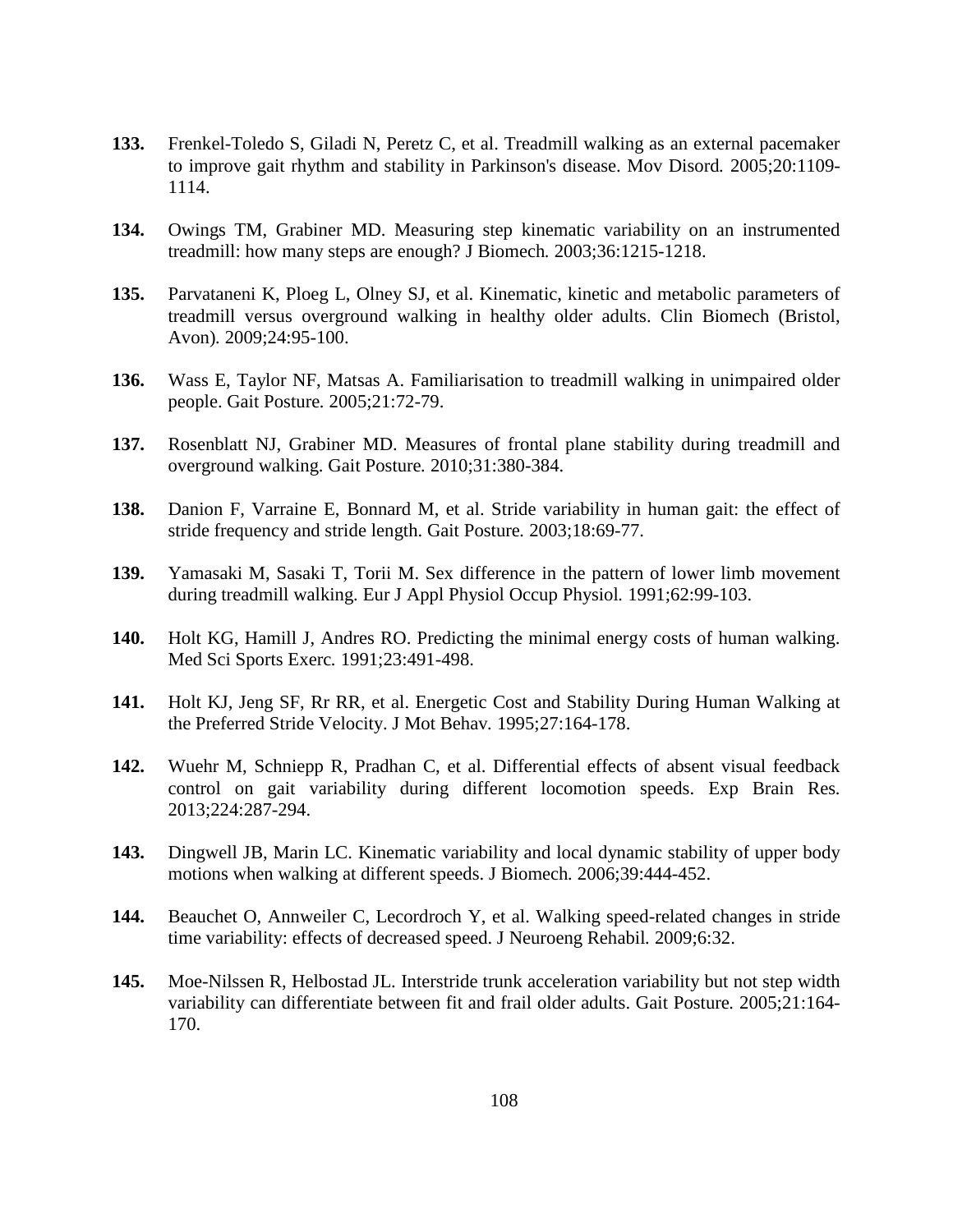- **146.** Oberg T, Karsznia A, Oberg K. Joint angle parameters in gait: reference data for normal subjects, 10-79 years of age. J Rehabil Res Dev*.* 1994;31:199-213.
- **147.** Moe-Nilssen R, Helbostad JL. Estimation of gait cycle characteristics by trunk accelerometry. J Biomech*.* 2004;37:121-126.
- **148.** Beauchet O, Allali G, Launay C, et al. Gait variability at fast-pace walking speed: a biomarker of mild cognitive impairment? J Nutr Health Aging*.* 2013;17:235-239.
- **149.** Nieuwboer A, Kwakkel G, Rochester L, et al. Cueing training in the home improves gaitrelated mobility in Parkinson's disease: the RESCUE trial. J Neurol Neurosurg Psychiatry*.* 2007;78:134-140.
- **150.** Repp BH. Sensorimotor synchronization: a review of the tapping literature. Psychon Bull Rev*.* 2005;12:969-992.
- **151.** Zatorre RJ, Chen JL, Penhune VB. When the brain plays music: auditory-motor interactions in music perception and production. Nat Rev Neurosci*.* 2007;8:547-558.
- **152.** Wittwer JE, Webster KE, Hill K. Music and metronome cues produce different effects on gait spatiotemporal measures but not gait variability in healthy older adults. Gait Posture*.*  2013;37:219-222.
- **153.** Van Peppen RP, Kwakkel G, Wood-Dauphinee S, et al. The impact of physical therapy on functional outcomes after stroke: what's the evidence? Clin Rehabil*.* 2004;18:833-862.
- **154.** Rossignol S, Jones GM. Audio-spinal influence in man studied by the H-reflex and its possible role on rhythmic movements synchronized to sound. Electroencephalogr Clin Neurophysiol*.* 1976;41:83-92.
- **155.** Chen JL, Penhune VB, Zatorre RJ. The role of auditory and premotor cortex in sensorimotor transformations. Ann N Y Acad Sci*.* 2009;1169:15-34.
- **156.** Styns F, van Noorden L, Moelants D, et al. Walking on music. Hum Mov Sci*.*  2007;26:769-785.
- **157.** Thaut MH, Miltner R, Lange HW, et al. Velocity modulation and rhythmic synchronization of gait in Huntington's disease. Mov Disord*.* 1999;14:808-819.
- **158.** Baker K, Rochester L, Nieuwboer A. The effect of cues on gait variability--reducing the attentional cost of walking in people with Parkinson's disease. Parkinsonism Relat Disord*.* 2008;14:314-320.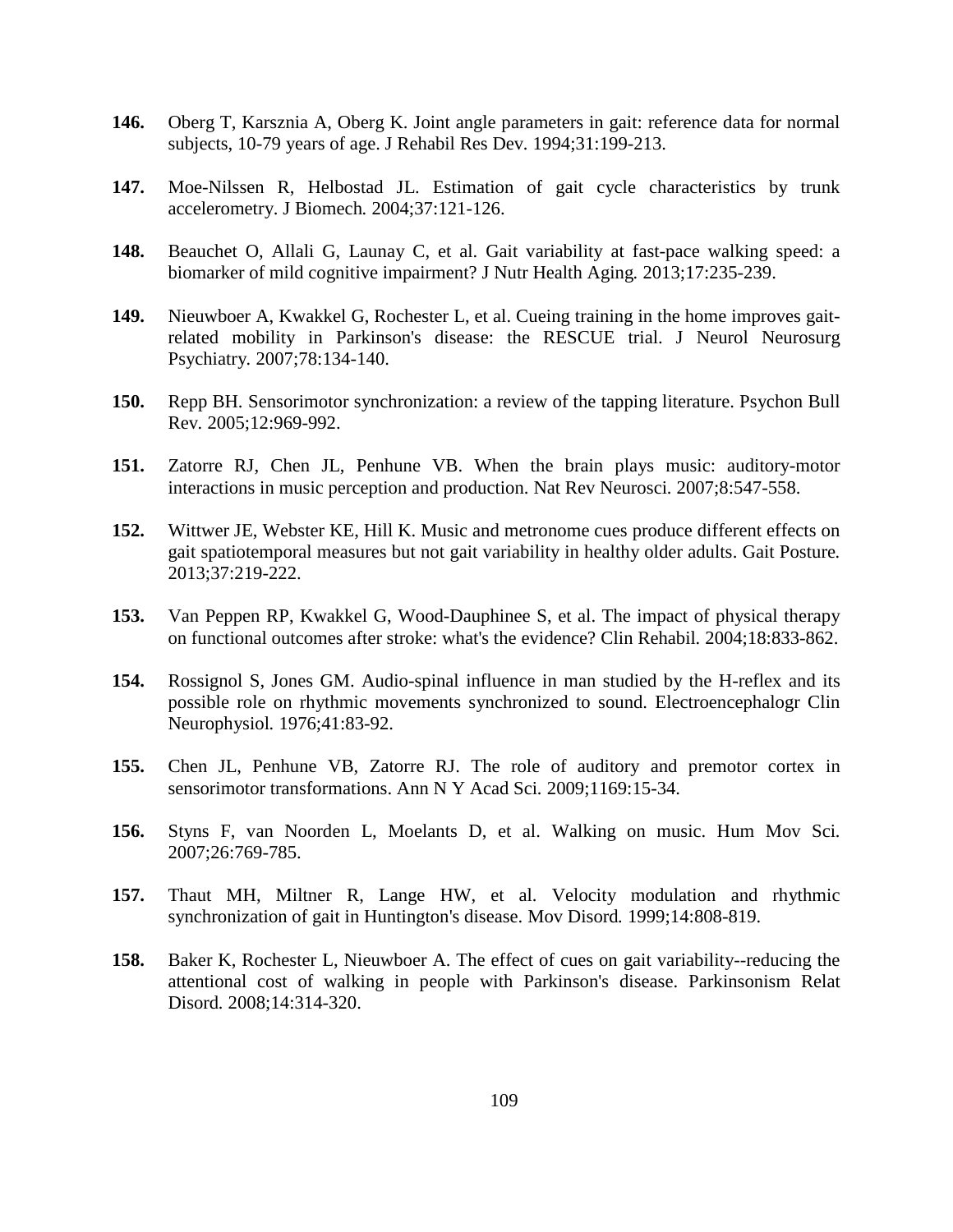- **159.** Sheridan PL, Hausdorff JM. The role of higher-level cognitive function in gait: executive dysfunction contributes to fall risk in Alzheimer's disease. Dement Geriatr Cogn Disord*.*  2007;24:125-137.
- **160.** Ebersbach G, Heijmenberg M, Kindermann L, et al. Interference of rhythmic constraint on gait in healthy subjects and patients with early Parkinson's disease: evidence for impaired locomotor pattern generation in early Parkinson's disease. Mov Disord*.*  1999;14:619-625.
- **161.** Arias P, Cudeiro J. Effects of rhythmic sensory stimulation (auditory, visual) on gait in Parkinson's disease patients. Exp Brain Res*.* 2008;186:589-601.
- **162.** Haley SM, Fragala-Pinkham MA. Interpreting change scores of tests and measures used in physical therapy. Phys Ther*.* 2006;86:735-743.
- **163.** Kobsar D, Olson C, Paranjape R, et al. Evaluation of age-related differences in the strideto-stride fluctuations, regularity and symmetry of gait using a waist-mounted tri-axial accelerometer. Gait Posture*.* 2014;39:553-557.
- **164.** Brach JS, Perera S, VanSwearingen JM, et al. Challenging gait conditions predict 1-year decline in gait speed in older adults with apparently normal gait. Phys Ther*.*  2011;91:1857-1864.
- **165.** Rosner B. *Fundamentals of biostatistics*. 4th ed. Belmont, Calif.: Duxbury Press; 1995.
- **166.** Konig N, Singh NB, von Beckerath J, et al. Is gait variability reliable? An assessment of spatio-temporal parameters of gait variability during continuous overground walking. Gait Posture*.* 2014;39:615-617.
- **167.** Thies SB, Richardson JK, Ashton-Miller JA. Effects of surface irregularity and lighting on step variability during gait: a study in healthy young and older women. Gait Posture*.*  2005;22:26-31.
- **168.** Kressig RW, Beauchet O, European GNG. Guidelines for clinical applications of spatiotemporal gait analysis in older adults. Aging Clin Exp Res*.* 2006;18:174-176.
- **169.** Schrager MA, Kelly VE, Price R, et al. The effects of age on medio-lateral stability during normal and narrow base walking. Gait Posture*.* 2008;28:466-471.
- **170.** den Otter AR, Geurts AC, Mulder T, et al. Speed related changes in muscle activity from normal to very slow walking speeds. Gait Posture*.* 2004;19:270-278.
- **171.** Frenkel-Toledo S, Giladi N, Peretz C, et al. Effect of gait speed on gait rhythmicity in Parkinson's disease: variability of stride time and swing time respond differently. J Neuroeng Rehabil*.* 2005;2:23.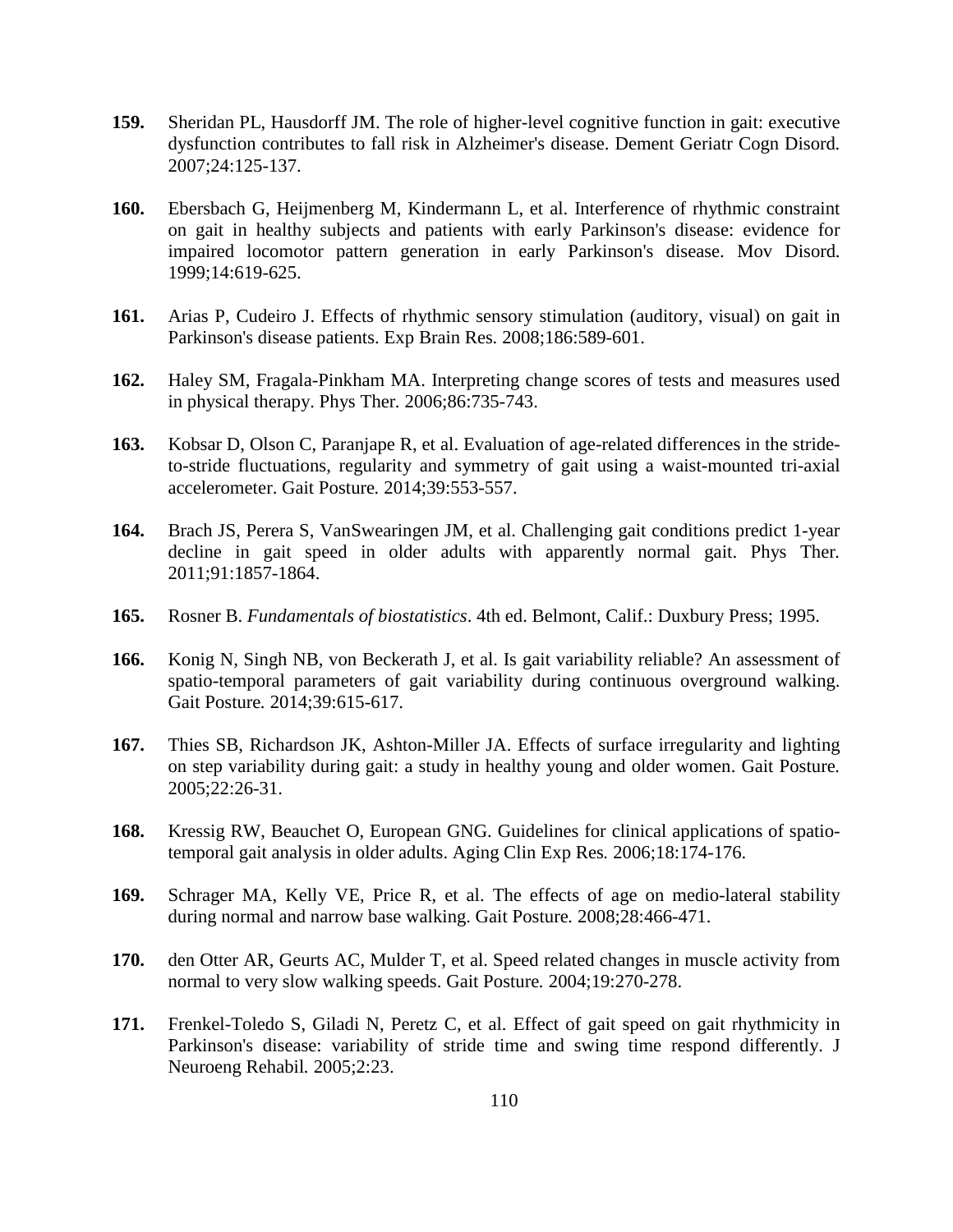- **172.** Kuo AD, Donelan JM. Dynamic principles of gait and their clinical implications. Phys Ther*.* 2010;90:157-174.
- **173.** Hausdorff JM, Peng CK, Ladin Z, et al. Is walking a random walk? Evidence for longrange correlations in stride interval of human gait. J Appl Physiol (1985)*.* 1995;78:349- 358.
- **174.** VanSwearingen JM, Studenski SA. Aging, motor skill, and the energy cost of walking: implications for the prevention and treatment of mobility decline in older persons. J Gerontol A Biol Sci Med Sci*.* 2014;69:1429-1436.
- **175.** Grieve DW, Gear RJ. The relationships between length of stride, step frequency, time of swing and speed of walking for children and adults. Ergonomics*.* 1966;9:379-399.
- **176.** Zarrugh MY, Todd FN, Ralston HJ. Optimization of energy expenditure during level walking. Eur J Appl Physiol Occup Physiol*.* 1974;33:293-306.
- **177.** Sekiya N, Nagasaki H, Ito H, et al. Optimal walking in terms of variability in step length. J Orthop Sports Phys Ther*.* 1997;26:266-272.
- **178.** Kurosawa K. Effects of various walking speeds on probe reaction time during treadmill walking. Percept Mot Skills*.* 1994;78:768-770.
- **179.** Sekiya N, Nagasaki H. Reproducibility of the walking patterns of normal young adults: test-retest reliability of the walk ratio(step-length/step-rate). Gait Posture*.* 1998;7:225- 227.
- **180.** Nagasaki H, Itoh H, Hashizume K, et al. Walking patterns and finger rhythm of older adults. Percept Mot Skills*.* 1996;82:435-447.
- **181.** Murray MP, Sepic SB, Gardner GM, et al. Walking patterns of men with parkinsonism. Am J Phys Med*.* 1978;57:278-294.
- **182.** Rota V, Perucca L, Simone A, et al. Walk ratio (step length/cadence) as a summary index of neuromotor control of gait: application to multiple sclerosis. Int J Rehabil Res*.*  2011;34:265-269.
- **183.** Wu T, Chan P, Hallett M. Effective connectivity of neural networks in automatic movements in Parkinson's disease. Neuroimage*.* 2010;49:2581-2587.
- **184.** Jahn K, Deutschlander A, Stephan T, et al. Brain activation patterns during imagined stance and locomotion in functional magnetic resonance imaging. Neuroimage*.*  2004;22:1722-1731.